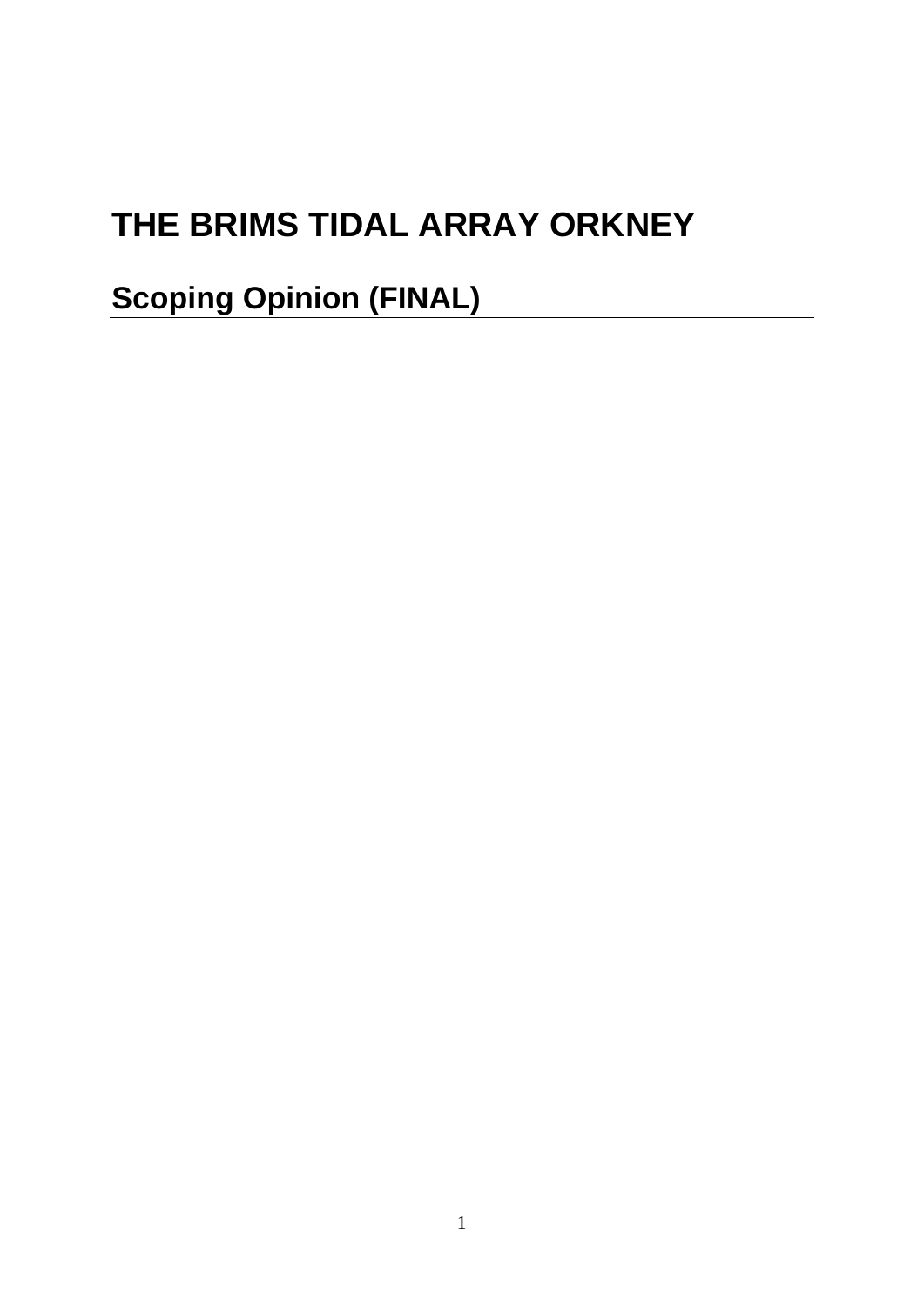# **Contents**

**Introduction Aim of Scoping Description of your Development Marine Planning Natural Heritage General issues Contents of the Environmental Statement Archaeology and Cultural Heritage Navigation Ecology, Biodiversity and Nature conservation Water Environment Other Material Issues General Issues Annex 1 – Consultee Comments Annex 2 – Royal Yachting Association (RYA) Position Statement Annex 3 – Scottish Canoe Association (SCA) Renewable Energy Policy Annex 4** – **Scoping Questions at a Glance Annex 5 – Checklist**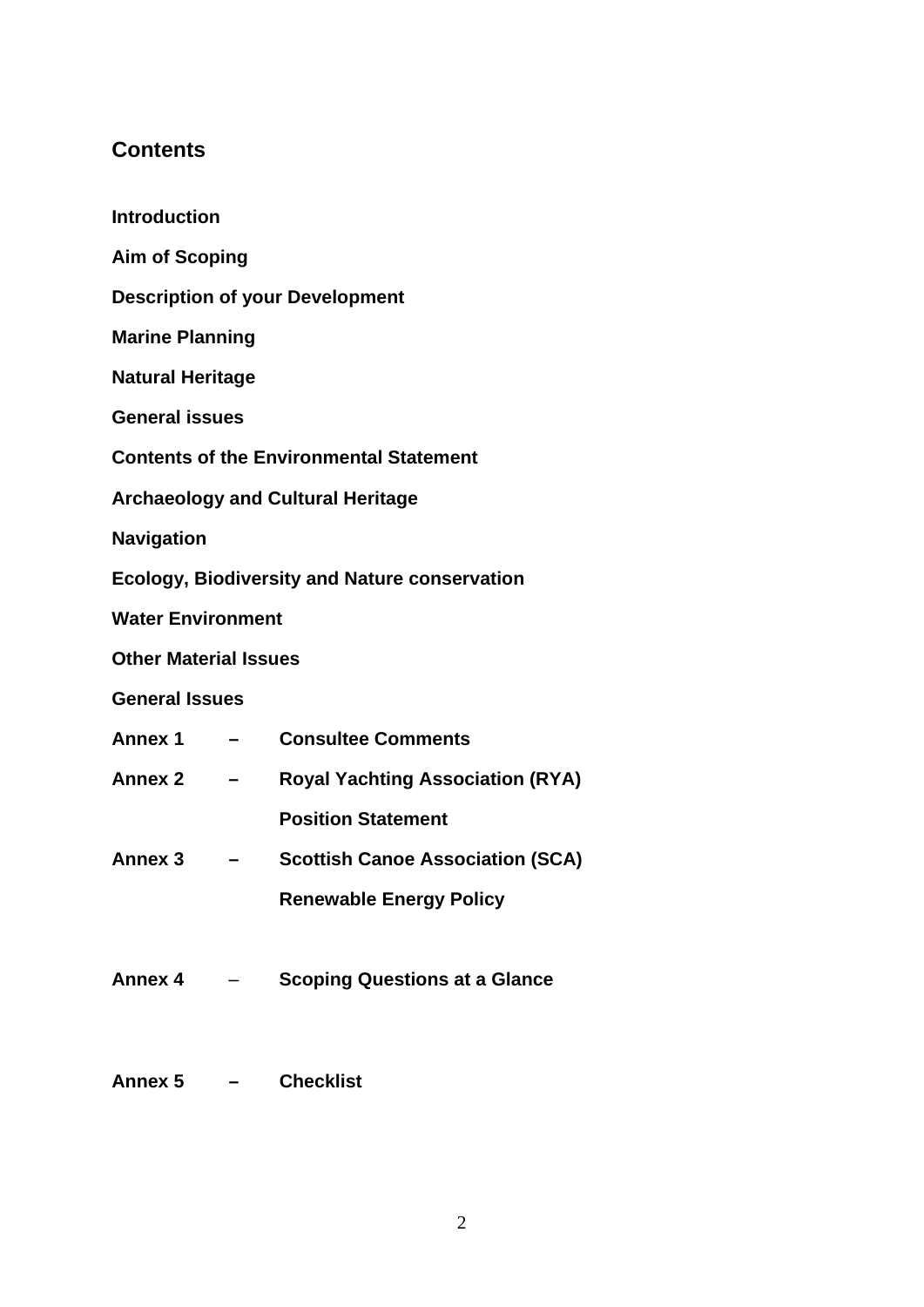# **THE ELECTRICITY WORKS (ENVIRONMENTAL IMPACT ASSESSMENT) (SCOTLAND) REGULATIONS 2000**

# **THE MARINE WORKS (ENVIRONMENTAL IMPACT ASSESSMENT) REGULATIONS 2007**

# **SCOPING OPINION FOR THE PROPOSED SECTION 36 CONSENT AND ASSOCIATED MARINE LICENSE(S) APPLICATION FOR THE BRIMS TIDAL ARRAY ORKNEY**

# **1. Introduction**

I refer to your letter of 23<sup>rd</sup> August 2013 requesting a scoping opinion under The Electricity Works (Environmental Impact Assessment) (Scotland) Regulations 2000 enclosing a scoping report.

Any proposal to construct or operate an offshore power generation scheme with a capacity in **excess of 1 megawatt** within Scottish Territorial Waters requires Scottish Ministers' consent under section 36 of The Electricity Act 1989.

Schedule 9 of the Act places on the developer a duty to "have regard to the desirability of preserving natural beauty, of conserving flora, fauna and geological or physiographical features of special interest and of protecting sites, buildings and objects of architectural, historic or archaeological interest". In addition, the developer is required to give consideration to the Scottish Planning Policy on Renewable Energy other relevant Policy and National Policy Planning Guidance, Planning Advice Notes, the relevant planning authority's Development Plans and any relevant supplementary guidance.

Under The Electricity Works (Environmental Impact Assessment) (Scotland) Regulations 2000, Scottish Ministers are required to consider whether any proposal for an offshore device is likely to have a significant effect on the environment. Scottish Ministers have considered your request for an opinion on the proposed content of the Environmental Statement (ES) in accordance with regulations and in formulating this opinion Scottish Ministers have consulted with the relevant organisations.

Please note that the Environmental Impact Assessment (EIA) process is vital in generating an understanding of the biological and physical processes that operate in the area and those that may be impacted by the proposed tidal array. We would however state that references made within the scoping document with regard to the significance of impacts should not prejudice the outcome of the EIA process.

It is important that any devices to exploit renewable energy sources should be accompanied by a robust assessment of its environmental impacts. The assessment should also consider how any negative environmental impacts could be avoided or minimised, through the use of mitigating technologies or regulatory safeguards, so that the quality and diversity of Scotland's wildlife and natural features are maintained or enhanced. Scottish Ministers welcome the commitment given in the report that the EIA process will identify mitigation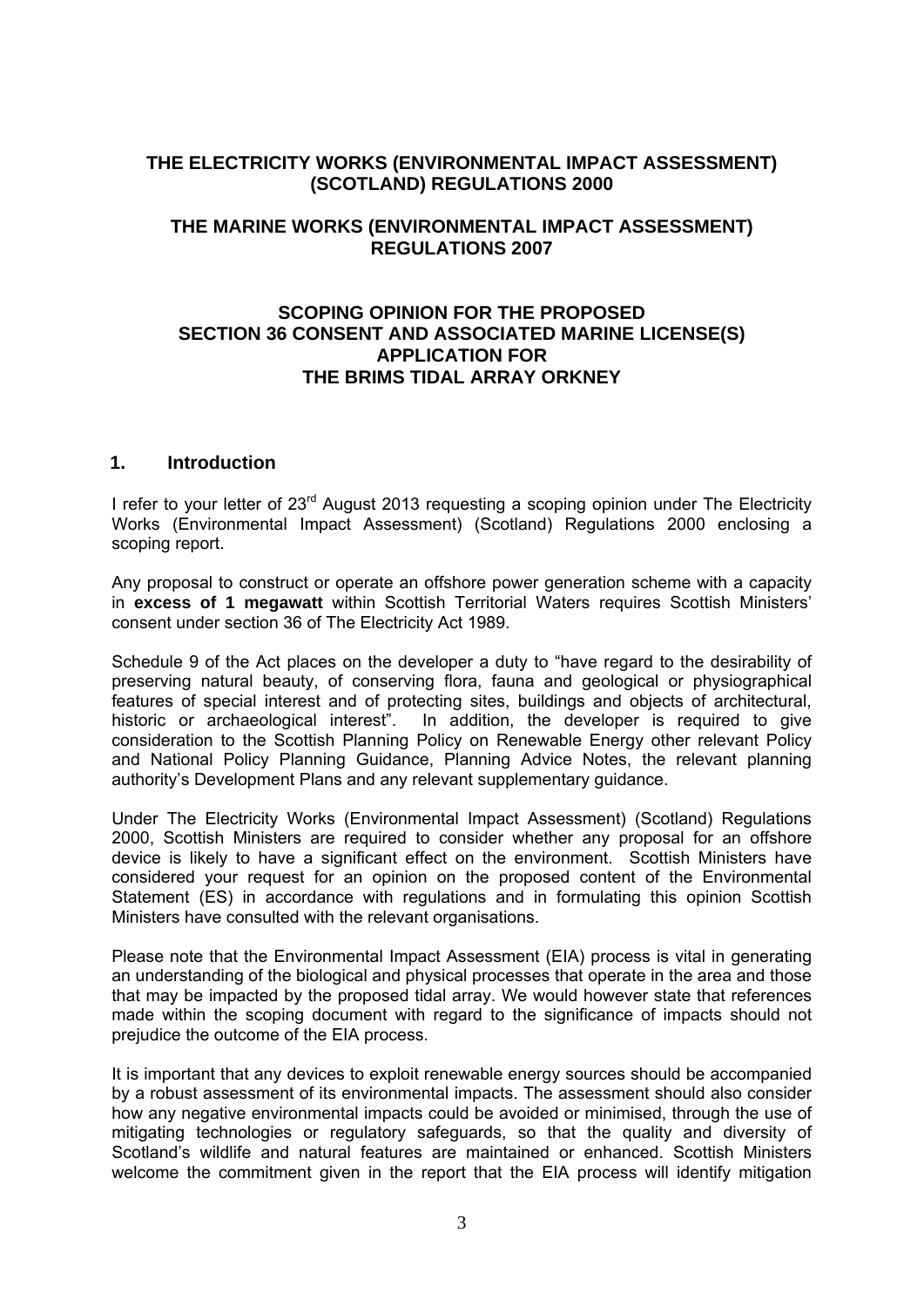measures in order to avoid, minimise or reduce any adverse impacts. Marine Scotland Licensing Operations Team (MS-LOT) would suggest that the range of options considered should be informed by the EIA process in order that these objectives can be achieved. Consultation with the relevant nature conservation agencies is essential and it is advised that this is undertaken as appropriate.

# **2. Aim of this Scoping Opinion**

Scottish Ministers are obliged under the EIA regulations to respond to requests from developers for a scoping opinion on outline design proposals.

The purpose of this document is to provide advice and guidance to developers collated from expert consultees selected by the Scottish Government. It provides clear advice enabling developers to address issues identified with the proposed project. The advice steers the developer as to the content required in the EIA and the ES associated with the application for section 36 consent.

# **Description of development**

In November 2008, the crown estate opened up the Pentland Firth and Orkney waters leasing round (PFOW) to marine energy developers by inviting bids for exclusive site development rights. On the  $16<sup>th</sup>$  march 2010, the crown estate awarded an agreement for lease (AfL) for a tidal energy array up to 200mw in capacity, located off the south coast of South Walls, to Cantick Head Tidal Development Ltd (CHTDL), a joint venture between OpenHydro site development ltd (OpenHydro) and SSE renewables (holdings) uk ltd (SSER).

In 2013 a revision was made to the boundary of the AfL area, whereby 80% of the original AfL area was relocated to the west, with the remaining 20% overlapping with the original site. as a result of this boundary change and in order to ensure a name relevant to the project location, the site name has been revised from Cantick head tidal development to Brims Tidal Array, with the joint venture partnership now called Brims Tidal Array Limited (BTAL).

The Brims Tidal Array is situated off the south coast of South Walls in Orkney.

The proposed tidal project will be a phased development consisting of phase 1 and then followed by by phase 2 to give a total output of 200 megawatts; This phasing will allow BTAL to gain experience of deploying devices in an array of reasonable scale and then evaluating its performance, both technically and environmentally before completing the full build-out.

The OpenHydro Open-Centre Turbine (OCT) is the preferred technology for this Project but alternative technology concepts are being considered.

Phase 1

This will consist of up to 60 tidal conversion units of 1 megawatt each. The scoping opinion presented is for phase one of the project.

#### Phase 2

Will consist of a further 140 tidal conversion units of 1 megawatt which will be subject to a separate application process. The consent application will not include the onshore substation or connection to the grid, which is the responsibility of SHE-T and will be subject to its own application. Therefore, there is no request for scoping opinion on the onshore substation as part of this report.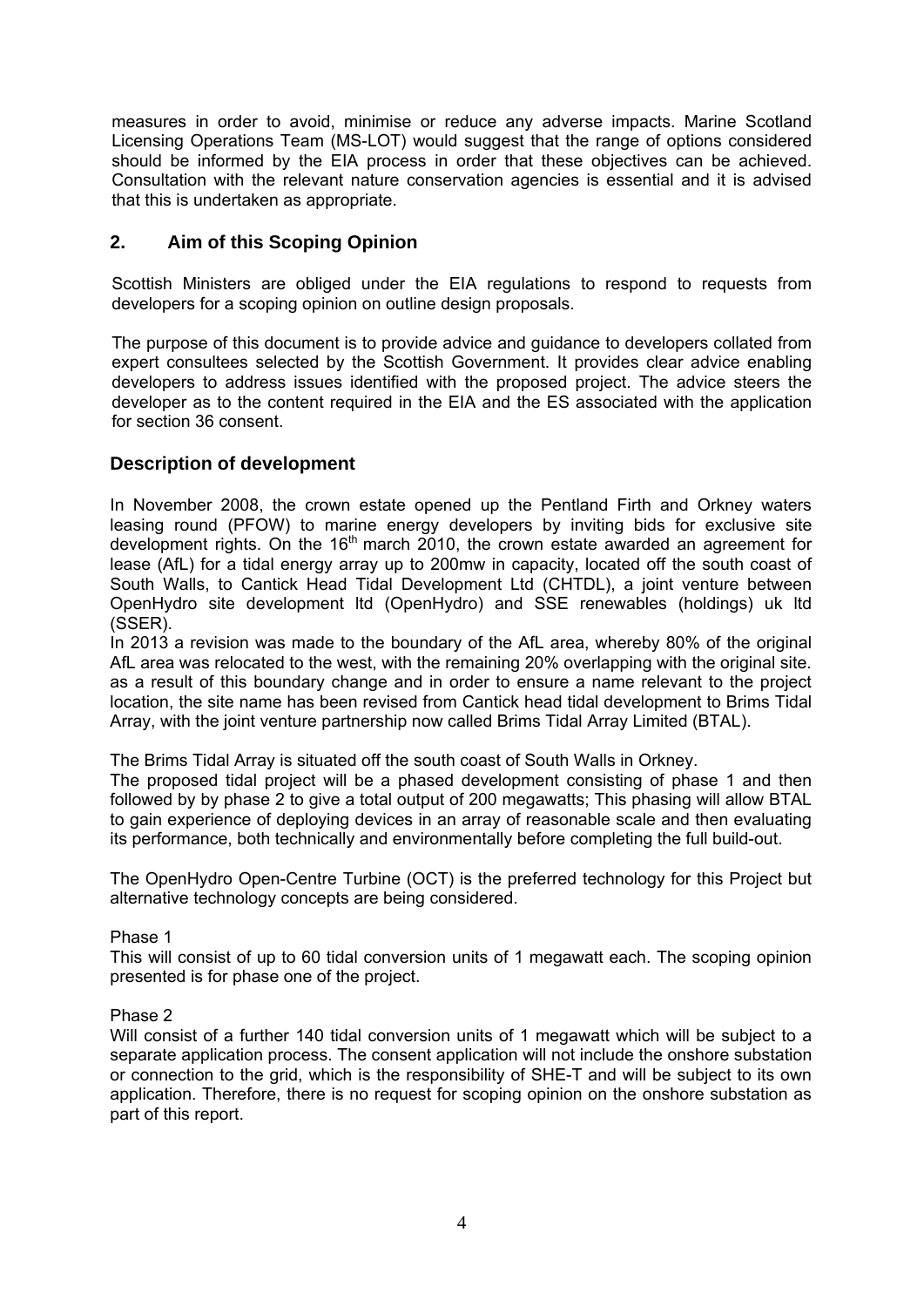- 1.3 Project Phases
	- This Scoping Report is designed to support the application for both phases of the 200MW Project with the applications submitted in two phases. Phase I consists of up to 60MW with construction expected to begin in 2019. Phase 2, planned delivery of the fully commissioned 200MW Project in 2023.

The ES should encompass associated works, (Directive 85/337/EEC) and are considered prior to Phase 1 and 2, such that any evolutionary changes after phase 1 are taken into account before implementation of Phase 2. In particular: the impact of the receptors by phase 1, any decommissioning of Phase 1 and scaling up construction to Phase 2.

# **3. Marine Planning**

The Scottish Government's planning policies are set out in the National Planning Framework, Scottish Planning Policy, Designing Places and Circulars.

The National Planning Framework is the Scottish Government's Strategy for Scotland's long term spatial development.

Scottish Planning Policy (SPP) is a statement of Scottish Government policy on land use planning and contains:

- The Scottish Government's view of the purpose of planning,
- the core principles for the operation of the system and the objectives for key parts of the system,
- statutory guidance on sustainable development and planning under Section 3E of the Planning etc. (Scotland) Act 2006,
- concise subject planning policies, including the implications for development planning and development management, and
- The Scottish Government's expectations of the intended outcomes of the planning system.

Other land use planning documents which may be relevant to this proposal include:

- PAN 2/2011: Archaeology–Planning Process and Scheduled Monument Procedures.
- PAN 50: Controlling the Environmental Effects of Surface Mineral Workings
- PAN 51: Planning, Environmental Protection and Regulation
- PAN 1/2011: Planning and Noise
- PAN 58: Environmental Impact Assessment
- PAN 60: Planning for Natural Heritage
- PAN 62: Radio Telecommunications
- PAN 68: Design Statements
- PAN 69: Planning and Building Standards Advice on Flooding
- PAN 75: Planning for Transport
- PAN 79: Water and Drainage
- Marine Guidance Note 371 (M)
- The Orkney Islands structural plan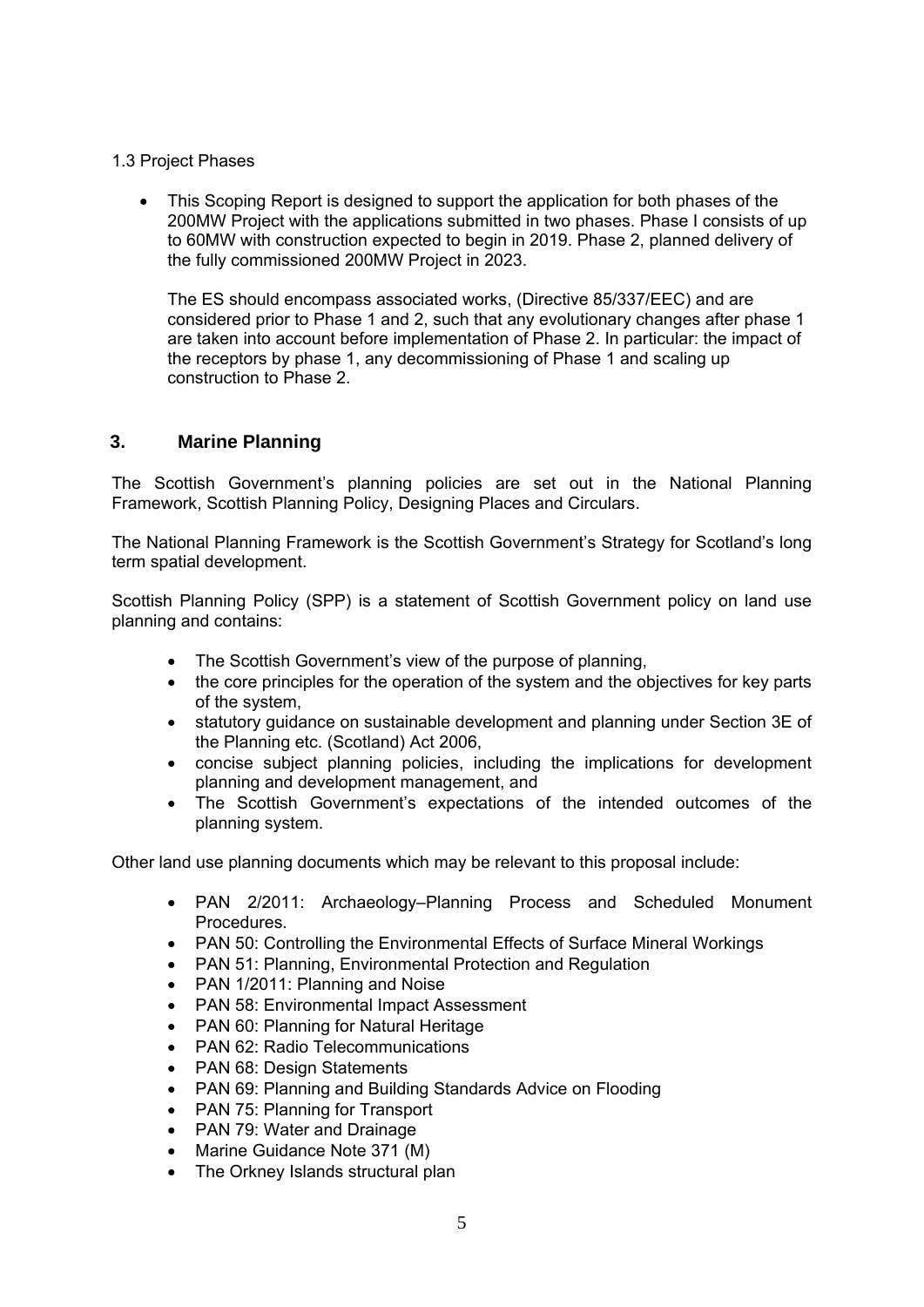# **4. Natural Heritage**

Scottish Natural Heritage (SNH) has produced a Service Level Statement (SLS) for renewable energy consultation. This statement provides information regarding the level of input that can be expected from SNH at various stages of the EIA process. Annex A of the SLS details a list of references, which should be fully considered as part of the EIA process. A copy of the SLS and other vital information can be found on the renewable energy section of their website – www.snh.org.uk

# **5. General Issues**

# Economic Benefit

The concept of economic benefit as a material consideration is explicitly confirmed in the consolidated SPP. This fits with the priority of The Scottish Government to grow the Scottish economy and, more particularly, with our published policy statement "Securing a Renewable Future: Scotland's Renewable Energy", and the subsequent reports from the Forum for Renewables Development Scotland (FREDS), all of which highlight the manufacturing potential of the renewables sector. The application should include relevant economic information connected with the project, including the potential number of jobs, and economic activity associated with the procurement, construction operation and decommissioning of the development.

# **6. Contents of the Environmental Statement**

Guidance can be found in The Marine Works (Environmental Impact Assessment) Regulations 2007, Schedule 3

# Format

Developers should be aware that the ES should also be submitted in a user-friendly PDF format which can be placed on The Scottish Government website. A description of the methodology used in assessing all impacts should be included.

It is considered good practice to set out within the ES the qualifications and experience of all those involved in collating, assessing or presenting technical information.

# Non Technical Summary

This should be written in simple non-technical terms to describe the various options for the proposed development and the mitigation measures against the potential adverse impacts which could result. Within an ES it is important that all mitigating measures should be:

- clearly stated;
- fully described with accuracy;
- assessed for their environmental effects;
- assessed for their effectiveness:
- their implementation should be fully described;
- how commitments will be monitored; and
- if necessary, how they relate to any consents or conditions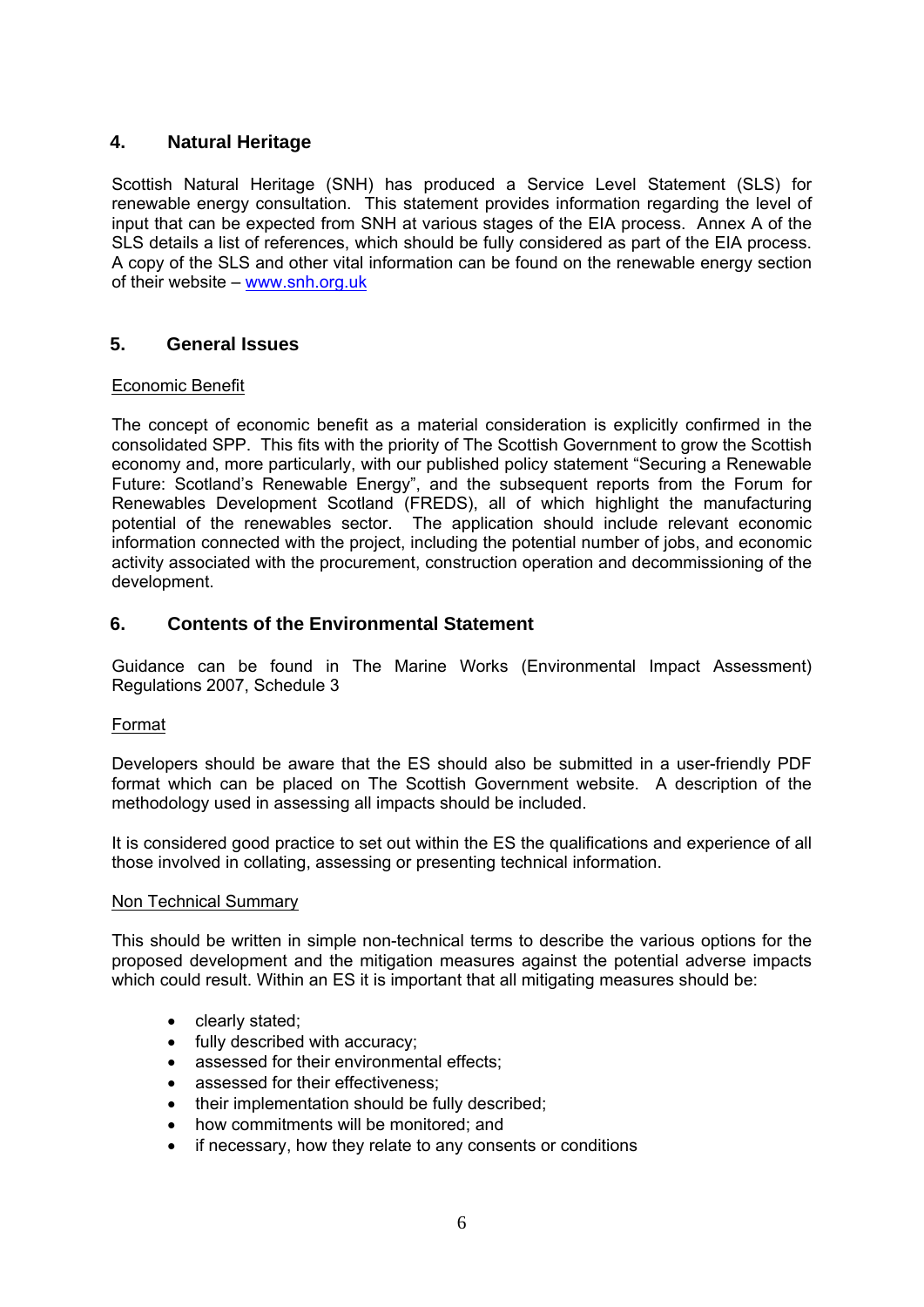Given that the layout and design are still developing and evolving, the exact nature of the work that is needed to inform the EIA may vary depending on the design choices. The EIA must address this uncertainty so that there is a clear explanation of the potential impact of each of the different scenarios. It should be noted that any changes produced after the ES is submitted may result in the requirement of further environmental assessment and public consultation if deemed to be significant by the licensing authority.

# Baseline Assessment and Mitigation

Refer to Annex 1 for consultee comments on specific baseline assessment and mitigation.

# **8. Archaeology and Cultural Heritage**

# General Principles

The ES should address the predicted impacts on both the marine historic environment and the potential for the onshore impacts of terrestrial elements of the development. It should also describe the mitigation proposed to avoid or reduce impacts to a level where they are not significant. Historic environment issues should be taken into consideration from the start of the site selection process and as part of the alternatives considered.

# **Codes of practice relating to heritage and seabed development;**

- JNAPC Code of Practice for seabed development http://www.jnapc.org.uk/jnapc\_brochure\_may\_2006.pdf
- COWRIE guidelines for offshore renewables and the historic environment http://www.offshorewind.co.uk/Assets/archaeo\_guidance.pdf
- COWRIE guidelines on cumulative assessment of offshore renewables and the historic environment http://www.offshorewind.co.uk/Assets/cowrie\_ciarch%20web.pdf
- Offshore Geotechnical Investigations and Historic Environment Analysis: Guidance for the Renewable Energy Sector, January 2011 http://www.offshorewindfarms.co.uk/Assets/Offshore%20Geotech%20Guidance%20 web.pdf
- Model Clauses for Archaeological Written Schemes of Investigation: Offshore Renewables Projects http://www.wessexarch.co.uk/system/files/WSI%20Renewables\_low%20res.pdf
- British Marine Aggregates Producers Association protocols for archaeological discoveries http://www.wessexarch.co.uk/files/projects/BMAPA-Protocol/BMAPA-EH-Guidance-Note-April-2003.pdf
- Protocol for Archaeological Discoveries: Offshore Renewables Projects http://www.wessexarch.co.uk/files/The%20Crown%20Estate\_Offshore%20Renewabl es-PAD.pdf

# **National policy and advice for the historic environment is set out in:**

- Scottish Planning Policy (SPP) http://www.scotland.gov.uk/Topics/Built-Environment/planning/National-Planning-Policy/newSPP
- The Scottish Historic Environment Policy (SHEP) http://www.historicscotland.gov.uk/shep-dec2011.pdf
- Planning Advice Note 02/2011 Planning and Archaeology (PAN 02/2011) http://www.scotland.gov.uk/Resource/Doc/355385/0120020.pdf
- http://www.historic-scotland.gov.uk/wave-tidal-energy-guidance-nov-13.pdf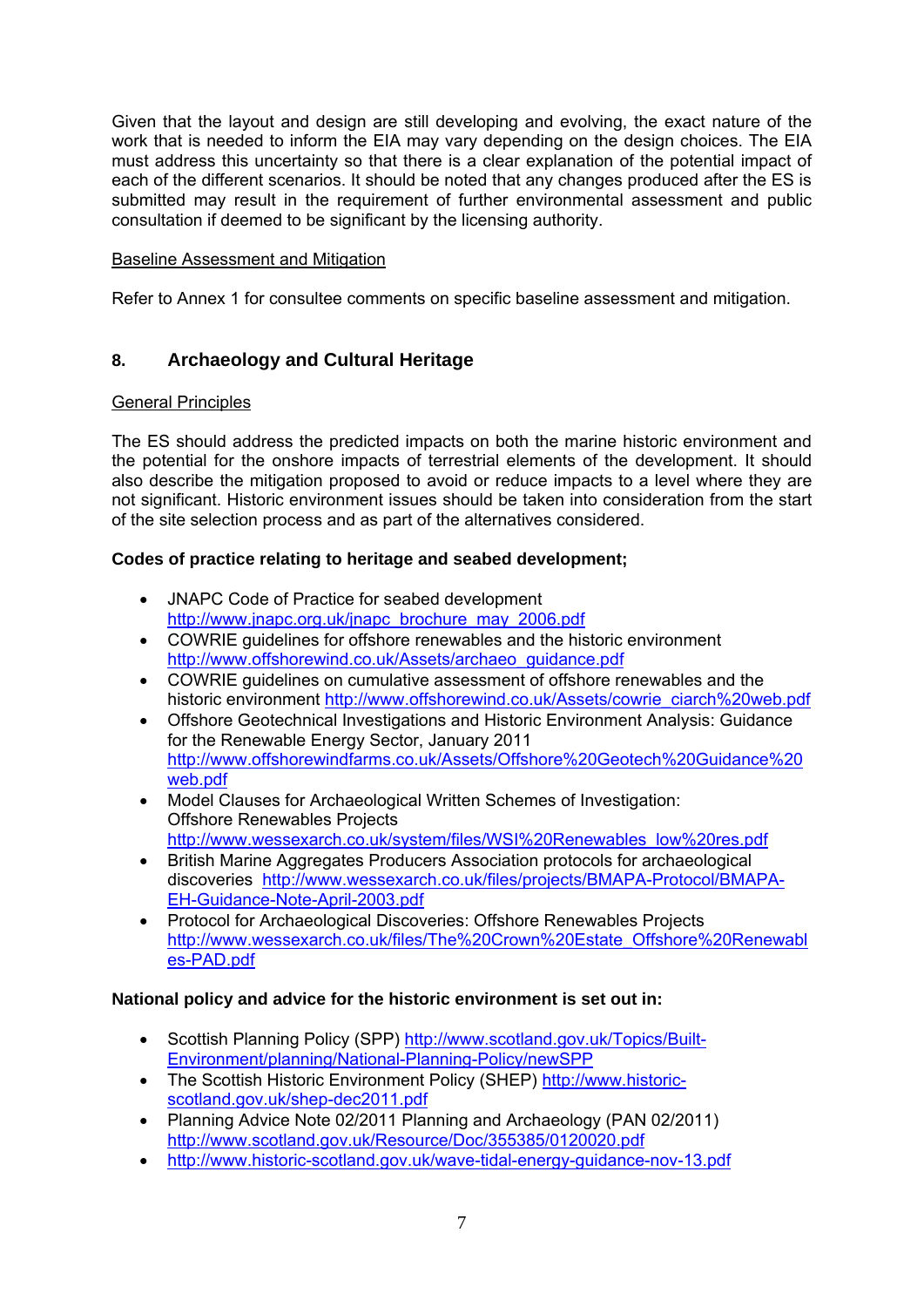The Scottish Minister's policies for the historic environment are set out in paragraphs 110 – 124 of SPP. Amongst other things, SPP stresses that scheduled monuments should be preserved in situ and within an appropriate setting and states that developments must be managed carefully to preserve listed buildings and their settings to retain and enhance any special architectural or historic features of interest. Further information on setting can be found in the following document: Managing Change in the Historic Environment http://www.historic-scotland.gov.uk/setting-2.pdf. Impacts on undesignated aspects of the historic environment should also be taken into account as part of any EIA.

Historic Scotland recommend that you engage a suitably qualified archaeological/historic environment consultants to advise on, and undertake, the detailed assessment of impacts on the historic environment and advise on appropriate mitigation strategies.

## Baseline Information

Information on the location of all archaeological/historic sites held in the National Monuments Record of Scotland, including the locations and, where appropriate, the extent of scheduled monuments, listed buildings and gardens and designed landscapes can be obtained from www.PASTMAP.org.uk

Data on scheduled monuments, listed buildings, Inventory gardens and designed landscapes, historic battlefields and properties in the care of Scottish Ministers can also be downloaded from Historic Scotland's Data Services website http://data.historicscotland.gov.uk/pls/htmldb/f?p=2000:10:3234826639166657.

# **9. Navigation**

The ES should include the following details on the possible impact on navigation for both commercial and recreational craft.

- Collision Risk
- Navigational Safety
- Visual intrusion and noise
- Risk Management and Emergency response
- Marking and lighting of Tidal Site and information to mariners
- Effect on small craft navigational and communication equipment
- Weather and risk to recreational craft which lose power and are drifting in adverse conditions
- Evaluation of likely squeeze of small craft into routes of larger commercial vessels.

# **10. Ecology, Biodiversity and Nature Conservation**

Refer to Annex 1 for comments from advisors on ecology, biodiversity and nature conservation.

# Species

The ES should show that the applicants have taken account of the relevant wildlife legislation and guidance, namely

• Marine (Scotland) Act 2010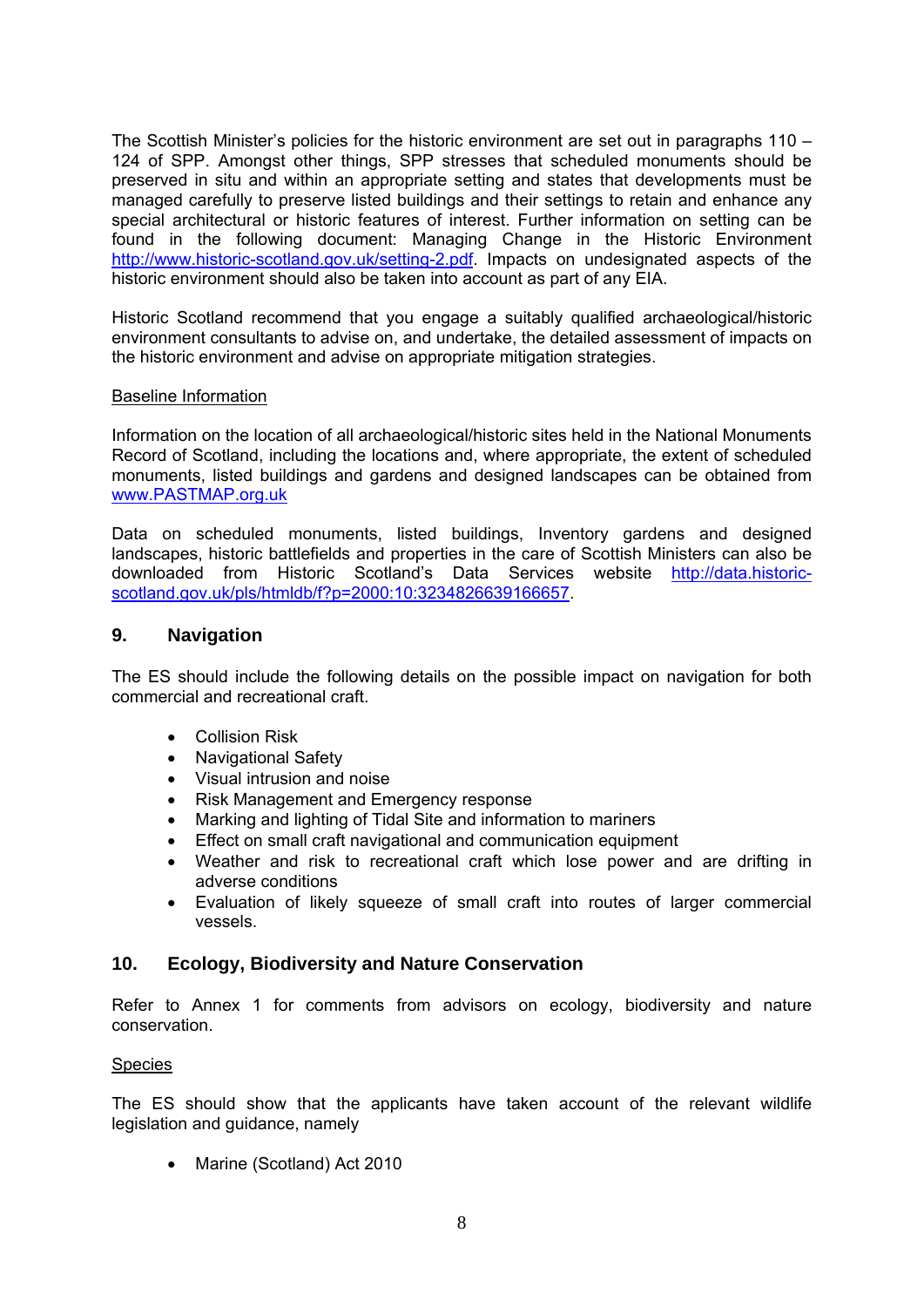- Council Directives on The Conservation of Natural Habitats and of Wild Flora and Fauna
- Conservation of Wild Birds (commonly known as the Habitats and Birds Directives)
- Wildlife & Countryside Act 1981
- Nature Conservation (Scotland) Act 2004
- Wildlife and Natural Environment (Scotland) Act 2011
- 1994 Conservation Regulations
- Conservation of Habitats and Species Regulations 2010
- Offshore Marine Conservation (Natural Habitats, &c) Regulations 2007
- Scottish Government Interim Guidance on European Protected Species
- Development Sites and the Planning System and the Scottish Biodiversity Strategy and associated Implementation Plans

In terms of The Scottish Government Interim Guidance, applicants must give serious consideration to/recognition of meeting the three fundamental tests set out in this Guidance. **It may be worthwhile for applicants to give consideration to this immediately after the completion of the scoping exercise.** 

It needs to be categorically established which species are present on and near the site, and where, before the application is considered for consent. The presence of protected species such as Schedule 1 Birds or European Protected Species must be included and considered as part of the application process, not as an issue which can be considered at a later stage. Any consent given without due consideration to these species may breach European Directives with the possibility of consequential delays or the project being halted by the European Commission. Likewise the presence of species on Schedules 5 (animals) and 8 (plants) of the Wildlife & Countryside Act 1981 should be considered where there is a potential need for a licence under Section 16 of that Act.

# **11. Water Environment**

The Scottish Environment Protection Agency (SEPA) encourages pre-application engagement to help the development process and to minimise risk of modifications later in the application process and avoidable delays or objections.

All applications (including those made prior to 1 April 2006) made to Scottish Ministers for consent under section 36 of the Electricity Act 1989 to construct and operate a electricity generating station are required to comply with new legislation. In this regard MS-LOT will be advised by SEPA and will have regard to this advice in considering any consent under section 36 of the Electricity Act 1989.

Information on energy proposals and issues that should be addressed in the ES can be found on the energy section of SEPA's website at www.sepa.org.uk/planning/energy.aspx. The webpage also contains a link to the marine environment section of SEPA's website which provides more specific guidance.

If the proposal includes both onshore and offshore components the applicant should be aware that the development may be subject to a range of different consenting regimes. SEPA is the regulatory body responsible for the implementation of The Controlled Activities Regulations (CAR). Further information specifically in relation to the water environment and SEPA's water related regulations can be found at;

www.sepa.org.uk/water/water\_publications.aspx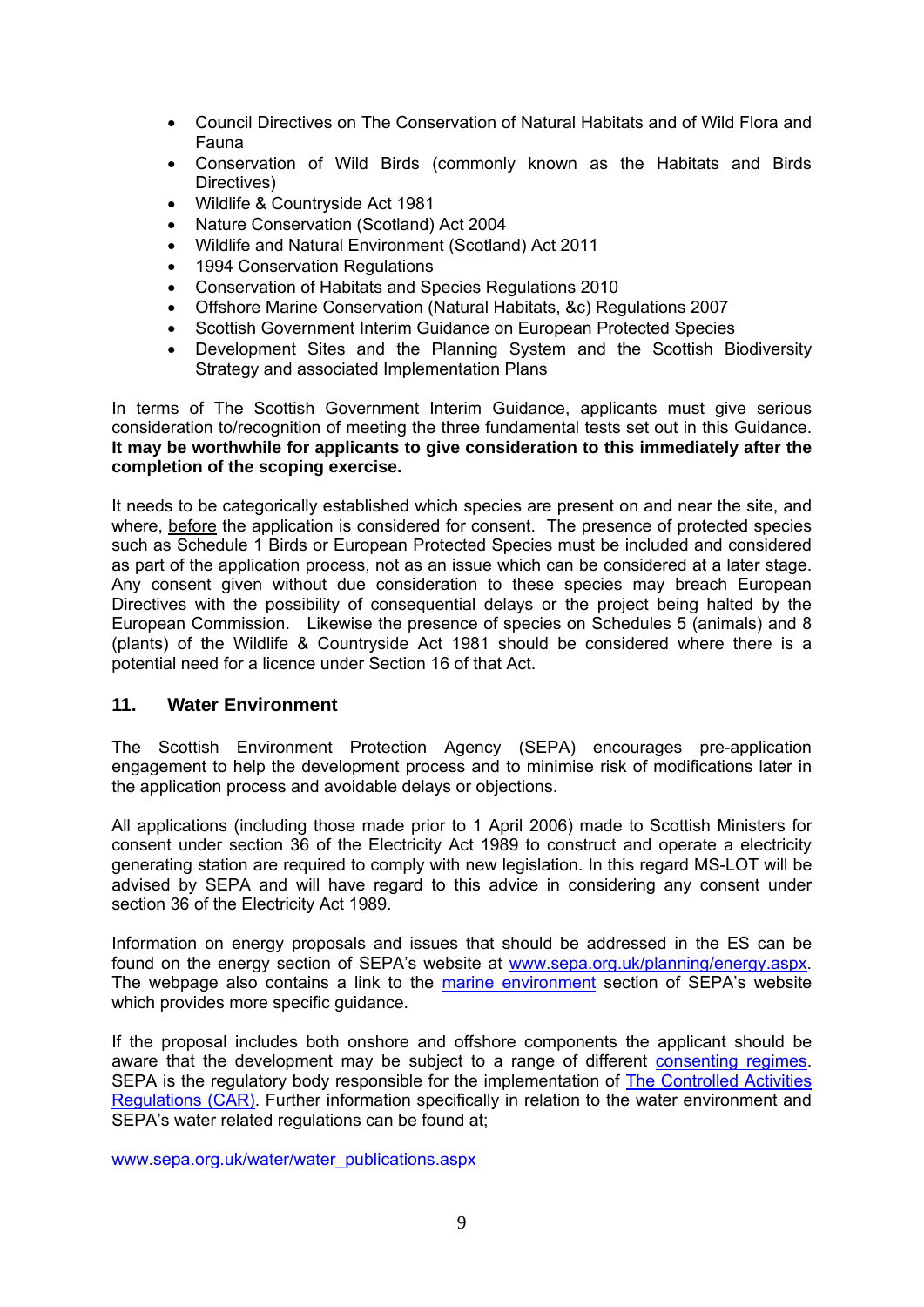and

# www.sepa.org.uk/water/water\_regulation.aspx.

Developers are strongly advised at an early stage to consult with SEPA to identify 1) if a CAR licence is necessary and 2) clarify the extent of the information required by SEPA to assess fully any licence application.

Construction contractors may be unaware of the potential for impacts such as those listed below but, when proper consultation with the local fishery board is encouraged at an early stage, many of these issues can be averted or overcome.

- increases in silt and sediment loads resulting from construction works.
- point source pollution incidents during construction.
- obstruction to upstream and downstream migration both during and after construction.
- disturbance of spawning beds during construction timing of works is critical.
- drainage issues.
- sea bed and land contamination

The ES should identify location of, and protective/mitigation measures in relation to, all private water supplies within the catchments impacted by the scheme, including modifications to site design and layout.

Developers should also be aware of available Construction Industry Research and Information (CIRIA) guidance on the control of water pollution from construction sites and environmental good practice (www.ciria.org). Design guidance is also available on river crossings and migratory fish (The Scottish Executive consultation paper, 2000) at www.scotland.gov.uk/consultations/transport/rcmf-00.asp.

# **12. Other Material Issues**

# Traffic Management

The ES should provide information relating to the preferred route options for delivering equipment etc. via the trunk road network. The EIA should also address access issues, particularly those impacting upon the trunk road network; in particular, potential stress points at junctions, approach roads, borrow pits, bridges, site compound and batching areas etc.

Where potential environmental impacts have been fully investigated but found to be of little or no significance, it is sufficient to validate that part of the assessment by stating in the report:

- the work has been undertaken, e.g. transport assessment;
- what this has shown i.e. what impact if any has been identified, and
- why it is not significant?

# **13. General ES Issues**

In the application for consent the applicant should confirm whether any proposals made within the ES, e.g. for construction methods, mitigation, or decommissioning, form part of the application for consent.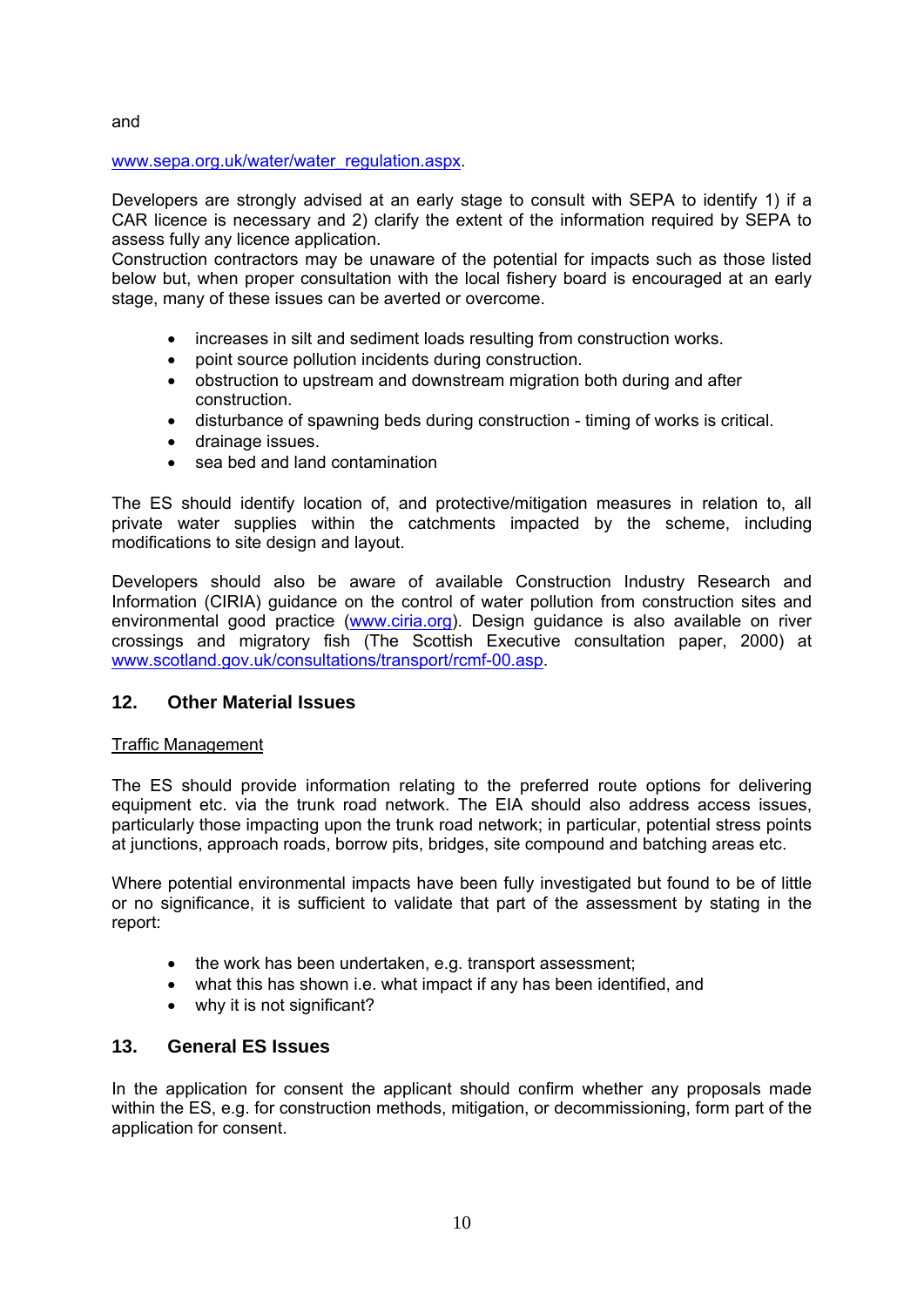## **Consultation**

Developers should be aware that the ES should also be submitted in a user-friendly PDF format which can be placed on the The Scottish Government website. Developers are asked to issue ES directly to consultees. Consultee address lists can be obtained from Marine Scotland. Marine Scotland also requires 5 hardcopies to be submitted for onward distribution.

Where the developer has provided Scottish Ministers with an ES, the developer must publish their proposals in accordance with part IV of The Electricity Works (Environmental Impact Assessment) (Scotland) Regulations 2000 and The Marine Works (Environmental Impact Assessment) Regulations 2007 as amended The Marine Works (Environmental Impact Assessment) (Amendment) Regulations 2011. Licensing information and guidance, including the specific details of the adverts to be placed in the press, can be obtained from Marine Scotland.

## New requirement for Public Pre-Application Consultation

From 6 April 2014, certain activities will be subject to a public pre-application consultation requirement. Activities affected will be large projects with the potential for significant impacts on the environment, local communities and other legitimate uses of the sea. The new requirement will allow those local communities, environmental groups and other interested parties to comment on a proposed development in its early stages – before an application for a marine licence is submitted. Information on public pre-application consultation can be found at the following: http://www.scotland.gov.uk/Resource/0043/00439649.pdf

#### Gaelic Language

Where Section 36 applications are located in areas where Gaelic is spoken, developers are encouraged to adopt best practice by publicising the project details in both English and Gaelic.

#### Ordinance Survey (OS) Mapping Records

Developers are requested at application stage to submit a detailed OS plan showing the site boundary and all turbines, access tracks and onshore supporting infrastructure in a format compatible with The Scottish Governments Spatial Data Management Environment (SDME), along with appropriate metadata. The SDME is based around Oracle RDBMS and ESRI ArcSDE and all incoming data should be supplied in ESRI shape file format. The SDME also contains a metadata recording system based on the ISO template within ESRI ArcCatalog (agreed standard used by The Scottish Government); all metadata should be provided in this format.

#### Difficulties in Compiling Additional Information

Developers are encouraged to outline their experiences or practical difficulties encountered when collating/recording additional information supporting the application. An explanation of any necessary information not included in the ES should be provided, complete with an indication of when an addendum will be submitted.

#### Application and ES

A developer checklist is enclosed with this opinion to assist developers in consideration and collation of the relevant ES information to support their application. In advance of publicising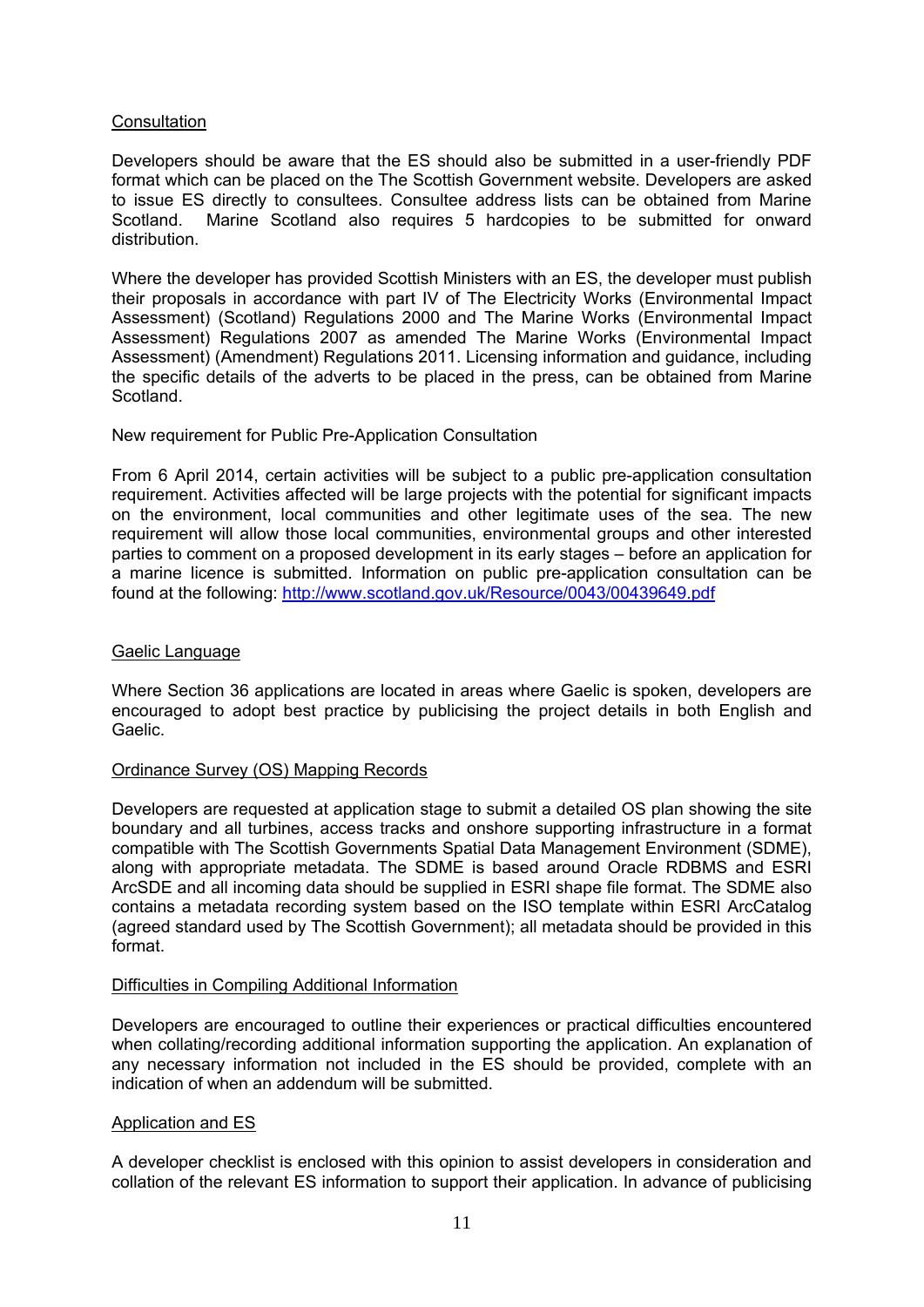the application, developers should be aware this checklist will be used by the licensing authority in consideration of formal applications.

#### Consent Timescale and Application Quality

Developers are advised to consider all aspects of this scoping opinion when preparing a formal application to reduce the need to submit further information in support of your application. The ES, in accordance with 13 (3) of the EIA Regulations, must ensure that the ES contains all of the information specified in the scoping opinion unless otherwise agreed with Marine Scotland. The consultee comments presented in this opinion are designed to offer an opportunity to consider all material issues relating to the development proposals.

Upon receipt the quality and suitability of applications, the licensing authority will use the enclosed checklist and scoping opinion in assessment of the application in the gate check process. Developers are encouraged to seek advice on the contents of ES prior to applications being submitted, although this process does not involve a full analysis of the proposals. In the event of an application being void of essential information, the licensing authority reserves the right not to accept the application. Developers are advised not to publicise applications in the local or national press, until their application has been accepted by the licensing authority.

In December 2007, Scottish Ministers announced an aspirational target to process new section 36 applications within a 9 month period, provided a Public Local Inquiry (PLI) is not held. This scoping opinion is specifically designed to improve the quality of advice provided to developers and thus reduce the risk of additional information being requested and subject to further publicity and consultation cycles.

Developers are advised to consider all aspects of this scoping opinion when preparing a formal application to reduce the need to submit further information in support of your application. The consultee comments presented in this opinion are designed to offer an opportunity to consider all material issues relating to the development proposals.

In assessing the quality and suitability of applications, the licensing authority will use the enclosed checklist and scoping opinion in assessment of the application. Developers are encouraged to seek advice on the contents of ES prior to applications being submitted, although this process does not involve a full analysis of the proposals. In the event of an application being void of essential information, the licensing authority reserve the right not to accept the application. Developers are advised not to publicise applications in the local or national press, until their application has been accepted by the licensing authority.

#### Judicial review

All cases may be subject to judicial review. A judicial review statement should be made available to the public.

**Signed** 

David J Bova

17/04/2014

Authorised by the Scottish Ministers to sign in that behalf

Enclosed - Developer Application Checklist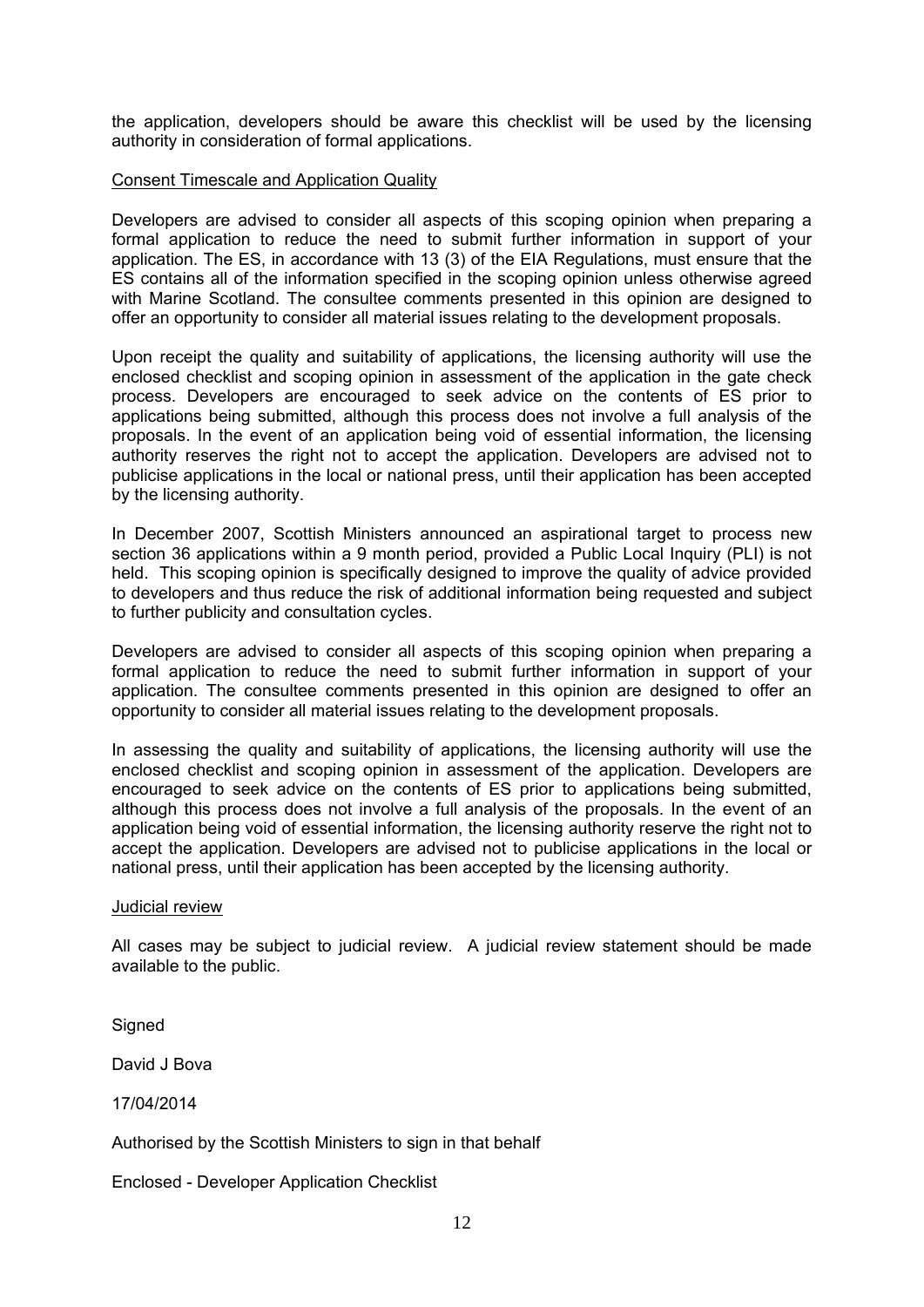# **Annex 1**

# **Consultee Comments Relating to The Brims Tidal Array**

The following organisations provided a scoping opinion in relation to The Brims Tidal Array **Orkney** 

Marine Scotland

# **Statutory Consultees**

Local Authority (Orkney Islands Council) Scottish Environmental Protection Agency (SEPA) Scottish Natural Heritage (SNH)

# **Non Statutory Consultees**

Association of Salmon Fishery Boards (ASFB) British Telecom (Radio Network Protection Team) Chamber of Shipping (COS) Civil Aviation Authority (CAA) Crown Estate (CE) Health and Safety Executive (HSE) Historic Scotland (HS) Inshore Fisheries Group (IFG) Joint Radio Company (JRC) Marine Safety Forum (MSF) Marine Scotland Compliance (MSC) Maritime & Coastguard Agency (MCA) Ministry of Defence (MOD) Moray Firth Sea Trout Project (MFSTP) NERL Safeguarding (NATS) Northern Lighthouse Board (NLB) Ports and Harbours (PH) Royal Society for the Protection of Birds (RSPB) Royal Yachting Association (RYA) Scotland Scottish Canoe Association (SCA) Scottish Fishermans Federation (SFF) Scottish Fishermans Organisation (SFO) Scottish Government Planning (SGP) Scottish Wildlife Trust (SWT) Surfers Against Sewage (SAS) Transport Scotland (TS) Whale and Dolphin Conservation Society (WDCS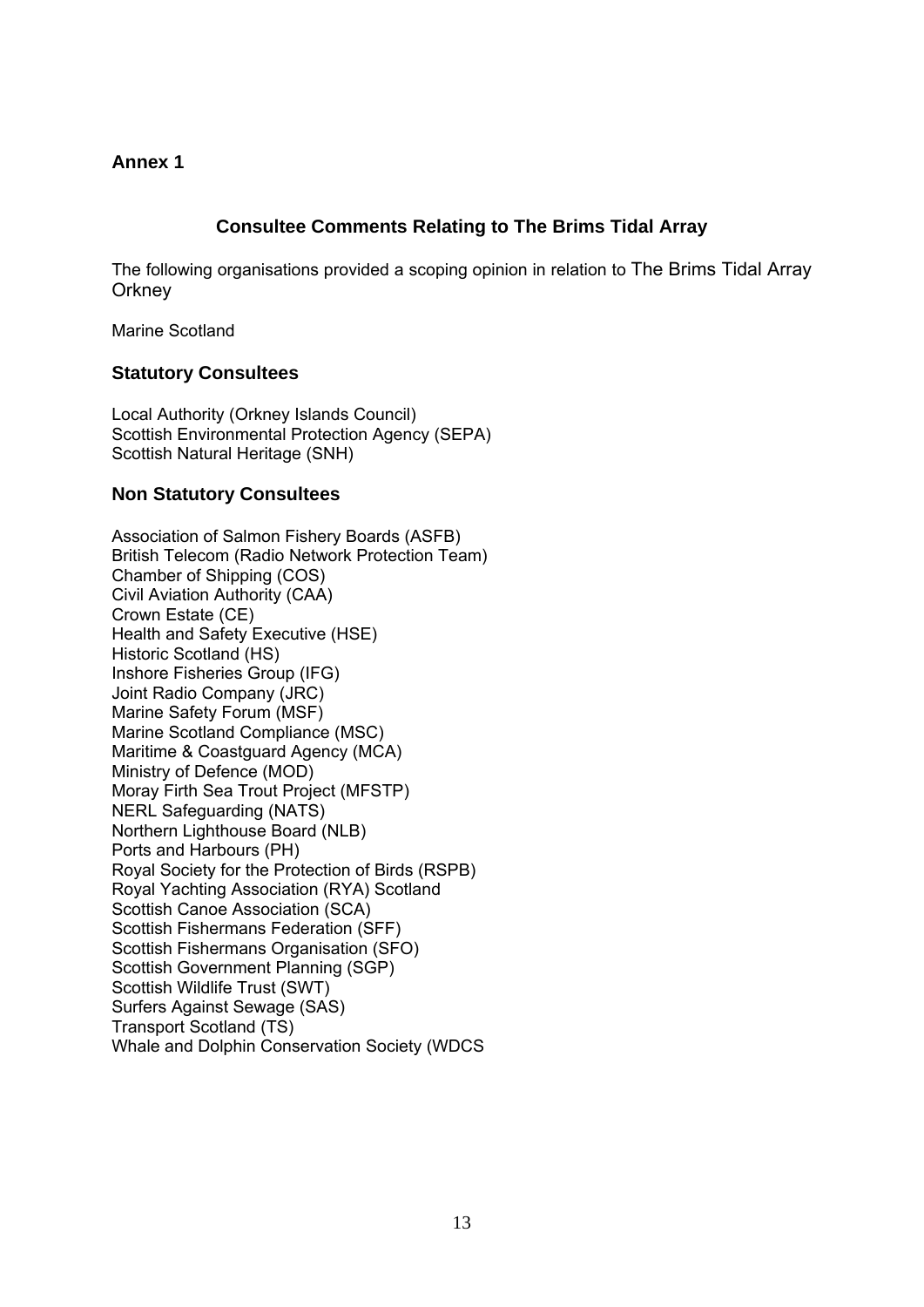# **Marine Scotland**

## **Marine Scotland Licensing Operations Team**

Marine Scotland Licensing Operations Team (MS-LOT) has reviewed the Scoping request document and has the following to offer.

MS-LOT advises and recommends that Brims Tidal Array Limited (BTAL) submit a single Environmental Statement (ES) to cover both the marine and terrestrial aspect of the Brims Tidal Array. The ES should state all licences and consents being sought. MS-LOT recommends, the ES should contain maps giving detailed information on the site layout, including details of all onshore (including improvements to public road) and offshore components. This will allow consultees and stakeholders to be fully aware of the extent of development that is proposed.

MS-LOT advises BTAL to discuss the structure and content of the ES and other relevant documents with Marine Scotland at an early stage. The following are a number of points to aid early consideration of content and is it important they are included for each topic.

- Methodology some information to be provided on assessment methodologies.
- Baseline description of baseline environmental position.
- Impacts/effects assessment of effects at each stage of development.
- Cumulative and in combination impacts/effects assessment of these effects.
- Mitigation measures proposed.
- Residual impacts/effects description of impacts/effects after mitigation.
- Monitoring an indication of the proposed monitoring.

MS-LOT strongly advises BTAL to apply for planning permission through Orkney Islands Council for all onshore works under the appropriate Town and Country Planning legislation. It will be beneficial to provide in the ES as much detail as possible on the site preparation and construction works, including location and programme of works for the various build out stages. Where possible, a more detailed description of where the tidal turbines will be placed is required for the ES.

It is anticipated that in total two Marine Licences and one S36 consent will be required for the Brims Tidal Array. Only the tidal turbines, cabling to Mean High Water Spring (MHWS) mark, can be granted consent under Section 36 of The Electricity Act 1989 at this time. It is anticipated that two Marine Licences will be required – one for the generating station and one for the cable route. MS-LOT seeks clarification of the duration of the consent and licences being sought, this should be made clear in the ES.

MS-LOT recommends that BTAL apply for European Protected Species (EPS) and basking shark licenses in their application package. These may be required to allow possible disturbance to marine mammals and basking sharks during construction and operation.

MS-LOT would comment on the use of a design envelope (sometimes referred to as a Rochdale Envelope) for flexibility in both the EIA process and the final ES. It is the developers responsibility to give due consideration to what changes might be necessary and to provide details as to what might be required. If flexibility is required the developer should define either the alternatives or ranges within which parameters might fall. In the ES the various effects should be quantified and consideration given to effects on potential receptors.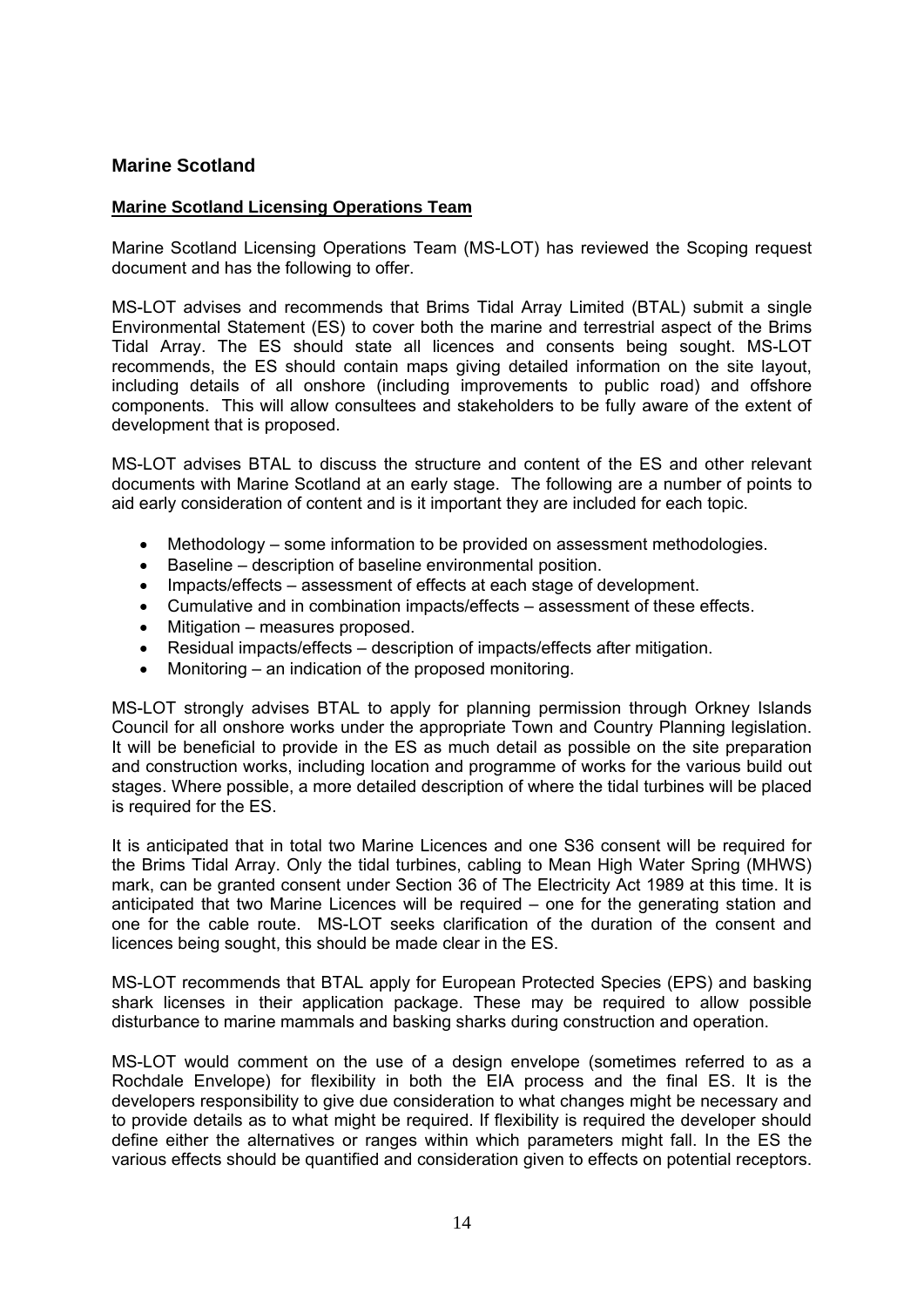The ES should clearly state the reasoning for requiring such flexibility, the criteria for selecting the "worst case scenario" and the impacts which would arise from such a scenario. Failure to give such consideration or a major change to a parameter outside those considered may invalidate the ES submitted requiring the consent process to be repeated. **MS-LOT recommends that details of the proposed design envelope are fully outlined within the ES**. It is expected that the EIA process will reduce the degree of design flexibility required and that the ES provided for consent will be further refined in a Construction Method Statement (CMS).

MS-LOT requires BTAL to submit a CMS at least three months before construction of the proposal begins. Information regarding the impacts from construction of the infrastructure and the types of machinery/equipment to be used will be required in the CMS. The CMS provided will freeze the design of the project and this will be reassessed by MS-LOT, Local Authority, SNH, NLB and MCA to ensure that parameters fall within the range granted at consent.

A comprehensive draft Environmental Management Plan (EMP) and Project Environmental Monitoring Programme (PEMP) should be sent prior to, or with the submission of, the S36 and Marine Licence application for comment by MS-LOT and SNH. The EMP and PEMP will be working documents that allow adaptive management of the site and proposed mitigation and environmental monitoring that will take place. As recommended by SNH, MS-LOT require that a Species Management Plan (SMP) for otters is included as part of the EMP. A schedule of commitments should also be included as part of the PEMP in relation to monitoring.

MS-LOT recommends that the potential impacts on marine mammals from noise are carefully assessed in the ES. Mitigation for this impact may well be required and measures to reduce the effects of noise should also be set out in the ES. MS-LOT may require that JNCC accredited Marine Mammal Observers (MMOs) are present during noisy construction activities for, particularly during potentially noisy activities such as piling.

MS-LOT, in line with SNH recommendations, advise that the potential impacts on birds from collision are carefully assessed and monitored as indicated in the Table 7.4. Summary of Potential Impacts on Birds from the Proposed Tidal Array.

Baseline data for a previous year has already been completed and is referenced, throughout section 7.1 to 7.1.8. It is possible that additional survey data may alert the regulator that further data collection is required and this is the case with Brims Tidal Array in order to ensure that detailed site characterisation takes place. To ensure surveys follow approved methodologies and are gathering useful information. An interim report is to be submitted after the further year's data which will allow MS-LOT, in consultation with stakeholders, to decide whether further surveying for bird and mammal species is required.

MS-LOT recommends that the potential impacts on marine mammals from collision as indicated in the Table 7.9 Potential Impacts are carefully assessed and monitored as part of the ES. Any collision risk modelling presented by the developer must undergo a review by Marine Science Scotland and SNH.

MS-LOT notes that the potential impacts on Migratory Fish and specifically Salmonids are not identified in table 7.14. MS LOT would advise that this omission is addressed.

MS LOT as advised by SNH that, marine mammal and basking shark survey results for the area surrounding the proposed development location should be sought from the adjacent site developer, Meygen, to inform the ES with an assessment for marine mammals and basking sharks.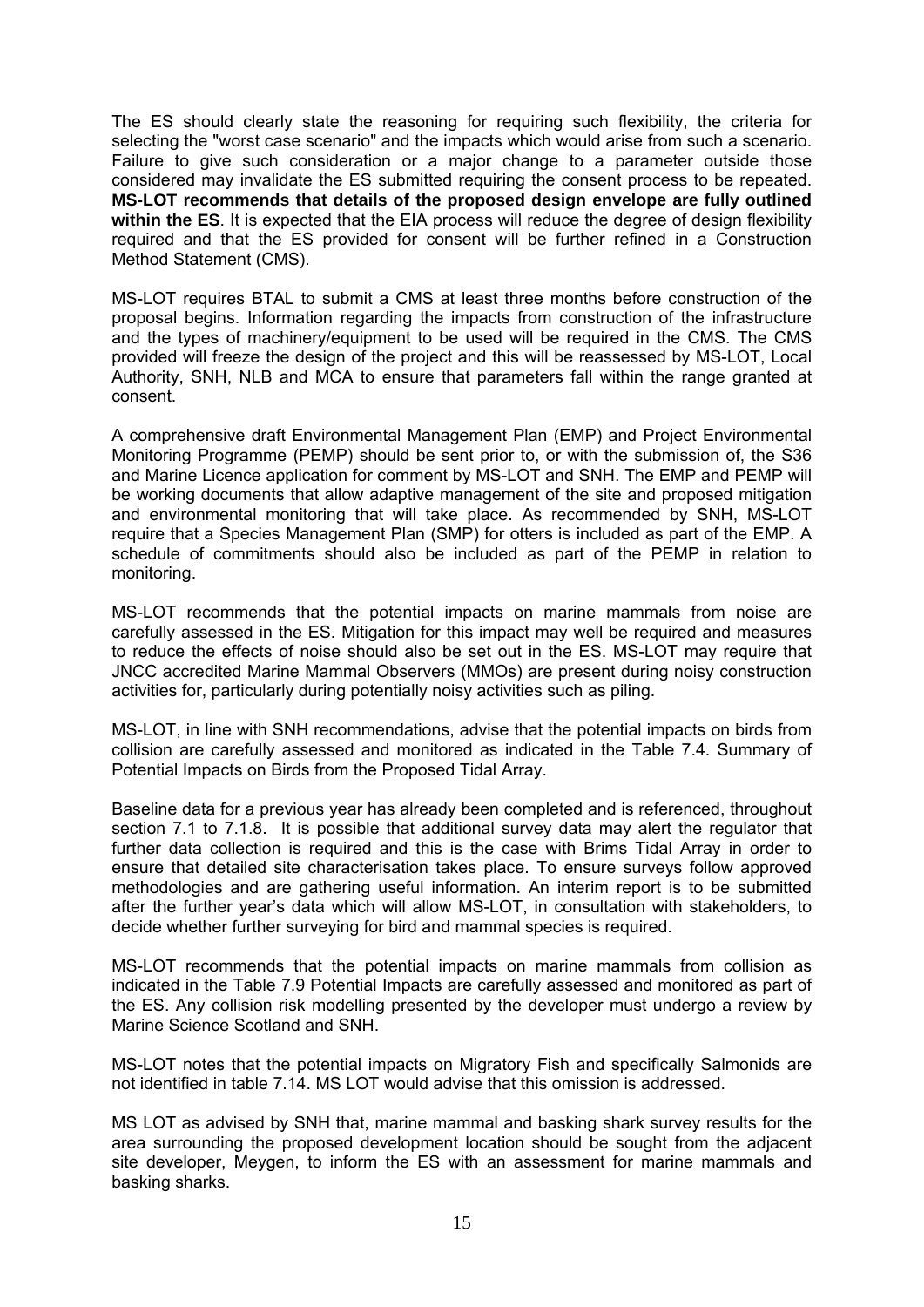As part of the Habitats Regulations Appraisal (HRA) process an Appropriate Assessment (AA) will be required for this development because it has the potential to affect site integrity and/or the qualifying features of surrounding Natura sites (SAC, designated for Grey and Harbour seals also Otters, has been identified by SNH in their comments).

MS-LOT and SNH strongly advise BTAL to submit an HRA screening report so further guidance can be provided on this iterative process. MS-LOT advise BTAL to take into account RSPB comments below when compiling the HRA screening report. As stated by SNH, more comprehensive information and assessment on Natura sites and their qualifying features is necessary to ensure the complete and appropriate suite of Natura sites/features are considered in the ES and HRA.

It is essential that this proposal is assessed alone and in combination with other plans and projects (renewable developments and other types of industry and activities). This applies not only to marine wildlife and birds but also marine navigation, shipping and location for maintenance and operations. The complete list of sites and developments to be considered cumulatively in the EIA process will be decided upon in conjunction with MS-LOT and SNH. Further discussion on cumulative effects will take place throughout the EIA process. As always cumulative and in combination effects/impacts need careful assessment. The noise, visual impacts and under keel clearance associated with construction and operation will be important impacts requiring detailed assessment within the ES.

MS-LOT require the developer to be aware of any proposed new Marine Protected Areas (MPAs) located within the proposed development area and take account of possible impacts on these within the EIA process and ES itself. The developer should note the nearest search location, as stated by Marine Scotland and SNH. This information can be found in the report to the Scottish Parliament on Progress to Identify a Scottish Network of Marine Protected Areas 2012.

As recommended by the Maritime and Coastguard Agency (MCA) a full Navigational Risk Assessment (NRA) will be required for this proposal. MS-LOT refers BTAL to the MCA's comments and advises that MGN 371, MGN 372 and the DTI/DfT/MCA Methodology for Assessing Wind Farms are used to inform the ES.

As recommended by Orkney Islands Marine Services, MS-LOT agrees that establishing an open working dialogue with them, in order to keep them fully informed with regards site selection and deployment, is essential.

MS-LOT highlights the risk of vessels introducing marine non-native species into the environment. If vessels are going to be used in this proposal at any stage, vessel protocols must be provided to ensure best practice guidance (http://www.mardep.gov.hk/en/msnote/pdf/msin1136anx1.pdf) is followed to reduce the risk

of introducing marine non-natives into the environment. This applies to the developmental, operational and decommissioning phases of this proposal.

BTALs application for S36 consent and Marine Licence (Pre application consultation will be in place by 6<sup>th</sup> April 2014) see link http://www.legislation.gov.uk/ssi/2013/286/made will need to be advertised in the press, MS-LOT will send a template for advertisement to the developer nearer to the time of submission. Prior to public release, these draft press notices should be sent back to MS-LOT for review.

MS-LOT offers a gate check prior to formal submission of S36 consent applications and advises BTAL to take full advantage of this service. The gate check is not designed as an in depth evaluation of the content of an ES. It will however allow MS-LOT the confidence that minimum legislative requirements have been met prior to formal submission of the ES. This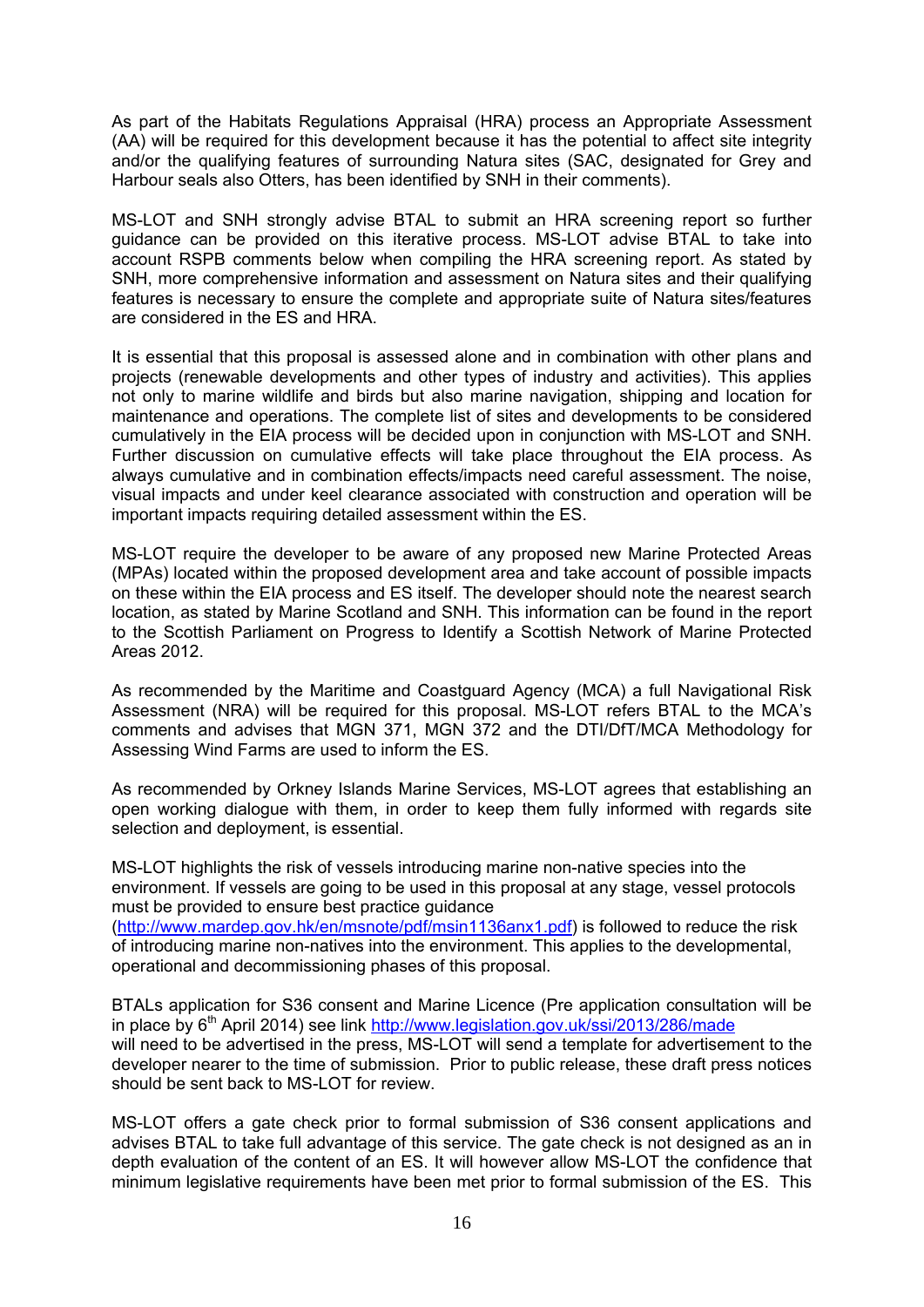includes consideration of all points raised by consultees. In order to aid in the gatecheck process, MS-LOT requests that BTAL provide documentation of how and where each point is considered and addressed this may take the format of a separate document although inclusion of a table within the start of each chapter of the ES would be advantageous. It should be noted that Gate Check will only take place if a final draft of the ES is submitted. This process takes up to three weeks to complete.

MS-Lot also wishes to make the following recommendation to the developer:

- That all methodologies are reviewed, after evolution of Phase 1 such that they are still fit for purpose while moving forward to monitor environmental aspect of any changes in design, maintence, operation and at decommissioning in Phase 2 lifespan.
- That the ES encompass associated works, (Directive 85/337/EEC) and are considered prior to Phase 1 and 2, such that any evolutionary changes after phase 1 are taken into account before implementation of Phase 2. In particular: the impact of the receptors by phase 1, any decommissioning of Phase 1 and scaling up construction to Phase 2. The scoping opinion presented is for phase one of the project.
- That potential cumulative effects are identified and investigated prior to Phase 1.
- That potential cumulative effects are fully identified and investigated prior to scaling up to Phase 2, and in particular, displacement effect of final site layout on all environmental receptors as outline in the scoping report.

MS LOT notes the following subjects that require Brims project leader to provide more detailed information.

# **Section 2 INTRODUCTION**

Reference to surface piercing structures on page 22 in Bathymetry required further explanation, with respect to purpose, position, lighting and navigation.

# **Section 3.3 APPROACH TO EIA**

Where BTAL wishes to seek consent for a design envelope sufficiently broad to potentially include surface piercing as indicated structures on page 22. By the completion of Phase 1 MS LOT would be expect BTAL to provide a more concise design envelope going forward into phase 2 of the project.

# **Section 4.1 PROJECT DESCRIPTION**

Can BTAL confirm with MS LOT, that no other device will be deployed other than that of OPEN HYDRO OPEN-CENTRE turbine design.

MS LOT seek further clarification on the unpinned subsea gravity base, with respect to what is the mechanism to be employed in order to anchor the subsea gravity base feet to the seabed.

MS LOT will require third party certification of the overall design and to include the subsea gravity base.

MS LOT notes the bullet points under the heading 'From an environmental perspective a number of key design features minimise the risk to the marine life.' and have the following request that BTAL present clear evidence that demonstrate

- Low levels of underwater sound production and low rotational speeds
- High degree of solidity and closed geometry, reducing the likelihood of impacts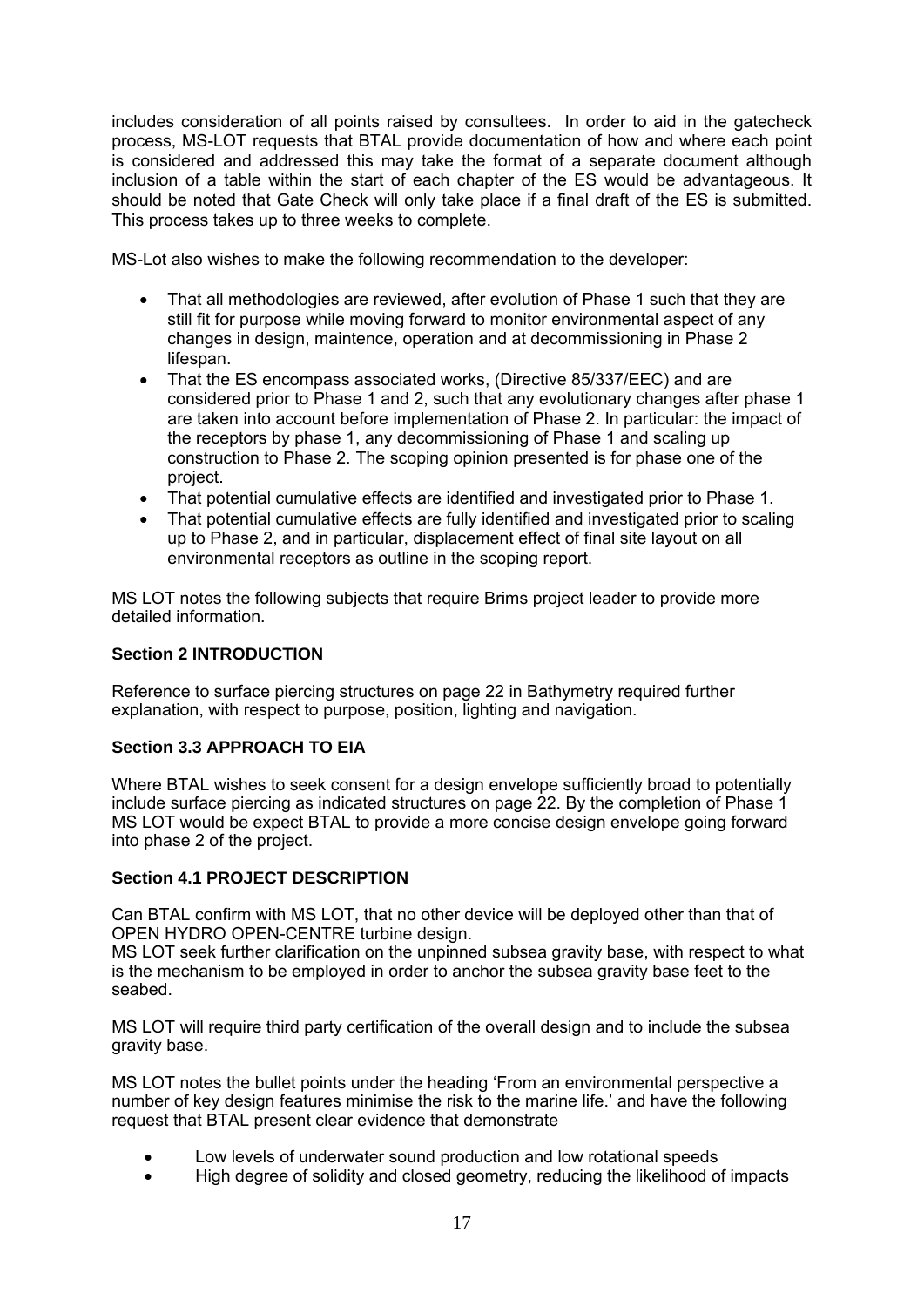Open Centre which provides a passage for marine life.

## **Section 4.4 Overview of Technology Independent Infrastructure**

#### **4.4.2.1** Subsea Cables (Inter Array)

Can BTAL confirm that the inter array cables will be protected where safe burial depth may not be achieved? And what from will the protection comprise of?

#### **4.4.3** Subsea Cables (Export from Array to Shore)

MS LOT advise that BTAL should protect any and all cables exported from array to shore. Where safe burial depth may not be achieved, then the mechanism for providing cable protection must be identified and reported to MS LOT.

#### **4.4.5** Offshore Hub or Substation

MS LOT note the lack of detail on the use of both subsea hubs and surface piercing structures at this point in the project, and advise further clarification is required to be provided in the ES of what type of substation will be implemented in Phase 1.

## **4.5.5** Onshore Substation

The on shore substation is inextricably linked to Phase 1 of the project and should be considered in the Orkney Islands Councils planning remit. MS LOT refers the BTAL to the note issued by the EC on 'Interpretation Line suggested by the Commission as regards the application of Directive 85/337/EEC to associated/ancillary works.'

#### **4.5.6** Access Roads

MS LOT directs BTAL to Transport Scotland's comments with respect to access roads.

#### **4.5.7** Operation and Maintenance of Technology Independent Infrastructure

MS LOT expects that in the event of any routine and or major maintence during the lifetime of the project to be covered in a detailed Operation and Maintenance plan. This plan should evolve as the project moves forward from phase 1 to phase 2.

**4.5.8** Decommissioning Technology Independent Support Structures.

In the event of any structure being removed at decommissioning, any and all debris, after removal, remaining proud of the seabed. MS LOT expects BTAL to take the necessary action to prevent the remaining debris becoming a hazard to other marine users.

# **6 POSSIBLE IMPACTS ON THE HUMAN ENVIRONMENT**

In order to protect occupants of nearby premises from nuisance caused by noise there will be restrictions placed on the working hours of certain construction activities and noise levels recorded at premises during construction. These will include the establishment of thresholds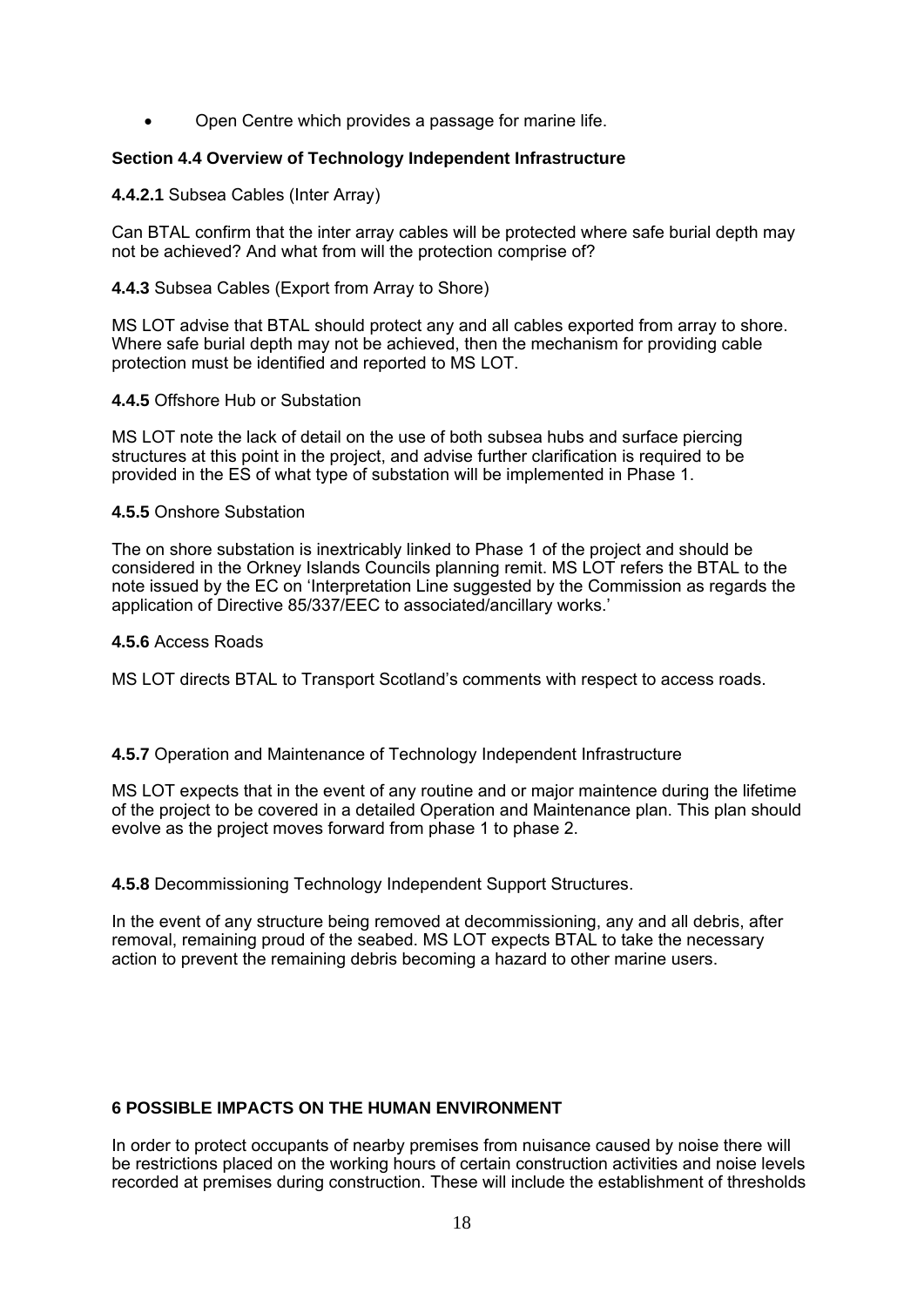that if exceeded will halt works and measures to reduce noise levels to agreed tolerances. MS-LOT requires best practice guidelines in relation to construction and operation noise to be followed at all times for this proposed development.

A Seascape, Landscape and Visual Impact Assessment (SLVIA) will be required as part of the EIA and will need to include the cumulative visual impacts of current and proposed developments in the area. Recommendations from SNH must be taken into account and attention paid to their guidelines, suggestions and viewpoints. The visual impact assessment of the proposal must be carried out in close co-operation with MS-LOT, Orkney Islands Council and SNH in particular when deciding photo-montage viewpoints. A list of viewpoints agreed with Orkney Islands Council and SNH should be submitted to MS-LOT when identified. MS-LOT encourages BTAL to carry out SLVIA in accordance with the Institute of Environmental Management and Assessment Guidelines for Landscape and Visual Impact Assessment

# **Socio-Economic Effects**

MS LOT has provided comment via the MSS Marine Analytical Unit on the chapter 6.

- 1. Scoping Report (SR) seems to scope out positive socio-economic effects. It would give a more holistic picture to assess and present these.
- 2. The listed 'Potential Impacts' (p67-68) are useful but slightly contextual. Greater priority should be allocated and more explicit reference made, to: i) the gross direct **and** net additional employment, gross direct **and** net additional GVA. Both of these should be presented separately for the construction, O&M and decommissioning phases. They should also be reported at a range of appropriate geographic scales.
- 3. To assist with the above, it would be helpful to see a clear definition of the labour market catchment area.
- 4. Background info on the industry structure and employment structure would be useful.
- 5. Clear consideration and use of the concepts of additionally, displacement and leakage should also be demonstrated. Ditto regarding economic multipliers.
- 6. Other benefits might include: possible carbon savings; benefits to other marine users and interests; increased knowledge; clustering benefits; and energy security.
- 7. Fisheries impacts might include consequential impacts to processors.

# **7 POSSIBLE IMPACTS ON THE ECOLOGICAL ENVIRONMENT**

**Marine Scotland Science** has reviewed the submitted scoping opinion and provided the following comments.

# **Comments in relation to marine mammals**

The developer will need to carry out a full encounter risk assessment for marine mammals, including as a minimum harbour and grey seals, and harbour porpoise. The design of the open hydro turbine is sufficiently different from other turbines as to potentially necessitate different modelling being undertaken than that conventionally used for open bladed turbines. Marine Scotland Science would be happy to discuss such modelling with the developer prior to ES submission. It is our understanding that collision risk may be lower for this type of device, however, the evidence is not yet sufficiently compelling as to allow the development to go ahead without am estimate of collision or encounter risk.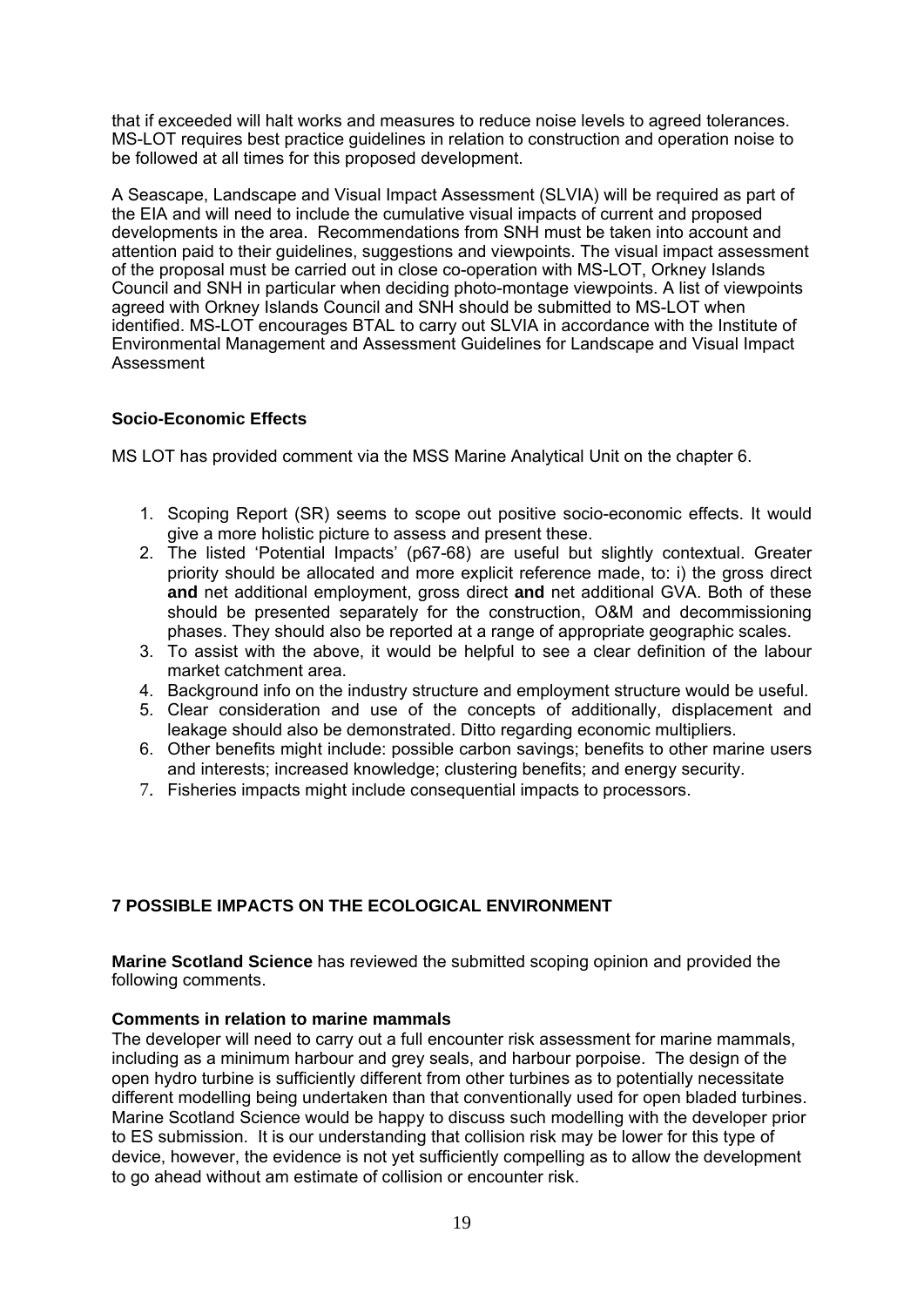In order to adequately assess the number of animals that may encounter and/or collide with the devices, it will be necessary for the developer to use absolute density estimates of the species of interest. This requires accounting for availability bias of marine mammals under the water and is not a straightforward task. Marine Scotland Science would encourage the developer to engage in discussions with us and SNH regarding appropriate methods for collecting such data, or for the use of other data sources.

Data other than those collected during visual surveys may be useful in the preparation of the application. For example, information on the swimming depths of marine mammals and the types of dive performed in the development area and information on use of the site at difference states of the tide may reduce the uncertainty in encounter risk models and may allow for a less precautionary assessment.

The developer should be aware of the low PBR for harbour seals in the Orkney and Pentland Firth area, which any potential collisions would need to be assessed against.

Depending upon the selected methods for installation of the devices, it may be necessary to assess the impact of construction noise on marine mammals. We would consider this necessary for pile driving and potentially for drilling. Potential impacts related to fatal interactions between seals and ducted propellers on construction and maintenance vessels should be assessed in the application. An updated report on this matter is available here: http://www.smru.st-and.ac.uk/documents/1282.pdf and the developer should refer to the SNCB guidance note on the matter.

Marine Scotland Science is in the process of commissioning a study of the noise produced by operational tidal turbines and its potential impacts on marine mammals, which the developer may wish to refer to if it is available in a suitable time frame (anticipated Q2/Q3 2014).

#### **Comments in relation to ornithology**

In terms of ornithology our only comment would be that consideration should be given to the comments previously provided by MSS on the NRP reports on the Marwick Head project that are cited in the Brims Tidal Array Environmental Scoping Report, August 2013 as well as discussions at the meeting held on 28 February 2013.

#### **Comments in relation to benthic ecology**

The following comments on the scoping report can be addressed within the EIA process in the ES. They relate principally to the presentation of information within the assessment, rather than the scope of the assessment.

#### Array Scoping Report

Section 7, Impacts on Ecological Environment & Section 7.5, Subtidal Seabed Communities.

Page 219, 7.51 Baseline (Paragraph 2) - A map to show where the underwater transects are in relation to the development would be useful.

Page 220, 7.5.1 (Paragraph 3) - Same here, a figure showing of Foster-Smith's GIS products would be useful.

Page 225, Table 7.29 - To what does the statement "placement of test structures" refer? Are these structures turbines or something else?

Section 8.1.1.1, Geological Overview of Seabed - Could the authors supply details or references for the "publically available data sets and ROV footage" mentioned here.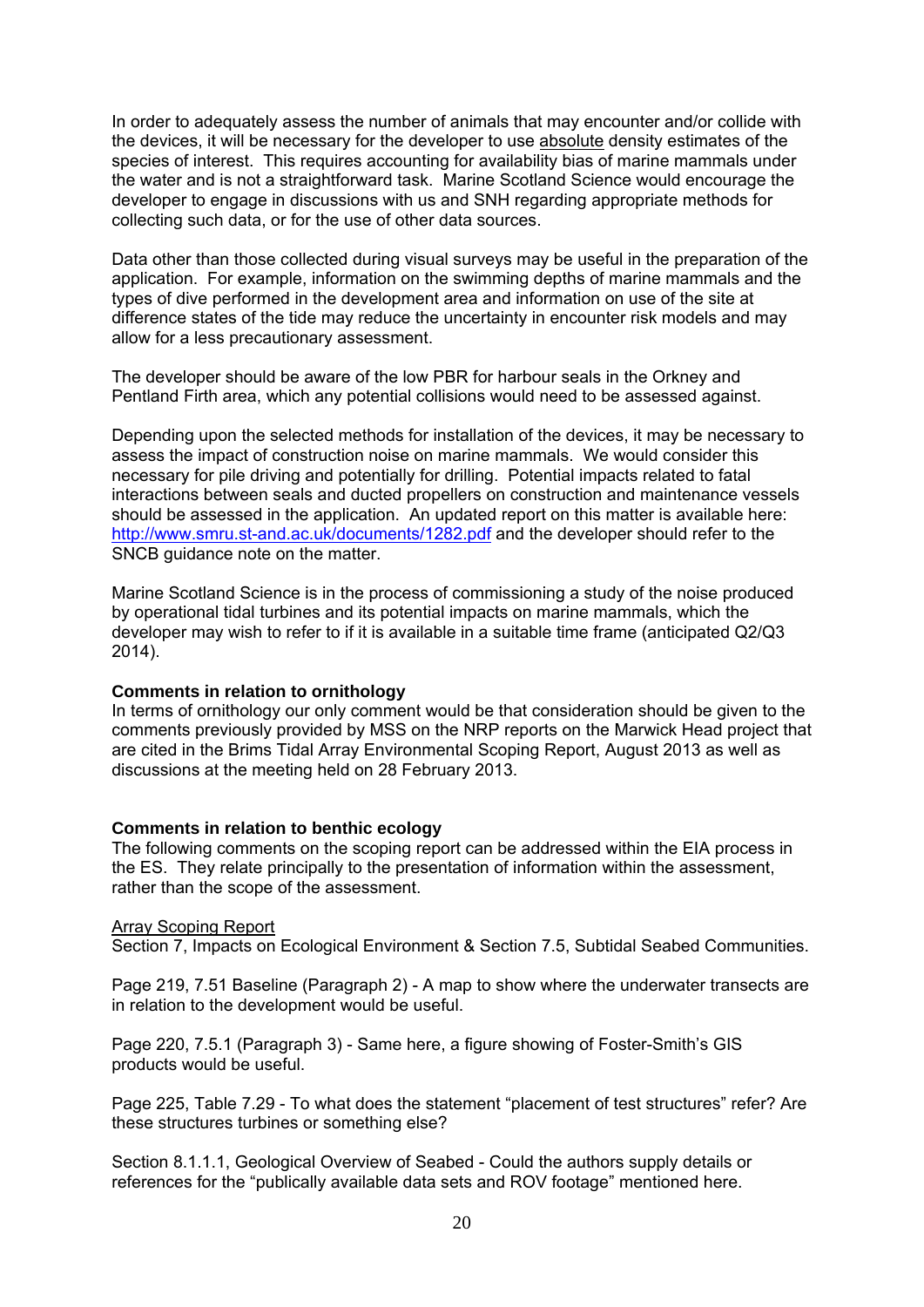Section 9.4, Anticipated Key Issues - Seabed ecology should also be included here.

#### Seabed Survey

What geological data set are the survey team using to assess the seabed and so inform the positioning of their ROV transects?

Will there be any attempts to collect sediments for PSA and infaunal analysis if they encounter sands and gravels?

## **Comments in relation to physical environment**

8.1.2 Potential Impacts - One potential impact not explicitly listed in table 8.2 is the possible change in coastal process and beach morphology due to changes in tidal, and wave, dynamics.

Waves are also not mentioned in table 8.2. It is acknowledged that this is a tidal site, but it is still possible that the presence of structures may change wave propagation through the site and wave current interactions. This is likely to be small, but should at least be considered in the ES.

8.1.3 Baseline Characterisation Strategy - The use of a hydrodynamic tidal model (as proposed in table 8.3) is strongly encouraged to understand the physical processes. It is suggested that some consideration be given to also using a wave model to better understand the wave-current interactions within the site. This could be done conceptually, but a model may provide more robust results and an enhanced understanding. There should at least be research into the wave climate at the site.

The location of sediment patches within the study area and close proximity should be identified with a survey. Beaches and other potentially vulnerable receptors should be identified.

8.1.4 Impact Assessment Strategy - Table 8.4 mainly suggests using expert geological assessments (EGA) of the suspended sediment and bed morphology assessments. This may be acceptable, depending on the results of the baseline characterisation. If there are important beaches/receptors that may be changed due to changes in sediment transport forcing then some degree of modelling is recommended. There are a number of ways of doing this from a simplistic shear stress analysis (using model output) to using complex (coupled) sediment transport modules within the modelling software. A robust shear stress analysis of using sediment transport modules in an offline/decoupled mode are thought to be a good pragmatic way forward.

Models should be run to characterise the baseline conditions and then rerun with tidal energy extraction implemented within the model. A comparison should then be made between any assessments made with the model output, i.e. changes to tidal currents, wave heights and sediment concentrations should be assessed.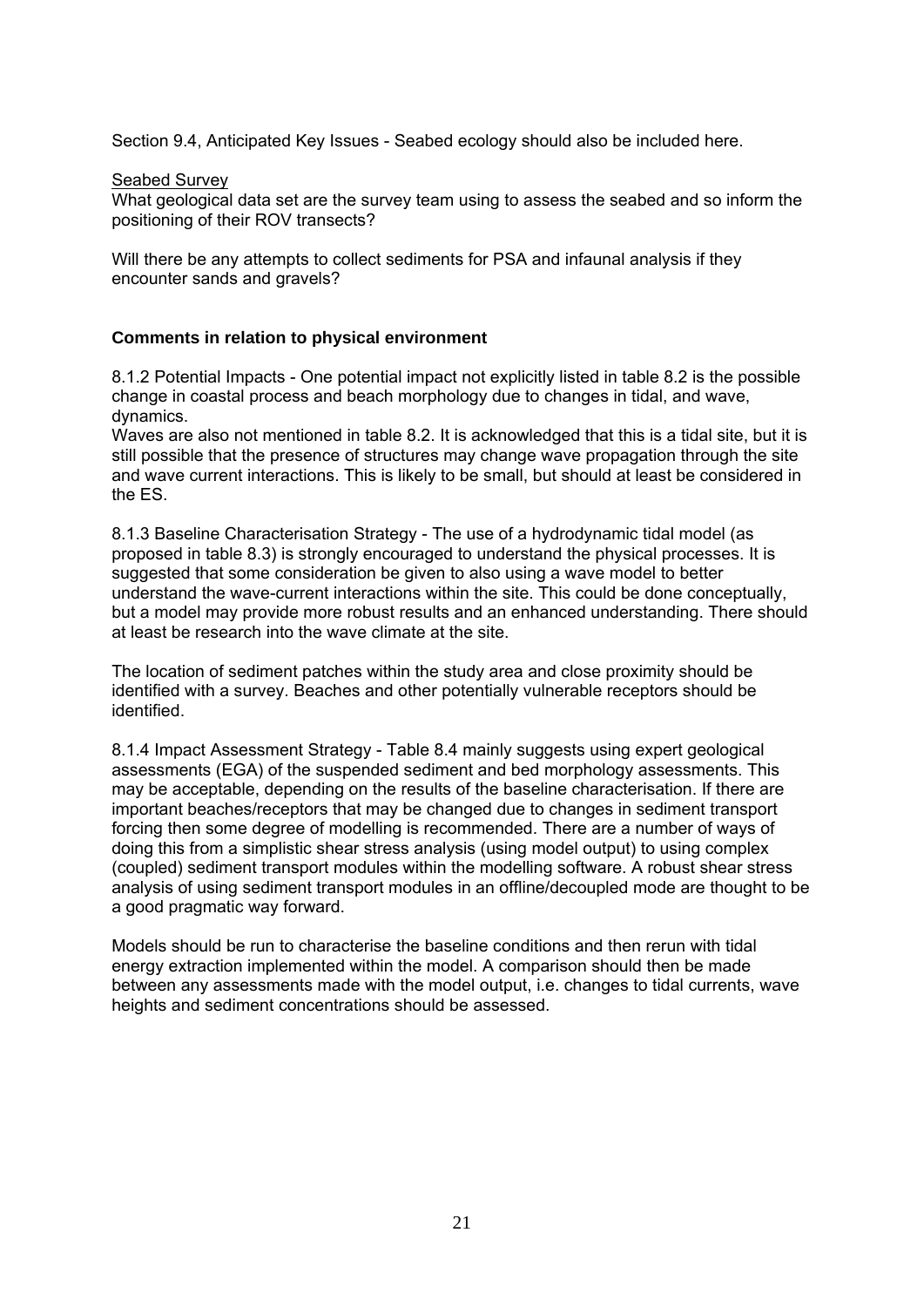# **Comments in relation to diadromous fish**

The main diadromous fish species of concern and the potential impacts of the development on these were identified in Iain Malcolm's pre-scoping response in June 2012 and they are included in 7.3.1.2 in the scoping report. They will need to be fully explored in the Environmental Statement.

The developer should consider the site location (including proximity to sensitive areas), type of device, and the design of any array in addition to construction and installation methodology. The developer should include information for the following topics:

- **1.** Identify use / likely use of the proposed development area by diadromous fish (salmon, sea trout and eels)
- *a.* Which species use or are likely to use the area? Is this for feeding or migration?
- *b.* At what times of year is the area used or likely to be used?
- *c.* Will salmon and sea trout be only of local origin or will significant numbers from further afield be expected to be present?
- **2.** Identify the behaviour / likely behaviour of fish in the area
- *a.* swimming depths
- *b.* tendency to swim on or offshore

In relation to 1 and 2, a few years ago Marine Scotland Science carried out a review of migratory routes and behaviour for Atlantic salmon, sea trout and eels relevant to Scotland, which may be useful. http://www.scotland.gov.uk/Resource/Doc/295194/0111162.pdf. If there are insufficient site specific data, the developer will need to consider whether these can be obtained, possibly as part of collaborative initiatives and / or whether expert judgement based on published information can be used.

- **3.** Assess the potential impacts of deployed devices on diadromous fish during deployment, operation and decommissioning phases. Potential impacts could include those resulting from:
- *a.* Strike. This is a very important consideration which will require detailed assessment. The risk may depend partly on the details of the turbine design and operation.
- *b.* EMF associated with the operation of generators and inter-array and export cables.
- *c.* Noise during construction, operation and decommissioning
- *d.* Effects on habitat
- *e.* Effects of construction on water quality

Which could cause

#### **4.**

- *a.* Death, injury or disturbance
- *b.* Disorientation that could potentially affect behaviour, susceptibility to predation or bycatch, or ability to locate normal feeding grounds or river of origin
- *c.* Avoidance
- *d.* Delayed migration

For example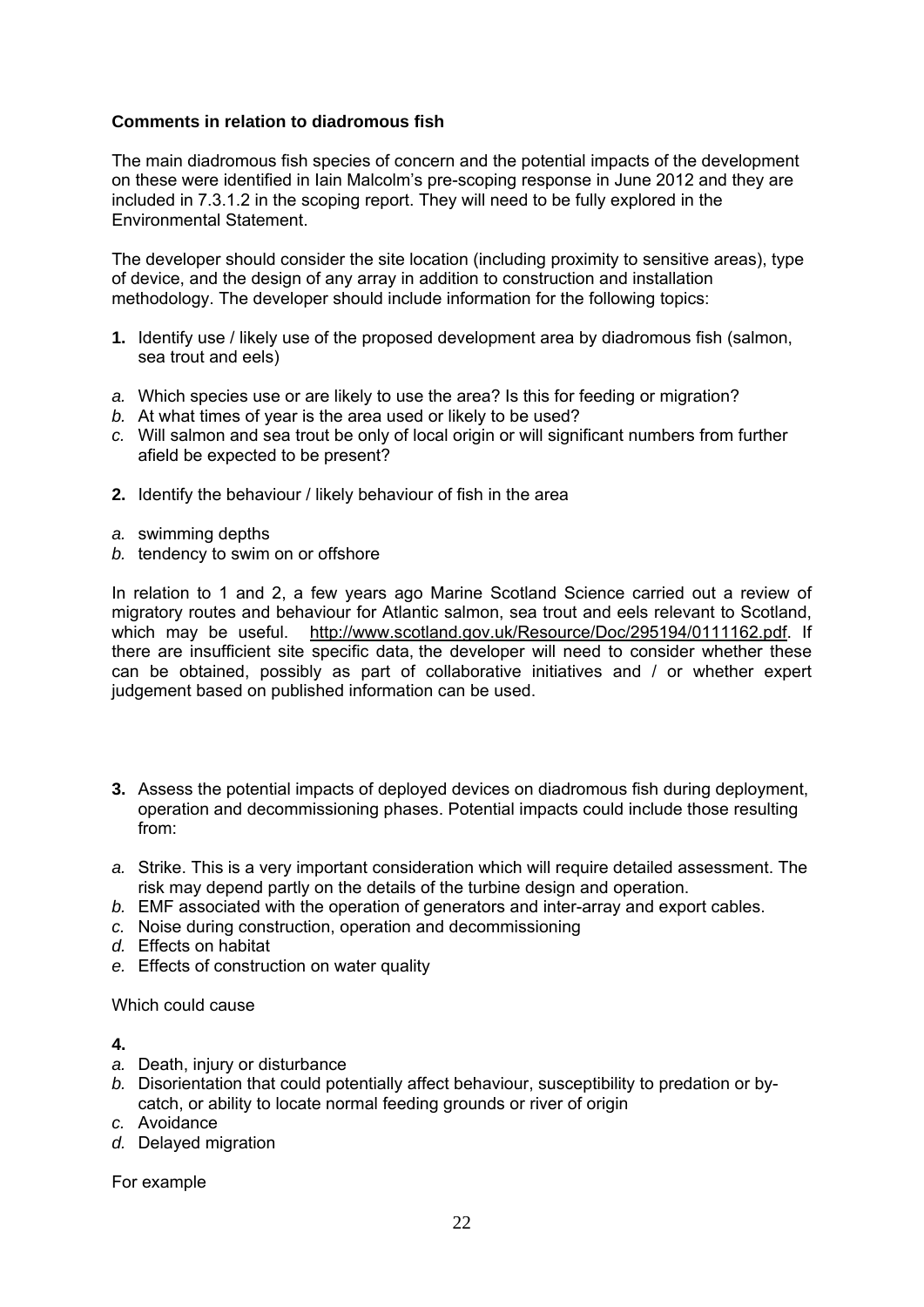With respect to impacts of noise and EMF SNH commissioned a review of the potential impacts of EMF and noise on migratory fish which is available at: www.snh.org.uk/pdfs/publications/commissioned\_reports/401.pdf which may be useful. We would also draw the attention of the developer to Gill A. B., Bartlett M. and Thomsen F. (2012) Potential interactions between diadromous fishes of U.K. conservation importance and the electromagnetic fields and subsea noise from marine renewable energy. Journal of Fish Biology 81, 664–695 doi:10.1111/j.1095- 8649.2012.03374.x, with Corrigendum in Journal of Fish Biology (2012) 81, 1791 doi:10.1111/j.1095-8649.2012.03450.x, available online at www.wileyonlinelibrary.com

5. The developer will need to pull 1-4 together with any other relevant available information to determine likely risk and consider

- a) Both direct and indirect effects.
- b) Likely impact on diadromous fish fisheries. The developer should both whether there are any local fisheries which may be directly affected and impacts on more distant fisheries which would be affected through impacts say on numbers of fish.
- c) Mitigation measures and what monitoring is required to assess impacts either on stocks of diadromous fish as a whole, or on particular rivers as necessary. This is a relatively large development and consideration of appropriate staging within Phase 1 of the development would be useful so that later so that later stages can be risk assessed with the benefit of additional information prior to any approval.
- d) The potential for cumulative impacts both from other local deployments and those further afield.
- e) In the case of Atlantic salmon information will be required to assess whether there is likely to be any significant effect of developments on any rivers which are classified as Special Areas of Conservation (SACs) for Atlantic salmon under the Habitats Directive. Where there is the potential for significant impact then sufficient information will be required to allow Marine Scotland to carry out a Habitats Regulations Appraisal (HRA) including Appropriate Assessment as necessary (see comments on Appendix B of the scoping report below).

Chapter 9 considers cumulative and in-combination effects. There is both a clear need to consider fully the combined impact of the proposed development along with other proposed tidal developments in the same area of Scotland and consider more widely in combination effects with various other types of development which could be much further from the development site.

Chapter 12 gives summary conclusions regarding what is required in the ES. Although consideration of strike in relation to migratory fish is mentioned, this is a major consideration and may require more emphasis.

Appendix A lists what stakeholders have to date been contacted and whether responses were received. It is disappointing no response was received from the Association of Salmon Fishery Boards (ASFB). Although the Orkney District has no Board in place, as well as potentially having its own useful comment, the ASFB should be able to advise which of the mainland Boards should be consulted. We didn't notice the Rivers and Fisheries Trusts of Scotland (RAFTS) on the list as having been contacted, despite Iain Malcolm's request that it should be. Again, as well as potentially having its own useful comment, it should be able to advise which Fisheries Trusts should be consulted. It is good that the Orkney Trout Fishing Association was contacted, but again disappointing that no response was received. It has a significant interest in, and knowledge about, Orkney sea trout.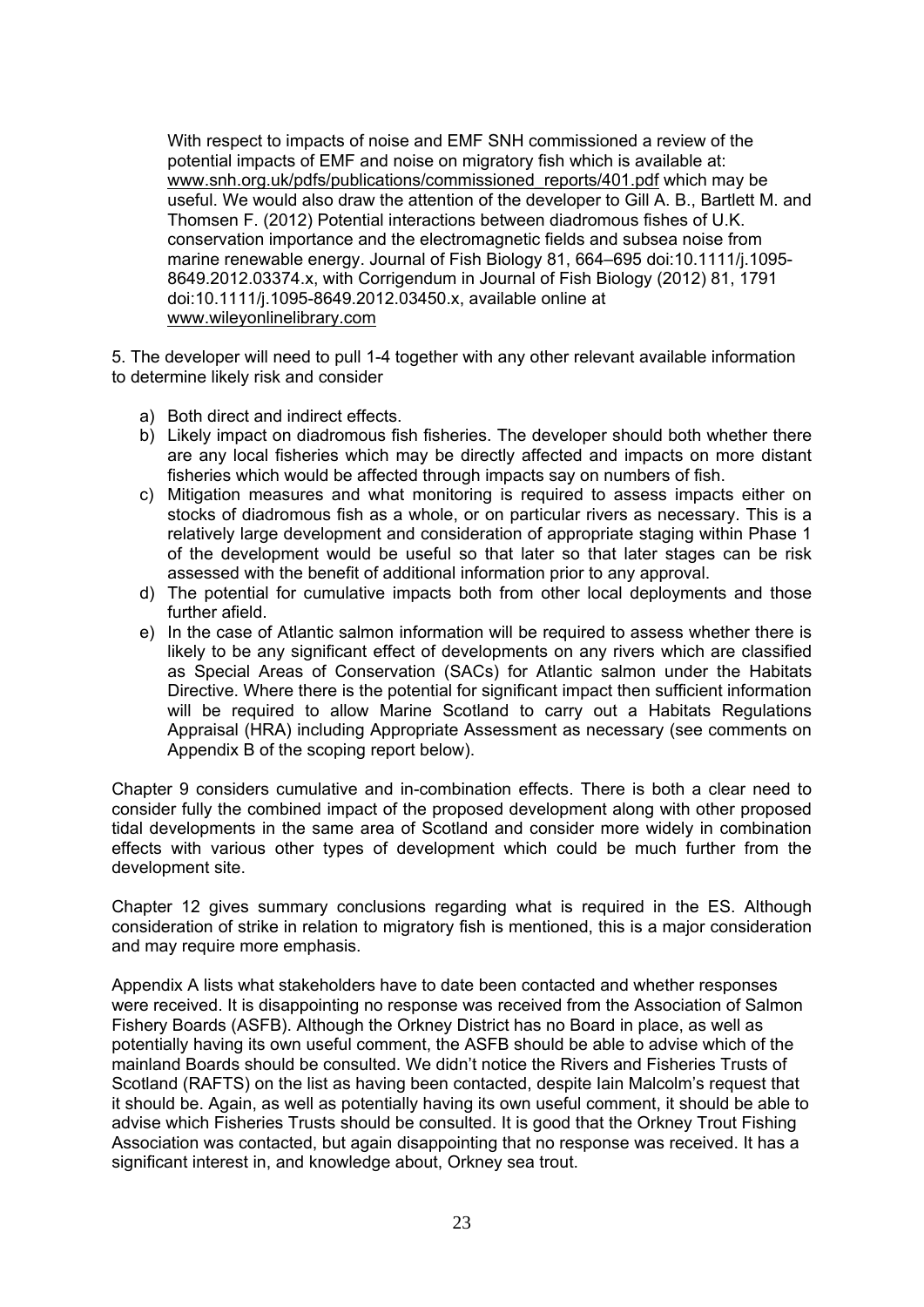Appendix B gives the developer's view on Habitats Regulations Appraisal. Regarding salmon SACs, a wide potential for connectivity is noted (3.2.2-3.2.4 / Table 7) and all SACs from the Little Gruinard and Langavat around the coast to the River Dee are identified for consideration. Adult salmon returning to any of the Scottish east coast rivers, and not just those south to the River Dee would be likely to pass in the vicinity of this development. We would therefore suggest that the other Scottish east coast salmon SACs are added to this list – South Esk, Tay, Teith and Tweed.

We would be happy to be contacted at any stage in the process by any of the parties involved.

## **Comments in relation to sandeel and herring spawning ground survey**

In the scoping document there is mention of undertaking herring/sandeel spawning ground surveys yet there is no detail as to what data will be collected, how the data will be analysed etc? As there are recognised methods available for undertaking such surveys it should have been possible for these to be referred to in the scoping report and more detail provided on how the sampling/analysis will be done.

## **Comments in relation to fish and shellfish ecology**

We have reviewed the submitted documents and note that the developer has identified the main issues for commercial fisheries and have used the most up to date information available (e.g. SCOTMAP and local fishermen). We would recommend that this engagement with the fishing industry is maintained as suggested in the scoping report.

In terms of fish and shellfish ecology, again the developer has picked up the likely significant effects. In the absence of dedicated fish surveys we would recommend some analysis of the habitat maps to determine suitable areas of sediment for both herring and sandeels and for this analysis to be ground truthed with some of the underwater TV work/sediment analysis where possible. It should also be noted that it is possible that the landings figures for monk may be skewed in earlier figures as the ICES rectangles either side of the 4 degree line were notorious for alleged misreporting of fish, of which monk constituted the largest proportio

# **Marine Scotland Compliance**

Kirkwall FO:

With respect to the Brims Tidal Array, 003/TIDE/SSERCH1-6; Any fisheries concerns would be covered by Fiona Matheson, Secretary, OFA.

Navigational warnings should be issued in the appropriate manner and the device should remain within the co-ordinates designated for the site, in order to prevent any navigational or fisheries issues.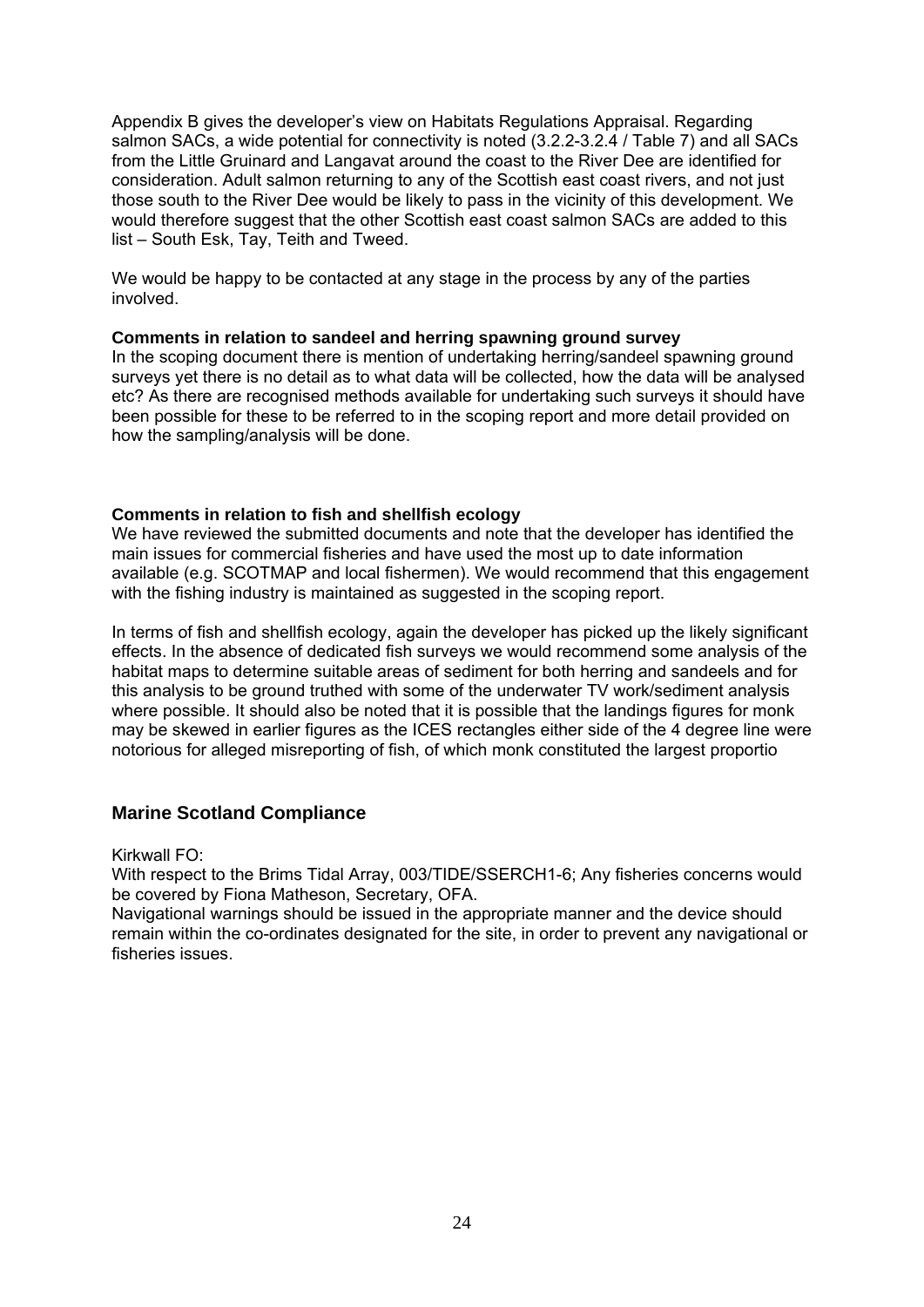# **Marine Scotland Science Advice**

Marine Scotland Science has reviewed the submitted scoping opinion and provided the following comments.

## **Comments in relation to marine mammals**

The developer will need to carry out a full encounter risk assessment for marine mammals, including as a minimum harbour and grey seals, and harbour porpoise. The design of the open hydro turbine is sufficiently different from other turbines as to potentially necessitate different modelling being undertaken than that conventionally used for open bladed turbines. Marine Scotland Science would be happy to discuss such modelling with the developer prior to ES submission. It is our understanding that collision risk may be lower for this type of device, however, the evidence is not yet sufficiently compelling as to allow the development to go ahead without am estimate of collision or encounter risk.

In order to adequately assess the number of animals that may encounter and/or collide with the devices, it will be necessary for the developer to use absolute density estimates of the species of interest. This requires accounting for availability bias of marine mammals under the water and is not a straightforward task. Marine Scotland Science would encourage the developer to engage in discussions with us and SNH regarding appropriate methods for collecting such data, or for the use of other data sources.

Data other than those collected during visual surveys may be useful in the preparation of the application. For example, information on the swimming depths of marine mammals and the types of dive performed in the development area and information on use of the site at difference states of the tide may reduce the uncertainty in encounter risk models and may allow for a less precautionary assessment.

The developer should be aware of the low PBR for harbour seals in the Orkney and Pentland Firth area, which any potential collisions would need to be assessed against.

Depending upon the selected methods for installation of the devices, it may be necessary to assess the impact of construction noise on marine mammals. We would consider this necessary for pile driving and potentially for drilling. Potential impacts related to fatal interactions between seals and ducted propellers on construction and maintenance vessels should be assessed in the application. An updated report on this matter is available here: http://www.smru.st-and.ac.uk/documents/1282.pdf and the developer should refer to the SNCB guidance note on the matter.

Marine Scotland Science is in the process of commissioning a study of the noise produced by operational tidal turbines and its potential impacts on marine mammals, which the developer may wish to refer to if it is available in a suitable time frame (anticipated Q2/Q3 2014).

#### **Comments in relation to ornithology**

In terms of ornithology our only comment would be that consideration should be given to the comments previously provided by MSS on the NRP reports on the Marwick Head project that are cited in the Brims Tidal Array Environmental Scoping Report, August 2013 as well as discussions at the meeting held on 28 February 2013.

#### **Comments in relation to benthic ecology**

The following comments on the scoping report can be addressed within the EIA process in the ES. They relate principally to the presentation of information within the assessment, rather than the scope of the assessment.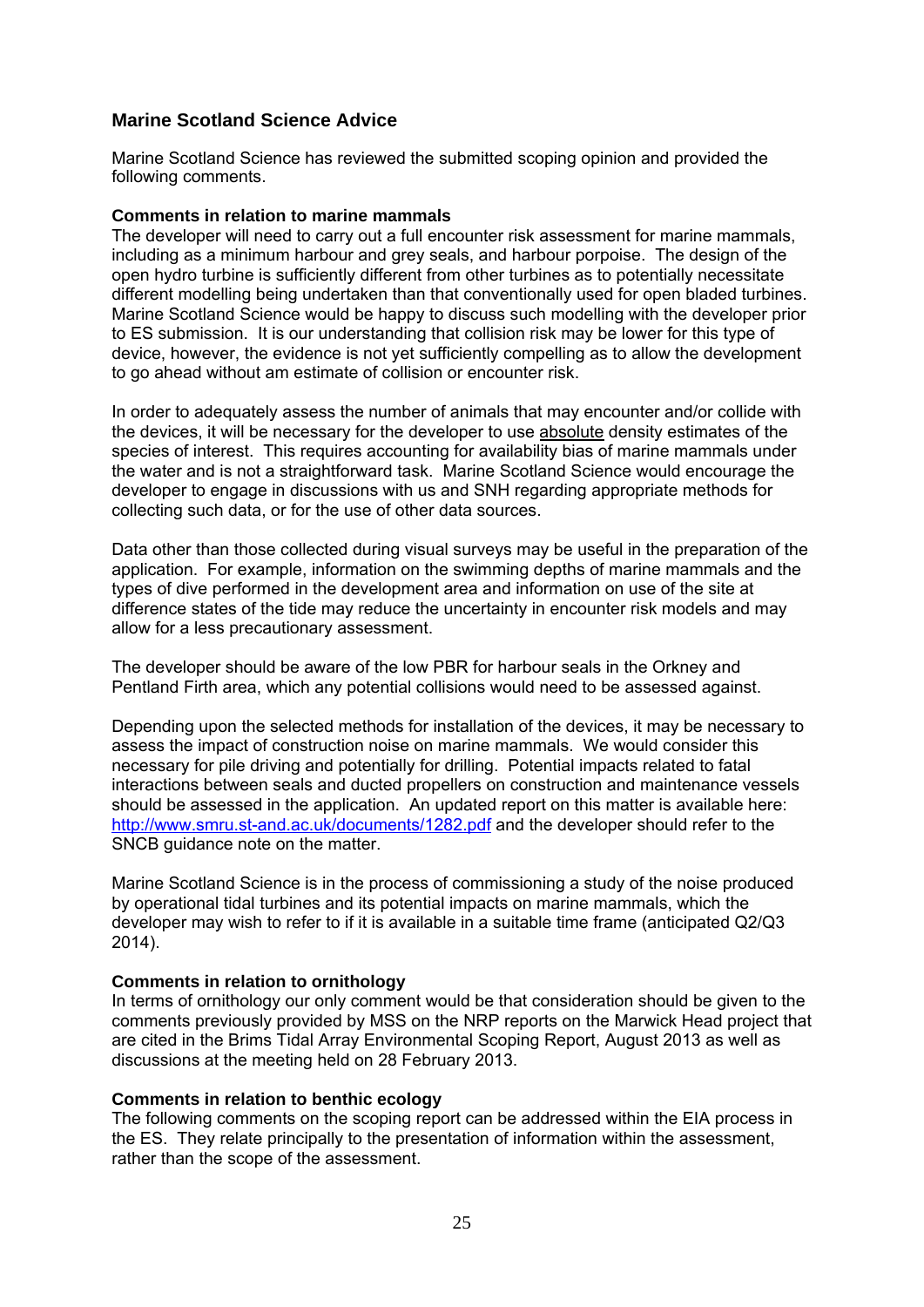# Array Scoping Report

Section 7, Impacts on Ecological Environment & Section 7.5, Subtidal Seabed Communities.

Page 219, 7.51 Baseline (Paragraph 2) - A map to show where the underwater transects are in relation to the development would be useful.

Page 220, 7.5.1 (Paragraph 3) - Same here, a figure showing of Foster-Smith's GIS products would be useful.

Page 225, Table 7.29 - To what does the statement "placement of test structures" refer? Are these structures turbines or something else?

Section 8.1.1.1, Geological Overview of Seabed - Could the authors supply details or references for the "publically available data sets and ROV footage" mentioned here.

Section 9.4, Anticipated Key Issues - Seabed ecology should also be included here.

## Seabed Survey

What geological data set are the survey team using to assess the seabed and so inform the positioning of their ROV transects?

Will there be any attempts to collect sediments for PSA and infaunal analysis if they encounter sands and gravels?

## **Comments in relation to physical environment**

8.1.2 Potential Impacts - One potential impact not explicitly listed in table 8.2 is the possible change in coastal process and beach morphology due to changes in tidal, and wave, dynamics.

Waves are also not mentioned in table 8.2. It is acknowledged that this is a tidal site, but it is still possible that the presence of structures may chance wave propagation through the site and wave current interactions. This is likely to be small, but should at least be considered in the ES.

8.1.3 Baseline Characterisation Strategy - The use of a hydrodynamic tidal model (as proposed in table 8.3) is strongly encouraged to understand the physical processes. It is suggested that some consideration be given to also using a wave model to better understand the wave-current interactions within the site. This could be done conceptually, but a model may provide more robust results and an enhanced understanding. There should at least be research into the wave climate at the site.

The location of sediment patches within the study area and close proximity should be identified with a survey. Beaches and other potentially vulnerable receptors should be identified.

8.1.4 Impact Assessment Strategy - Table 8.4 mainly suggests using expert geological assessments (EGA) of the suspended sediment and bed morphology assessments. This may be acceptable, depending on the results of the baseline characterisation. If there are important beaches/receptors that may be changed due to changes in sediment transport forcing then some degree of modelling is recommended. There are a number of ways of doing this from a simplistic shear stress analysis (using model output) to using complex (coupled) sediment transport modules within the modelling software. A robust shear stress analysis of using sediment transport modules in an offline/decoupled mode are thought to be a good pragmatic way forward.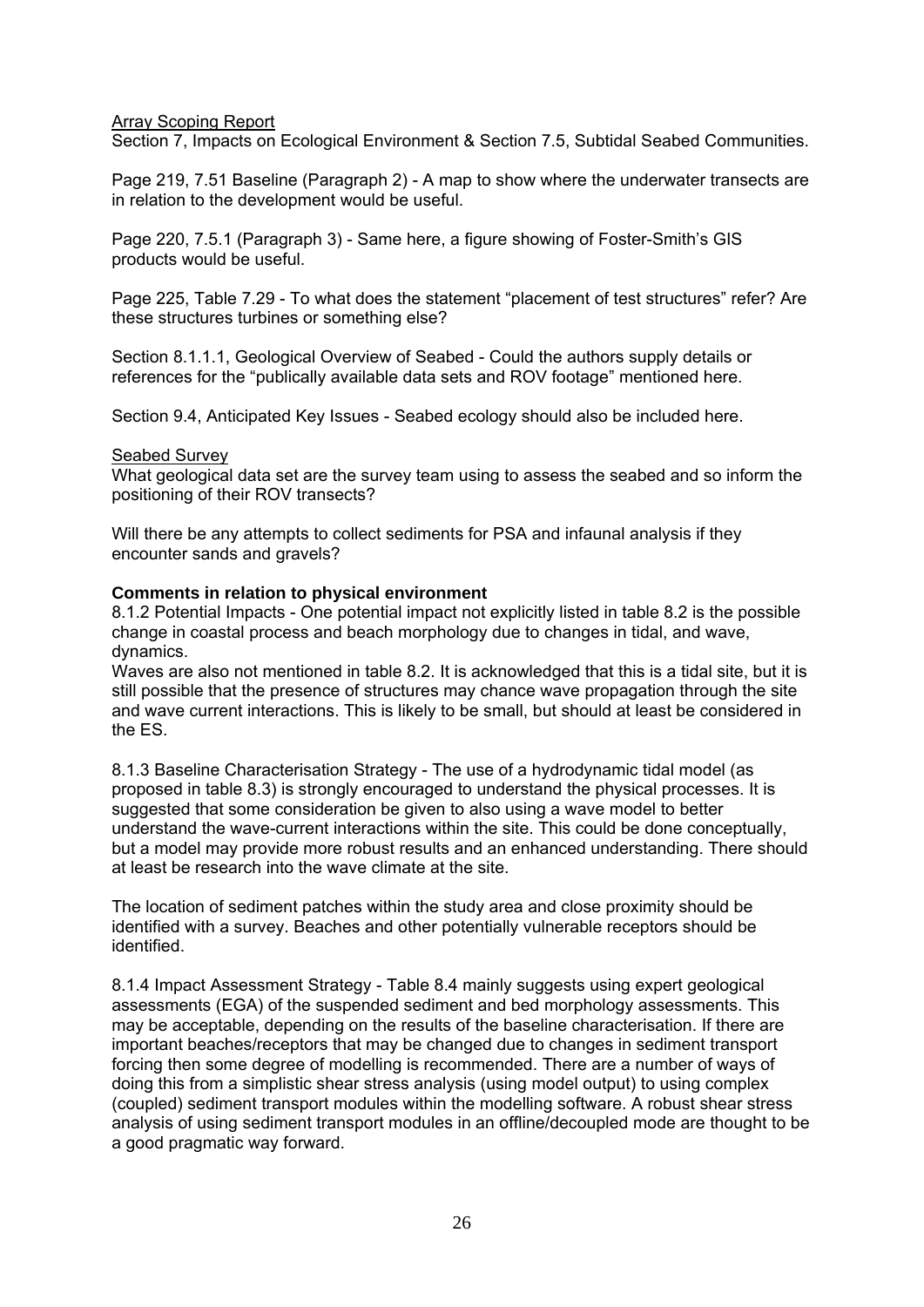Models should be run to characterise the baseline conditions and then rerun with tidal energy extraction implemented within the model. A comparison should then be made between any assessments made with the model output, i.e. changes to tidal currents, wave heights and sediment concentrations should be assessed.

# 13 Scoping Questions

Q11. Are the studies proposed for assessment of effects on the physical environment appropriate and complete for a) the preferred technology and b) the alternative technologies?

A11. The proposed methodology in section 8.1, with the suggested amendments above, is considered to be robust enough to cover most horizontal axis tidal turbines. It is noted however that sediment and water quality is proposed to be scoped out in section 8.3. Whilst section 8.3 is not reviewed in full here, this scoping out may not be appropriate for other technologies, such as ones requiring oil based lubrication.

## **Comments in relation to diadromous fish**

The main diadromous fish species of concern and the potential impacts of the development on these were identified in Iain Malcolm's pre-scoping response in June 2012 and they are included in 7.3.1.2 in the scoping report. They will need to be fully explored in the Environmental Statement.

The developer should consider the site location (including proximity to sensitive areas), type of device, and the design of any array in addition to construction and installation methodology. The developer should include information for the following topics:

- **5.** Identify use / likely use of the proposed development area by diadromous fish (salmon, sea trout and eels)
- *a.* Which species use or are likely to use the area? Is this for feeding or migration?
- *b.* At what times of year is the area used or likely to be used?
- *c.* Will salmon and sea trout be only of local origin or will significant numbers from further afield be expected to be present?
- **6.** Identify the behaviour / likely behaviour of fish in the area
- *a.* swimming depths
- *b.* tendency to swim on or offshore

In relation to 1 and 2, a few years ago Marine Scotland Science carried out a review of migratory routes and behaviour for Atlantic salmon, sea trout and eels relevant to Scotland, which may be useful. http://www.scotland.gov.uk/Resource/Doc/295194/0111162.pdf. If there are insufficient site specific data, the developer will need to consider whether these can be obtained, possibly as part of collaborative initiatives and / or whether expert judgement based on published information can be used.

- **7.** Assess the potential impacts of deployed devices on diadromous fish during deployment, operation and decommissioning phases. Potential impacts could include those resulting from:
- *a.* Strike. This is a very important consideration which will require detailed assessment. The risk may depend partly on the details of the turbine design and operation.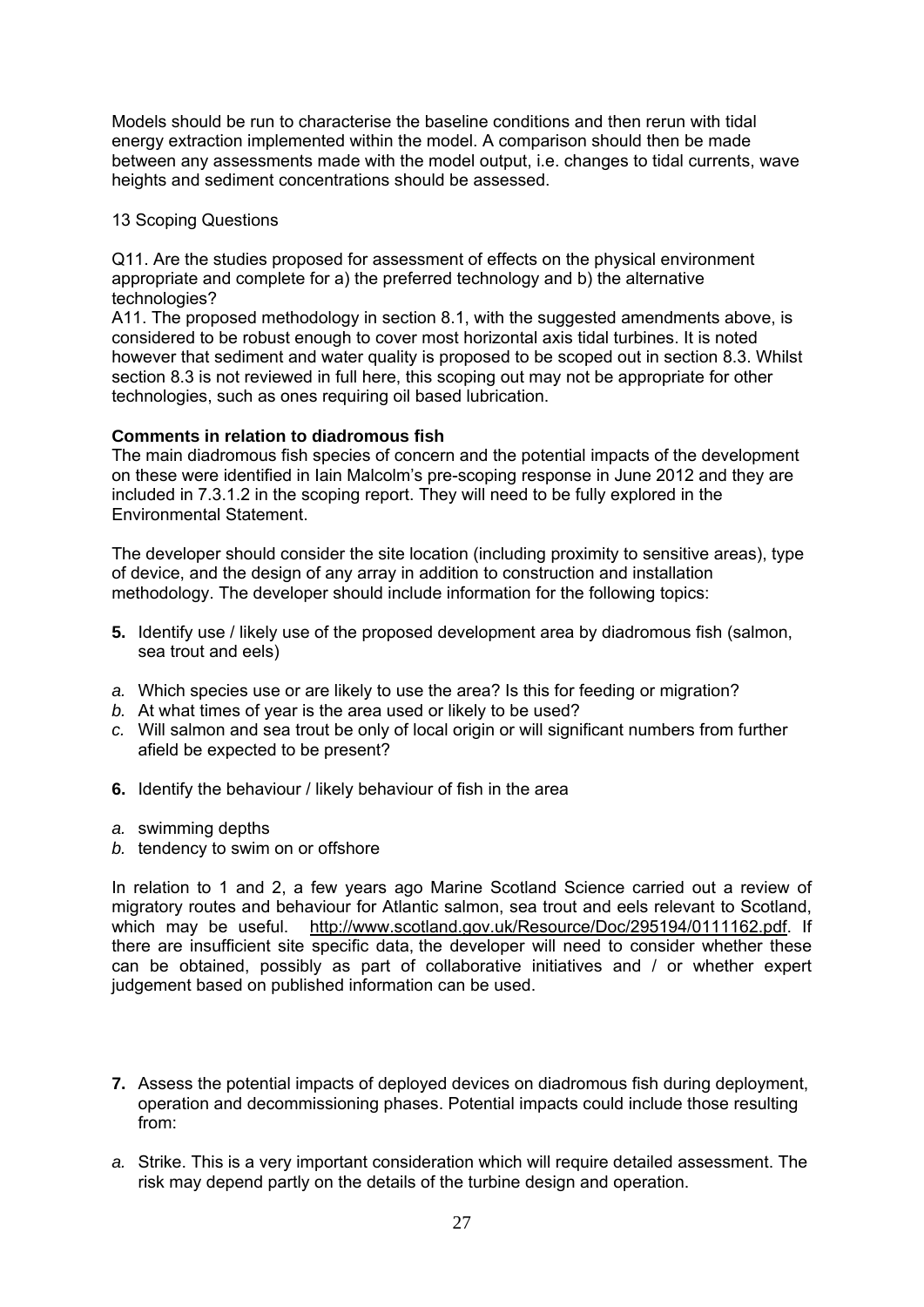- *b.* EMF associated with the operation of generators and inter-array and export cables.
- *c.* Noise during construction, operation and decommissioning
- *d.* Effects on habitat
- *e.* Effects of construction on water quality

Which could cause

**8.** 

- *a.* Death, injury or disturbance
- *b.* Disorientation that could potentially affect behaviour, susceptibility to predation or bycatch, or ability to locate normal feeding grounds or river of origin
- *c.* Avoidance
- *d.* Delayed migration

For example

With respect to impacts of noise and EMF SNH commissioned a review of the potential impacts of EMF and noise on migratory fish which is available at: www.snh.org.uk/pdfs/publications/commissioned\_reports/401.pdf which may be useful. We would also draw the attention of the developer to Gill A. B., Bartlett M. and Thomsen F. (2012) Potential interactions between diadromous fishes of U.K. conservation importance and the electromagnetic fields and subsea noise from marine renewable energy. Journal of Fish Biology 81, 664–695 doi:10.1111/j.1095- 8649.2012.03374.x, with Corrigendum in Journal of Fish Biology (2012) 81, 1791 doi:10.1111/j.1095-8649.2012.03450.x, available online at www.wileyonlinelibrary.com

5. The developer will need to pull 1-4 together with any other relevant available information to determine likely risk and consider:

- *a.* Both direct and indirect effects.
- *b.* Likely impact on diadromous fish fisheries. The developer should both whether there are any local fisheries which may be directly affected and impacts on more distant fisheries which would be affected through impacts say on numbers of fish.
- *c.* Mitigation measures and what monitoring is required to assess impacts either on stocks of diadromous fish as a whole, or on particular rivers as necessary. This is a relatively large development and consideration of appropriate staging within Phase 1 of the development would be useful so that later so that later stages can be risk assessed with the benefit of additional information prior to any approval.
- *d.* The potential for cumulative impacts both from other local deployments and those further afield
- *e.* In the case of Atlantic salmon information will be required to assess whether there is likely to be any significant effect of developments on any rivers which are classified as Special Areas of Conservation (SACs) for Atlantic salmon under the Habitats Directive. Where there is the potential for significant impact then sufficient information will be required to allow Marine Scotland to carry out a Habitats Regulations Appraisal (HRA) including Appropriate Assessment as necessary (see comments on Appendix B of the scoping report below).

Chapter 9 considers cumulative and in-combination effects. There is both a clear need to consider fully the combined impact of the proposed development along with other proposed tidal developments in the same area of Scotland and consider more widely in combination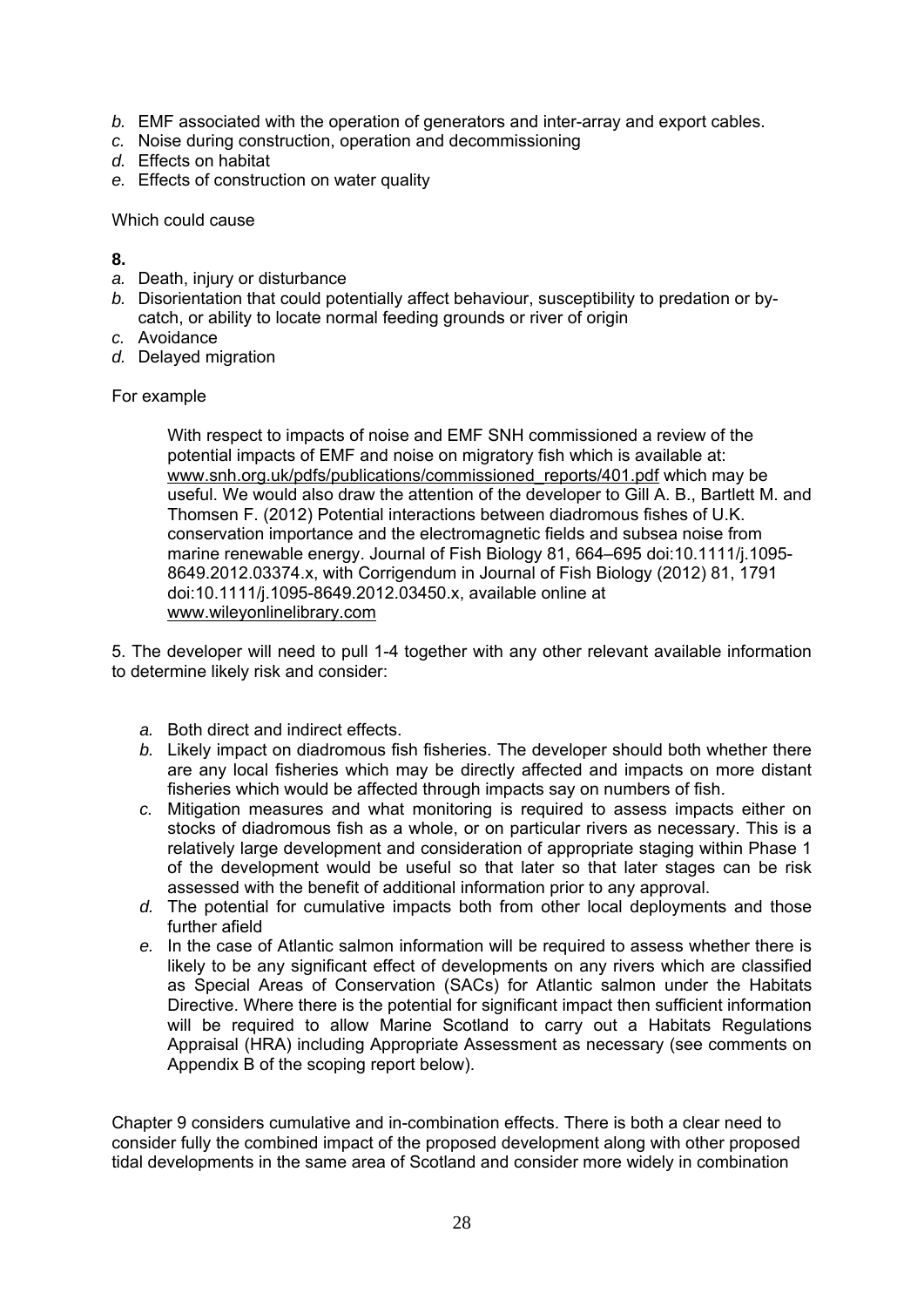effects with various other types of development which could be much further from the development site.

Chapter 12 gives summary conclusions regarding what is required in the ES. Although consideration of strike in relation to migratory fish is mentioned, this is a major consideration and may require more emphasis.

Appendix A lists what stakeholders have to date been contacted and whether responses were received. It is disappointing no response was received from the Association of Salmon Fishery Boards (ASFB). Although the Orkney District has no Board in place, as well as potentially having its own useful comment, the ASFB should be able to advise which of the mainland Boards should be consulted. We didn't notice the Rivers and Fisheries Trusts of Scotland (RAFTS) on the list as having been contacted, despite Iain Malcolm's request that it should be. Again, as well as potentially having its own useful comment, it should be able to advise which Fisheries Trusts should be consulted. It is good that the Orkney Trout Fishing Association was contacted, but again disappointing that no response was received. It has a significant interest in, and knowledge about, Orkney sea trout.

Appendix B gives the developer's view on Habitats Regulations Appraisal. Regarding salmon SACs, a wide potential for connectivity is noted (3.2.2-3.2.4 / Table 7) and all SACs from the Little Gruinard and Langavat around the coast to the River Dee are identified for consideration. Adult salmon returning to any of the Scottish east coast rivers, and not just those south to the River Dee would be likely to pass in the vicinity of this development. We would therefore suggest that the other Scottish east coast salmon SACs are added to this list – South Esk, Tay, Teith and Tweed.

We would be happy to be contacted at any stage in the process by any of the parties involved.

#### **Comments in relation to sandeel and herring spawning ground survey**

In the scoping document there is mention of undertaking herring/sandeel spawning ground surveys yet there is no detail as to what data will be collected, how the data will be analysed etc? As there are recognised methods available for undertaking such surveys it should have been possible for these to be referred to in the scoping report and more detail provided on how the sampling/analysis will be done.

#### **Comments in relation to fish and shellfish ecology**

We have reviewed the submitted documents and note that the developer has identified the main issues for commercial fisheries and have used the most up to date information available (e.g. SCOTMAP and local fishermen). We would recommend that this engagement with the fishing industry is maintained as suggested in the scoping report.

In terms of fish and shellfish ecology, again the developer has picked up the likely significant effects. In the absence of dedicated fish surveys we would recommend some analysis of the habitat maps to determine suitable areas of sediment for both herring and sandeels and for this analysis to be ground truthed with some of the underwater TV work/sediment analysis where possible. It should also be noted that it is possible that the landings figures for monk may be skewed in earlier figures as the ICES rectangles either side of the 4 degree line were notorious for alleged misreporting of fish, of which monk constituted the largest proportion.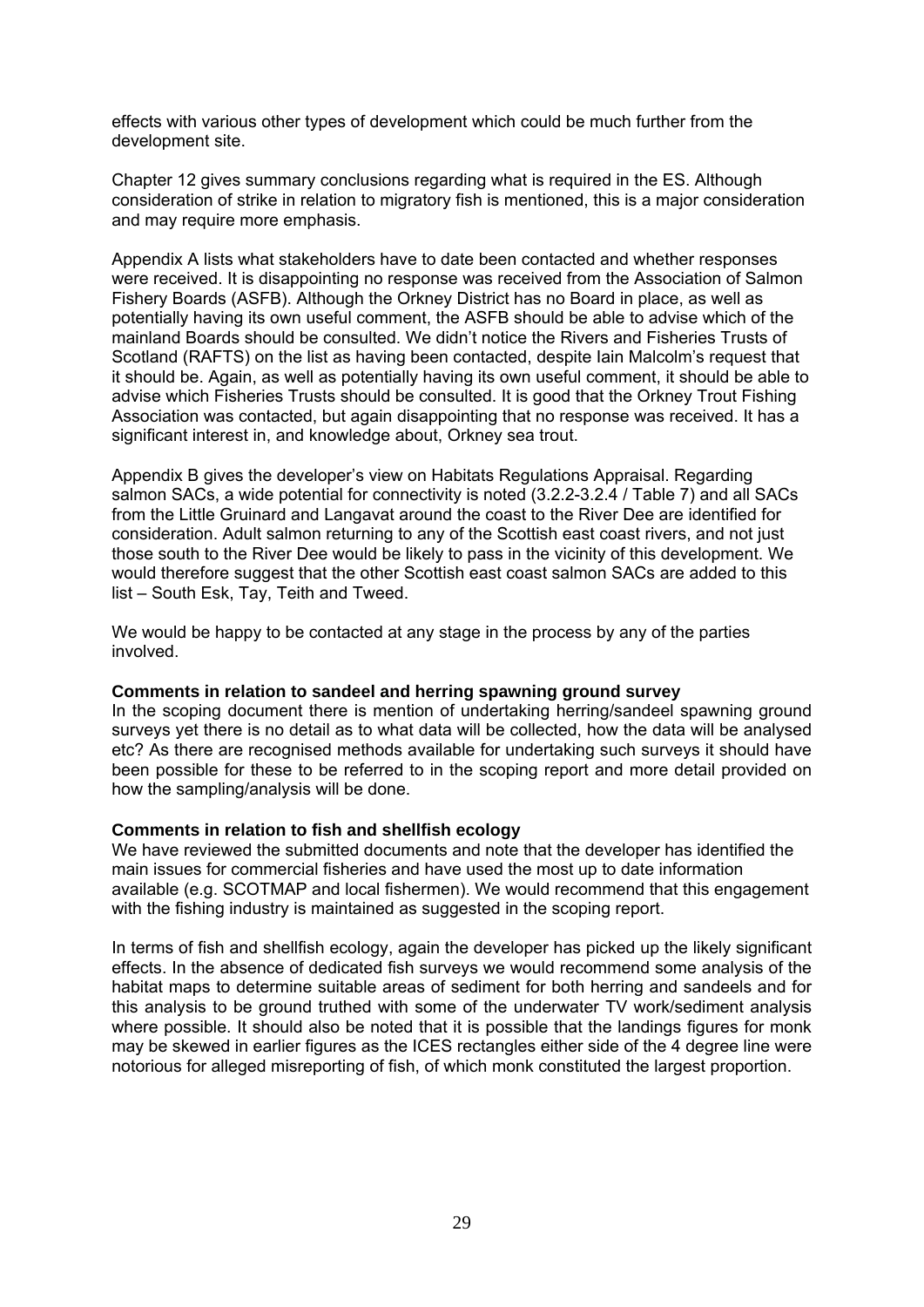# **Local Authority**

# **Orkney Islands Council**

The scoping response has been separated into 3 sections:

- Section 1 Sets out Structure Plan policies, Development plan policies, Supplementary guidance and Marine spatial Plan to be considered in preparation of EIA
- Section 2 Sets out the issues to be considered under each of the environmental considerations
- Section 3 Sets out the details required under development criteria and considerations

# **SECTION 1**

Orkney Islands Council as Planning Authority provide the following information to advise on the important matters and issue which require to be assessed along with the relevant policy conisations that require to be taken account of in the preparation of the EIA for the above development.

The relevant development plan documents include -Orkney Structure Plan, 2001; the Orkney Local Plan, 2004; and the Orkney Local Development Plan, Modified Proposed Plan, which became a material consideration in May 2012 and which was subject to further minor amendments December 2012. The developer should consider the following policies in the preparation of the Environmental Impact Assessment (EIA): It should be noted that the Development Plan policies and the supplementary guidance given below covers development onshore, offshore and within the intertidal area.

# **2001 Structure Plan Policy:-**

Policy SP/DS1 Sustainable Island Communities Policy SP/DS2 Development Strategy Policy SP/DS4 Precautionary Principles Policy SP/DS5Assessment of Strategic Proposals Policy SPIDS6 Impact Assessments Policy SP/E2 Oil and Marine Related Development Policy SP/E4 Business Diversification Policy SP/N1 Designated Sites -Nature Conservation Policy SP/N2 Protection of Habitat and Species Policy SP/N3 Local Biodiversity Action Plan Policy SP/N4 Protection of Nature Conservation Interest Policy SPINS Landscape Character Assessment Policy SP/C2 Coastal Development Policy SP/C4 Marine SACs Policy SP/CS Coastal Erosion Policy SP/B1 Historic Environment, Tourism and Education Policy SP/B3 Archaeological Sites Policy SP/B4 Listed Building and Conservation Areas Policy SP/US Electricity Distribution Policy SP/U6 Renewable Energy

# **2004 Local Plan Policy:-**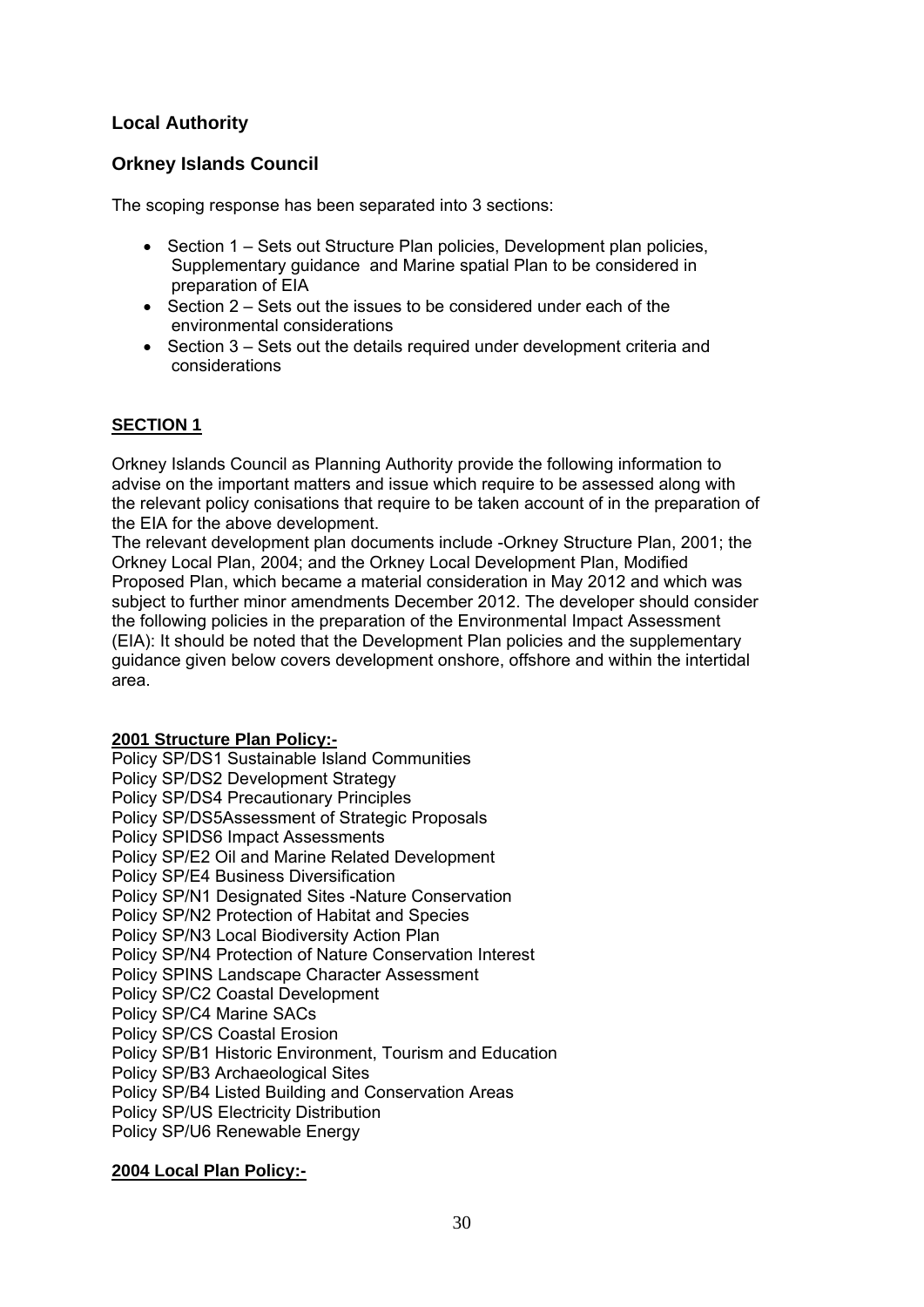Policy LP/DC1 Criteria for Development Policy LP/DC2 Location, Siting and Design Policy LP IDC4 Landscape Associated with New Development Policy LP/DC6 Development Impact assessments -c) Landscape and Visual Impact **Assessments** Policy LP/N1 Designated Sites Policy LP/N2 Protection of Species, Habitats and Features of Nature Conservation Interest Policy LP/C1 Development within the Coastal Zone Policy LP/C4 Costal Erosion Policy LP/B2 Scheduled Monuments and Sites of Archaeological Importance Policy LP/B4 Development Affecting Listed Buildings Policy LP/S2 Provision of Informal Rural Recreation Facilities Policy LPIT3 Roads Policy LP/U4 Surface Water Disposal Policy LP/U6 Flood Protection

# **Orkney Development Plan - Modified Proposed Plan (December 2012)**

The policies below have become a material consideration as they are 'the settled view' of the Council; however, the plan will not become statutory until formally adopted. Therefore, the 2004 plan remains the statutory plan until the Orkney Local Development Plan is formally adopted. However, as adoption is likely within the period of the preparation of the EIA, it is recommended that account is taken in the preparation of the EIA of policies in the present modified version of the Orkney Local Development Plan. It should be noted that these may be liable to change. In accordance with the Town and Country Planning (Development Planning) (Scotland) Regulations 2013, Supplementary Guidance will provide support to policies of the plan however not all policies are expected to have supplementary guidance at the time of the Development Plan being adopted.

**Policies**:- Delivering sustainable development Policy SD1 Criteria for all new development Policy SD2 Transport and travel Policy SD3 Infrastructure delivery and developer contributions Policy SD6 Renewable and low carbon energy developments Policy SD7 Waste

Protecting and enhancing the natural environment Policy N1 Landscape conservation Policy N2 Natural heritage designations Policy N3 Protected species Policy N4 Wider biodiversity and geodiversity Policy N5 Protection and improving of the water environment Policy N6 Protection of soil resources Policy N8 Informal recreation and access

Conserving and enhancing the historic environment Policy HE1 The Heart of Neolithic Orkney World Heritage Site Policy HE2 Terrestrial and underwater Archaeological sites and monuments Policy HE3 Listed buildings and the Local List Policy HE5 Designed landscapes and gardens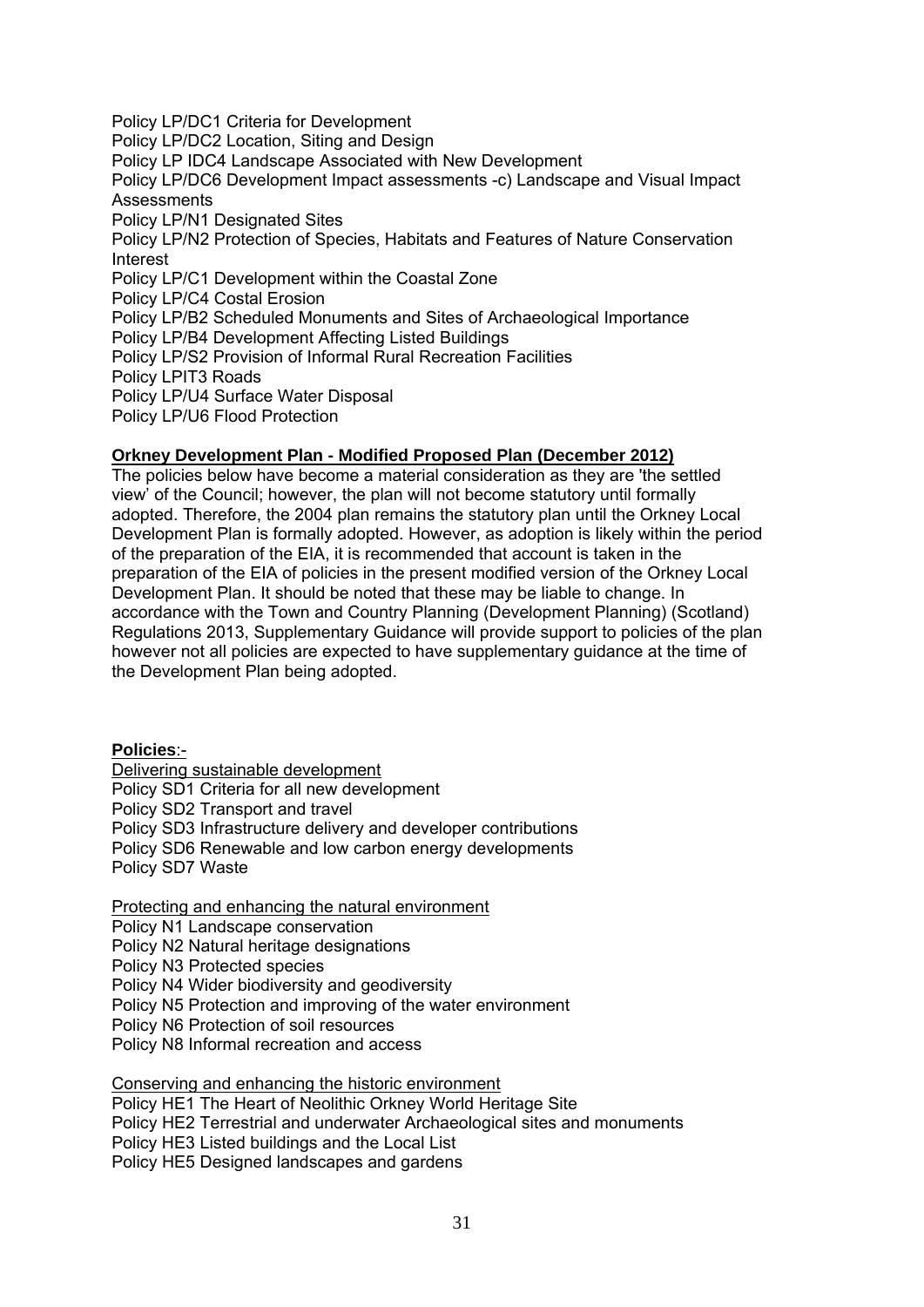Siting, layout and design of new development Policy D1 Flooding and coastal erosion Policy D3 Waste water drainage Policy D4 Sustainable drainage systems (SUDS) Policy D5 Access to new development Policy D9 Standards of design

Development within the towns Policy S5 Piers and harbours

Development in the countryside Policy C3 Development in the coastal zone Policy C4 Strategic development areas Policy C5 Aquaculture

## **Supplementary guidance**

Developer contributions and good neighbour agreements Natural heritage Onshore infrastructure for marine renewable energy developments (Emerging) The Heart of Neolithic Orkney World Heritage Site Aquaculture Supplementary Guidance

# **Pilot Pentland Firth and Orkney Waters Marine Spatial Plan**

The pilot marine spatial plan will seek to support the sustainable growth of key sectors including but not limited to offshore renewables, aquaculture, inshore fisheries, tourism and recreational facilities. It will provide marine users, managers and regulators in the public, private and voluntary sector with a clear strategic vision and policies to ensure that their activities contribute towards achieving sustainable development.

One of the primary purposes of the plan is to set out policies that clearly present the planning considerations that will be taken into account in the assessment of consent applications by public authorities. The plan policies will aim to balance economic growth with the sustainable management of the marine and coastal environment, ecosystems and natural resources.

The plan policies will be supported by spatial and non-spatial information to inform decision making and to help guide development to locations that will minimise adverse environmental effects and potential adverse interactions with other marine users.

The EIA and environmental statement should pay due regard to the emerging marine spatial plan and take account of the emerging policies and supporting information.

# **SECTION 2**

The scoping report in section 3.1 indicates that the consent application *"will not include the onshore substation or connection to the grid, which is the responsibility of SHE-T and will be subject to its own application*" nevertheless the view is taken by the Orkney Islands Council that the off-shore and on-shore elements are inextricably linked, therefore the EIA should be prepared to cover all the elements of the development both on-shore and off-shore. The on-shore element should cover all works to the point of connection with the grid infrastructure which is stated as Skaill Bay in Section 3.4.3.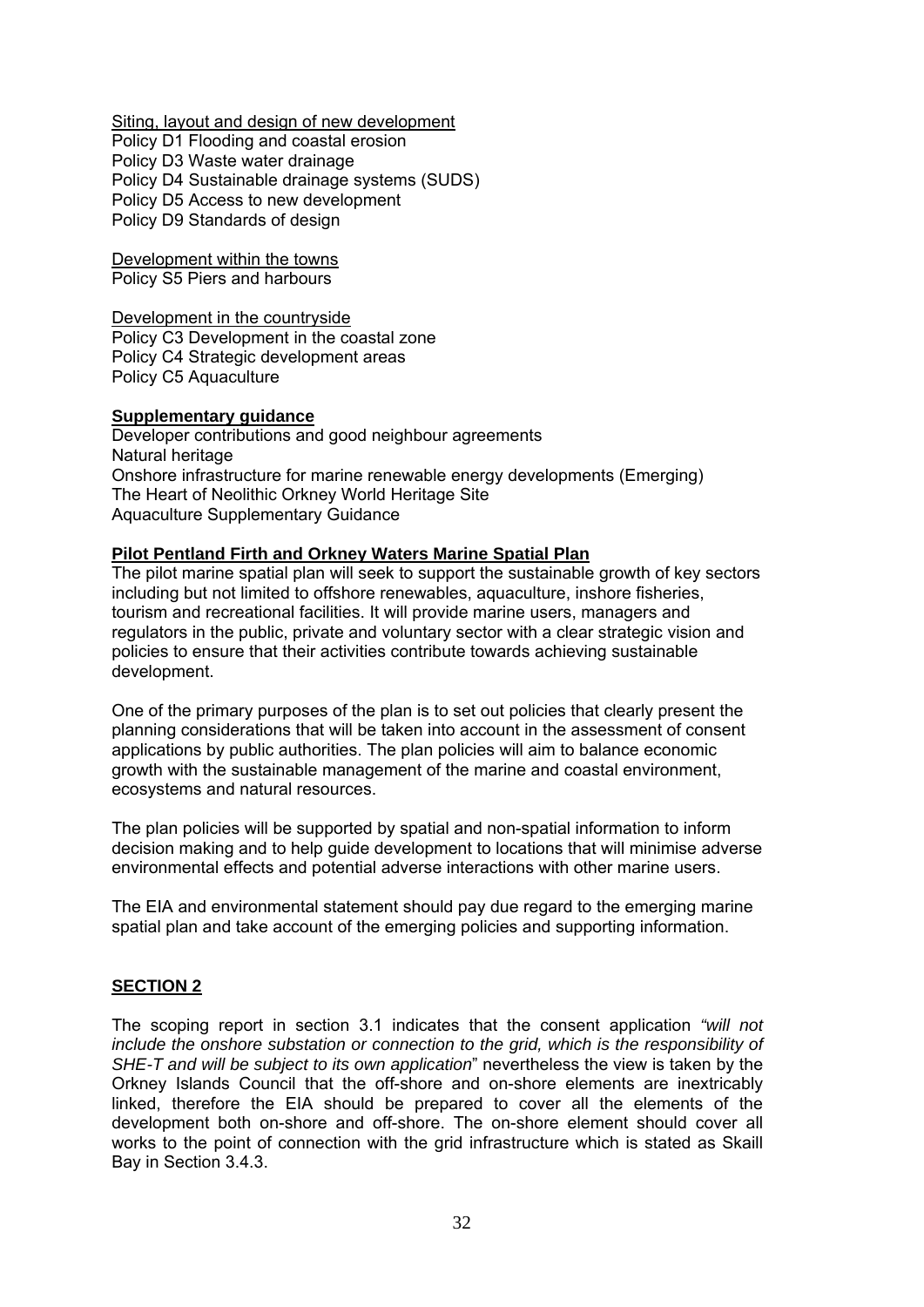It should be noted that legislation does not permit one of either Marine Scotland or Orkney Islands Council to take responsibility for the intertidal area, legislation requires that a Marine Licence is required to MHWS and a planning application is required covering the area to MLWS. I appreciate that this is two consents needed over the same area, however this is the requirement under different forms of legislation.

The Orkney Islands Council as Planning Authority are happy to work with the developer to advise on terrestrial planning matters in consultation with Marine Scotland to ensure that all parties are kept fully informed and to help minimise duplication of work.

The following comments and advice are offered by Orkney Islands Council as the Planning Authority, therefore will focus mainly on the issues associated with the on shore issues down to Mean Low Water Springs (MLWS). This is based on the likely requirement for the EIA to cover the whole development including the on-shore development due to the inextricable link between the off shore and onshore works.

#### **Landscape and Seascape**

Although it is appreciated that you have undertaken this scoping in respect of only the off-shore array and cable route to the substation as previously advised the view of the OIC is the EIA requires to consider the whole project.

The main elements of the installation will be located off shore however there will be a substation, cable connection/installation, access route, road upgrading along with other associated works will be onshore at one of the potential landfall sites and will require to be connect to the existing and proposed infrastructure. However lack of specifics and the levels of uncertainties for both elements of the off shore development and the onshore site selection make the views given fairly generic. In addition the 'Seascape, Landscape and Visual Impact Assessment methodology for Brims Tidal Array' has not included the substation and some of the associated on shore infrastructure works as part of the methodology this further limits our ability to provide a full response on this aspect of the proposal .

Although the tidal turbine presently being considered for the off- shore site is nonpiercing there is the potential for some surface piercing elements (off-shore hub/substation). Therefore the siting and design of the development should be considered in the light of its impact upon the area and wider landscape and seascape. In terms of potential landscape and visual impact, the EIA should address the visual impact of the land-based development and the surface piercing elements of the offshore array individually and together on the landscape, coastline and seascape.

Once a preferred site has been identified for the substation(s), cabling and associated development, a full landscape and visual impact assessment of the development should be undertaken; this should identify important elements within the landscape and assess their significance. The selection of viewpoints to inform the landscape and visual assessment should be informed by a Zone of Theoretical Visual Influence (ZTVI). It is recommended that the applicant liaises with SNH and Development Management Officers of Orkney Islands Council regarding the selection of viewpoints. Each visualisation will require a photomontage and wire frame.

For example, key visual receptors are likely to include views from: Melsetter House and gardens, Longhope lifeboat Museum, the coastal footpath, beaches, public roads and other listed buildings in the area, along with distant views. Reference should be given to the Orkney landscape character assessment produced by SNH in 1998, which seeks to identify the most important elements of the landscape experience and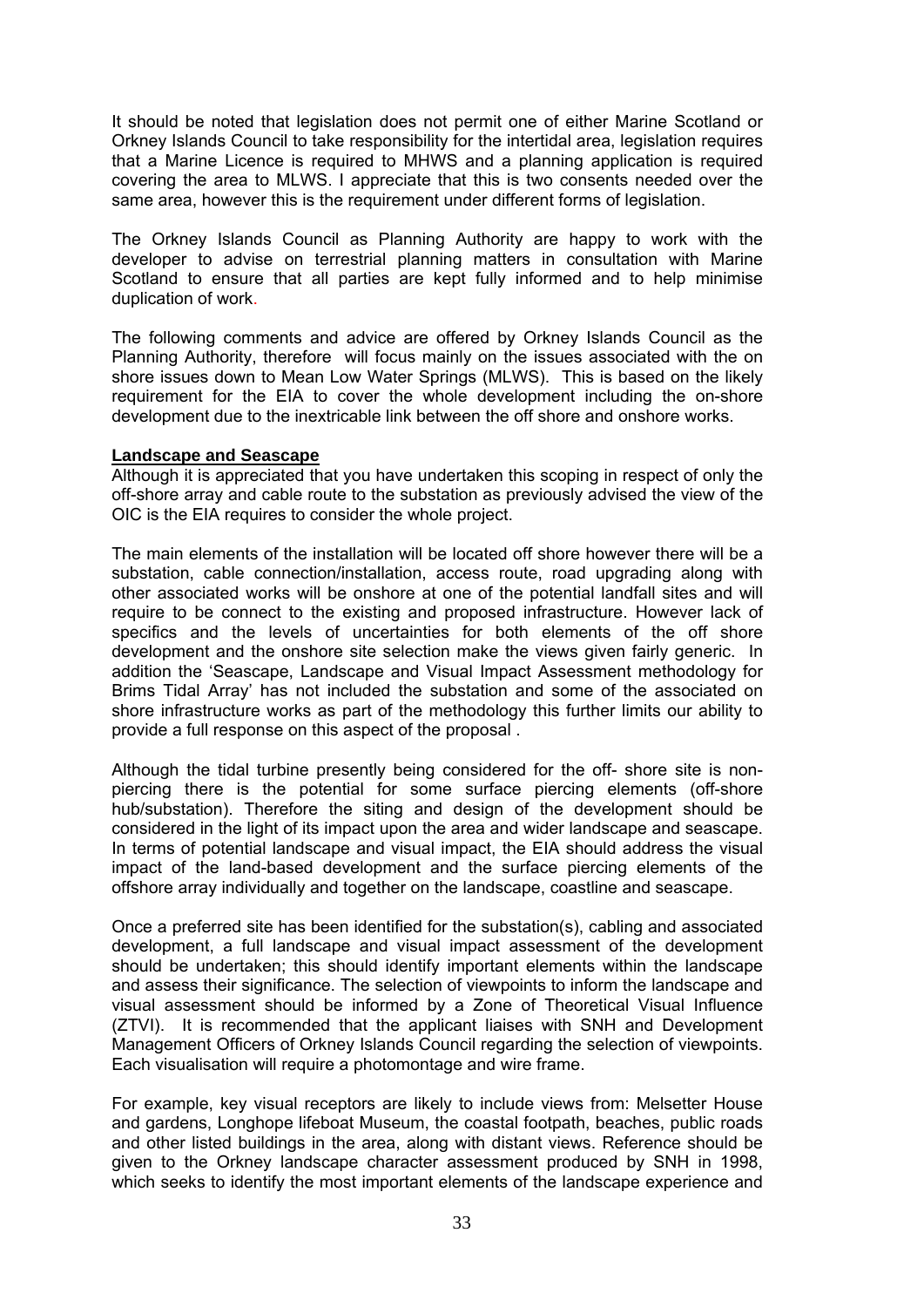physical characteristics. An area of 'Core areas of wild land' on Hoy, has been identified in the draft Scottish Planning Policy, if this area becomes an area of 'core area of wild land' when the document is approved this will requires to be included within the relevant assessments/ methodology and full consideration of potential significant effects on this area would need to be assessed.

## **Setting of the Historic Environment**

Care should be taken to avoid or mitigate adverse impacts to the setting of the historic environment and in particular Melsetter House and gardens which contribute much to the character and experience of the landscape around North Bay. When locating development, attention should be paid to ensure that the location, layout, scale, design and materials are appropriate in design and sympathetic to their setting, to avoid detracting from the character of the landscape.

The wider impact of the cable route to the proposed infrastructure has the potential to run through particularly sensitive areas careful assessment would require to be undertaken of the impact on any route on the historic environment and the World Heritage Site.

# **Ancient Monuments and Archaeology**

Given the established and potential archaeological remains in this area, a full archaeological assessment of the impact of development should be conducted as part of the EIA, encompassing the construction, operation and decommissioning of the offshore tidal array, all cables to and from the array and on-shore infrastructure. This should take particular note of any shipwrecks in the proposed area; any submerged prehistoric landscapes around the coast. Further information is required on the geotechnical and geophysical data for the archaeological assessment advice of an appropriately experienced marine archaeologist prior to the finalisation of survey design should be gained.

It is recommended when selecting a site for cabling and on-shore development and cable corridors archaeological sensitive areas should be avoided were possible. The County Archaeologist and Historic Scotland should be consulted prior to such an assessment being undertaken, so that they can give appropriate advice and guidance for the work.

# **Cumulative Impact Assessment (CIA)**

The cumulative landscape and visual effects from the proposed tidal array and the associated onshore infrastructure (substation, compound, staff facilities, overhead cabling etc) could potentially be significant. It is noted that onshore infrastructure projects have been identified as a type of project that will be considered during the CIA scoping exercise proposed to be carried out six months in advance of the proposed application submission date. Provided that there is sufficient information available to carry out an assessment, the consideration of the cumulative effects from the onshore substation, compound, staff facilities and the upgraded electricity transmission and distribution infrastructure would be appropriate.

## **Intertidal and Coastal**

This form of development will require assessment in view of its unique characteristics, the impacts on wave velocity as a consequence of the operation of the installed equipment should be identified along with any expected changes to coastal processes (e.g. coastal erosion, sediment flows and coastal deposits). This will also require to include any expected changes to coastal process through cumulative impacts with other arrays in the area. The impacts of development(s) on the intertidal area and its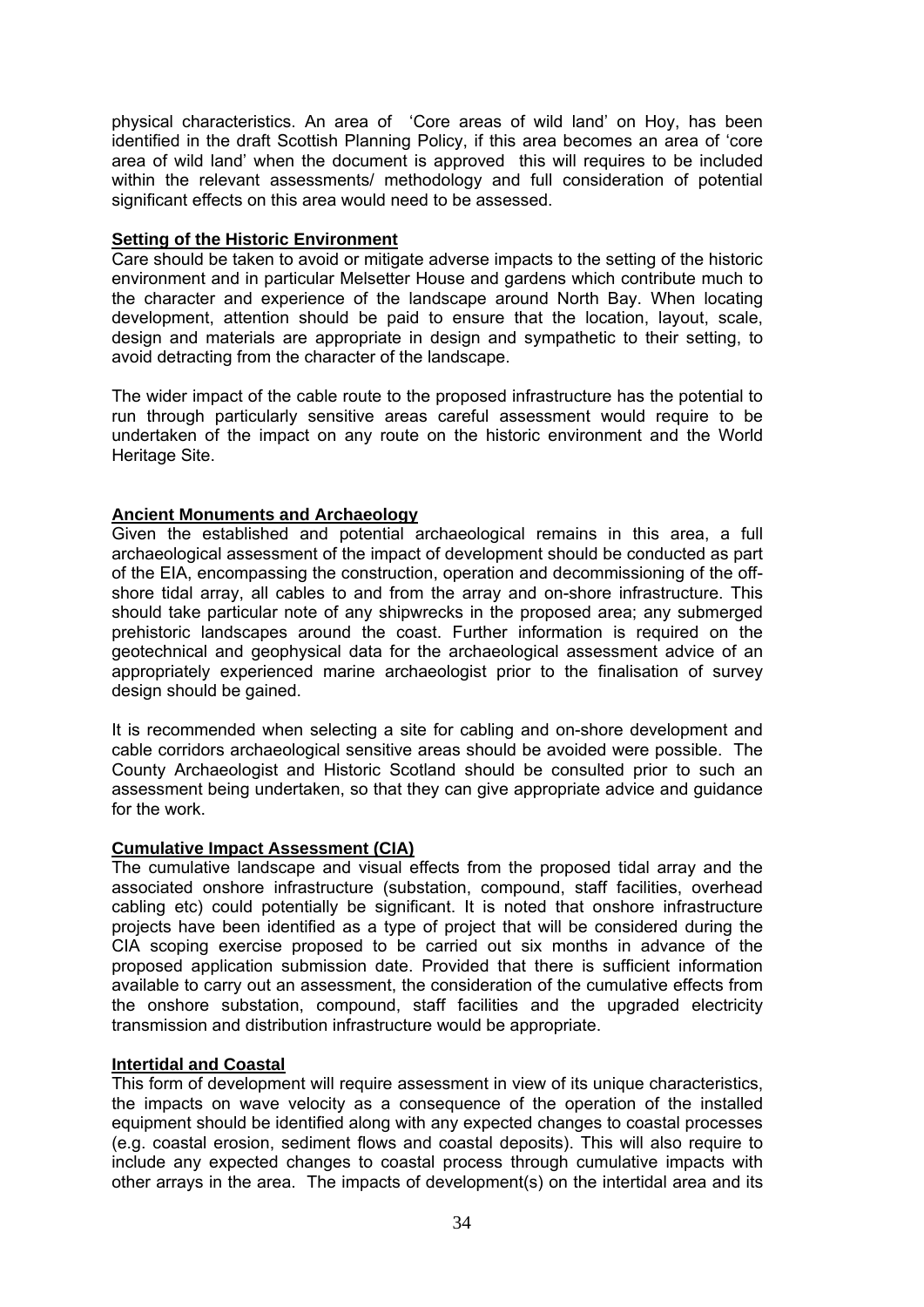habitats should be undertaken and the impacts on these areas should be included within the EIA. The Ayre which links South Walls to South Hoy is identified as being at significant risk of coastal erosion, an assessment should be undertaken to determine the likely effects of all aspects of the development on this area of coast. The potential impacts on the array including the deployment, maintence, servicing and decommissioning on recreational users of the coastal area should be assessed.

#### **Countryside Access**

Orkney Islands Council's Core Paths Plan identifies a system of key routes for outdoor access in Orkney, the area of search for the landfall site include existing pathway along the coast of Hoy and stretch of coast where there is potential to extend the existing footpaths. The EIA for the proposal should take full account of any impact on these routes, during both the construction and operational phases, which shows any potential impacts to the paths or rights of way or by impacting the visual quality of the area. The continuity of these coastal routes should be maintained, addressed through development location and design considerations. Temporary alternative routes may be necessary during construction phases. Opportunities for enhancement should also be assessed, including path improvement works and visitor interpretation. Where there are opportunities to improve access, these should be identified in the Environmental Statement.

# **Birds**

The EIA should assess the likely effects of the proposed development as a whole on bird species which use this area. The Hoy Special Protection Area (SPA) designated for its internationally important populations of breeding seabirds is partly within the proposed development area, the Hoy SSSI is close to the area of search for the on shore development, good site selection can help minimize impact. It will be important to consider the timing of each stage of the development in order to avoid disturbance to bird species during their breeding season. Potential effects of the proposed development on protected species of bird should be assessed in consultation with SNH.

#### **Mammals**

The coastal nature of area and its hinterland, along with its freshwater burns and drainage ditches, makes this area an ideal habitat for otter, a European Protected Species. Survey work has been undertaken and identifies sites within the area of search, this survey work should be widened to cover the potential impact on Otters from the whole development including works to widen, strengthen roads etc. This should be undertaken at an early stage to determine the presence of otter and any impact on their habitat. Where appropriate, mitigation measures should be identified which would avoid or minimise disturbance or harm to these mammals.

The baseline information on bat presence in the area needs to be widened to assess and address the likely effects on bat species on the whole project, including all stages of the project.

# **The Wider Biodiversity**

The Scoping Report does not identify the most up to date information in respect of the Orkney Local Biodiversity Action Plan (LBAP). The Orkney LBAP was initially published in 2002 but has undergone 2 reviews the most recent and up to date is LBAP 2013-2016 this plan focuses on ten Habitat Action Plans from the original LBAP, introducing new objectives and targets, as well as a set of actions for each. . However the Audit and Habitat Action Plans from the Orkney LBAP 2002 continue to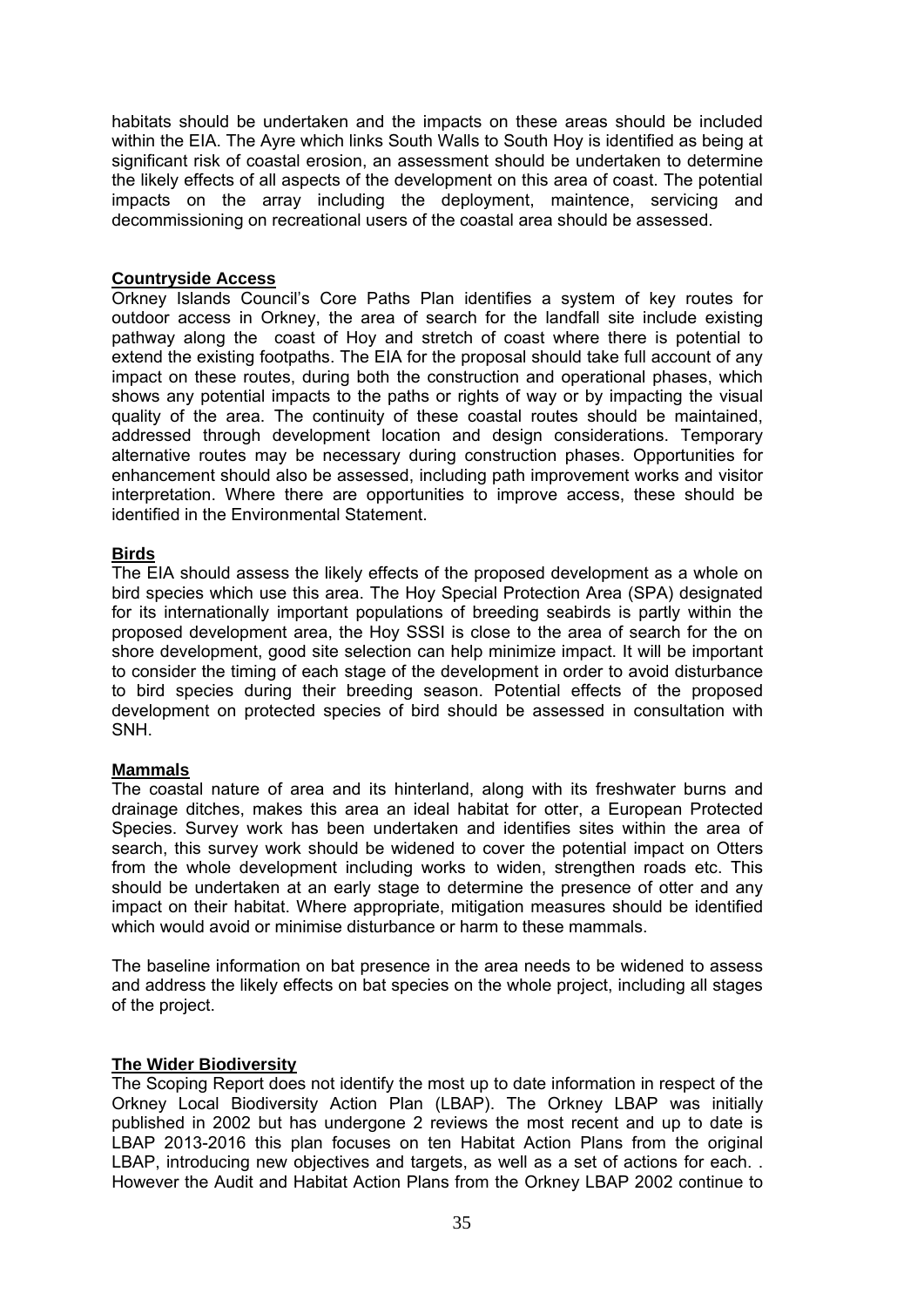be relevant and provide the context for this and future targeted revisions. The habitats addressed by this most recent Plan are:

- Lowland fens
- Basin bog
- Eutrophic standing waters
- Mesotrophic lochs
- Ponds and milldams
- Burns and canalized burns
- Coastal sand dunes and links
- Aeolianite
- Coastal vegetated shingle
- Intertidal underboulder communities

A number of the above habitats are present within the Areas of Search for the cable landfall area and onshore cable area. The EIA should take account of current LBAP objectives, targets and actions. Electronic versions of the Orkney LBAP (2002) (2008- 2011) and (2013-2016) may be accessed from the OIC website at http://www.orkney.gov.uk/Service-Directory/L/Local-Biodiversity-Plan.htm

It should be noted that Table 7.22 *Records of BAP species within the Study Area*  contains a number of errors. For example:

- Procumbent pearlwort is not on the Scottish Biodiversity List.
- Northern marsh orchid subsp. *cambrensis* is on the UK BAP and the Scottish List

and has been recorded in Orkney.

- Scottish primrose is on the Scottish List and is also included in the Orkney LBAP.
- Hedgehog is a UK BAP species and a Scottish List species.
- The Dusky brocade and Ghost moth are UK BAP species, Scottish **Biodiversity**

List species and are also included in the Orkney LBAP.

- The lichen *Toninia sedifolia* is a UK BAP species and a Scottish List species.
- A number of species of Eyebright which are included in both the UKBAP and the

 Scottish List are found in Orkney. These are listed in the Orkney LBAP 2013- 2016 (Appendix 1).

# **Geology**

A draft geological Local Nature Conservation Site, known as Melsetter Coast, is located on the South Hoy coast, to the west of the Area of Search for the cable landfall area. The site extends between Sheep Skerry and Sands Geo and consists of a restricted outcrop of the Hoy Lavas. The lava forms a distinctive coastal platform in front of a small dune system at Melberry. Further information on this site is available from Annex 1 Local Nature Conservation Sites which can be accessed from the Council's website at http://www.orkney.gov.uk/Service-Directory/R/naturalheritage.htm

# **Designated Sites**

The proposed site area covers a geographical area which is covered by a Special Protection Area, it is likely that the cable corridor to the proposed infrastructure will run through or near number of natural heritage, landscape and conservation designations. It will be important to assess the likely effects of the proposed development and any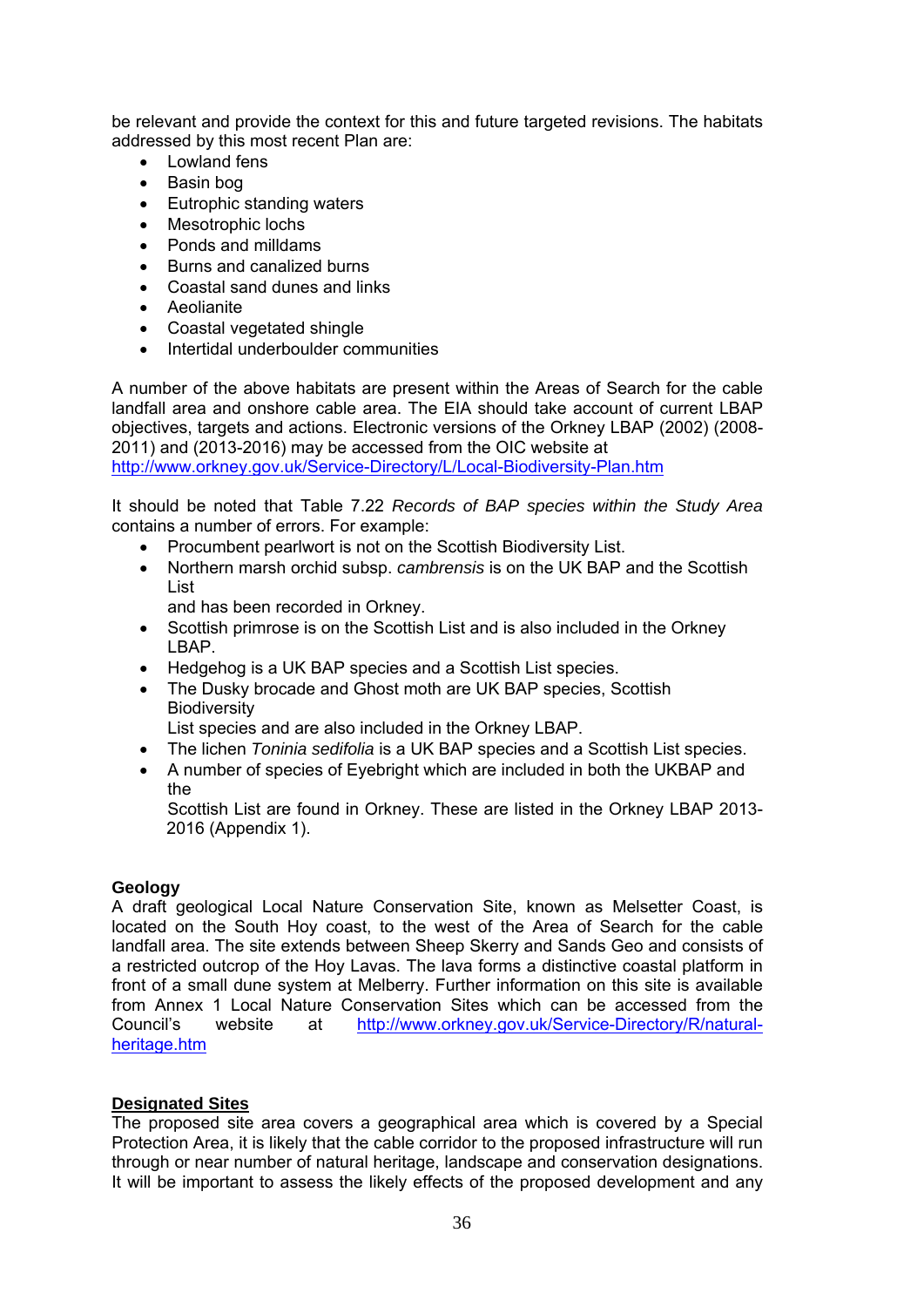associated infrastructure on both the qualifying interests and the overall integrity of any designation.

### **Appropriate Assessment**

European sites to which the Habitats Regulations apply may be affected by the proposal. The information to be submitted with the EIA should also be sufficient to enable the competent authority to make an Appropriate Assessment of the implications for the site if required by the regulations.

#### **Harbour/ Ports**

Limited detail on harbour/port facility to be used is supplied, although reference is made to working being carried out at Lyness or Scrabster or a harbour facility with 24 hr. of the site. This therefore provides a number of options for the final port/harbour facility and, to enable a full understanding of the environmental and socio- economic impacts of the proposed development, full detailed information should be provided on the facility/facilities and their likely usage during the initial stages/phase of deployment and maintenance and during operational period of the farm. This is required to form part of the EIA. Tables 6.9, 6.10 and 6.11 should refer to the need to assess potential land use requirements at ports and harbours as well as the capacity of port infrastructure i.e. piers and harbours.

#### **Deployment/Operation and Maintence**

Details of method of deployment and deployment strategy is required to be covered by the EIA and included in the environmental statement. Full details should be given of route(s) to be used from the selected harbour/port facility to the tidal array while deployment and construction is undertaken and the then during the on-going operation and maintenance of the site and full assessment and impacts from the chosen routes should be covered within the EIA. Full details of any storage and workshop facilities required for maintence activities which are an integral part of the development should be covered by the EIA and included in the environmental statement.

#### **Socio Economic**

The consequences of this development for the area as a whole are important considerations requiring detailed assessment. The potential requirements for onshore facilities associated with deployment, installation and maintenance will be required to be fully assessed and go beyond that presently covered.

The potential impact on local transport services has been identified as 'improvements to local transport services' in Table 6.1 due to increased stimulus for improvement brought about by a potential influx of workers associated with the tidal project. The potential impact would be an increase in demand for local transport services i.e. ferries to and from Hoy. The impact assessment should consider the potential level of increased demand, whether existing services can support this potential increase and whether existing use by local people and business could potentially be displaced. Orkney Ferries should be consulted in this assessment process.

The potential impacts on local communities identified at Table 6.1 in the Scoping Report should identify pressure on education and community services as a potential impact. Any significant impacts should be assessed and addressed in consultation with OIC Education and Housing.

Table 6.1 also need to include the impacts on transports services to and from Orkney the potential for increased demand and the impacts this could potentially have on locals, tourism and business in Orkney.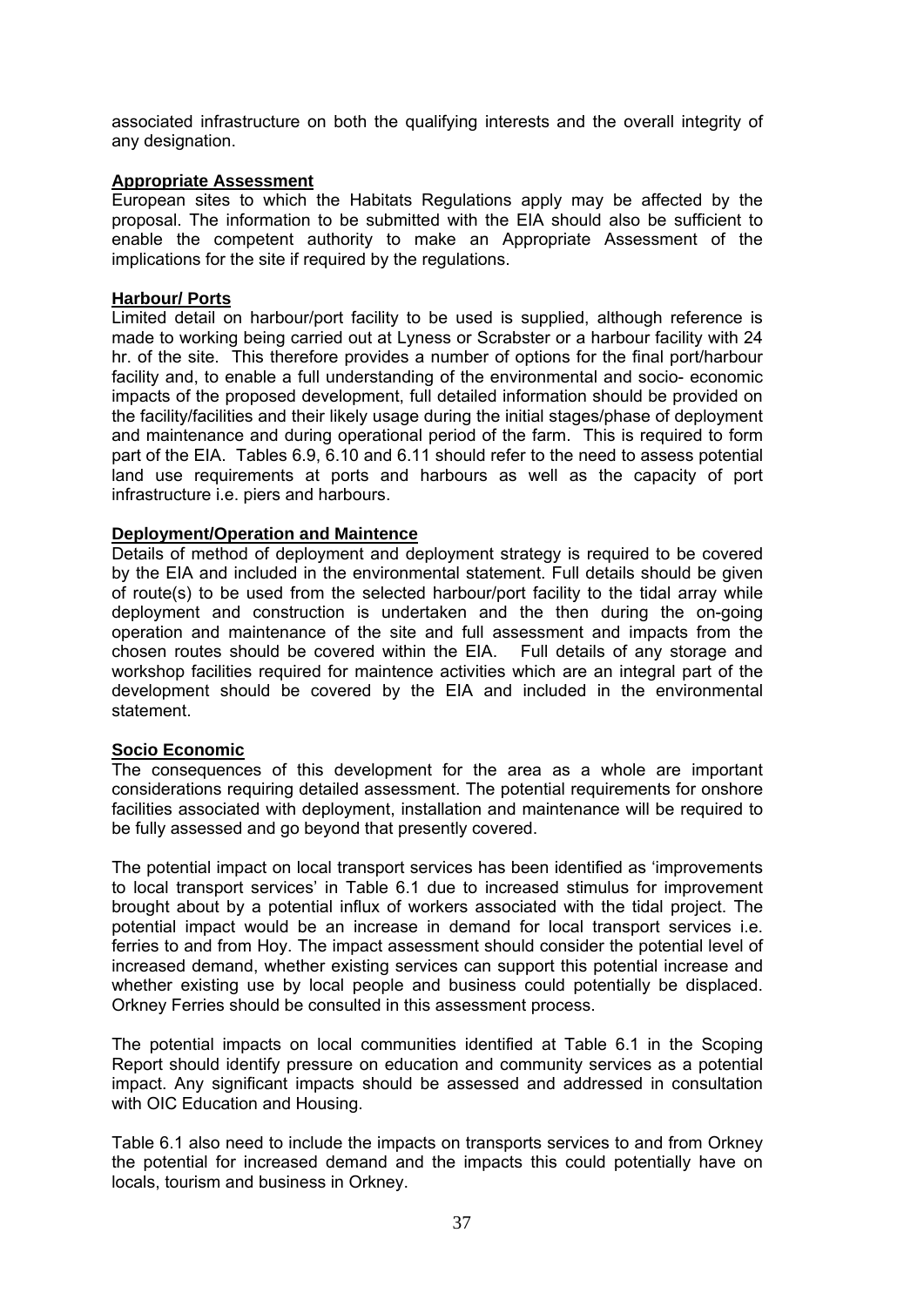Table 6.36 potential impacts on tourism, the impact assessment should consider the potential level of increased demand, whether existing internal and external transport services can support this potential increase and whether this could affect tourism both in Orkney and Hoy.

Due to Hoy being identified as 'fragile area(HIE 2008)' the different elements of the socio-economic assessments should break down the variety of benefits to, and impacts within the local economy of Hoy, as well as Orkney.

#### **Recreation**

The Shipping Study for the PFOW should be identified as a data source to support the assessment of potential significant effects on coastal and marine recreational activities:

http://www.scotland.gov.uk/Publications/2012/12/1868/downloads

#### **Commercial fisheries**

ScotMap provides a useful starting point for identifying the economic value of inshore fisheries in the AfL area. The Orkney Fisheries Project, delivered by Orkney Sustainable Fisheries in partnership with the Crown Estate and Marine Scotland, should be identified as a data source. This project aims to identify fishing grounds and routes taken by vessels in PFOWs, particularly in relation to AfL areas for marine renewables. The project should be identified under data sources in Table 6.6. Table 6.8 should refer to maximising potential for coexistence between the tidal array and commercial fisheries.

# **Construction impacts**

The report highlights the possible need for localized road modifications such as temporary off-road parking for contractors' vehicles at works compounds and at other suitable off-road sites along the route selected for the transport of large or heavy loads. These modifications would be inextricably linked to the proposed tidal energy development and, as such, they should be considered in the EIA. The Environmental Scoping Report, Section 4.5 Onshore Infrastructure gives minimal information with regard to the possible location of the sub-station, cable routes and access to the site. As a result of the insufficient information provided to date, Roads Services are unable to provide a full and comprehensive consultation response.

To enable assessment of the proposal the developer will have to address undernoted points:

- Location of substation.
- Access route to sub-station.
- Weight of all components for sub-station.
- Quantities of all materials required to construct access road and sub station.
- Maximum gross weight, length and width of all vehicles delivering materials / plant required to construct the sub station.
- Number of movements of each type of vehicle required.
- Concentration of vehicle movements.

The above list is not exhaustive it is simply an indication of the type and style of information that is required. The likely environmental effects of all ancillary road and/or drainage works should be fully assessed, allowing mitigation measures to be identified where appropriate.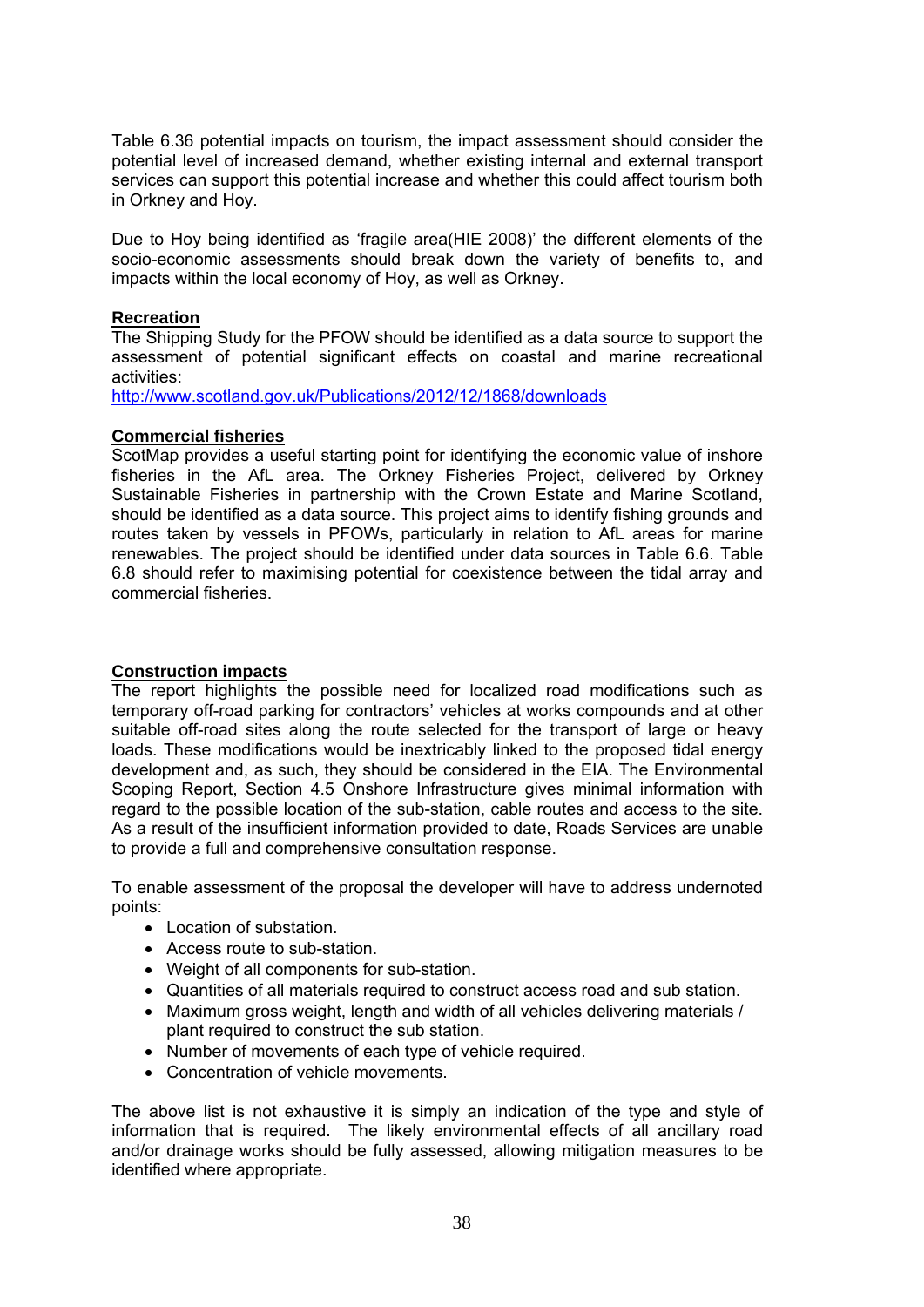It is noted that rock may be used to secure and protect some area of cable on the seabed the EIA should provide details of the source/location of any rock to be use and consider fully assess the likely environmental effects of getting this to site, mitigation measures should be identified where appropriate.

The report has scoped out any impacts from disposal at the dredge disposal sites, the EIA should identify the level of material to be deposited and the final disposal site and if necessary fully assess the likely environmental effects on the marine environment and other marine users in the area, mitigation measures should be identified where appropriate.

#### **Alternative Sites**

The Environmental Statement should address site selection in the context of alternatives and also with regard to the cumulative impact of the development with other relevant projects. In addition to the consideration of alternative locations, alternative methods should also be considered. The EIA should detail how alternatives have been considered in the development and design process and how negative environmental impacts have been avoided or minimised.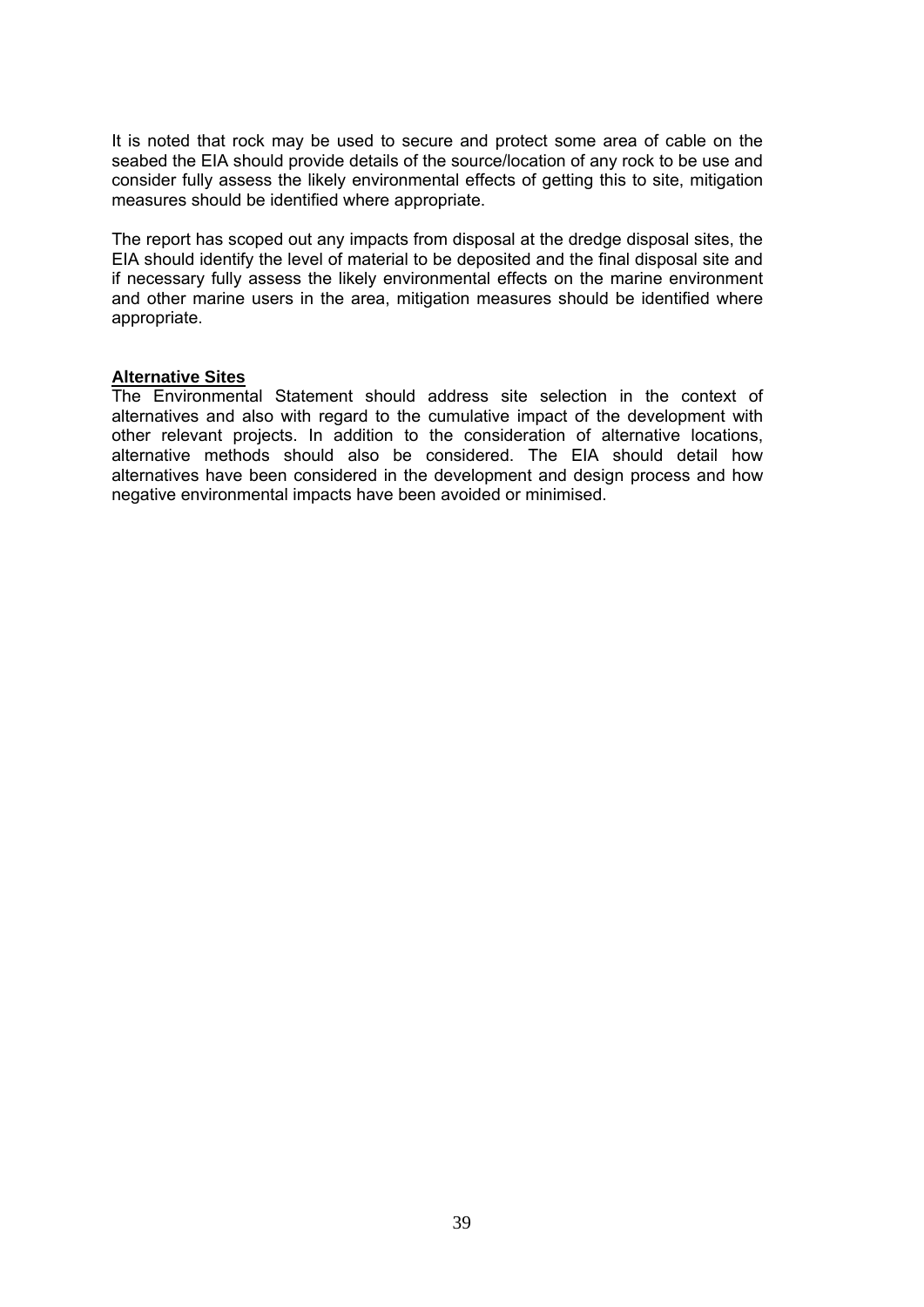# **SECTION 3**

The following details will be required to submit with any application:

#### **Details of Development:**

- Detailed information of the on shore site, design and size of any building/compound/substations and materials to be used on any building.
- Site layout including temporary lay down areas.
- Site lighting/security lighting (including impacts on nearby housing).
- Phasing.
- Details and location of all pipe work to and from devices to onshore substation.
- Details of method statement (trenching, directional drilling etc.).
- Method statement covering all areas of development.
- Drainage and SuDS details for building, surrounding site access and temporary compound.
- Detail of any works proposed to public roads.
- Landscape and visual (including cumulative) impacts (as discussed under Landscape and Seascape in the previous section above).
- Design solutions to ensure development contributes positively to the character of the area. A design statement should be submitted.

#### **Soil/waste Handling:**

Details should be included on:

•Soil handling and/or disposal.

- •Proposal for soil storage (from lay down area etc) detailed location and its management whilst in storage.
- Restoration of land along with aftercare scheme and maintenance proposals.
- Methods and location of disposal of any waste materials.

#### **Pollution:**

•Method statements shall be included detailing the measures to be put in place to prevent any pollution from construction or operation of the development.

#### **Noise Impact:**

The supporting information should address:

- •Construction noise should be identified along with likely consequences for marine life and human receptors.
- Noise from all proposed operations including construction phase, vehicle movements, directional drilling etc.
- Noise from all on shore and offshore installations.
- Noise from associated works.
- Cumulative effects from this and any other renewable energy industry activity in the area will also need to be considered.

# **Cable Route:**

Although the exact cabling routes and number of cable routes to the array in the intertidal zone are still to be determined, as is the landfall route, full details of the route, methods and design of connections for the intertidal, onshore routes and grid connection should be provided. Dependent on the nature of the works, there is the potential for significant visual and/or environmental implications therefore assessments are likely to be required. Further details of what these assessments will be required to cover will be better assessed when more detailed information on the routes and types of cabling proposed are available.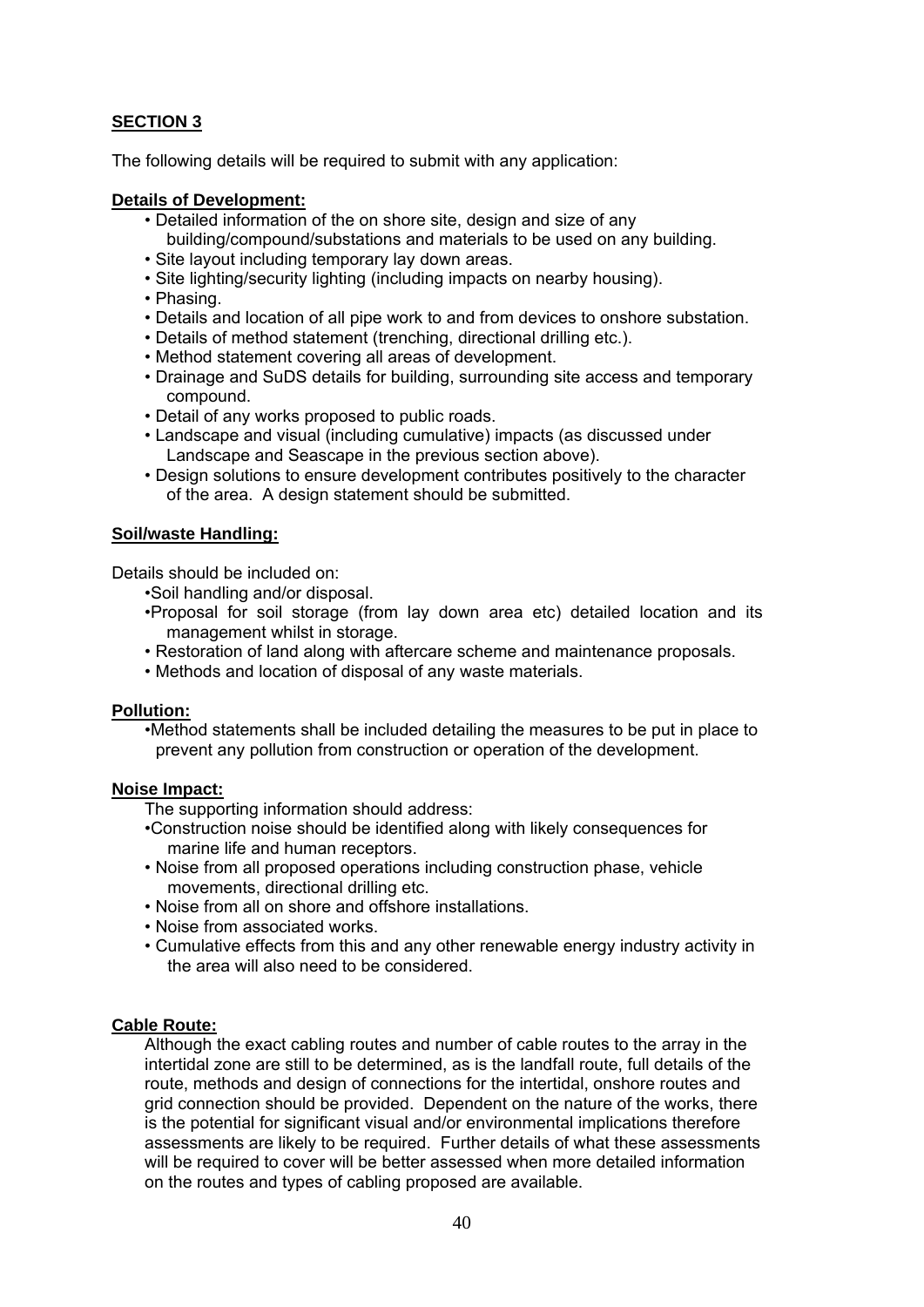# **Flooding:**

The selected onshore site should be assessed for flood risk from all sources. This should be covered by the EIA and included in the environmental statement.

### **Traffic Management – Roads:**

The majority of the public roads in the vicinity of the likely onshore works are mainly single track with passing places, and not particularly suitable for the size and number of vehicles that are likely to be required for a development of this nature. Therefore the applicant will require to provide route details along with information on the number, type and size of all vehicles and plant that will use the road network; especially for the construction phase, but also for the operational phase. Likely impacts on the current road infrastructure and visual impacts associated with any road widening should be covered by the EIA and included in the environmental statement.

A specific Traffic Impact Assessment should be prepared and should include:

- Likely impacts on carriageways, structures and verges, especially from abnormal loads, and mitigation measures to address such impacts.
- Location of substation and access route to sub-station.
- Weight of all components for sub-station.
- Quantities of all materials required to construct access road and sub station.
- Maximum gross weight, length and width of all vehicles delivering materials / plant required to construct the substation.
- Number of movements of each type of vehicle required.
- Concentration of vehicle movements.
- Impacts on other road users.
- Impacts on communities.
- The assessment of the vehicles associated with the construction of the offshore development including both delivery vehicles and personnel vehicles, and traffic associated with maintenance.

It should be noted that the developer would also be expected to fund the cost of any repairs that may be required to the public road, that may be caused by the vehicles and plant accessing the onshore work sites pursuant to Section 96 of The Roads (Scotland) Act 1984, (Extraordinary expenses in repairing roads damaged by heavy vehicles etc.).

# **Decommissioning, Demolition and Restoration of on shore site:**

A decommissioning statement /restoration statement will be required for the on shore works. These shall include the initial construction reinstatement and the longer term reinstatement should the development be decommissioned. The following should be covered by the EIA and included in the environmental statement:

- Details of measures to reinstate temporary construction compounds, lay down areas including seeding and maintenance proposals.
- Details of measures to remove any redundant equipment, building and plant to reinstate the land to its previous use.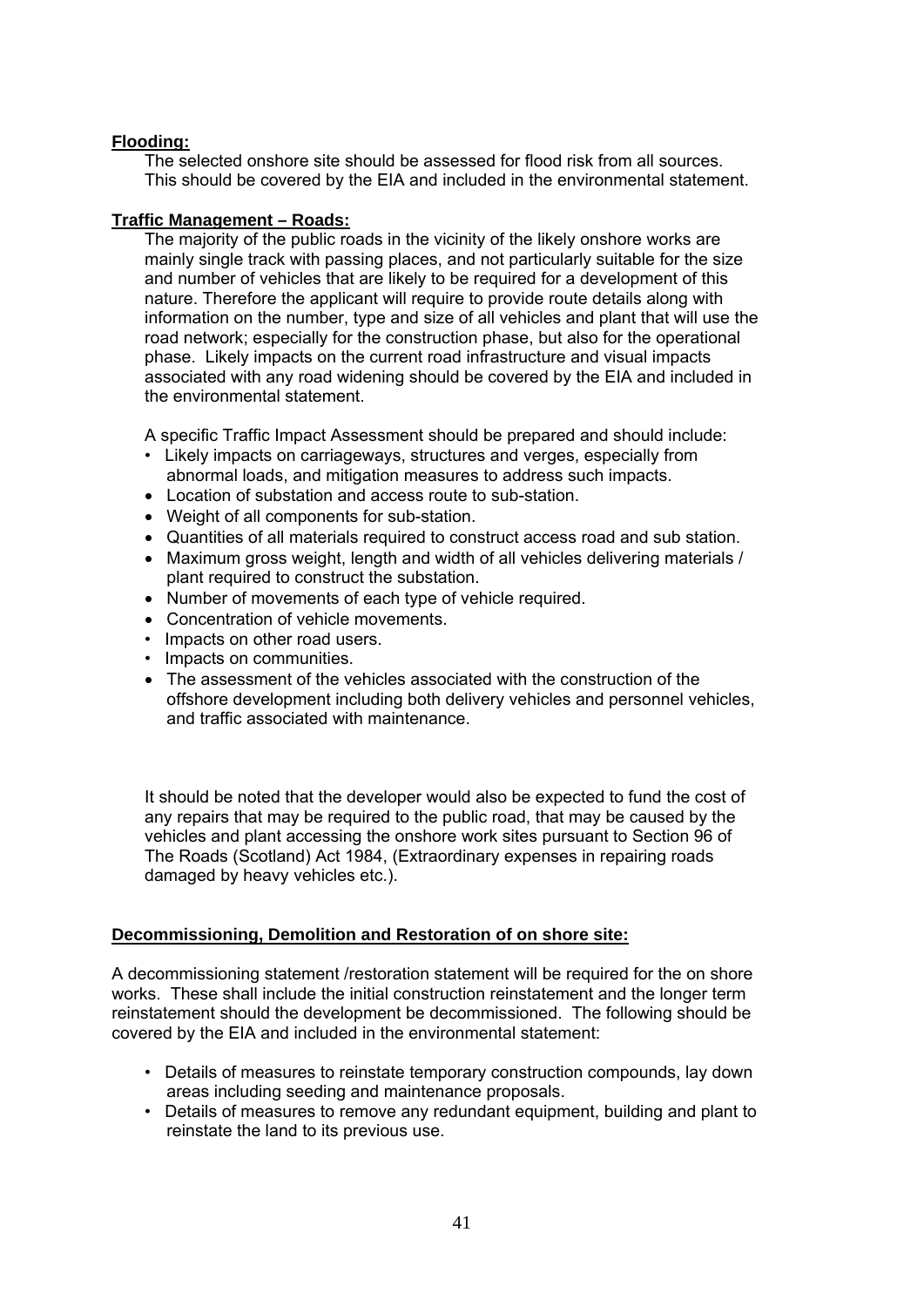Note: Marine Services, Orkney Islands Council as Harbours Authority have provided a separate response on the questions directly to the developer. A copy of this is available to view at the following website address http://www.orkney.gov.uk/Service-Directory/O/Online-Planning-Application-Search.htm (then enter the application number 13/363).

# **Orkney Islands Council Harbour Authority**

#### **General**

The moving / redefinition of the AfL and / or area of search has meant that the south eastern most point is now further south than originally specified. This in turn makes this point and the southern edge of the new area closer to the shipping lanes for larger vessels and in particular only 1nm away from the main entrance for vessels entering / leaving Scapa Flow. Although mentioned in Appendix C we remind all those concerned of the details contained on UKHO Chart 2162 "Deep- Draught Vessels Recommended Tracks – the channels and deep-water tracks between the Pentland Firth and Scapa Flow are those recommended by the Orkney Harbours Navigation Service for tankers under pilotage proceeding to or from the Flotta Oil Terminal. Due to possible tidal effects, vessels may need to steer noticeably different courses from those shown in order to maintain the recommended tracks. Radar surveillance of these channels is continuously maintained." There are other relevant notes on the same Chart which refer to the particular tidal currents and eddies to be found in the Pentland Firth - which in turn are very relevant to the proposed tidal array and the operation of Scapa Flow as a Harbour.

Orkney islands council harbour authority have following comments that are specific to Orkney Harbour Authority and do not include any other replies which Orkney Islands Council may wish to make. Please see Annex 4

We would also like to take this opportunity to point out the following:-

#### **Section 6.3 Ports and Harbours**

- Sub section 6.3.1 The Document states that the baseline ports are Lyness on Hoy, Stromness and Scrabster. It should be noted that Lyness and Stromness are within the Harbour limits of Scapa Flow and therefore not individual ports in their own right ie: the whole of Scapa Flow is one port / harbour. We would suggest that this is reflected in figure 6.1 ie: one Harbour Area for Scapa Flow containing, amongst others Lyness and Stromness.
- Sub section 6.3.1.2 The Document states that there is  $4,000m^2$  of hard standing at Lyness, this is within the port area. There is a further substantial area available if required.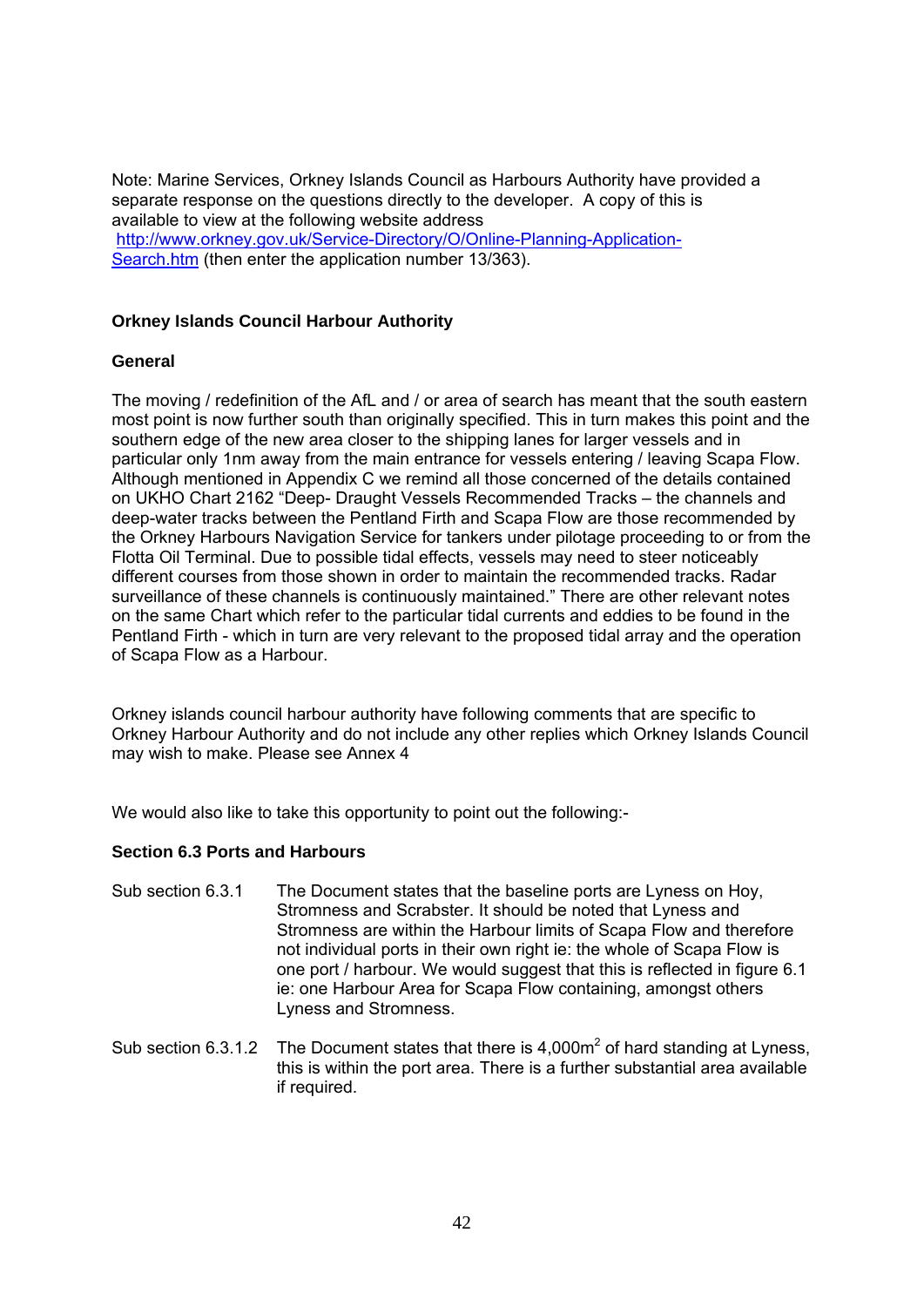# **Section 10 Preliminary Hazard Analysis – Summary**

This section deals with a very important part of this Document and future works required with regard to the impact on all forms of shipping and operations as a result of this proposed array. The details used in the PHA (Appendix C) are very basic and appear not to include the associated risk ie: the risk of pollution from one relatively small fishing vessel compared to that of a large cargo / tanker / container vessel transiting the Pentland Firth on a monthly cycle is completely different. The setting up and carrying out of the NRA needs very careful attention in order to ensure that the correct and proper results are obtained.

# **Scottish Environmental Protection Agency**

We consider that the following key issues should be addressed in the EIA process:

- . Alteration to coastal processes and wave regime;
- . Introduction of Marine Non-Native Species during construction, operation and decommissioning;
- . Loss of, and disturbance to marine habitats;
- . Pollution prevention;
- . Flood risk to substation;
- . Impacts upon wetlands and peatland from onshore infrastructure.

Please note that all of the issues below should be addressed in the Environmental Statement (ES), but there may be opportunities for several of these to be scoped out of detailed consideration. The justification for this approach in relation to specific issues should be set out within the ES.

# **1. Scope of the ES for marine developments**

1.1 From the information submitted we understand the development will include both onshore and offshore components. As such, the development will be subject to a range of different consenting regimes. We would encourage the developer to consider producing a single ES which covers all aspects of the proposed development. This will enable a full assessment of the potential effects of the development as a whole, rather than assessing certain details of the development individually.

# **2. Water Framework Directive and River Basin Management Planning**

- 2.1 The ES should identify if the impacts of the proposal are likely to lead to deterioration of the water environment or present opportunities for improving the water environment. The ES should assess the loss of seabed habitat within the footprint of the devices and cabling, and magnitude and spatial extent of any modified coastal processes. These changes should be put into context by comparing them to the area of the surrounding water body to demonstrate that there will be no deterioration in ecological status.
- 2.2 The planning authority and Marine Scotland should take this into account in considering the application, as, in order to meet the requirements of the Water Framework Directive (200/60/EC), they are designated "responsible authorities" by the Water Environment and Water Services (Designation of Responsible Authorities and Functions) Order 2006. Responsible authorities must carry out their statutory functions in a manner that secures compliance with the objectives of the Directive (i)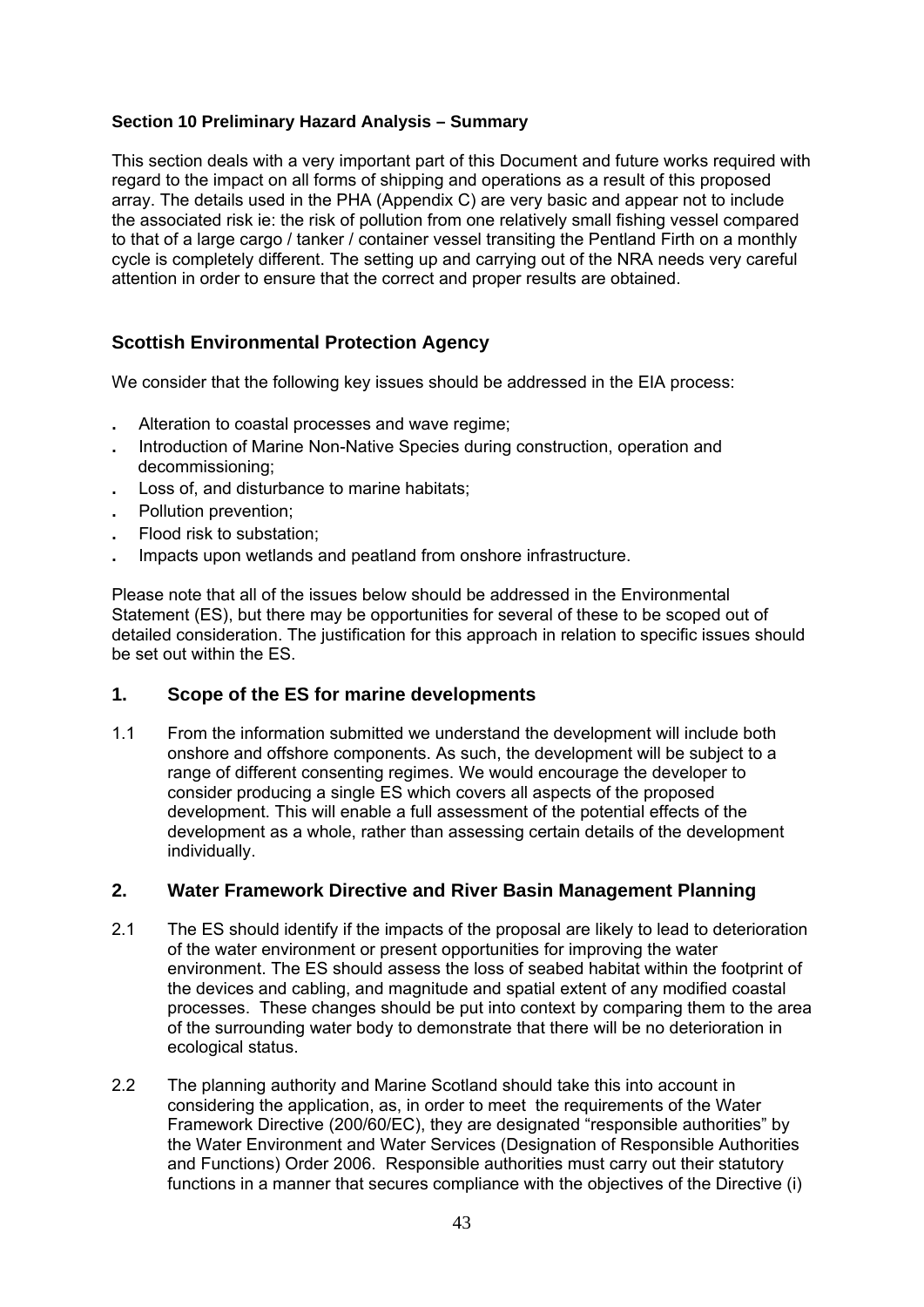preventing deterioration and (ii) promoting improvements in the water environment in order that all water bodies achieve "good" ecological status by 2015.

- 2.3 All coastal water out to three nautical miles seaward from the Scottish territorial baseline falls under the Directive which requires them to be considered in terms of their chemical, ecological and hydromorphological status.
- 2.4 In order to assist both applicants and determining authorities, we have made information available on our website (www.sepa.org.uk/water/river\_basin\_planning.aspx). This includes the water body datasheet for the Old Head to Tor Ness water body (WB ID 200222) which sets out the water body's ecological status, any pressures upon it, measures set up to resolve any issues and targets for any improvement needed. These datasheets should form part of the baseline characterisation in the ES. River Basin Management Plans have been prepared to support the successful implementation of the Directive and include measures set against individual water bodies which require to be implemented if "good ecological status" is to be achieved. The GIS interactive map (http://gis.sepa.org.uk/rbmp/) (complete with user quide) or the River Basin Management Plan data download function, both available on the River Basin Management Plan section of our website, should be used in assessing any development proposal. The map enables a search for individual water bodies by grid reference, place name or postcode. As responsible authorities, planning authorities and Marine Scotland should promote measures already agreed in respect of relevant water bodies as well as considering other opportunities for the proposals in question to contribute to Directive objectives. SEPA's planning and river basin planning staff will be happy to discuss any suggestions put forward.

# **3. Site layout and nature of construction for marine developments**

- 3.1 The ES should contain plans giving detailed information on the site layout, including details of all onshore and offshore components such as access tracks, buildings, cabling and marine devices. These plans should be supported by a statement detailing the development, as well as reasons for the choice of site and design of the development. Depending on the types and scale of construction the information below may be required.
- 3.2 We found the information on phasing in section 1.3 of the scoping report slightly confusing. If the ES will cover the full 200 MW project then we ask that the ES also includes clear information on the effects of phase 1 separately.

# **4. Marine renewables**

- 4.1 Plans should be included in the ES showing the array of the devices, cabling routes to Mean High Water Springs, off shore substation (if required) and any other supporting infrastructure Background information that will help inform the ES process is available from European Marine Energy Centre (EMEC). The EMEC has produced guidelines (www.emec.org.uk/index.asp) to assist developers in considering the range and scale of impacts that may result from the testing of devices. Generally, if this standard industry guidance is followed for scoping, preparing and undertaking EIA for marine renewables, then we are likely to be satisfied with the standard of assessment.
- 4.2 There may be a need to address the cumulative effects of devices/arrays on coastal processes depending upon array density and location with respect to existing renewable and coastal developments.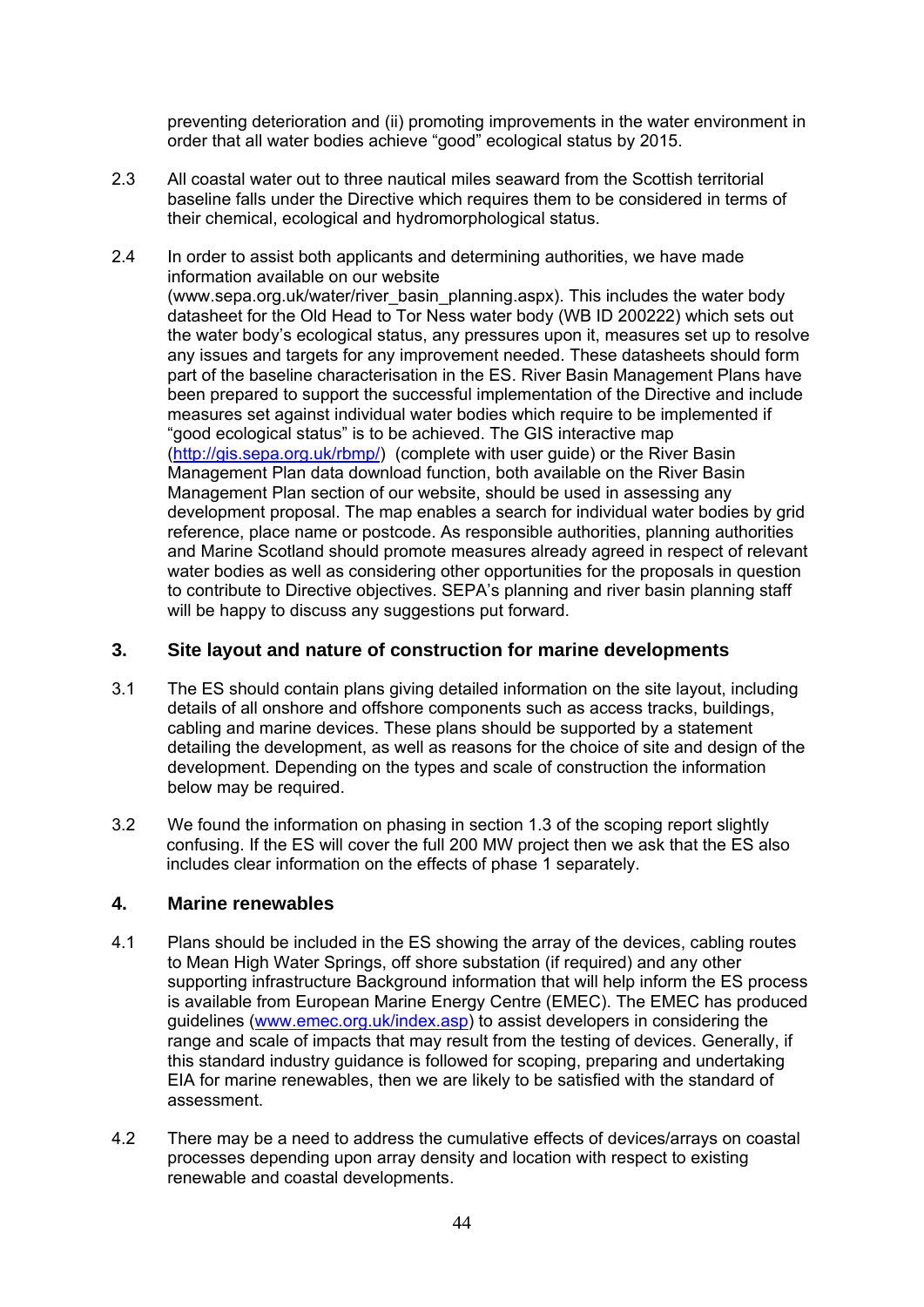# **5. Marine ecological interests**

- 5.1 Advice on designated sites and European Protected Species should be sought from Scottish Natural Heritage. Marine and transitional Special Areas of Conservation (SAC) and Special Protected Areas (SPA) and Marine Protected Areas (MPA) are also Water Framework Directive Protected Areas. Therefore, their objectives are also River Basin Management Plan objectives which should be taken into account when developing the ES. In such situations, Scottish Natural Heritage may contact SEPA for input on the consultation.
- 5.2 The Nature Conservation (Scotland) Act 2004 gives all public bodies, including SEPA and planning authorities, a duty to further the conservation of biodiversity. The developer is recommended to consult both the UK Biodiversity Action Plan and Local Biodiversity Action Plan lists for marine and coastal features found within the proposed areas of development, and consider mitigation measures, as appropriate. During the construction, operation and maintenance phases, it is important that good working practice is adopted and that wider habitat damage is mitigated against or kept to a minimum within defined acceptable limits. These should be controlled through a Construction Environmental Management Plan (see section 6 below).

# **6. Pollution prevention and environmental management**

- 6.1 One of our key interests in relation to major developments is pollution prevention measures during the periods of construction, operation, maintenance, demolition and restoration. During the construction phase, it is important that good working practice is adopted and that habitat damage is kept to a minimum and within defined acceptable parameters.
- 6.2 We advise that the applicant should, through the EIA process systematically identify all aspects of site work that might impact upon the environment, potential pollution risks associated with the proposals and identify the principles of preventative measures and mitigation. This will establish a robust environmental management process for the development. A draft Schedule of Mitigation and, as proposed by the developer, draft Construction Environmental Management Plan (CEMP) should be produced as part of this process. This should cover all the environmental sensitivities, pollution prevention and mitigation measures identified to avoid or minimise environmental effects. Details of the specific issues that we expect to be addressed are available on the Pollution Prevention and Environmental Management section of our website. We also welcome the proposals for the application to be supported by a draft Environmental Mitigation Monitoring Plan.
- 6.3 We ask that the draft CEMP specifically includes a section on the measures that will be adopted to minimise the risks of introducing marine non-native species that are attached to marine plant and specialised equipment transported to the area before the constructional phase of the project begins and before any maintenance works commence during the operation of the new development. Guidance that may be drawn upon includes:
	- The alien invasive species and the oil and gas industry guidance produced by the Oil & Gas industry (www.ogp.org.uk/pubs/436.pdf).
	- SNH web-based advice on Marine non-native species (www.snh.gov.uk/landand-sea/managing-coasts-and-sea/marine-nonnatives/)
	- Marine Non-Native guidance from the GreenBlue (recreation advice)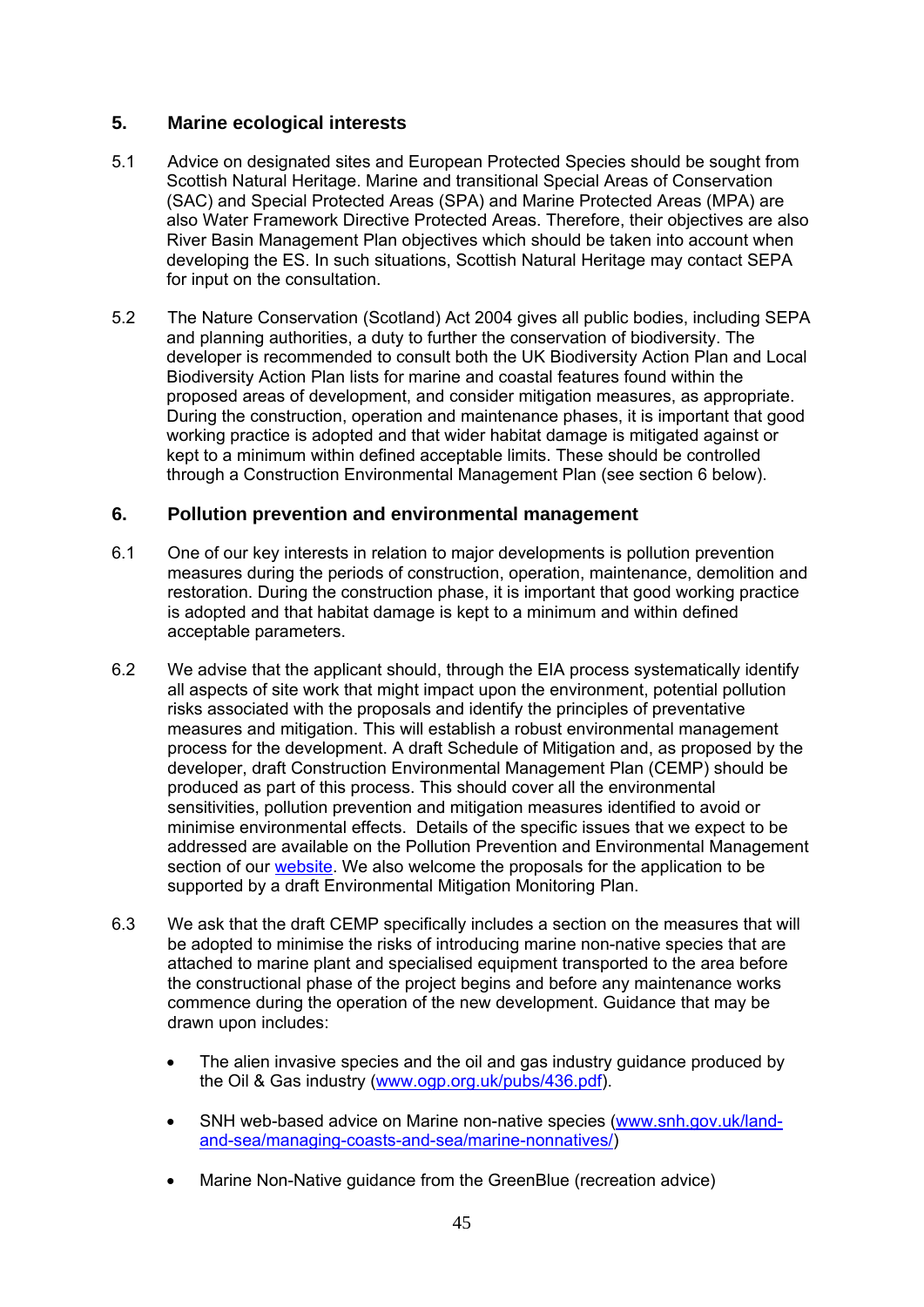(www.thegreenblue.org.uk/clubs\_and\_training\_centres/antifoul\_and\_invasive\_sp ecies/best\_practice\_invasive\_species.aspx).

6.4 Best practice advice developed by The Highland Council (in conjunction with industry and other key agencies) on the Construction Environmental Management Process is available in the guidance note Construction Environmental Management Process for Large Scale Projects.

# **7. Offshore water abstractions and discharges**

7.1 Information should be set out on any offshore water abstractions and discharges. Sensitive water uses, such as bathing waters and shellfish growing waters, and associated potential impacts should be assessed. The proximity to existing discharges and designated areas (ie estuarine abstractions and cooling water discharges), should also be assessed.

# **Regulatory advice**

See scoping questions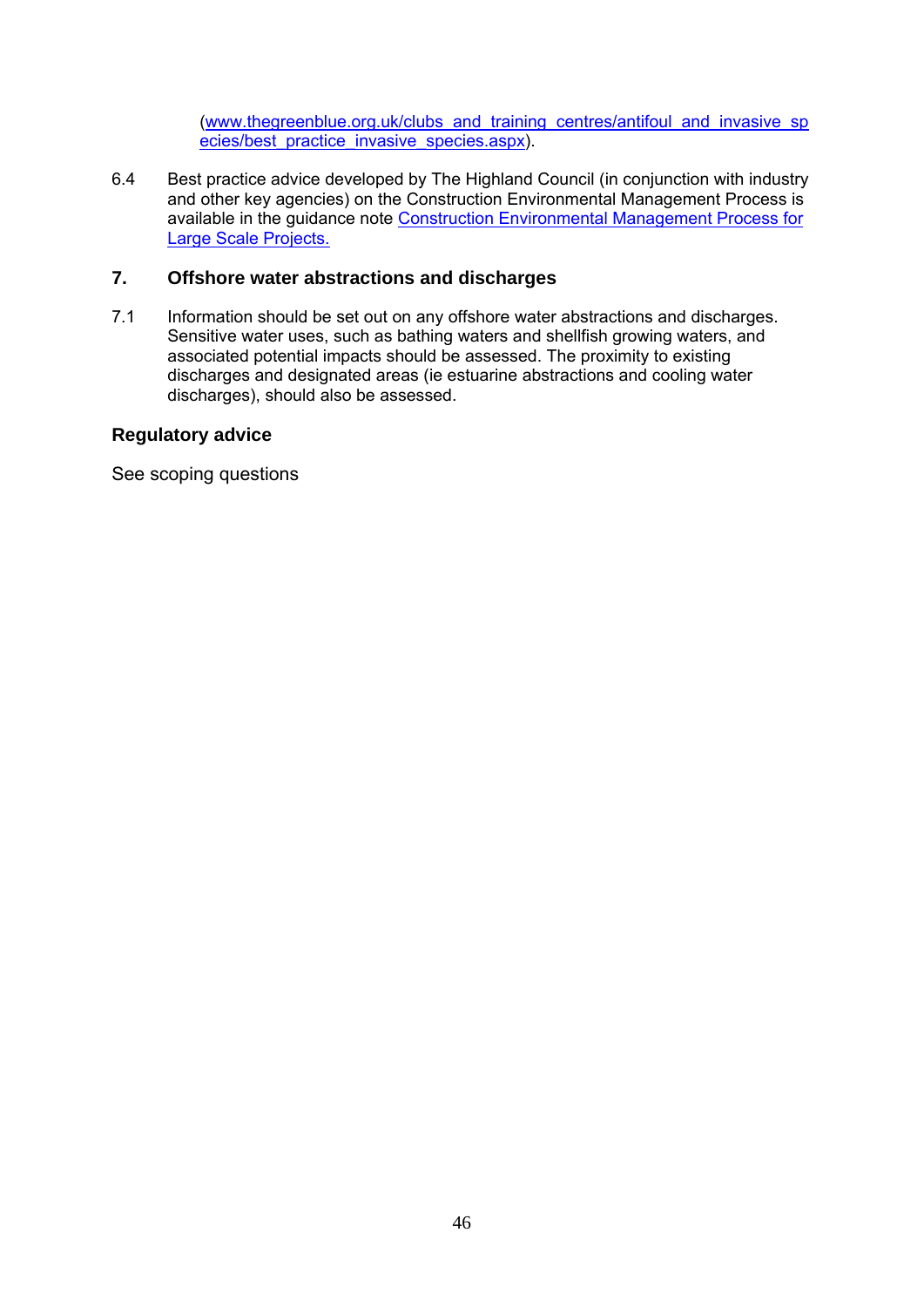# **Scottish Natural Heritage**

### **Natural Heritage issues to be considered**

In principle, we support the development of marine renewable energy devices where sensitively designed and sited  $-$  as set out in SNH Policy Statement 04/01<sup>1</sup>. For this proposed tidal array, we highlight the key natural heritage interests which we consider should be scoped into the Environmental Impact Assessment (EIA) and reported in the Environmental Statement (ES), as well as providing initial advice in respect of Habitats Regulations Appraisal (HRA). We provide our advice on those aspects we consider significant in a natural heritage context. In Appendix A, we consider aspects that apply to the development in general and advice relevant to its offshore elements.

#### **General comments**

The scoping report provides details on the offshore and onshore components for a proposed 200 MW tidal array by Brims Tidal Array Limited (BTAL). BTAL, previously Cantick Head Tidal Development Limited (CHTDL), is a joint venture between OpenHydro Site Development Limited (OpenHydro) and Scottish and Southern Energy Renewables (Holdings) UK Limited (SSER).

The offshore component consists of between 100-200 tidal turbines (with the OpenHydro Open-Centre Turbine currently preferred), turbine support structures, inter-array cabling, export cabling to shore, and offshore hubs and/or substation. The onshore component consists of an onshore landing, cabling to the substation, a substation, vehicle access tracks, and grid connection. The substation and grid connection is the responsibility of SHE-T and will be subject to a separate application. The scoping report is not seeking an opinion on the substation and grid connection.

It is proposed to deploy the 200 MW project in two phases. The first phase consists of up to 60 MW with construction expected to begin in 2019. The second phase consists of the planned delivery of the fully commissioned 200 MW project in 2023. Although the scoping report is designed to cover both phases of the 200 MW project, each phase will be subject to separate applications. We recommend, however, that a scoping report is also produced for phase 2 as it is likely that knowledge of the proposal, the local environment, potential impacts, and mitigation and monitoring methods will be greatly advanced by then and should allow a more tightly defined range of topics to scope into the Phase 2 Environmental Statement.

It is noted that after considering the results from the tidal resource assessment surveys the original Area for Lease (AfL) was revised and moved to the west. This also resulted in changes to the subsea cable route and onshore infrastructure options. The scoping report provides information on these revisions and we are content that the site characterisation survey methodologies have taken these into account.

Given its location in respect to feeding and buffer zones for barnacle geese under the South Walls Goose Management Scheme, we consider that the south west section of South Walls is less suitable for cable landfall and onshore cabling. However, overhead cabling and collision risk to birds is a concern for all areas in the cable area of search, and will require detailed consideration in the ES.

<sup>1</sup> <sup>1</sup> Marine Renewable Energy and the Natural Heritage: An Overview and Policy Statement. No.04/01. Available from: http://www.snh.gov.uk/docs/A327477.pdf (Please note this is currently being reviewed)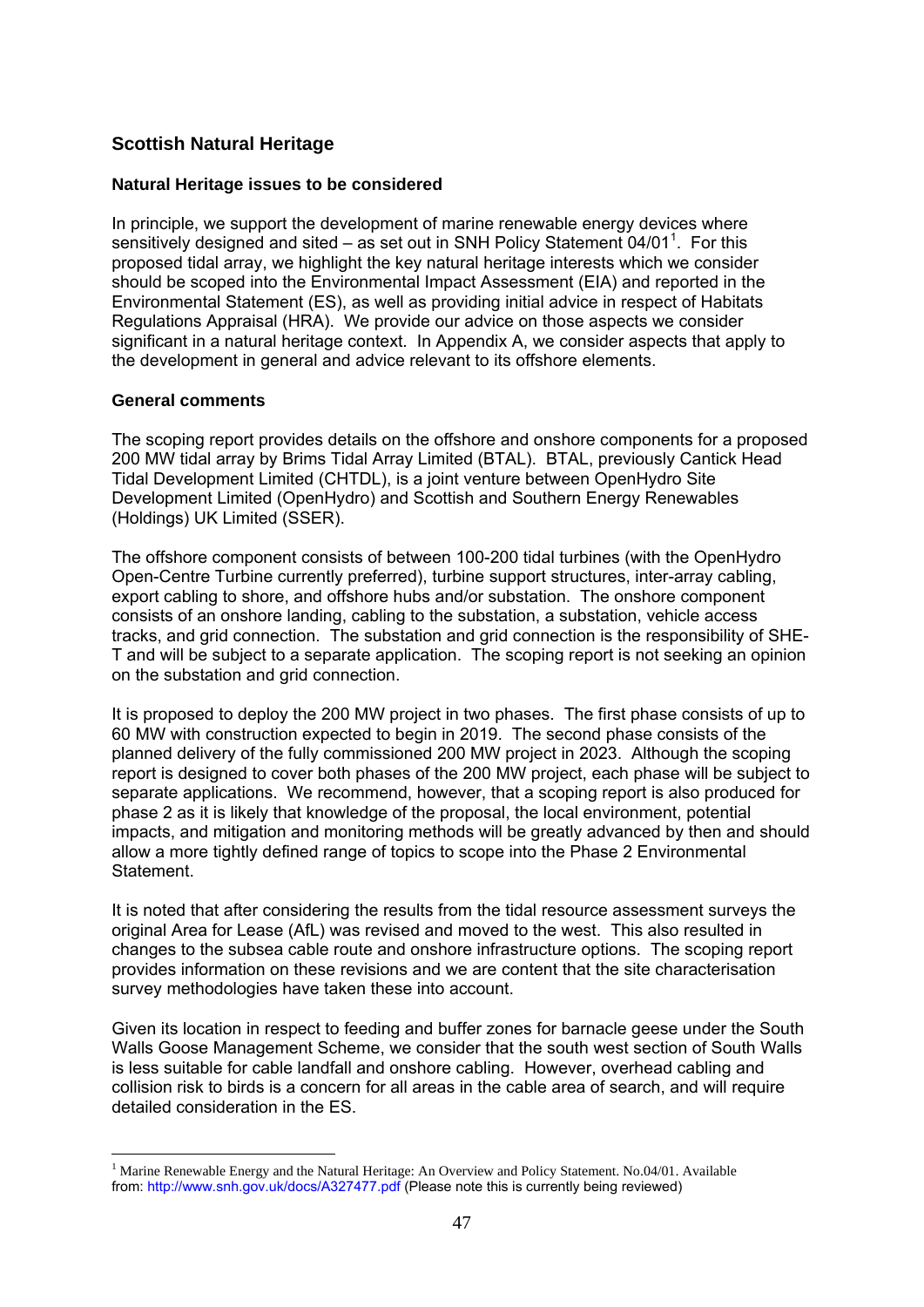The scoping report states a number of options for the onshore and offshore infrastructure and construction methods. As a result, our advice in this letter is generic and covers a broad range of potential impacts. It is likely that additional consultation will be required and further advice provided as more details of the tidal energy proposal become available. Such advice will need to consider the following topics, which should be expanded upon as further details of the proposal become available:

- Preliminary results from both field and desk-top studies;
- Locations for the tidal energy devices, cable routes, maintenance facilities, landing points and onshore works;
- Further information on what the works and infrastructure comprise, including the on and offshore elements;
- Confirmation of turbines, turbine support structures and any other offshore infrastructure, such as hubs and / or substations;
- Confirmation of cable numbers, distance, types and installation/stabilisation methods;
- Information about the number and type of vessels to be used;
- Information on the likely regularity and timing of routine maintenance works and potential for associated impacts (e.g. disturbance of bird/seal breeding colonies);
- Identification of key issues for assessment at cumulative and in-combination levels and how these will be addressed;
- An Environmental Mitigation and Monitoring Plan (EMMP).

# **Habitats Regulations Appraisal**

We provide advice in relation to the requirements of Regulation 61 of the Conservation of Habitats and Species Regulations 2010 (as amended) and Regulation 48 of the Conservation (Natural Habitats, &c.) Regulations 1994 (as amended), now commonly referred to as Habitats Regulations Appraisal (HRA). Appendix B provides more detail on the legislative requirements for European sites and we have provided tailored advice in relation to the potential impacts of the proposed tidal array in Appendix D for Special Protection Areas (SPA) and Appendix E for Special Areas of Conservation (SAC).

We welcome the inclusion of the HRA screening within the scoping report, the approaches outlined, and the opportunity for continued dialogue as the HRA progresses and further information, such as site characterisation surveys, becomes available.

# **Rochdale design envelope**

BTAL proposes to undertake a 'Rochdale design envelope' approach during the EIA to retain scope for adaptation within the project description. Although this approach is currently being used to manage change within the project, it requires impact assessment of the complete range of options including the worst case scenario. We advise, therefore, that the project envelope is refined as much as possible prior to submission.

# **Mitigation and monitoring**

We recommend that within the ES, a schedule of commitments is provided with regard to proposed mitigation. Furthermore, we recommend that the applicant provides a draft Environmental Mitigation and Monitoring Plan (EMMP) as part of the Environmental Statement (ES). The proposed EMMP should provide details on mitigation measures and monitoring studies to be undertaken.

# **Marine bird and mammal site characterisation surveys**

We note that surveys will continue for a second year and will hopefully address the issues raised in our previous response of the 12 March 2013, including the autumn and winter data gaps. We also note that, due to the limited time available to change survey methodology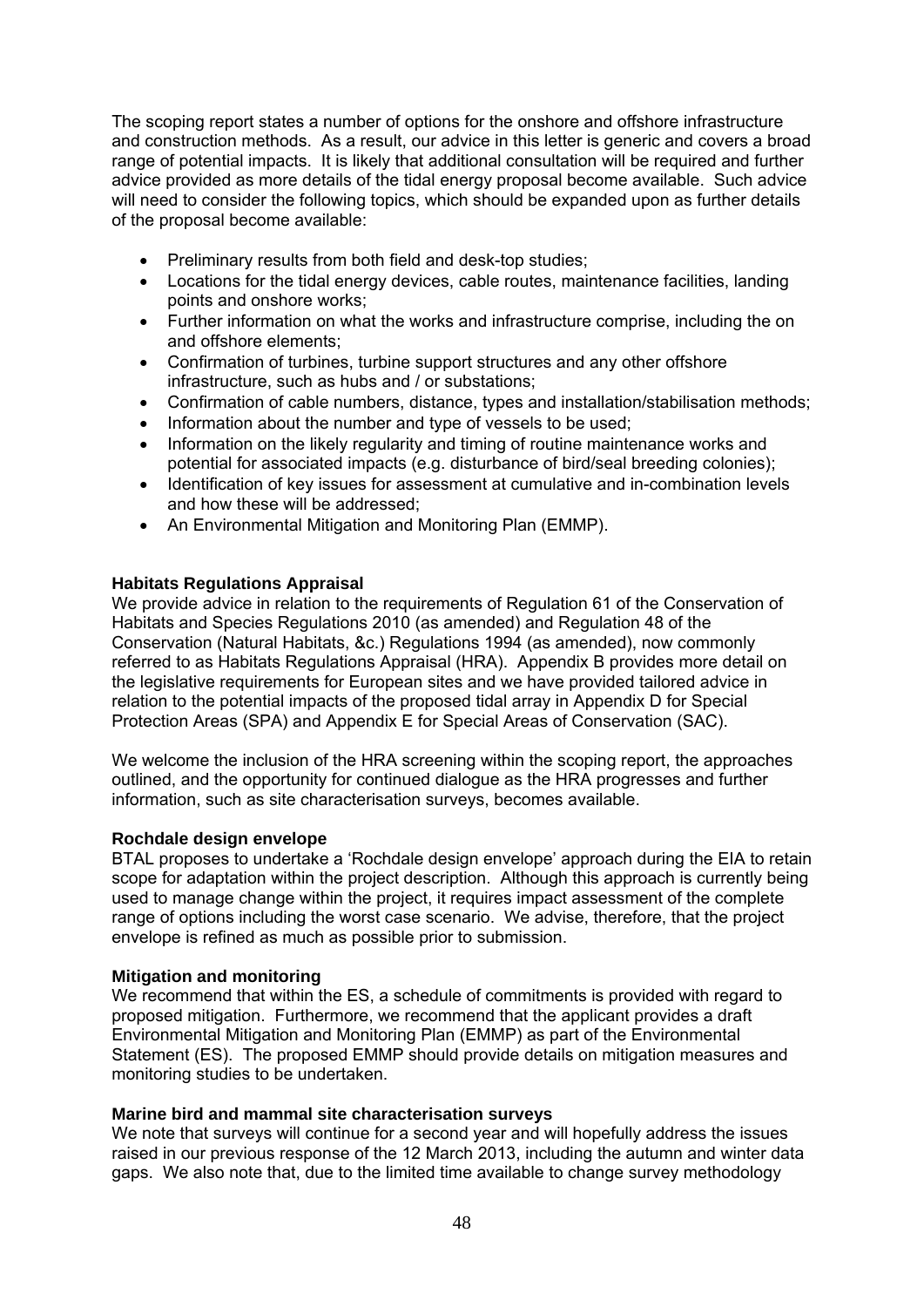prior to the bird breeding season, Marine Scotland Licensing Operations Team advised the applicant to continue with the same survey methods, and stated that 'due consideration must be given within the Cantick Head Scoping Report and Environmental Statement to the potential biases that may result from the relatively limited survey effort within the development area and immediate surrounds'. Consideration of this issue is not addressed in the scoping report. We recommend that the applicant addresses this issue, and the other comments raised in Appendix B of this letter and in our response of the 12 March 2013, in a report once the second year of surveys has been completed.

#### **Onshore infrastructure**

Due to the lack of detail about onshore elements, we would advise at this stage that these may have further implications with regard to Natura sites, European Protected Species and wider natural heritage interests including landscape and visual impacts. We strongly recommend that the applicant discusses these aspects further with Marine Scotland, Orkney Islands Council and ourselves. We also recommend that the applicant includes all aspects of the assessment of the onshore and offshore works in one Environmental Statement, particularly as we note the recent decision to refuse the substation for the European Offshore Wind Deployment Centre, where this project was separated into two separate components and now could face substantial delays.

#### **Cumulative impacts**

We note a more detailed cumulative impact assessment scoping document will be submitted, and welcome the opportunity to provide further comments on this. We recommend that the applicant discusses other projects / plans to include in such a cumulative assessment with the key regulators, such as Orkney Islands Council, Marine Scotland and SEPA.

#### **Further information and advice**

Our comments in relation to the scoping questions (section 7 of the scoping report) can be found in Appendices A to E.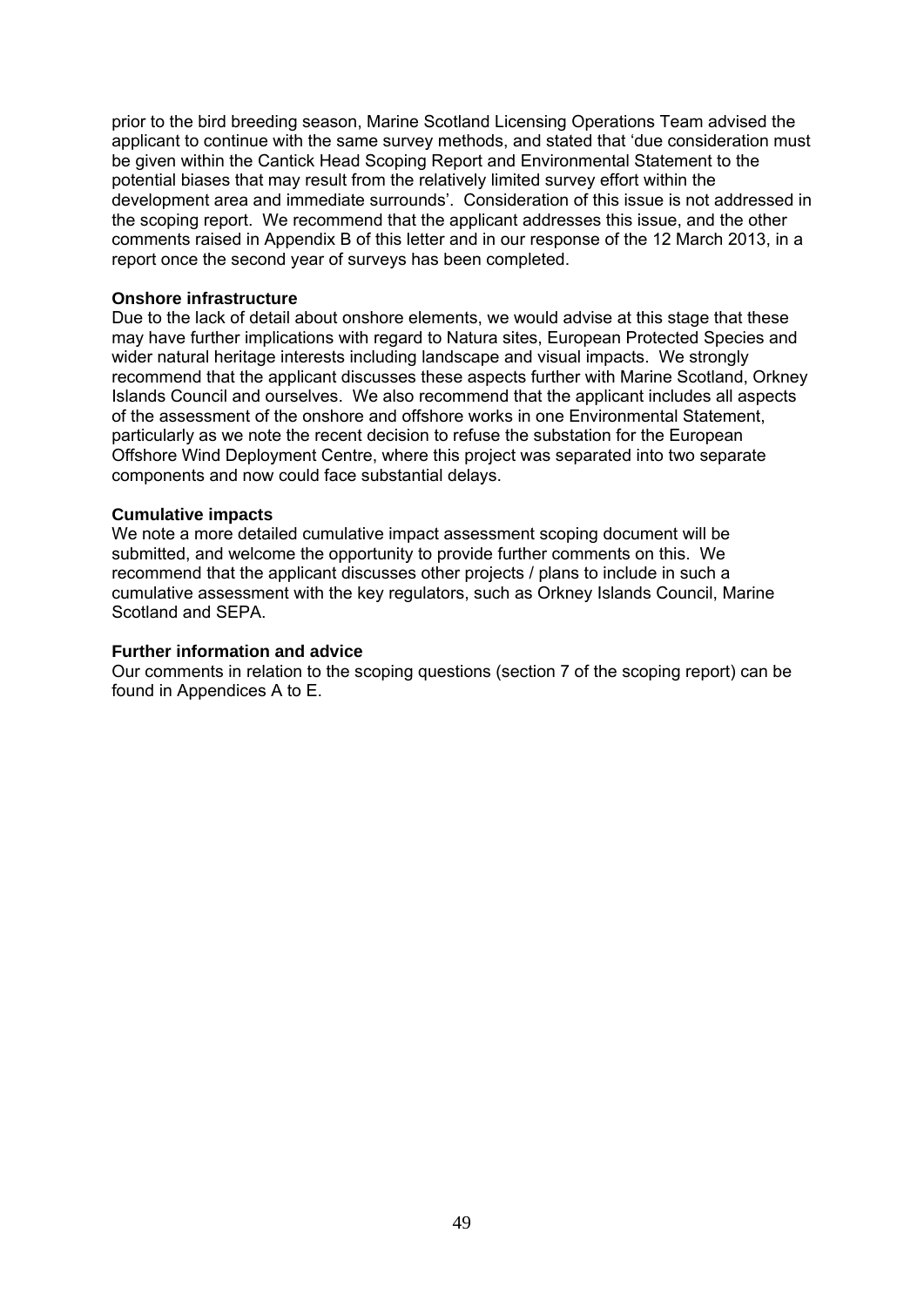# **APPENDIX A**

# **ADVICE ON NATURAL HERITAGE INTERESTS TO BE SCOPED INTO ENVIRONMENTAL IMPACT ASSESSMENT**

Our scoping advice is organised into those aspects we consider apply to the development in general and those relevant to offshore elements.

#### **GENERAL ADVICE**

- ai. Project Planning & Phases of Development
- aii. Seascape, Landscape & Visual Impact Assessment
- aiii. Designated Sites & Species Protection

#### **ai. Project Planning & Phases of Development**

#### **Project planning**

We recommend that the applicant's Environmental Statement (ES) contains an outline of the main alternatives they studied with an explanation of the reasons for their final choice of site, taking into account environmental effects. Further advice is provided in PAN 58 – Environmental Impact Assessment<sup>2</sup> and in SNH's Environmental Assessment Handbook<sup>3</sup>.

#### **Project details**

Section 4 of the scoping report describes the elements that make up the proposed tidal energy development. Many aspects of the project are still open to a range of design or installation options (e.g. device/array design specifications and locations, foundation type, cable routes and landfall, and onshore infrastructure).

Due to the early stage of the proposal and absence of detail on some aspects, our advice is largely generic at this stage. We would welcome ongoing dialogue with the applicant, Marine Scotland and Orkney Islands Council (OIC) as this project progresses in order to discuss location options for tidal devices / array, landfall locations and onshore infrastructure and routes, to assist in identifying environmental sensitivities / mitigation and to provide more focused advice in relation to the finalised project details.

#### **Grid connection**

We note that grid connection and the onshore substation will be the responsibility of SHE-T, and a separate application will cover this part of the project. As such, the applicant has requested that this part of the project is not considered in the scoping opinion. However, we strongly recommend that the applicant includes all aspects of the assessment of the onshore and offshore works in one Environmental Statement, particularly as we note the recent decision to refuse the substation for the European Offshore Wind Deployment Centre, where this project was separated into two separate components and now could face substantial delays. We welcome further liaison regarding the details of the proposed grid connection and substation.

#### **Phases of development**

In the ES, the applicant should address the following phases of tidal array development:

<sup>&</sup>lt;sup>2</sup> http://www.scotland.gov.uk/Publications/1999/10/pan58-root/pan58

<sup>&</sup>lt;sup>3</sup> http://www.snh.org.uk/pdfs/publications/heritagemanagement/EIA.pdf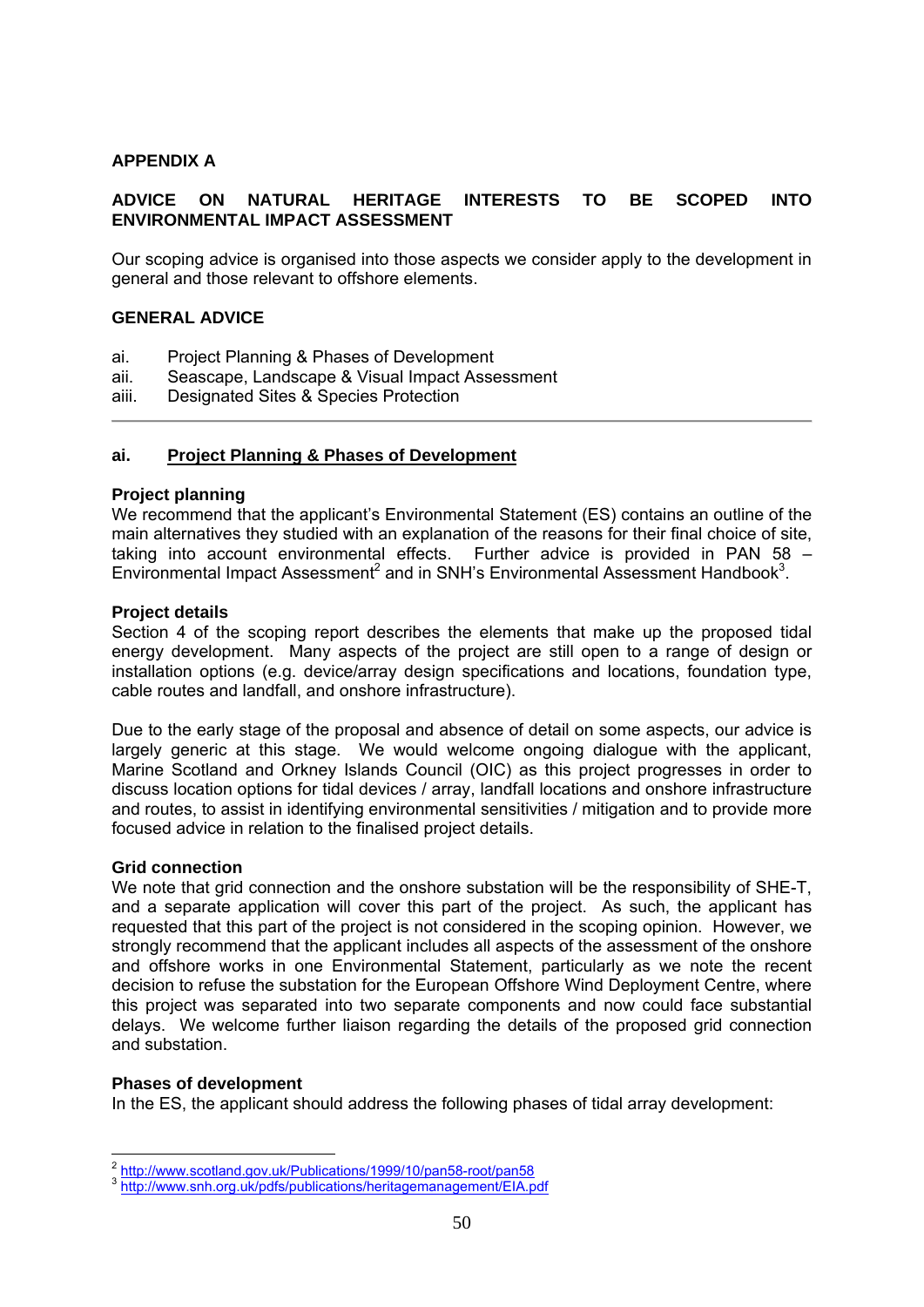# **Installation & construction**

The ES should include details on the likely proposed installation and construction methods including information on project management - procurement timescales and an indication of contractor arrangements, 'chain of command', roles and responsibilities of key staff and timetabling. Any phasing / sequencing of proposed works should also be included, especially if this has been identified as a mitigation measure for environmental, navigational or other effects. Information should also be included on the proposed installation equipment, vessels to be used and intended shipping routes and port facilities wherever possible.

# **Operation & maintenance (O&M)**

The ES should include details on operation and maintenance activities and an assessment of any impacts that could arise – considering any potential environmental, navigational and/or other effects. This should include information on indicative numbers and types of vessels.

# **Repowering**

The EIA should consider potential and options for repowering within the design life of the tidal devices. The applicant will need to consider all aspects of repowering and address this issue in their ES.

It is important to be clear what repowering entails and whether there is to be any relocation of subsea infrastructure or alteration of the tidal array layout. Any alterations to the locations of offshore elements for repowering may require further baseline characterisation and assessment to that previously carried out at application submission stage and may also necessitate a further application consent process.

# **Decommissioning**

We recommend that any potential impacts during decommissioning are assessed in the ES.

# Presentation of information and assessment

The assessment of potential impacts within the ES should be transparent and contain sufficient information to assist in the determination of the ecological changes that may arise against any underlying background trends.

For the assessment of potential impacts we recommend using the approach outlined by the IEEM in Guidelines for Ecological Impact Assessment in Britain and Ireland: Marine and Coastal  $(2010)^4$ .

# **aii. Seascape, Landscape & Visual**

We have reviewed the scoping report and the '*Seascape, Landscape and Visual Impact Assessment methodology for Brims Tidal Array'* (August 2013) report, and consider this provides a sound methodology for a competent assessment. The only caveat is that 'seascapes' should not predominate in the assessment in a narrow sense. Our definition of 'coastal character' comprises the coastal edge, its immediate hinterland and the sea. This is generally now termed as 'seascape'. We advise that the term 'seascape' is best understood and applied in this more specific manner to the landscape environment of coastal edge, the immediate hinterland and corresponding seaward extent to the horizon.

<sup>1</sup> <sup>4</sup> http://www.ieem.net/marine-ecia/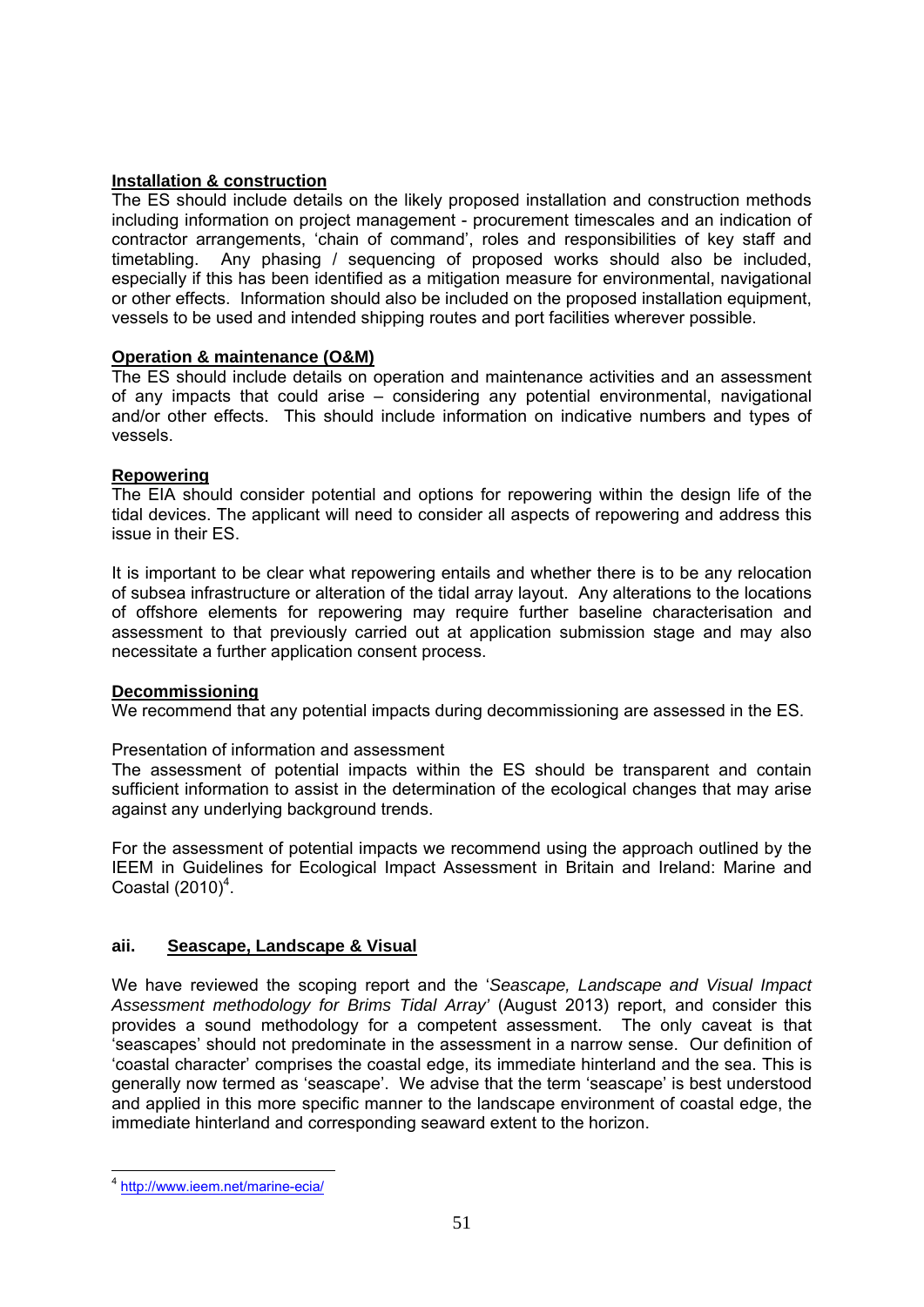We consider the term 'coastal' as most appropriate to the nature of the Scottish coast where the sea is strongly inter-related to the land. Thus, views from a '*range of distances and elevations out to the edge of the 10km study area*' (page 9 of the report) could potentially major on areas of water, where there are few receptors (coast/land/people), this could well render an evaluation of likely effects relatively meaningless.

In judging the sensitivity of 'seascape' receptors (Table 2.1) a very high to medium category is used for a range of receptors, but this excludes coastal /coastline receptors. The latter are noted to be of only low/negligible sensitivity. This example demonstrates, how the assessment methodology needs to include the **coastal edge, and its immediate hinterland**  as well as the sea in 'seascapes'. Coastal /coastline receptors may also be of very highmedium sensitivity, depending on their intrinsic attributes and it is incorrect to limit '*wellsettled and readily accessible coastlines and hinterlands*' to a low sensitivity and '*urban coastlines and hinterlands dominated by development'* to a negligible sensitivity alone.

We advise that the following issues need examination in any SLVIA:

- 1. Potential impacts on the prevailing sense of remoteness in South Walls and the Brims. This is a very strong, perceptual experience because of the strong 'edge' dynamics at the coast, combined with the limited, single access leading to a marked 'ness' – the land-edge of Hoy and itself one of Orkney's 'edges'. Brims Ness, Aith Head and the Hope in-between form a recognisable landmark, almost a 'threshold' into the East coast and seas off Hoy with its attendant islands. There is a distinct remote and natural character.
- 2. The effects of any overhead lines, the scale (mass and bulk) of any substation on the designed landscape of Melsetter House (designated as a Gardens and Designed Landscape). This is a notable landscape, which creates a sharp and intruiging distinctiveness. The landscape is recognised as of national interest, one distinct criteria being its outstanding scenic value.

We would welcome ongoing dialogue with the applicant and OIC as this project progresses in order to discuss onshore infrastructure location options and to provide more focused advice in relation to the finalised project details.

# **aiii. Designated Sites & Species Protection**

# **Natura sites (SPAs and SACs)**

Further information about SACs and SPAs and their qualifying features is available from our website, with information on particular sites being available on Sitelink<sup>5</sup>. Appendix B provides advice on the legislative requirements for these sites; please see Appendix D and Appendix E respectively for advice with regard to the HRA process and potential impacts of the proposal on SPAs and SACs.

Decisions as to which SPAs and SACs are to be included in the EIA and HRA process should follow an iterative process. Further advice on relevant SPAs and SACs can be provided once more details are available regarding the proposals, as well as results from baseline characterisation surveys.

# **European Protected Species (EPS)**

1

<sup>&</sup>lt;sup>5</sup> Sitelink available at: http://www.snh.org.uk/snhi/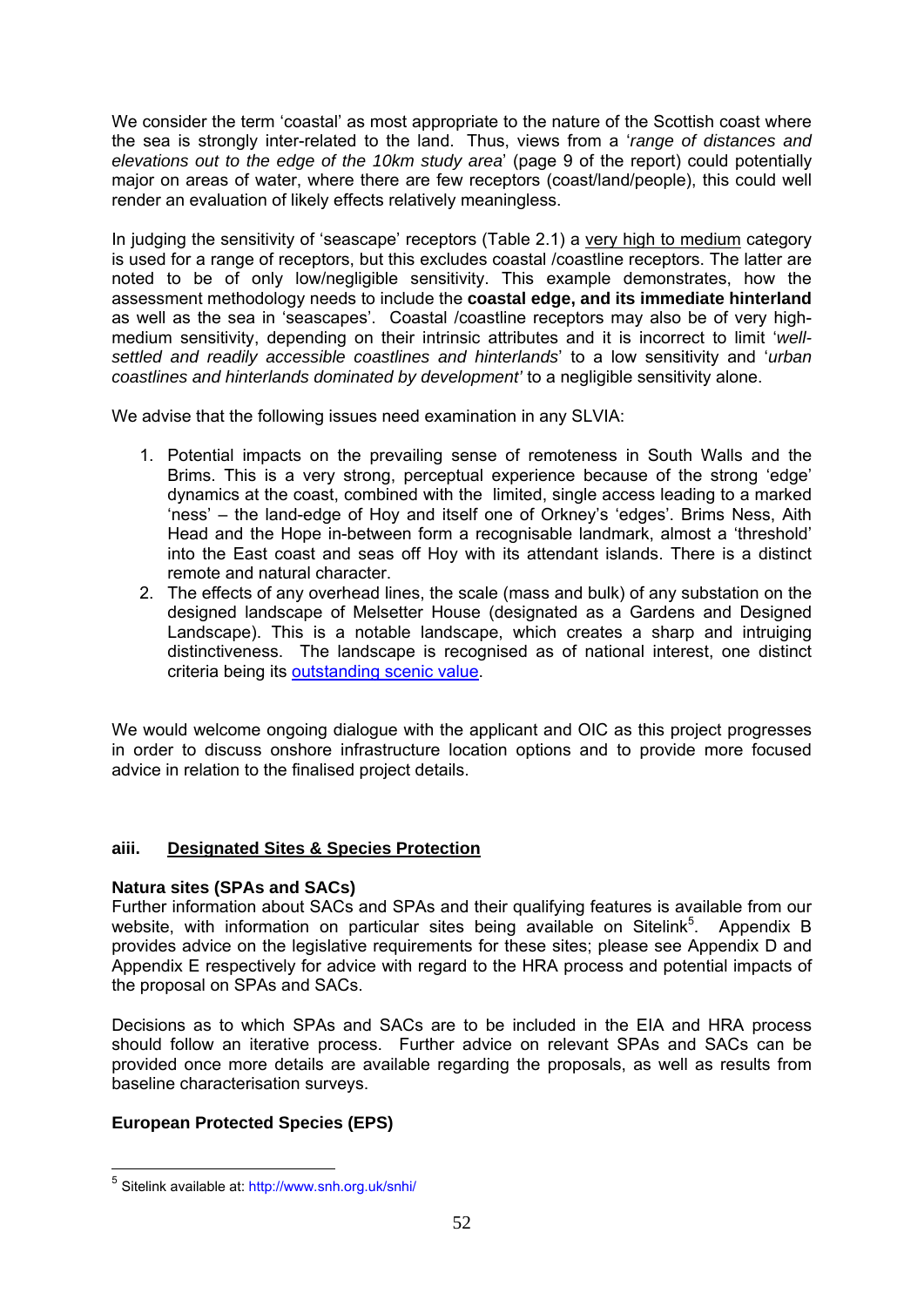Appendix C provides further advice on the legislative requirements for European Protected Species (EPS). Within the proposed tidal energy development site EPS may be present both in the marine and terrestrial environment, and consideration of these species must be included as part of the application process.

#### **Sites of Special Scientific Interest (SSSIs)**

With regard to onshore works, Hoy SSSI may require further consideration and we will be able to provide further advice once details have been confirmed. We highlight that many of the Natura sites are also underpinned by SSSIs often with seabird or seal species as the notified features, which will also require consideration. Further information on SSSIs and their notified features is available from our website and on Sitelink.

#### **Wildlife and Natural Environment (Scotland) Act 2011**

Under this Act the administration of licences for the protection of species under domestic law has been brought into line with the protection of similar species under European law. All species licensing has been transferred to SNH and MS as of the 1st July 2011. There may be species present within the proposed tidal energy site that, for certain activities, would require the applicant to apply for a licence under this Act (for example, potential disturbance to basking sharks).

#### **Scottish Marine Protected Areas (SMPA) Project**

The Marine (Scotland) Act 2010 and the UK Marine and Coastal Access Act 2009 include powers and duties to designate new Marine Protected Areas (MPAs) as part of a range of measures to manage and protect our seas for current and future generations. The guidance document by Scottish Government<sup>6</sup> includes a list of MPA Search Features. Scottish Government are currently consulting on a network 33 possible MPAs<sup>7</sup>, which closes on the 13<sup>th</sup> November 2013.

Key information can be accessed via the Scottish Government website $8$ . . The applicant should liaise with MS regarding updates / progress on the selection of MPAs as part of the SMPA Project.

#### **Priority Marine Features (PMFs)**

1

Consideration should also be given to the present or absence of PMFs within the development site. These should be specifically referenced and an account of the presence, extent and quality (e.g. abundance, patchiness, density, % live/dead, and species richness) of the PMF in that location should be provided. The assessment of potential impacts and any consideration of mitigation options should also give particular consideration to PMFs, if identified. A list of PMFs can be found at: www.snh.gov.uk/protecting-scotlandsnature/safeguarding-biodiversity/priority-marine-features/.

<sup>&</sup>lt;sup>6</sup> Marine Protected Areas in the Seas around Scotland: Guidelines on the selection of MPAs and development of the MPA Network, 2011. Available at:

http://www.scotland.gov.uk/Topics/marine/marine-environment/mpanetwork/mpaguidelines

http://www.scotland.gov.uk/Topics/marine/marine-environment/mpanetwork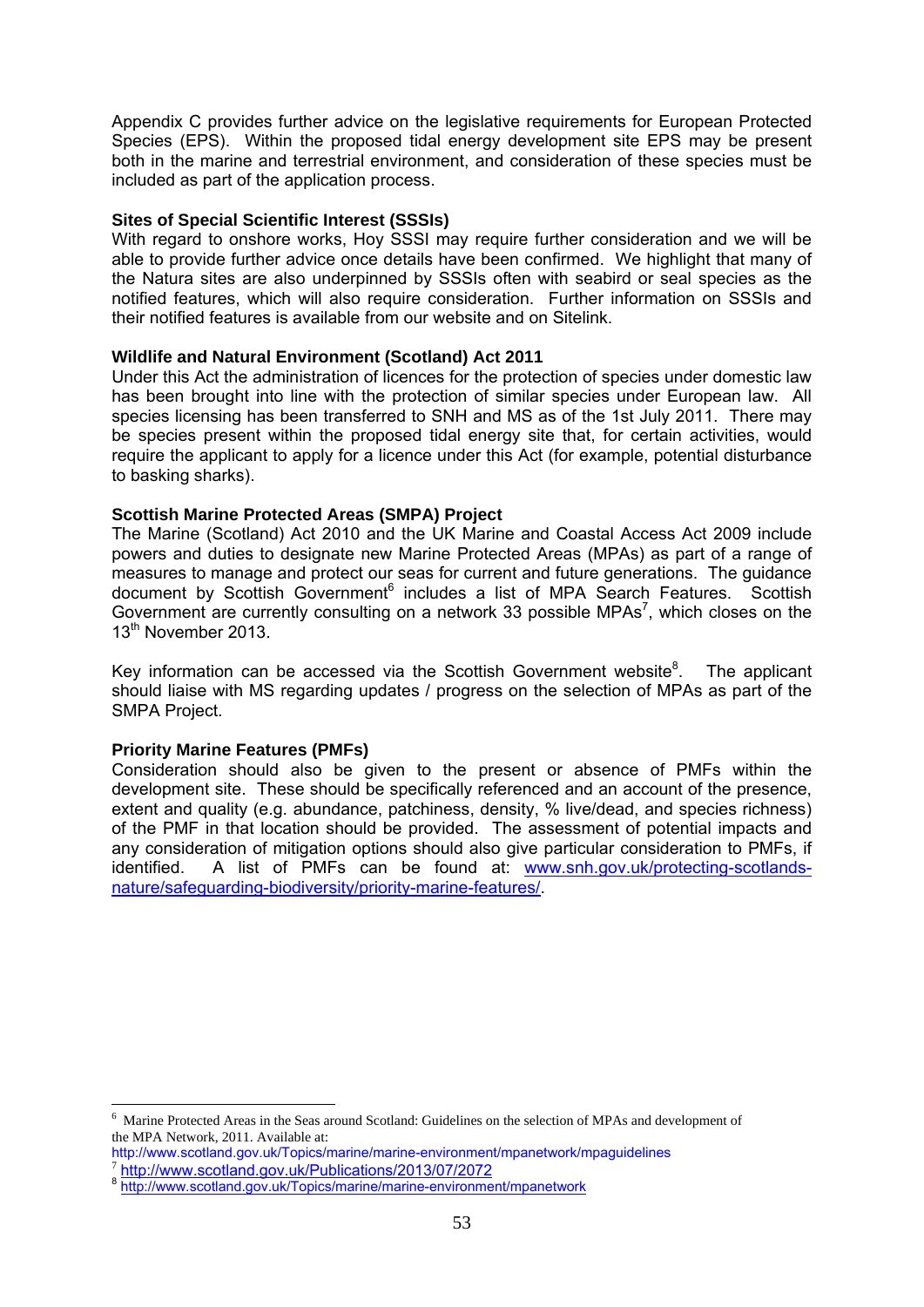# **ADVICE IN RESPECT OF OFFSHORE ELEMENTS**

We provide our advice below relating to the potential impacts from the offshore elements of tidal array infrastructure on various natural heritage interests:

- bi. Benthic Ecology
- bii. Fish and Shellfish including Fisheries
- biii. Marine Mammals & Basking Shark
- biv. Marine Non-Natives
- bv. Ornithology

1

bvi. Hydrodynamic Processes & Coastal Geomorphology

#### **bi. Benthic ecology**

We have reviewed section 7.5 of the scoping report and the 'Brims Tidal Array Environmental Seabed Survey Method Overview' (August 2013). It is proposed to conduct a survey of the development area and cable routes using ROV video and digital still photography. The survey plan is not designed as yet; this will be planned using geophysical data. The suggestion is to use the ROV to target areas of different environmental conditions.

It is stated that the main focus of the study is to collect video footage in areas where different seabed types and biological communities would be expected – driven by depth and physical seabed characteristics, supplemented by high definition digital stills. We assume that this will involve stratifying the area based on the geophysical data; however there is no detail on the geophysical survey. Ideally, initial survey design should be planned for broad coverage partly or wholly as ground truthing in support of broadscale acoustic mapping.

We welcome the commitment to modify the survey should important habitat/species be encountered. However, on the basis of this scope, it is possible that areas will be missed using this targeted approach. We would like clarification on the use of targeted transect lines rather than a regular space sampling protocol.

Pre-construction: baseline survey should seek to answer the following:

- Are there any benthic habitats or species of note present (i.e. Priority Marine Features<sup>9</sup>, rare, protected or invasive)?
- What is the spatial distribution and abundance of these species?
- How will these habitats or species be affected by the development?
- What would be the significance or implications of any loss incurred?

The applicant may find it helpful to undertake early analysis of their survey data in case this indicates that survey methods need to be revised and / or that further detailed surveys are required.

We recommend that the ES presents clear information on, and identification of, the main biotopes found within the proposed development site. The biotopes / habitat map should be used by the applicant to inform their finalised tidal array layout, taking account of likely impacts from the turbine bases and cables on benthic ecology. Consideration should also be given to indirect impacts on birds, fish and marine mammals, where appropriate.

We welcome the opportunity to provide further advice on the detailed survey plans**.** 

<sup>9</sup> www.snh.gov.uk/protecting-scotlands-nature/safeguarding-biodiversity/priority-marine-features/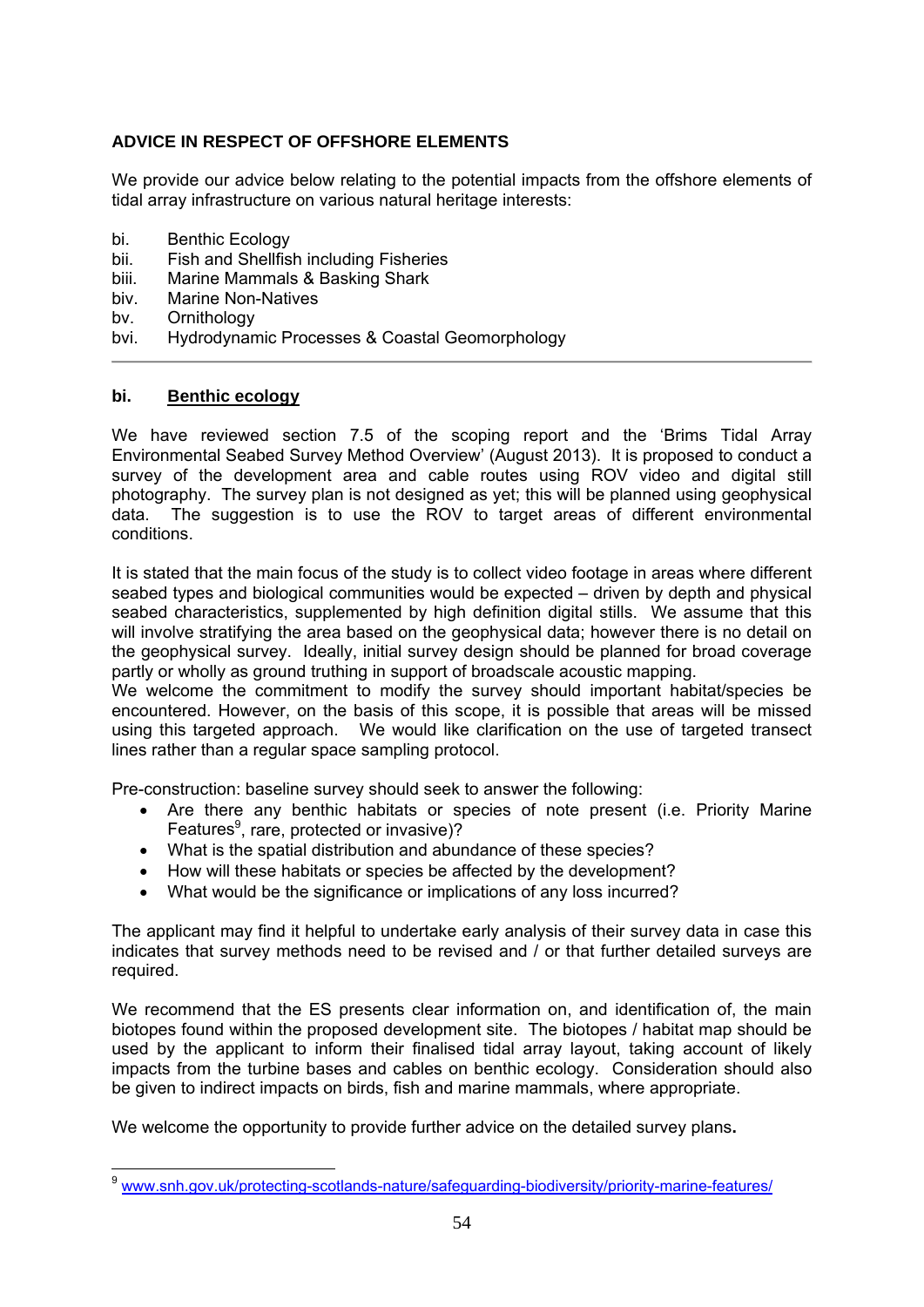# **bii. Fish and shellfish including fisheries**

Advice here is primarily, but not exclusively, given regarding fish and shellfish species on the recommended PMF list<sup>10</sup>. Marine Scotland Science (MSS) are likely to advise further regarding any non-PMF fish and shellfish that should be given detailed consideration in the EIA. Note that there are species of conservation importance that do not appear on the PMF list, such as most other elasmobranch species, and these should not necessarily be excluded from consideration under EIA.

Scottish Government are currently consulting on the recommended PMF list, following which SNH will develop a standard approach to our advice on PMF species within development casework. This is work in progress and as such we are adopting an interim approach to our advice on fish and shellfish PMFs. This endeavours to provide advice on a selection of fish/shellfish PMF by assigning one of the four following categories below:

- 1) **species that can be scoped out** due to being absent from the site and/or not sensitive to the development;
- **2)** species for which impact assessment at the individual site level is not necessary but which should still be **considered at the cumulative level;**
- 3) species that should be **scoped in, but for which the detail of assessments will be limited** due to a paucity of knowledge on species distribution or sensitivity;
- 4) species that should be scoped in, with detailed assessment expected due to particular sensitivities and/or availability of data.

For advice on other PMFs and further species not listed here, SNH defer to the expertise within MSS. Our advice here also aims to indicate where we consider a need for additional field surveys and what other wider conservation status species have. However, for species where a specific need for targeted survey is not identified, any observations made during other surveys (e.g. benthic) should be recorded and reported on within the ES.

1

<sup>10</sup> http://www.snh.gov.uk/docs/B1064114.pdf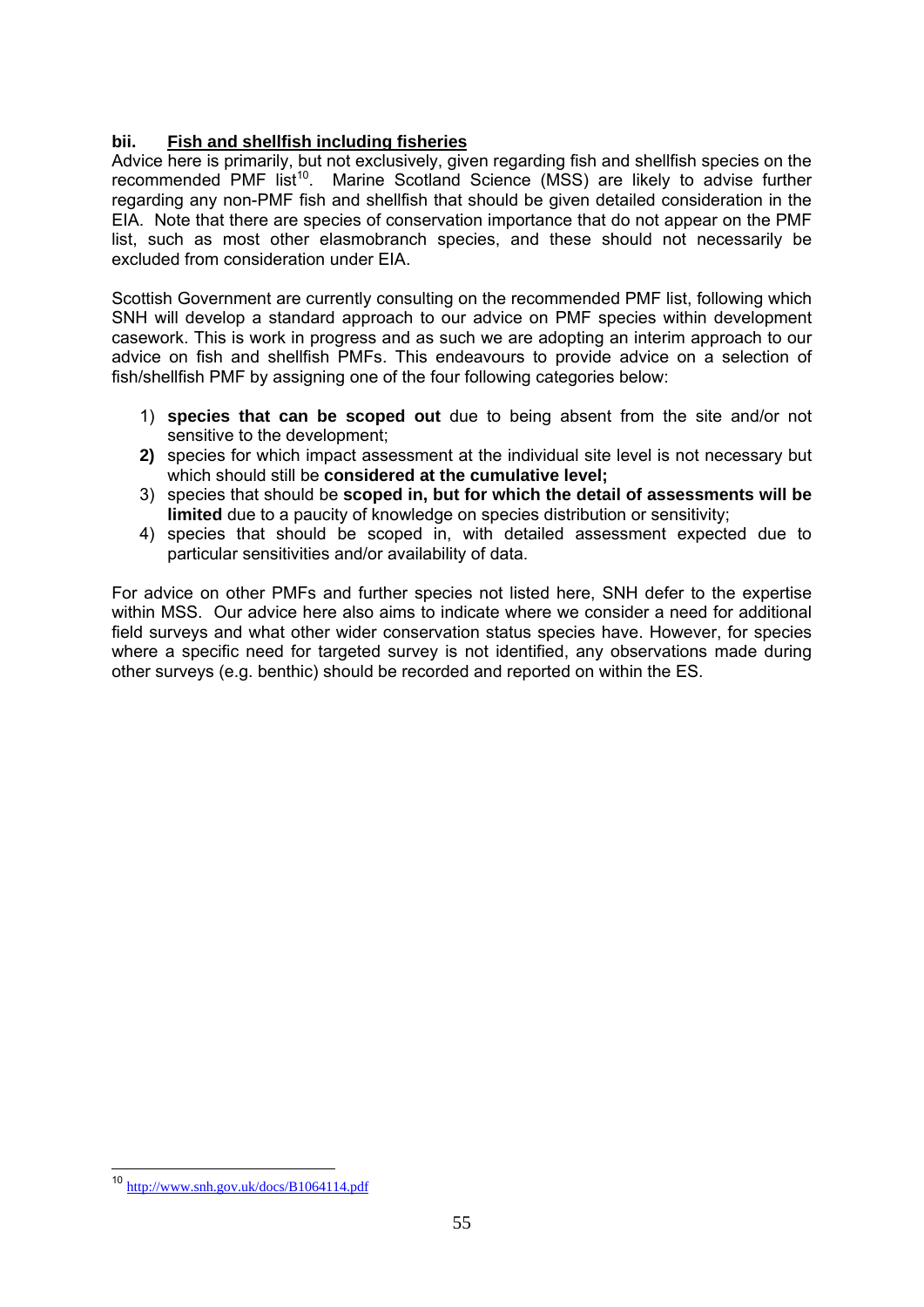Table 1: Summary of initial SNH advice on fish and shellfish for the proposal. Species for which advice is provided by Marine Scotland-Science are listed in the text below. Key: Yes = scope in, with detailed assessment expected due to particular sensitivities and/or availability of data; **Yes = scope in**, but with acknowledgement that detail of assessment may be limited by knowledge of species distribution or sensitivity; CIA = **consider at cumulative level** only; No = **scope out**

| <b>Species</b>                         | Interest?<br>(and<br>Lifecycle<br>Stages of Concern)                                                      | Provision<br>of advice | Scope In?<br>(see key)  | Additional field<br>survey<br>advised? | Comments                                                                                                                                                                                                                                                                                                                                                                                                                                         |
|----------------------------------------|-----------------------------------------------------------------------------------------------------------|------------------------|-------------------------|----------------------------------------|--------------------------------------------------------------------------------------------------------------------------------------------------------------------------------------------------------------------------------------------------------------------------------------------------------------------------------------------------------------------------------------------------------------------------------------------------|
| <b>Priority Marine Features (PMFs)</b> |                                                                                                           |                        |                         |                                        |                                                                                                                                                                                                                                                                                                                                                                                                                                                  |
| Atlantic<br>salmon                     | PMF, Annex II and V<br>of Habs Dir, UKBAP<br>(multi-sea<br>priority<br>winter component),<br><b>OSPAR</b> | MSS, SNH               | <b>Yes</b>              | No                                     | The Pentland Firth is thought to be an<br>important migratory route for Atlantic<br>salmon.                                                                                                                                                                                                                                                                                                                                                      |
| Sea<br>Lamprey                         | PMF, Annex II of<br>Habs Dir, UKBAP<br>priority                                                           | <b>SNH</b>             | <b>No</b>               | <b>No</b>                              |                                                                                                                                                                                                                                                                                                                                                                                                                                                  |
| River<br>Lamprey                       | PMF, Annex II and V<br>of Habs Dir, UKBAP<br>priority                                                     | <b>SNH</b>             | <b>No</b>               | No                                     |                                                                                                                                                                                                                                                                                                                                                                                                                                                  |
| Sea trout                              | <b>UKBAP</b><br>PMF.<br>priority                                                                          | MSS, SNH               | <b>Yes</b>              | No                                     | There are records of sea trout from the<br>vicinity of the development area.                                                                                                                                                                                                                                                                                                                                                                     |
| European<br>eel                        | PMF, OSPAR, IUCN<br>red list                                                                              | MSS, SNH               | <b>Yes</b>              | <b>No</b>                              | There are records of European eel from<br>the vicinity of the development area.                                                                                                                                                                                                                                                                                                                                                                  |
| Sparling                               | <b>UKBAP</b><br>PMF.<br>priority, IUCN red list                                                           | <b>SNH</b>             | <b>No</b>               | <b>No</b>                              |                                                                                                                                                                                                                                                                                                                                                                                                                                                  |
| Shad (Allis<br>and Twaite)             | Annexes II and V of<br>Habs Dir, Appendix<br>of<br>Bern<br>Ш<br>Convention, UKBAP<br>Priority             | SNH                    | <b>No</b>               | No                                     |                                                                                                                                                                                                                                                                                                                                                                                                                                                  |
| Atlantic<br>herring                    | PMF (Juveniles and<br>spawning<br>adults),<br><b>IUCN</b> red list                                        | MSS, SNH               | $\overline{\mathbf{r}}$ | No                                     | considering<br>the<br>of<br>detail<br>the<br>In<br>assessment<br>required<br>for<br>herring,<br>consider<br>detailed<br>more<br>data<br>on<br>sediments and benthic habitats and seek<br>further advice from MS-S on the<br>likelihood of the site and surrounding<br>area as spawning habitat. This should<br>include consideration of potential change<br>seabed sediments at adjacent<br>to<br>spawning sites due to hydrodynamic<br>changes. |
| Sandeels                               | PMF,<br><b>UKBAP</b><br>priority,                                                                         | MSS, SNH               | Yes                     | Refer to MS-S                          | As above for herring, but given proximity<br>and overlap with Hoy SPA, potential<br>impacts on sandeel are likely to be a key<br>consideration.                                                                                                                                                                                                                                                                                                  |
| Sand goby                              | PMF, Bern                                                                                                 | <b>SNH</b>             | <b>No</b>               | No                                     | Due to dominance of hard substrates on<br>site impacts of significance are unlikely,<br>even at the local level.                                                                                                                                                                                                                                                                                                                                 |
| Basking<br>shark                       | <b>UKBAP</b><br>PMF.<br>OSPAR,<br>priority,<br>IUCN red list, Bern,<br>W&CA.                              | SNH, MSS               | <b>Yes</b>              | Yes                                    | Marine mammal surveys should include<br>basking sharks. Requirements of the<br>Wildlife and Countryside Act 1981 and<br>the Wildlife and Natural Environment<br>(WANE) (Scotland) Act to be met.                                                                                                                                                                                                                                                 |
| Common<br>skate                        | <b>UKBAP</b><br>PMF,<br>OSPAR,<br>priority,<br><b>IUCN</b> red list                                       | SNH, MSS               | <b>CIA</b>              | No                                     | The area is unlikely to be of particularly<br>high value to common skate. However,<br>there are records from Orkney waters,<br>including egg cases. Also, common<br>skate can be found over hard as well as<br>soft substrates and any available<br>records (i.e. from benthic surveys)<br>should be considered accordingly. (See<br>Orkney Skate Trust for local records)                                                                       |
| European<br>spiny<br>lobster           | <b>UKBAP</b><br>PMF,<br>priority                                                                          | MSS, SNH               | <b>Yes</b>              | No                                     | Although main population concentrations<br>are on the west coast of Scotland, the<br>majority of this development location is<br>likely to consist of appropriate habitat for<br>this species. Any benthic surveys should<br>seek to record sightings of this species.                                                                                                                                                                           |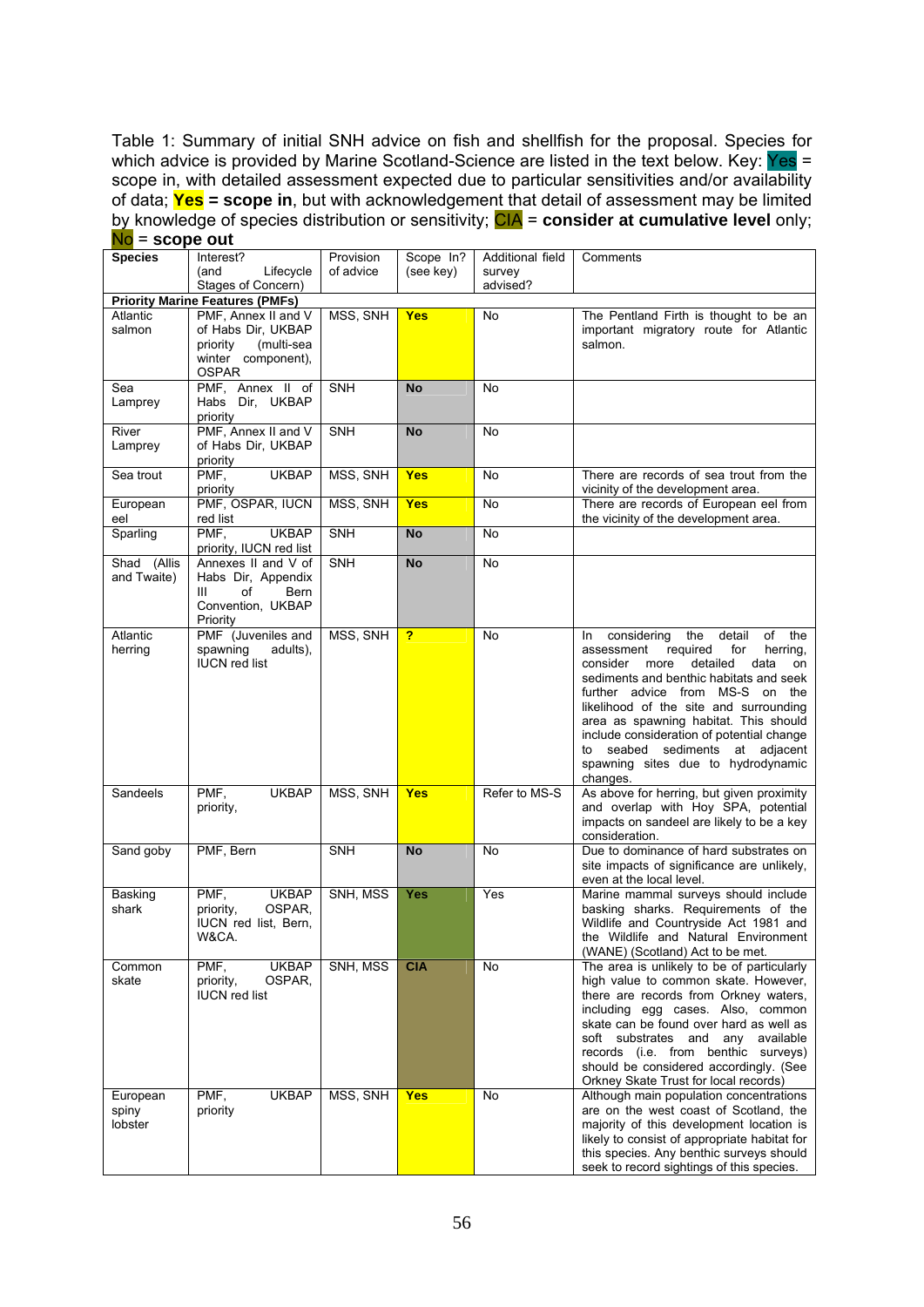<sup>1</sup>Note that Atlantic salmon and sea trout are host species for freshwater pearl mussel. A development leading to an adverse impact on these species may also therefore lead to an adverse impact on freshwater pearl mussel. Freshwater pearl mussel is a feature of several designated sites in Scotland. The scoping report does not state whether effects on freshwater pearl mussel will be considered.

**PMF species for which Marine Scotland-Science may wish to provide advice are as follows: anglerfish; Atlantic mackerel; cod; ling; Norway pout; saithe; whiting and spiny dogfish.** Note that Marine Scotland-Science may also advise on non-PMF species, particularly those of commercial value. It is likely to be relevant to scope in crab and lobster species to consider effects on their local populations as well as the fisheries they support.

# **What potential impacts need to be considered?**

The scoping report briefly identifies most of the key impact mechanisms relevant to fish and shellfish. Those mentioned should indeed be addressed in the ES. However, understanding of potential impacts is currently limited by available information on the local environment, a poor scientific understanding of some potential impact mechanisms and lack of clarity on the project details. Regarding the latter, it is notable that there is uncertainty of device type and associated foundation, although the OpenHydro device and gravity foundation are preferred. However, the potential impacts of foundations that penetrate the seabed need to be assessed if they are part of the project envelope. Further to the potential impact types identified in Tables 7.14, 7.16 and 7.17, the following should also be addressed:

- Increases in suspended sediment during construction, including drill cuttings, and its subsequent fate/settlement.
- Not just 'disturbance' of spawning grounds, but loss of spawning grounds, either through the direct footprint of the development or through changes in sediment conditions due to altered hydrodynamics within the site and in adjacent areas.
- Potential introduction of, and provision of a colonisation surface for, marine nonnative species (MNNS).
- EMF assessment of this potential impact should not be limited to elasmobranchs and salmonids; these are indeed intuitively the species most likely to be sensitive, but the degree of uncertainty for other species is such that a risk-based assessment is still warranted.
- Fish Aggregation Device (FAD) effect the potential implications of this for the fish and potential subsequent indirect effects for their predators should be addressed.

For basking sharks it will also be necessary to address the relevant legal requirements of the Wildlife and Countryside Act (1981), including amendments through the Wildlife and Natural Environment (WANE) (Scotland) Act.

With regard to identifying what impacts will be assessed for which diadromous fish species, tables 7.14, 7.15, 7.16 and 7.17 are slightly confusing. Table 7.14 (Potential impacts during construction, operation and decommissioning) and much of table 7.16 (Impact assessment strategy) states that the effects of noise and vibration will be assessed for hearing specialists such as herring and BTALat. However, Table 7.16 does also contain, 'Potential effects on migratory species e.g. salmonids, eels', which refers to construction noise and EMF. We recommend that the assessment of potential effects of habitat loss on sea trout, which are predominantly a coastal species, is scoped in. Table 7.17 (Possible mitigation and monitoring measures) refers to the effects of noise and vibration only in the context of hearing specialists and does not identify the species of 'migratory fish' that would be considered in relation to collision risk. The effects of EMF are mentioned in connection with elasmobranches and salmonids, and European eel is not mentioned. Again, the potential effects on sea trout of habitat loss are not recognised.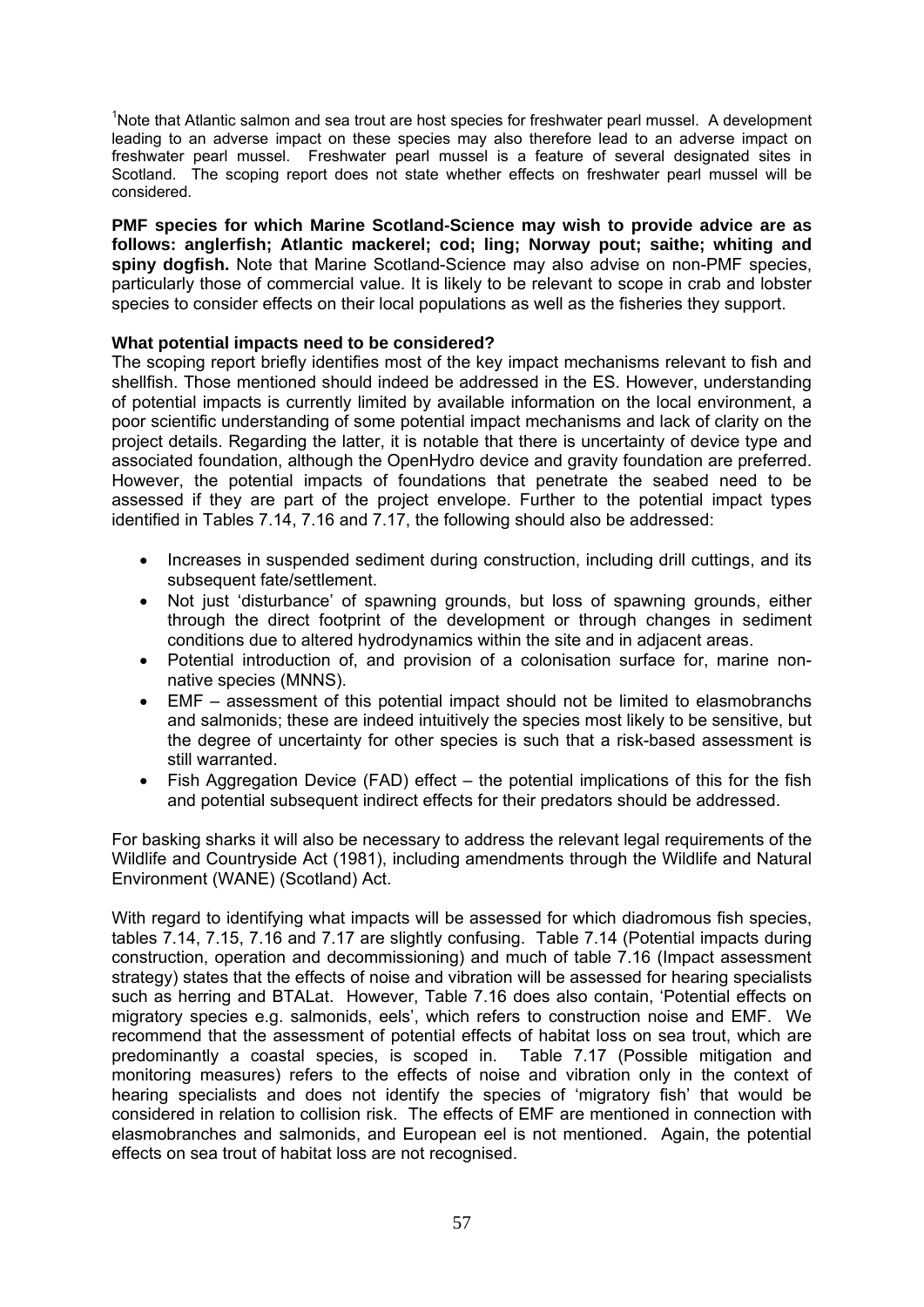Assessment of underwater noise impacts should include focus on Atlantic salmon, as they are features of several SACs, and the Pentland Firth is thought to be an important route for migratory Atlantic salmon. Sea trout and European eel are species of conservation importance for which there are records from the vicinity of the development area. However, it is recognised that there are limited data available on the hearing sensitivity and related behaviour of these species. The ES should also clarify the times of year/duration of associated activities in consideration of potential impacts.

Apart for basking sharks, it is unclear what other fish species will be assessed for collision risk with the operational turbines. Our knowledge of the potential for fish collision risk associated with tidal devices is currently limited. We consider it necessary that the ES at least assesses collision risk for diadromous fish species (including Atlantic salmon, sea trout and European eel) and, depending on the results of the site characterisation surveys, basking sharks. Our current model preference for fish is the Wilson *et al* / SRSL encounter rate model (ERM) using a range of avoidance rates. We would welcome further dialogue with the applicant on what parameters are required and use of avoidance rates.

Section 7.3.1.2 (page 189) states that Atlantic salmon from the River Thurso SAC 'are likely to head north towards their feeding grounds in the Norwegian Sea thus travelling up the west coast of Orkney and not toward the AfL….'. However, the proposed development is located in the Pentland Firth area, which is thought to be an important migratory route for Atlantic salmon (Malcolm *et. al*., 2010). As is reflected in section 3.2.4 (page 322), Atlantic salmon from several SACs may travel through the Pentland Firth. Please see appendix E for further information on the HRA for SACs.

In relation to cumulative impacts, section 9.4 (page 261) states that, 'Migratory fish, marine mammals and birds may also be considered depending on the outcomes of the impact assessment'. The inclusion of migratory fish is to be welcomed, as the proposed development is one of several proposed marine renewable energy developments in the Pentland Firth area. Depending on the outcome of impact assessments, consideration of particular marine fish and shellfish species may also become relevant and should not, at this stage, be excluded.

# **Data sources & survey design for fish and shellfish**

MSS is the primary source for information on commercial fish and shellfish in Scottish waters. For spawning and nursery ground information, the applicant correctly refers to Ellis *et al* (2010)11 and Coull *et al* (1998)12. While these provide maps of spawning and nursery grounds for most of the key marine fish species, these are only broad indications of likely potential spawning areas, much of which is based on relatively old data and incorporates temporal and spatial variability. Also note that MSS are in the process of updating this information, which may be available in time for use in this application. The desk-study should also conduct a thorough search of primary and grey scientific literature. Spawning and nursery grounds are not spatially or temporally fixed, potentially moving according to the conditions of the substrate, seabed habitats, climate and hydrodynamic regimes.

# Potential impacts on fisheries species

MSS take the lead on many aspects regarding marine fish and shellfish species – in particular, they should advise on which commercial species should be scoped in to the EIA. However, we can provide further advice in relation to impacts on fish and shellfish, particularly in relation to indirect impacts resulting from habitat associations, trophic interactions or other ecological functions.

 $\frac{1}{2}$ <sup>11</sup>http://randd.defra.gov.uk/Default.aspx?Menu=Menu&Module=More&Location=None&Completed=2&ProjectID=16843<br><sup>12</sup> www.cefas.co.uk/media/29947/sensi\_maps.pdf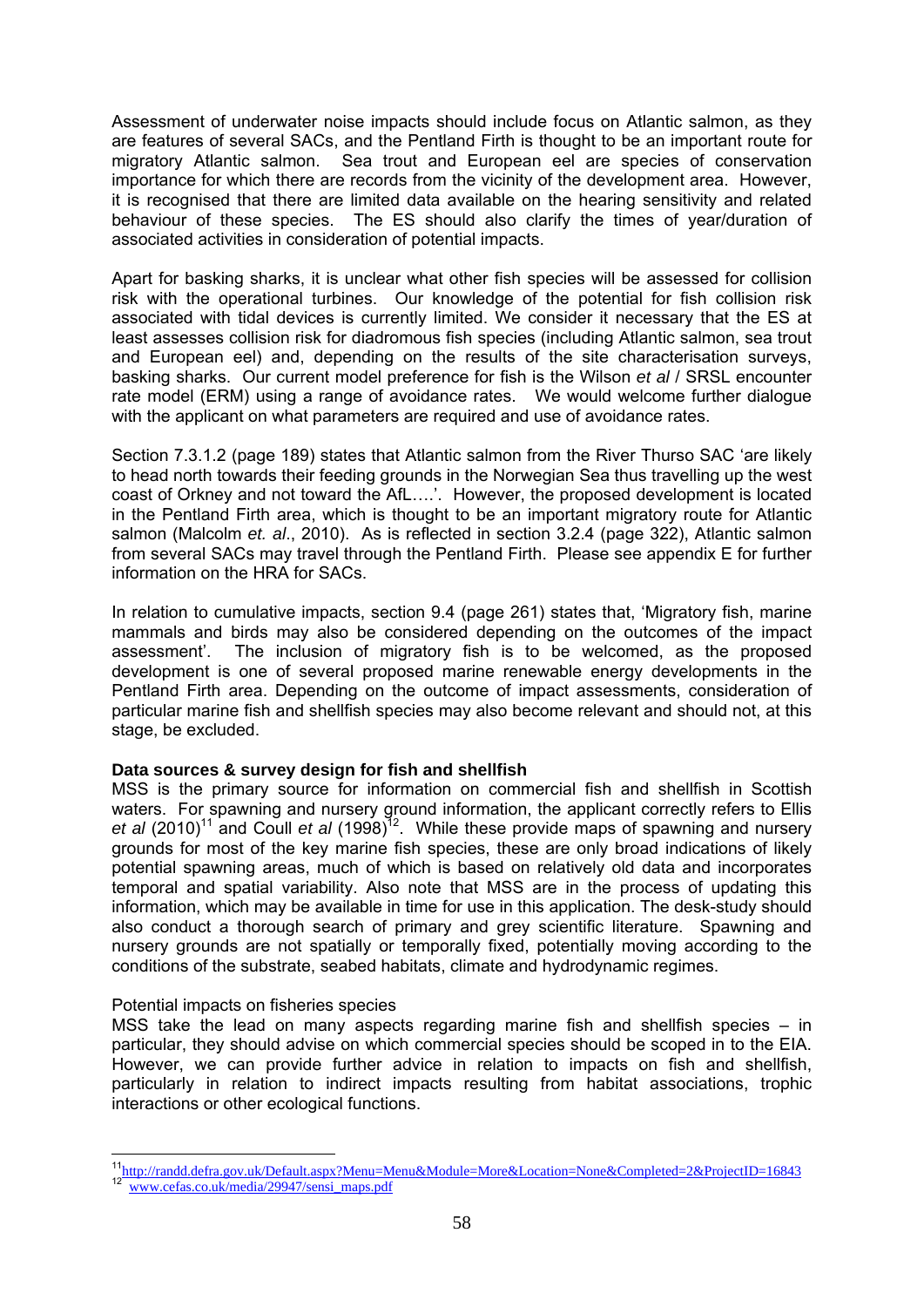As part of the EIA, the applicant should consider the environmental effects of displacing (and potentially concentrating) fishing effort to other areas, although it is acknowledged that this assessment may be best made at a cumulative or strategic level.

# **biii. Marine mammals & basking shark**

### **General comments**

Please see Appendix B for further detail of the legislative requirements that apply to SAC interests and Appendix C for those relating to cetaceans (whales, dolphins and porpoises) and otters, which are European Protected Species (EPS).

Appendix E provides our advice on HRA, for marine mammals which are SAC qualifying features. We recommend that the assessment of which SACs should be scoped-in at this early stage remains relatively precautionary, allowing them to be discounted at subsequent stages of the HRA as appropriate (see Appendix E).

We highlight the sharp fall in the UK population of harbour (common) seals and that the applicant will need to consider this in their EIA. The harbour seal Potential Biological Removal (PBR) for the Orkney and North Coast management area has been revised and is now just 9 (taking into consideration the number of licences recently issued to shoot harbour seals to protect fisheries and salmon farms)<sup>13</sup>. PBR refers to the number of individuals that may safely be taken from a population without adversely effecting overall numbers in addition to normal mortality. The PBR value for the Orkney and North Coast management area should be confirmed at the time of future licence applications for this proposal and taken into account in relation to such applications.

The applicant will also need to consider the proposed designated seal haulouts<sup>14</sup>. It will be an offence to intentionally or recklessly harass seals at these sites, therefore it is important to include this within the scope, but there should be an appreciation that these haul-outs have not as yet been designated and therefore there could be changes to the sites designated. However, the presence of these potential sites close to the development area should suggest a level of importance of the area for both harbour and grey seals. It would therefore be appropriate to consider all significant haul-outs in the area.

# **Specific comments**

# **Marine mammal and basking shark surveys**

We are pleased to note that the surveys are continuing for a second year, and that the data gap due to inclement weather is planned to be addressed.

There is a lack of detail as to what analysis will be presented in the ES. It is therefore difficult to comment on the scope in this instance. We are pleased to note that dedicated marine mammal observers and towed PAM have been employed. However, further clarification is required on whether the second year surveys will also include further PAM survey's as we previously raised a number of queries regarding the methods (see our letter dated 12<sup>th</sup> March 2013).

Given the lack of detail presented in the scoping report, we assume that previous advice has been taken on board (see our letters to Marine Scotland dated  $2<sup>nd</sup>$  November 2012 and 12<sup>th</sup> March 2013). We note, however, that our advice here will not prejudice any comments we

<sup>&</sup>lt;sup>13</sup> http://scotland.gov.uk/Topics/marine/Licensing/SealLicensing/PBR

<sup>&</sup>lt;sup>14</sup> http://www.scotland.gov.uk/Publications/2011/03/22093944/0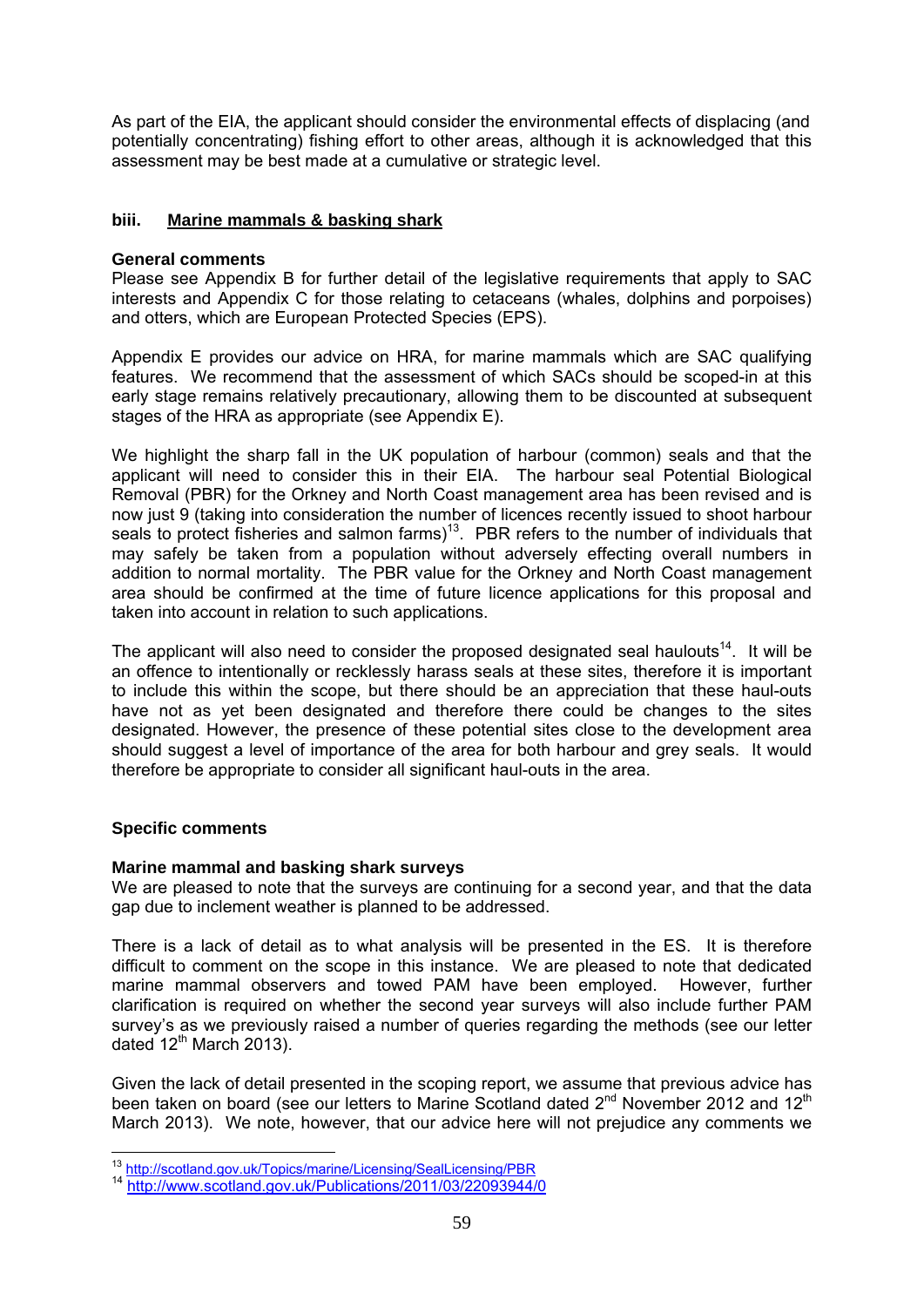may have in due course on sight of the ES. Please see section bv – ornithology – for further advice in relation to site characterisation surveys.

#### **Potential impacts**

Table 7.9 identifies the potential impacts of this development on marine mammals. We confirm that this list is appropriate and well considered.

We highlight that due consideration should be given to the most recent knowledge available relating to 'corkscrew' injuries to seals<sup>15</sup>, consistent with seals being drawn through a ducted propeller such as a Kort nozzle or some types of Azimuth thrusters. Vessels used for the proposed development could use such equipment.

#### **Baseline characterisation**

Section 7.2.6 details the sources of information that will be used to further inform, the distribution and behaviour of marine mammals, the collision risk and the baseline underwater noise conditions. The example data sources detailed are suitable.

For underwater baseline conditions, we welcome the undertaking to commission experience underwater noise specialists for this work. We would like to bring to your attention that there is a relevant project due to report in the next few months, regarding guidance as to the underwater noise measurements and methods, commissioned by Marine Scotland. We will keep you updated on this project as this may be useful to inform the methodology and reporting of underwater baseline noise.

# **Impact assessment strategy**

Table 7.11 provides a clear description of the strategy that will be employed for the ES process and as we understand it the majority will be desk-based reviews. We are satisfied that the scope includes the key impacts, and we are pleased to see the inclusion of seal corkscrew mortalities.

Assessment for drilling is included, although we appreciate that should the preferred technology be deployed (*OpenHydro*) then there would not be any drilling.

Regarding the proposed desk review of noise generated by tidal stream devices we would highlight a recent Crown Estate Enabling Actions Report "*Robinson S.P., & Lepper P.A. (2013) Scoping study: Review of current knowledge of underwater noise emissions from wave and tidal stream energy devices"*16. Within this review we would expect some discussion/modelling as to the likely levels of noise emitted from the chosen device and an estimation as to how these noise levels might propagate through the environment for the proposed array, rather than for an individual device.

We understand that the view taken regarding the risk of injury due to collision with devices is informed by a report commissioned by *OpenHydro* (Carlson *et al*, 2012)17 which considered the mechanical and biological consequences of a turbine strike on an adult killer whale. The modelling suggested that the forces involved would not result in significant tissue injury. This is however, one study on one species in one area therefore we would expect wider consideration of this issue due to the novel nature of these developments (as is noted in table 7.11).

<sup>&</sup>lt;sup>15</sup> http://www.smru.st-andrews.ac.uk/newsltem.aspx?ni=308

<sup>&</sup>lt;sup>16</sup> http://www.thecrownestate.co.uk/energy-infrastructure/wave-and-tidal/pentland-firth-and-orkney-<br>waters/enabling-actions/projects-and-publications/

waterstreamly actions/projects-and-publications/<br>Carlson T.J., Watson B.E., Elster J.L., Copping A.E., Jones M.E., Watkins M., Jepsen R., &Metzinger K. (2012) Assessment of strike of adult killer whales by an OpenHydro tidal turbine blade. Prepared for the U.S. Department of Energy under contract DE-AC05\_76RL01860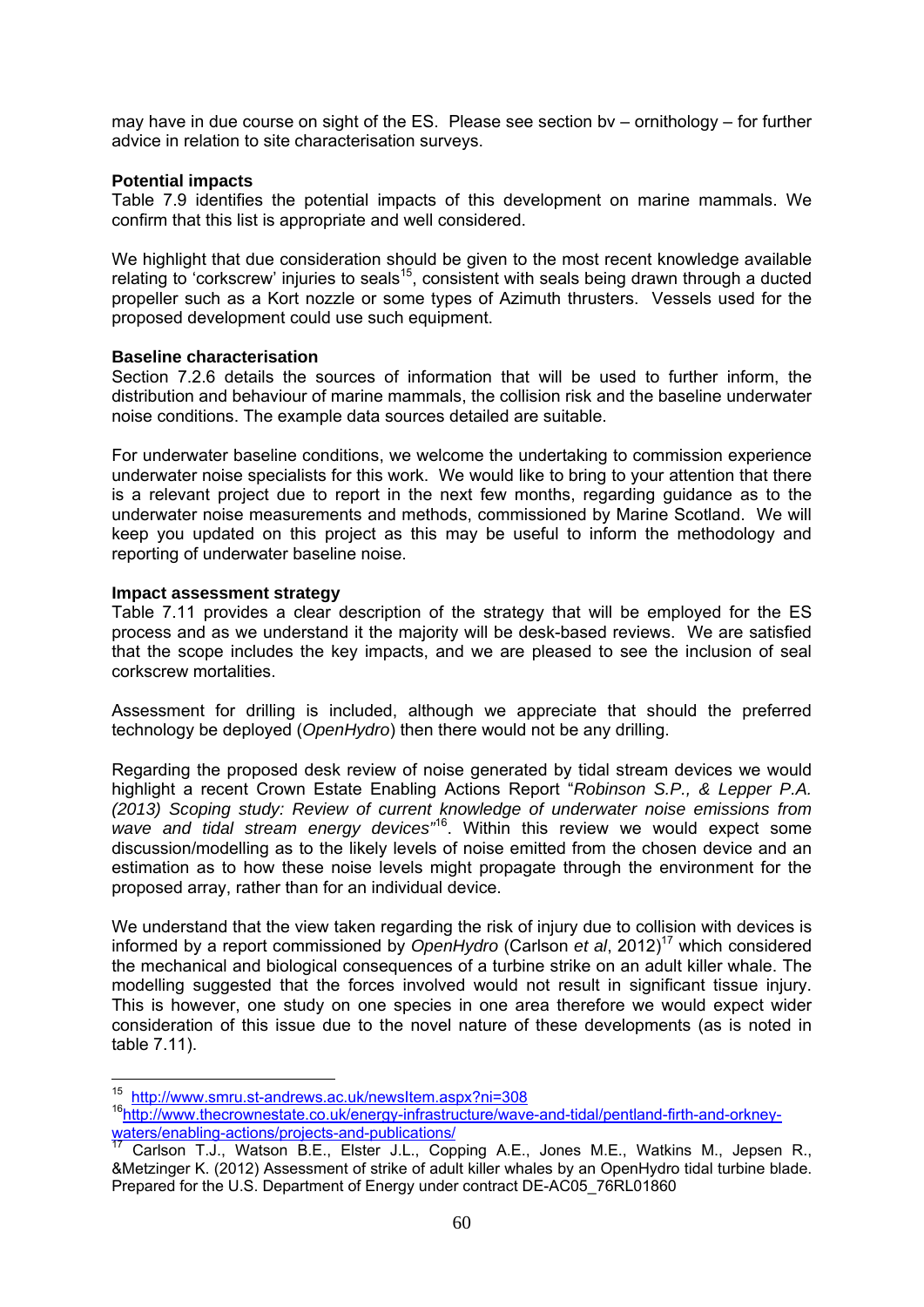We recommend that collision risk modelling is undertaken for marine mammals. As stated in our response of 12 March 2013, based on data presented so far we recommend modelling to be completed for grey seals, harbour seals, harbour porpoise and minke whales, but the final species scope will need to be agreed following completion of survey work. Our current model preference for seals and harbour porpoise is the Wilson *et al* / SRSL encounter rate model (ERM) and for larger marine mammals, such as minke whale, the Band/SNH collision risk model (CRM). We would welcome further dialogue with the applicant on what parameters are required and use of avoidance rates.

# **Mitigation and monitoring strategy**

Table 7.12 provides a clear statement of the developers' strategy and we are pleased to see the commitment to develop an Environmental Mitigation Monitoring Plan.

We appreciate the developers' view that there is not an expectation that mitigation will be required for vessel underwater noise, operational device noise and risk of injury due to collision with the devices, but we advise that these areas are not scoped out of the ES and given further consideration as the project becomes more defined.

#### **biv. Marine non-natives**

Renewable devices in the marine environment provide clean surfaces for settlement of native and non-native species, and potentially could provide 'stepping-stones' for nonnatives around our coast. In addition, the movement of vessels, barges, equipment and the devices themselves, both around the UK coast and internationally, could allow the accidental transfer of fouling organisms.

The applicant should give due consideration to these risks in their EIA and present best practice steps to which they can commit in order to manage these risks in the ES. We advise to minimise the transfer of invasive non-native species, biofouling management practices should be implemented, including the use of anti-fouling and / or foul-release systems and other operational management practices to reduce the accumulation of biofouling.

Although guidance specific to the renewables industry is yet to be produced, guidance for other related industries will be useful in identifying ways to minimise risks. For example:

- The Code of Practice published by the Scottish Government on non-native species to provide guidance on the recently amended legislation in Scotland. This CoP comes into effect on 2 July 2012 and applies in Scotland only<sup>18</sup>.
- Guidelines produced by The International Maritime Organisation (IMO) provide useful recommendations on general measures to minimise the risks associated with biofouling for all types of ships<sup>19</sup>.
- Guidance produced for the prevention and management of invasive species in the oil and gas industry $^{20}$ .

<sup>&</sup>lt;sup>18</sup> www.scotland.gov.uk/Resource/0039/00393567.pdf

<sup>&</sup>lt;sup>19</sup> 2011 guidelines for the control and management of ships' biofouling to minimize the transfer of invasive aquatic species. Resolution MEPC.207(62). MEPC 62/24/Add.1 Annex 26. Adopted 15 July 2011. Available at: *www.mardep.gov.hk/en/msnote/pdf/msin1136anx1.pdf* <sup>20</sup> www.ipieca.org/publication/alien-invasive-species-and-oil-and-gas-industry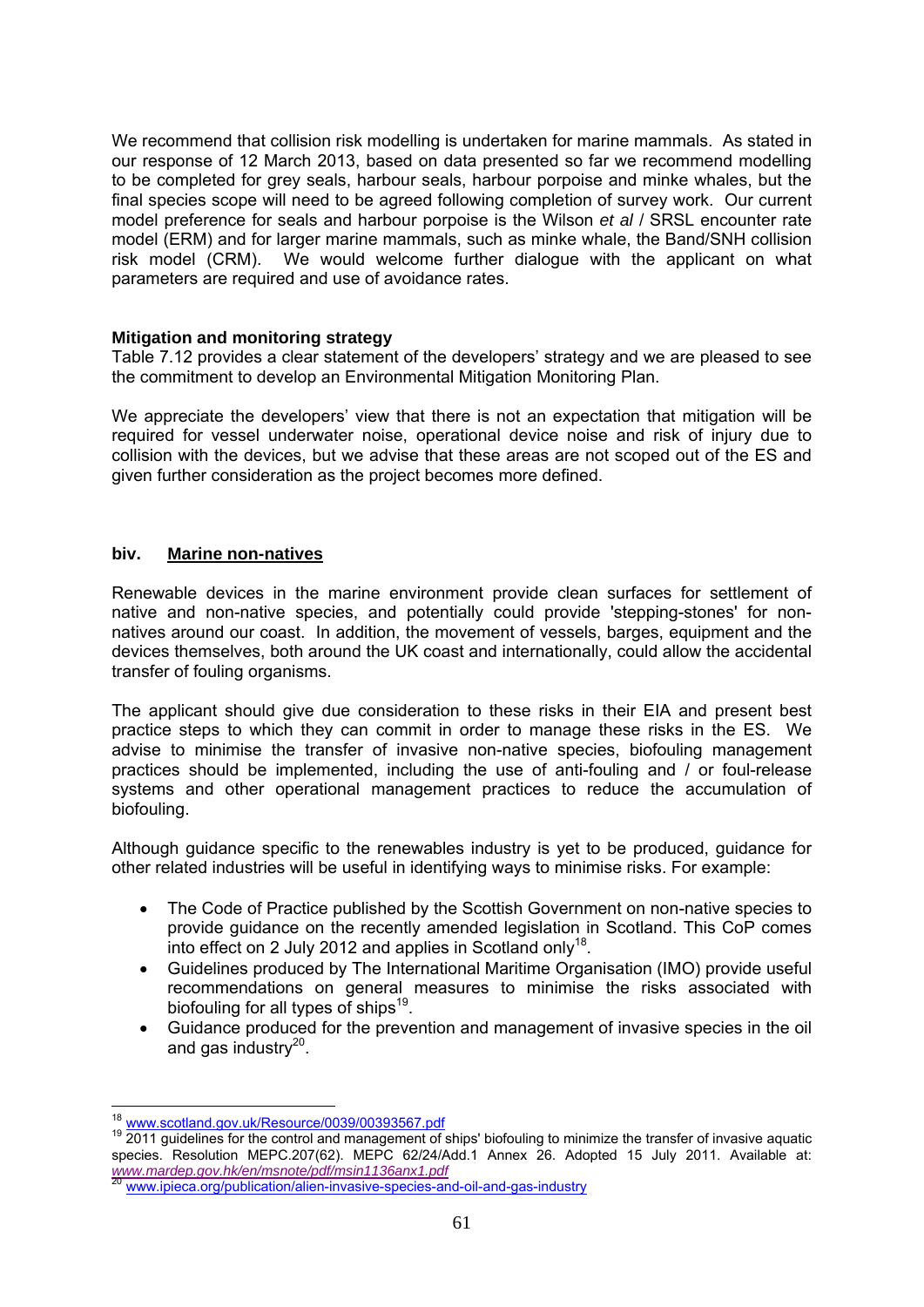# **bv. Ornithology**

Appendix D provides our advice on HRA for birds which are SPA qualifying features.

Baseline characterisation surveys

We note the letter from MS-LOT to the applicant on the 13 April 2013, which refers to the 'ongoing work taking place between Natural Research Projects Ltd (NRP) and Caloo Ecological Services (Nigel Harding) to establish whether the current Cantick Head (now Brims) survey design/methodology is adequate for EIA purposes'. MS-LOT provides the following advice:

'As we are in April and year 2 bird breeding season surveys are about to begin (or have started) and no definitive conclusion has been reached by Nigel Harding's ongoing work to answer the questions in relation to whether a change in survey methods will be beneficial for EIA purposes, changing the survey design at this late stage may be of limited benefit. As well as that the use of different survey designs within a single season may overly complicate the resulting outputs. MS-LOT therefore advise that no change in survey methodology is adopted at this late stage. However, due consideration must be given within the Cantick Head Scoping Report and Environmental Statement to the potential biases that may result from the relatively limited survey effort within the development area and immediate surrounds'.

As previously stated, it is unfortunate that the applicant did not submit the survey methodology to MS and SNH prior to surveys commencing, which may have prevented the issues mentioned above. Given the lack of detail in the scoping report we are currently unable to provide further comment on whether the survey methodology is adequate for EIA and HRA purposes. However, we refer to our response of the 12 March 2013 and reiterate our main concerns regarding the survey methodology:

- 1. Autumn and winter data gap the continuation of site-based boat surveys during these seasons and the use of existing contextual data sources, such as the APEM digital aerial surveys, will help to plug this gap.
- 2. Sufficiency of effort in survey methods we note MS-LOTs advice mentioned above and await further information from the survey results.
- 3. Observer fatigue as mentioned, we remain concerned about the potential for observer fatigue on wildlife surveys that could be detrimental to the reliability of the data. In our response of 12 March 2013 we stated that 'the amount of rest provided to observers should be described and quantified in future reports', and that 'serious consideration be given to the use of additional observers in rotation, for both birds and mammals'. Again, we request this information is provided in any future reports.
- 4. Onshore focal studies we welcome the inclusion of land-based observations to help inform the behavioural usage of the site by marine birds, but stress that this is relevant to all species, not just the auks. For example, red throated diver are highly sensitive to disturbance from boats, and it is possible that land-based survey methods may be preferable to boat-based surveys for this species.
- 5. Priority species rating we refer to the comments made in our previous response of the 12 March 2013, and welcome the opportunity to provide further advice once baseline surveys and any supplementary data has been compiled.

We acknowledge that turnover of individual birds on site means that a larger number of birds will be involved than the count totals will record. At present there is no accepted method of calculating turnover rates, or generic values that can be applied. Awareness of the possibility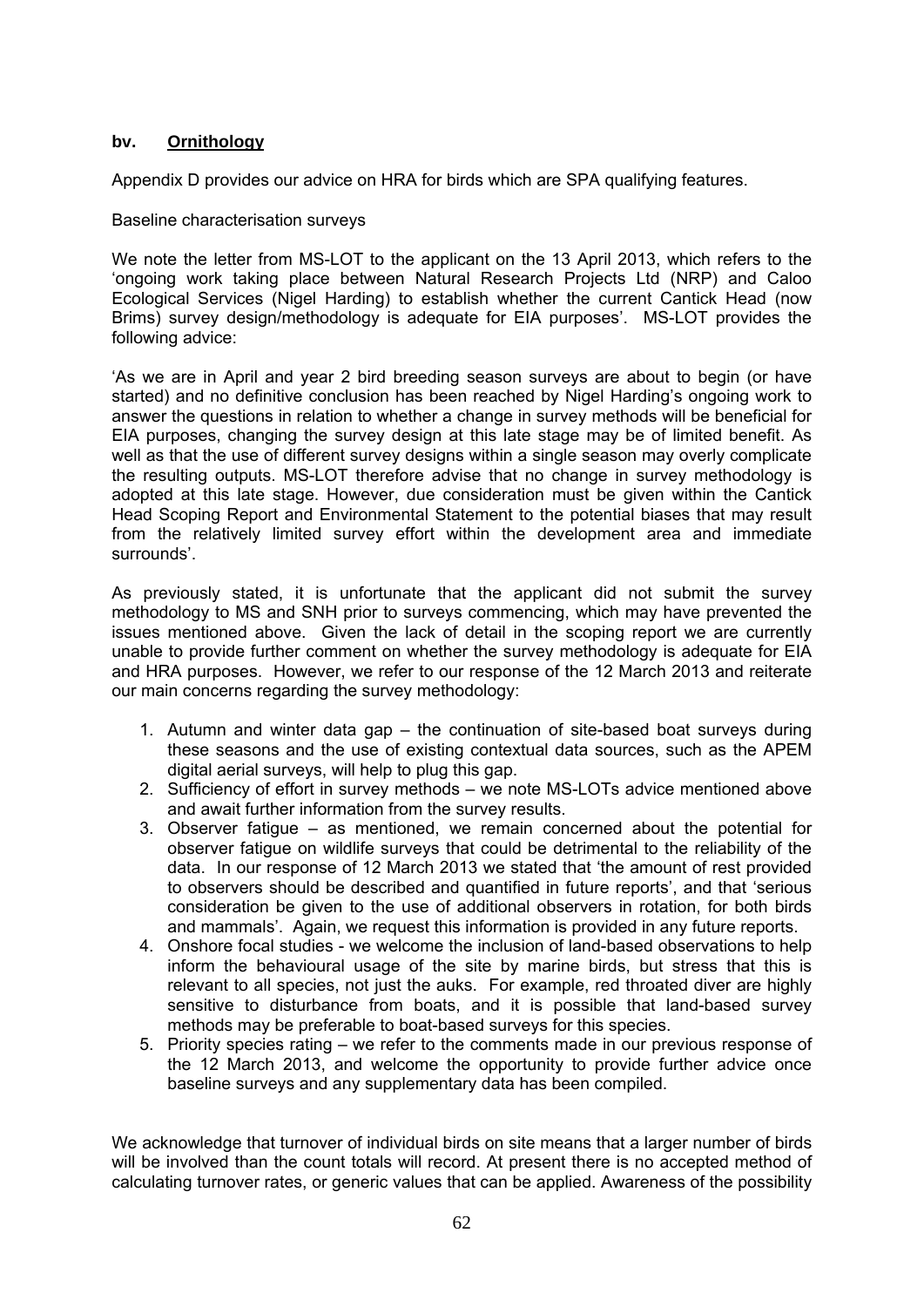is acknowledged and should be interpreted as an added level of caution to the assessment of impacts.

### **Potential impacts on birds**

Table 7.4 provides a good summary of the potential impact pathways for birds. However, in addition to seabed habitat loss/change due to turbine foundations and cable armouring, we strongly recommend that indirect impacts caused by hydrodynamic changes to surrounding seabed habitats and associated prey species are considered, as this may affect a much larger area and be of greater significance (see section bvi Hydrodynamic processes and coastal geomorphology below).

Table 7.4 should also include disturbance due to installation activities. As the installation methods are undecided it is possible that some of these activities, in addition to vessel activity, may disturb birds.

For assessing cumulative impacts, we recommend the use the Ornithological Cumulative Impact Assessment Framework<sup>21</sup>, developed under contract to The Crown Estate.

#### **Baseline characterisation information**

Section 7.1.6 provides a good summary of baseline information that may be used to inform the EIA and HRA.

#### **Impact assessment strategy**

It is proposed to undertake a qualitative collision risk assessment using diving behaviour and operational information on the tidal devices. Although this will be helpful in determining which species are sensitive to collision risk at this site, it is likely that a more quantitative assessment is required to assess the significance of collision risk for those species at greatest risk. We recommend, therefore, that collision risk modelling is undertaken for those species considered sensitive to collision risk at this site. Our current model preference for diving birds is the Wilson *et al* / SRSL encounter rate model (ERM) using a range of avoidance rates. We would welcome further dialogue with the applicant on what parameters are required and use of avoidance rates.

The impact assessment strategy should also consider indirect impacts due to hydrodynamic changes (as mentioned above) and the other potential impacts as listed in table 7.4, such as displacement from the vicinity of the turbines, lighting of TECs and other infrastructure, and seabed habitat loss/change, due to turbine foundations and cabling armour.

If undertaking density surface modelling (DSM), we recommend the applicant uses the guidance produced by CREEM under contract with MS Science. We understand this guidance will be published in the near future and recommend the applicant contacts MS Science for further information.

When assessing SSSIs, the applicant will need to consider species that are notified in their own right as SSSI features and those notified as part of the assemblage. Black guillemot, for example, are part of the seabird colony for Stroma SSSI.

 $21$ http://www.thecrownestate.co.uk/media/420424/PFOW-ornithological-cumulative-impactassessment-framework.pdf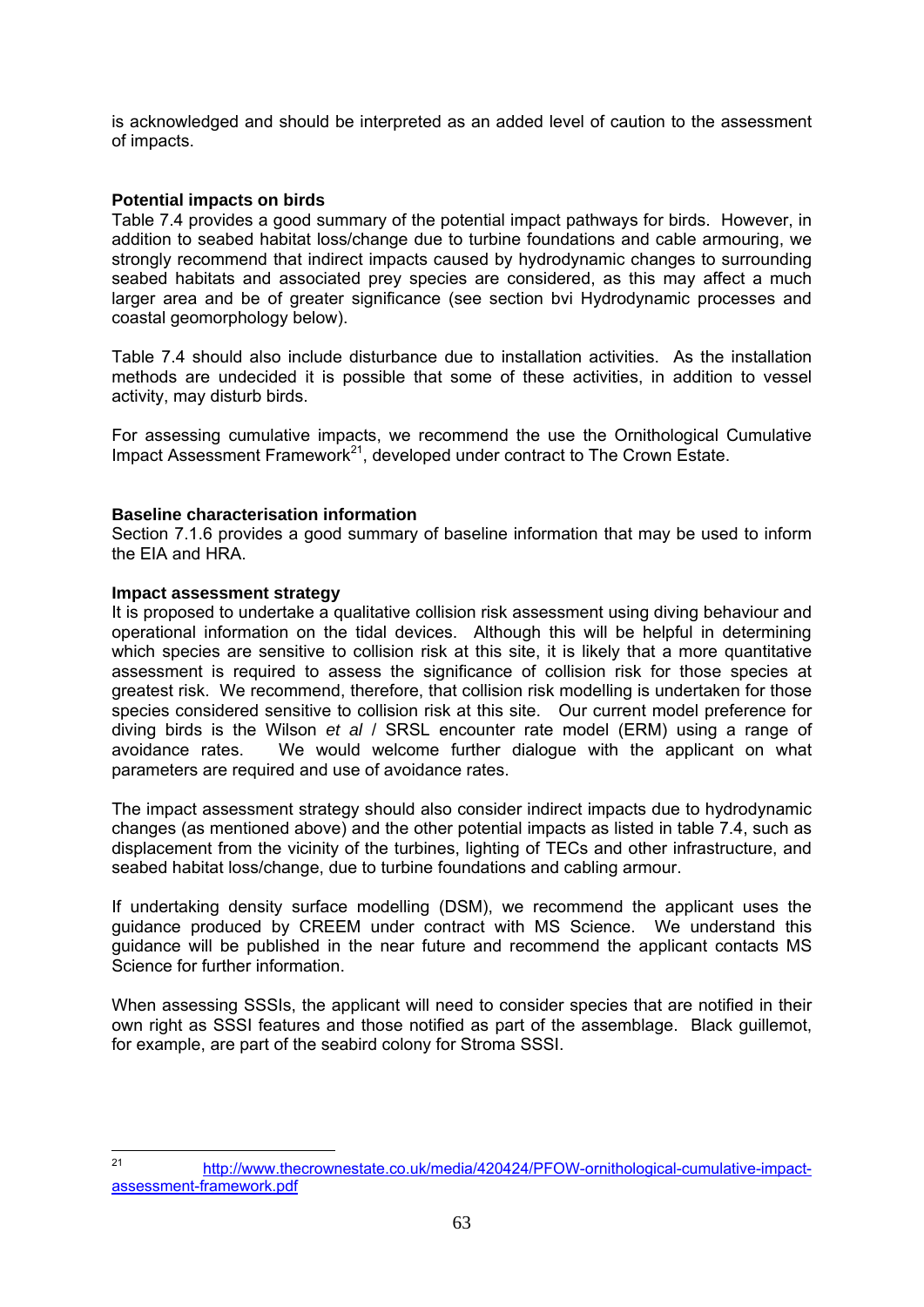# **Possible mitigation and monitoring methods**

We welcome the inclusion of possible mitigation and monitoring methods and the development of a suitable strategy in consultation with MS, SNH and JNCC. It is possible that other potential impacts, as mentioned above, and depending on the final design of the project, may require appropriate mitigation and/or monitoring.

# **bvi. Hydrodynamic Processes & Coastal Geomorphology**

# **Recommendations**

Hydrodynamic effects of the tidal array are briefly considered in the scoping report but need to be assessed in greater detail for potential impacts on the near-field and far-field habitats and species. The ES should investigate and present information on all relevant changes to hydrodynamics (not just slowing of tidal flow, but lateral accelerations too, and any potential impacts on wave climate etc). Crucially, however, any hydrodynamic changes should be considered in terms of direct and indirect impacts to species and habitats, and their conservation importance.

At the potential landfall sites, greater consideration of the mobility, vulnerability and conversely natural protection that can be provided by a sensitive and informed choice of landfall site is required. Such an informed approach should extend throughout the design of the entire project. Specific thought should be given to how to make all infrastructure 'future proof' with respect to climate change and this coastal location.

The scoping report has not outlined the position of the array within the development area and the anticipated scale of hydrodynamic effects that may result from the array. We recommend, therefore, that the boundaries of the numerical modelling exercise, the bathymetric and habitat surveys should be sufficiently broad to enclose the areas of change.

# **Detailed comments on the scoping report**

The routing and positioning of all infrastructure should make best use of the geodiversity<sup>22</sup> of the site. This could make best use of natural protection offered by the landforms, but could also avoid areas of increased vulnerability. We welcome the acknowledgement that correct placing of the export cable can avoid future damage and costly maintenance, and recommend this informed approach is extended to all components of the project. If infrastructure passes through dynamic landforms (as is implied in the scoping report), like The Ayre, then specific investigations should be undertaken to appreciate the inherent dynamism of these features. Ayres in Orkney can be highly variable, whilst others can be largely stable. The use of historical map data will readily inform the developer of the changes over the last 100 years.

Table 7.4 of the scoping report considers '*Marine seabed habitat loss/change, due to turbine foundations and cable armouring'* but not marine seabed habitat loss/change due to hydrodynamic changes caused by the arrays. These are likely to be far greater in size and importance, and may have indirect impacts on other species which utilise these habitats. A robust assessment, informed by detailed numerical modelling, is necessary to establish potential changes on the potentially mobile habitats within and surrounding the array.

Table 7.27 only anticipates the decrease in flow being of interest / concern. This is not the only concern. Tidal flows can be accelerated in the areas adjacent to the arrays. All hydrodynamic change should be investigated and their significance on the receptors and their conservation importance.

<sup>1</sup> <sup>22</sup> http://www.snh.gov.uk/about-scotlands-nature/rocks-soils-and-landforms/geodiversity/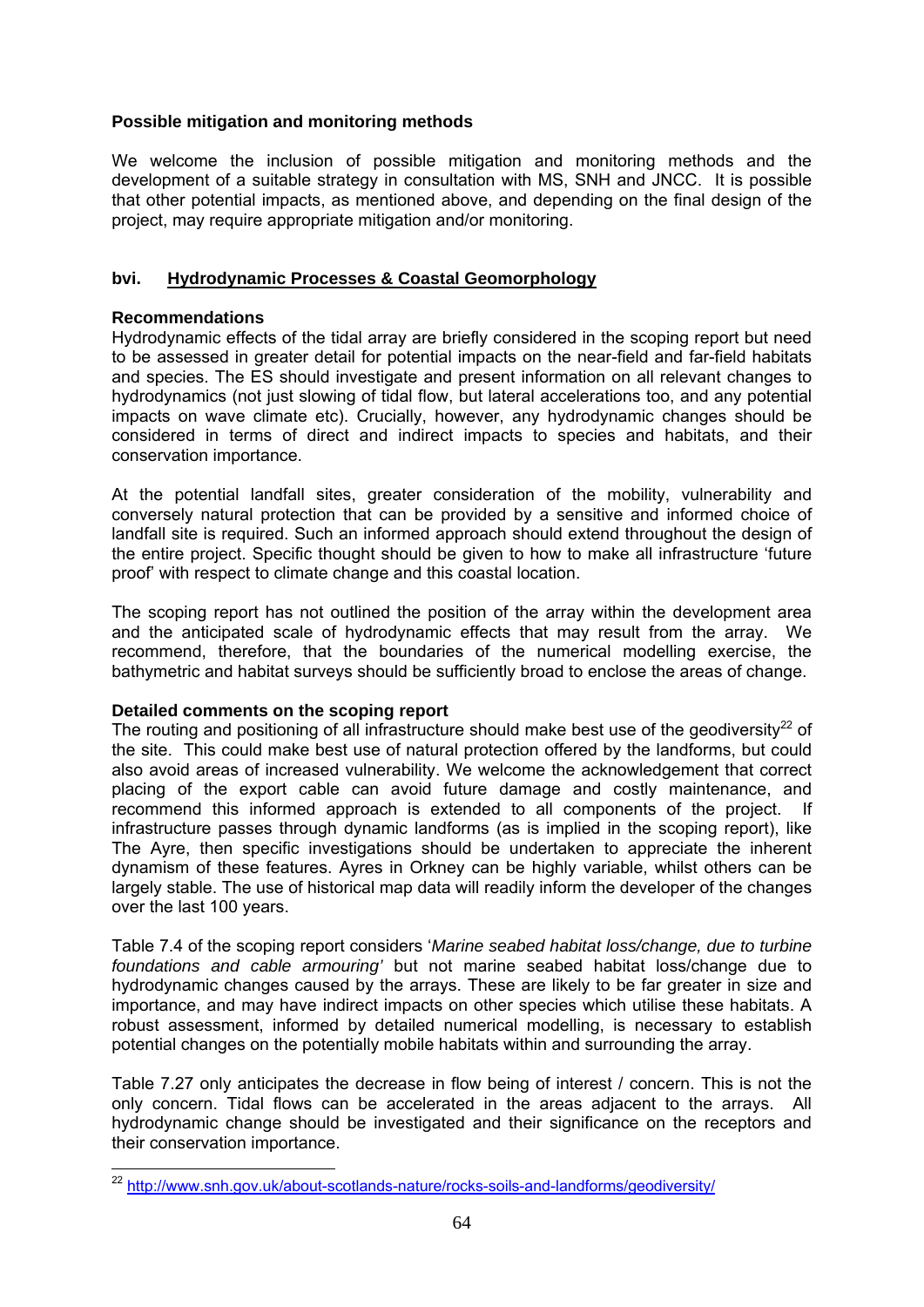# **ADVICE IN RESPECT OF ONSHORE ELEMENTS**

We provide our advice below relating to the potential impacts from the onshore elements of the tidal array infrastructure on various natural heritage interests:

- ci. Habitats
- cii. Ornithology
- ciii. Mammals
- civ. Landscape and Visual Impacts

As discussed in the covering letter, we highlight that some of the project details are incomplete particularly in relation to the onshore elements of this proposal. Once further details regarding the location of the landfall, cable routes and associated onshore infrastructure are known, together with a better understanding of the methods to be employed, we will be able to further refine our advice.

#### **ci. Habitats**

We note that a phase 1 habitat survey has been completed for the cable corridor area of search, and will be used to inform the siting of the onshore cabling to the substation. We would welcome the opportunity to provide further advice on the phase 1 survey report and whether further detailed habitat surveys are required.

The scoping report also mentions that an intertidal survey has been completed. Again we would welcome the opportunity to provide further advice on this report, and whether the results could be used to inform the landfall site.

#### **cii. Ornithology**

Three types of bird surveys have been undertaken covering the onshore cable corridor area of search. These include: breeding wader surveys, shoreline surveys and coastal waters surveys. The scoping report presents a summary of the survey results which indicate that the cable corridor area of search is of limited ornithological importance. The results and recommendations will be used to inform the design and EIA process. We would welcome the opportunity to provide further advice.

The scoping report mentions that a 'desk-based assessment was carried out to collate historical data on the abundance and distribution of wintering Greenland barnacle geese in South Walls'. It also mentions that 'the findings of this assessment will be used to assess the potential impacts of the proposed development on this species and recommendations will be fed into the project design'. We hold recent goose counts from South Walls and advise the applicant to ensure early liaison.

Overhead cabling and the collision risk to birds is a concern for all areas in the cabling area of search. In addition to local movements of the barnacle geese during winter, geese have been observed departing in a westerly direction at BTALing migration. Furthermore, breeding red-throated divers and possibly also Arctic skuas from the Hoy SPA are likely to fly back and forth to North Bay across the Melsetter area.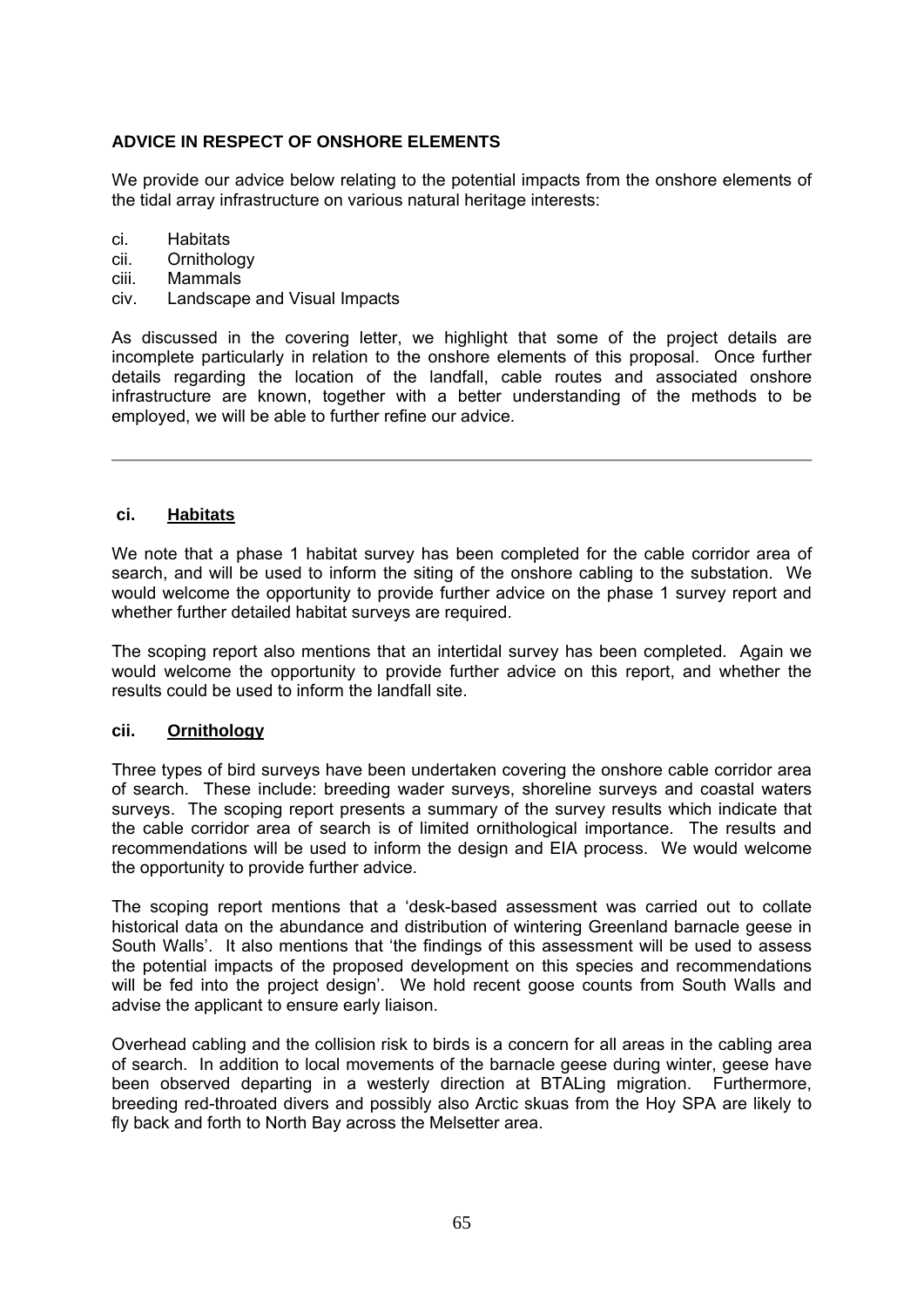#### **ciii. Mammals**

The proposed cable corridor route and site of the onshore substation and associated infrastructure and facilities (both permanent and temporary) will need to consider potential impacts to mammals including otters and bats (European Protected Species).

Appendix C provides advice on the legislation that relates to EPS. Coastal or freshwater habitats potentially impacted by onshore works will need to be surveyed for otters. We note an otter survey has been undertaken and would welcome the opportunity to provide further advice.

We also note that initial studies have been undertaken for bats during the extended phase 1 habitat surveys. Again we would welcome the opportunity to provide further advice in relation to bats.

#### **civ. Landscape and Visual Impacts**

We have provided advice in section aii above in relation to Seascape, Landscape and Visual Impacts. We reiterate our recommendation that the applicant discusses these aspects further with Marine Scotland, OIC and ourselves.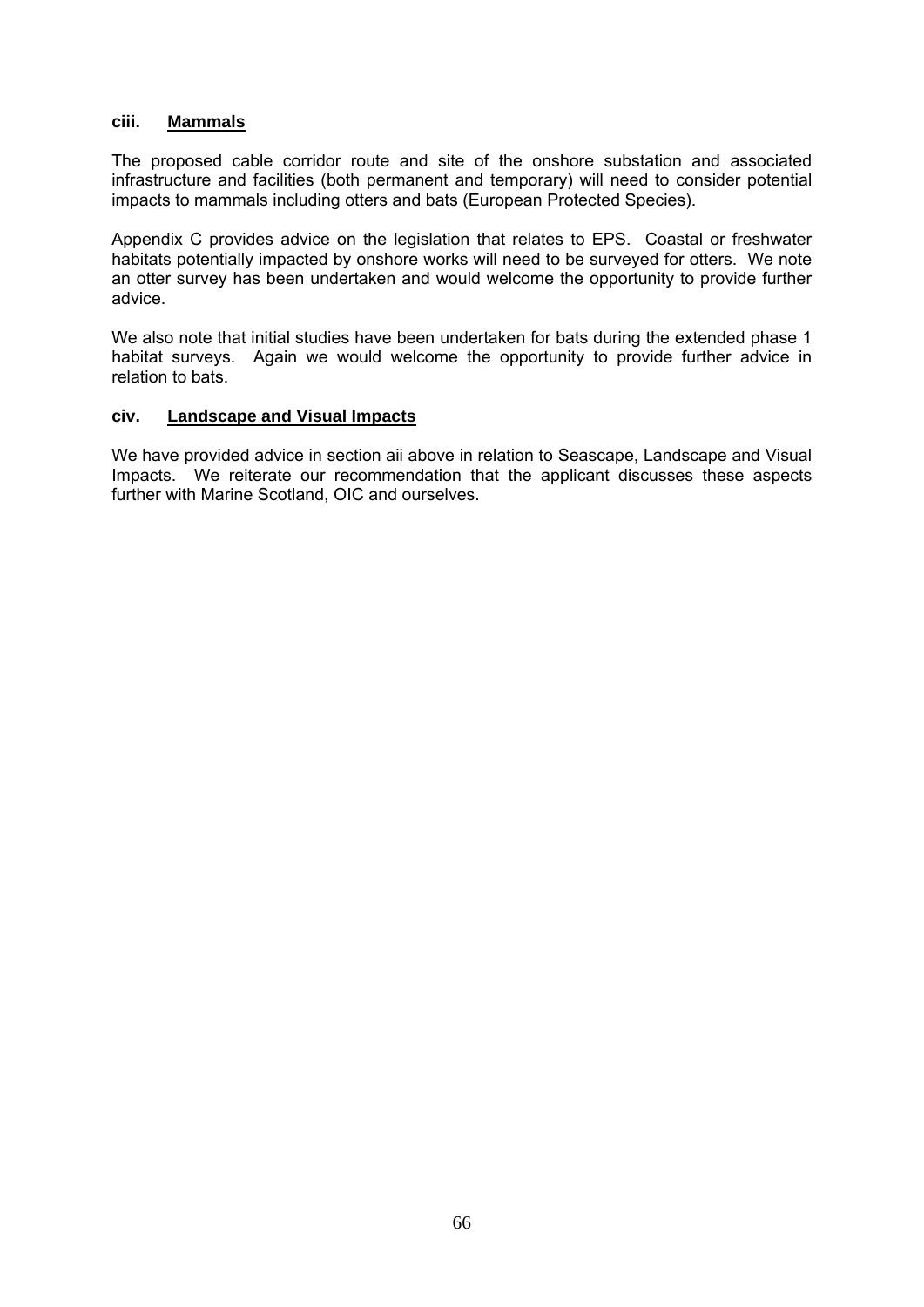### **APPENDIX B**

#### **HABITATS & BIRDS DIRECTIVES, & HABITATS REGULATIONS**

The two most influential pieces of European legislation relating to nature conservation are the Habitats and Birds Directives. The 'Council Directive 92/43/EEC on the conservation of natural habitats and of wild fauna and flora' was adopted in 1992 and is commonly known as the Habitats Directive. It complements and amends (for classified SPAs) Directive 2009/147/EC of the European Parliament and of the Council on the conservation of wild birds (this is the codified version of Directive 79/409/EEC as amended), commonly known as the Birds Directive.

The Birds Directive protects all wild birds, their nests, eggs and habitats within the European Community. It gives EU member states the power and responsibility to classify Special Protection Areas (SPAs) to protect birds which are rare or vulnerable in Europe as well as all migratory birds which are regular visitors.

The Habitats Directive builds on the Birds Directive by protecting natural habitats and other species of wild plants and animals. Together with the Birds Directive, it underpins a European network of protected areas known as Natura 2000 comprising SPAs classified under the Birds Directive and Special Areas of Conservation (SACs) designated under the Habitats Directive.

The Habitats and the Birds Directive are transposed into domestic law in Scotland by the 'Conservation (Natural Habitats, &c.) Regulations 1994' which came into force on 30 October 1994 – usually called simply the Habitats Regulations. For all onshore elements that may be consented through the Town and Country Planning system these amended Habitats Regulations will apply. Certain provisions of The Conservation of Habitats and Species Regulations 2010, as amended (the "2010 Habitats Regulations") apply to Natura sites in Scotland where they may be affected by activities consented under section 36 or section 37 of the Electricity Act 1989.

The Habitats Regulations apply to the Scottish territorial waters, and the rules for the protection of marine Natura sites and marine European Protected Species (EPS) apply here exactly as they do on land.

#### **Habitats Regulations Appraisal**

Where a plan or project could affect a Natura site, the Habitats Regulations require the competent authority – the authority with the power to undertake or grant consent, permission or other authorisation for the plan or project in question – to consider the provisions of regulation 61. This means that the competent authority has a duty to:

- determine whether the proposal is directly connected with or necessary to site management for conservation; and, if not
- determine whether the proposal is likely to have a significant effect on the site either individually or in combination with other plans or projects; and, if so, then
- make an appropriate assessment of the implications (of the proposal) for the site in view of that site's conservation objectives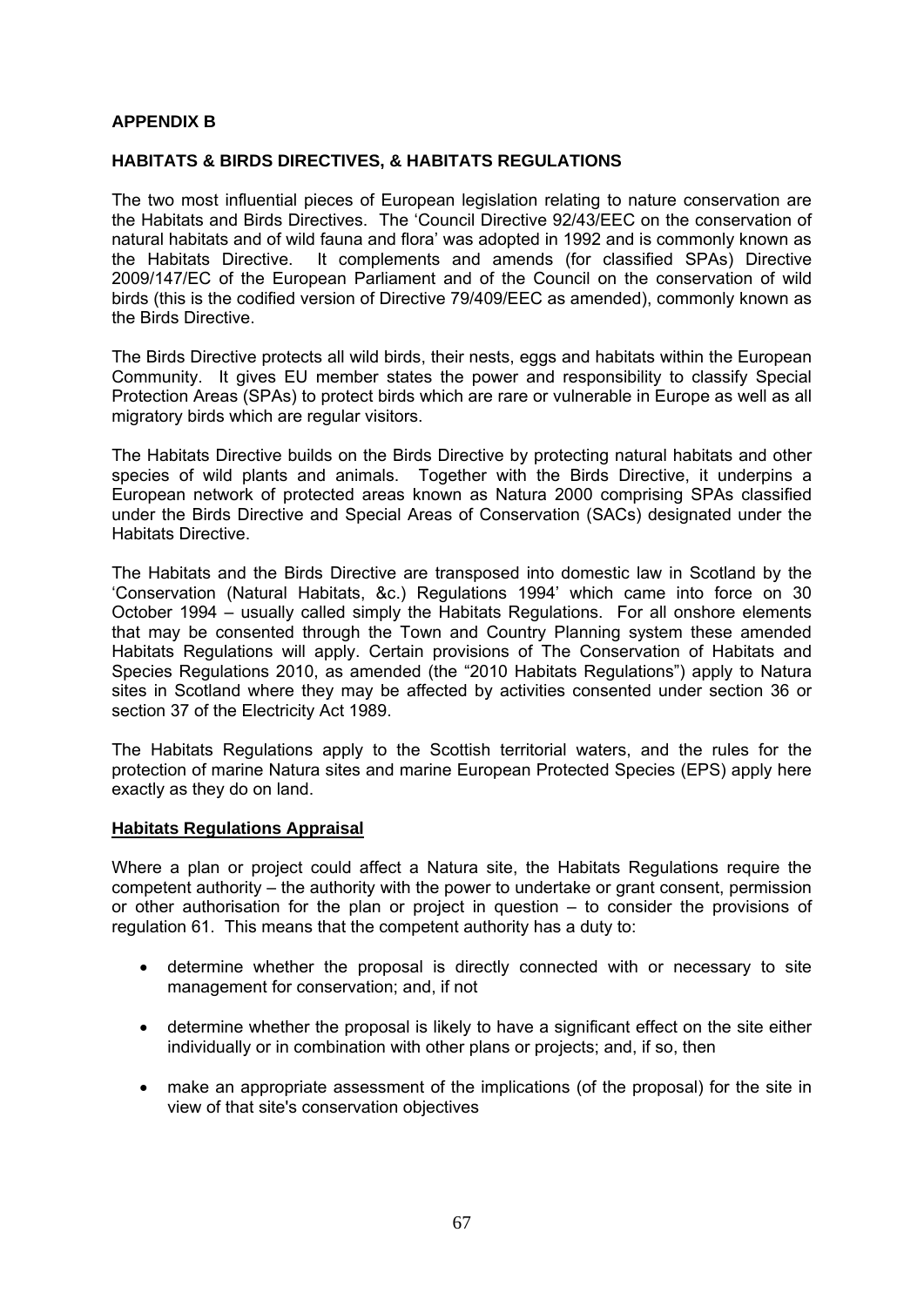This process is now commonly referred to as Habitats Regulations Appraisal (HRA). HRA applies to any plan or project which has the potential to affect the qualifying features of a Natura site, even when those features may be at some distance from that site.

The competent authority (Marine Scotland), with advice from SNH, decides whether an appropriate assessment is necessary and carries it out if so. It is the applicant who is usually required to provide the information to inform the assessment. Appropriate assessment focuses exclusively on the qualifying features of the Natura site affected and their conservation objectives. A plan or project can only be consented if it can be ascertained that it will not adversely affect the integrity of a Natura site (subject to Regulation 49 considerations).

# **Further information and advice on HRA**

In this scoping response we provide tailored advice for HRA in respect of birds that are qualifying features of SPAs, and for the various qualifying features of marine and terrestrial SACs in the area.

- Appendix D SNH Advice on Habitats Regulations Appraisal for SPAs
- Appendix E SNH Advice on Habitats Regulations Appraisal for SACs

In respect of this, further information on the *qualifying features* and the *conservation objectives* for each relevant Natura site is available from our Sitelink<sup>23</sup> database.

For further advice on the HRA process we direct the applicant to our website, including the leaflet on "Natura sites and the Habitats Regulations24" which provides a helpful summary. Some of the key concepts are explained in the European Commission's guidance on Article 6 of the Habitats Directive<sup>25</sup>. Revised guidance updating the Scottish Office Circular 6/1995 on the implementation of the Habitats and Birds Directive in Scotland was produced in June 2000. This sets out Government policy relating to Natura sites.

<sup>1</sup> <sup>23</sup> http://www.snh.gov.uk/publications-data-and-research/snhi-information-service/sitelink/<br><sup>24</sup> http://www.snh.gov.uk/docs/C204761.pdf

<sup>25</sup> http://ec.europa.eu/environment/nature/natura2000/management/docs/art6/provision\_of\_art6\_en.pdf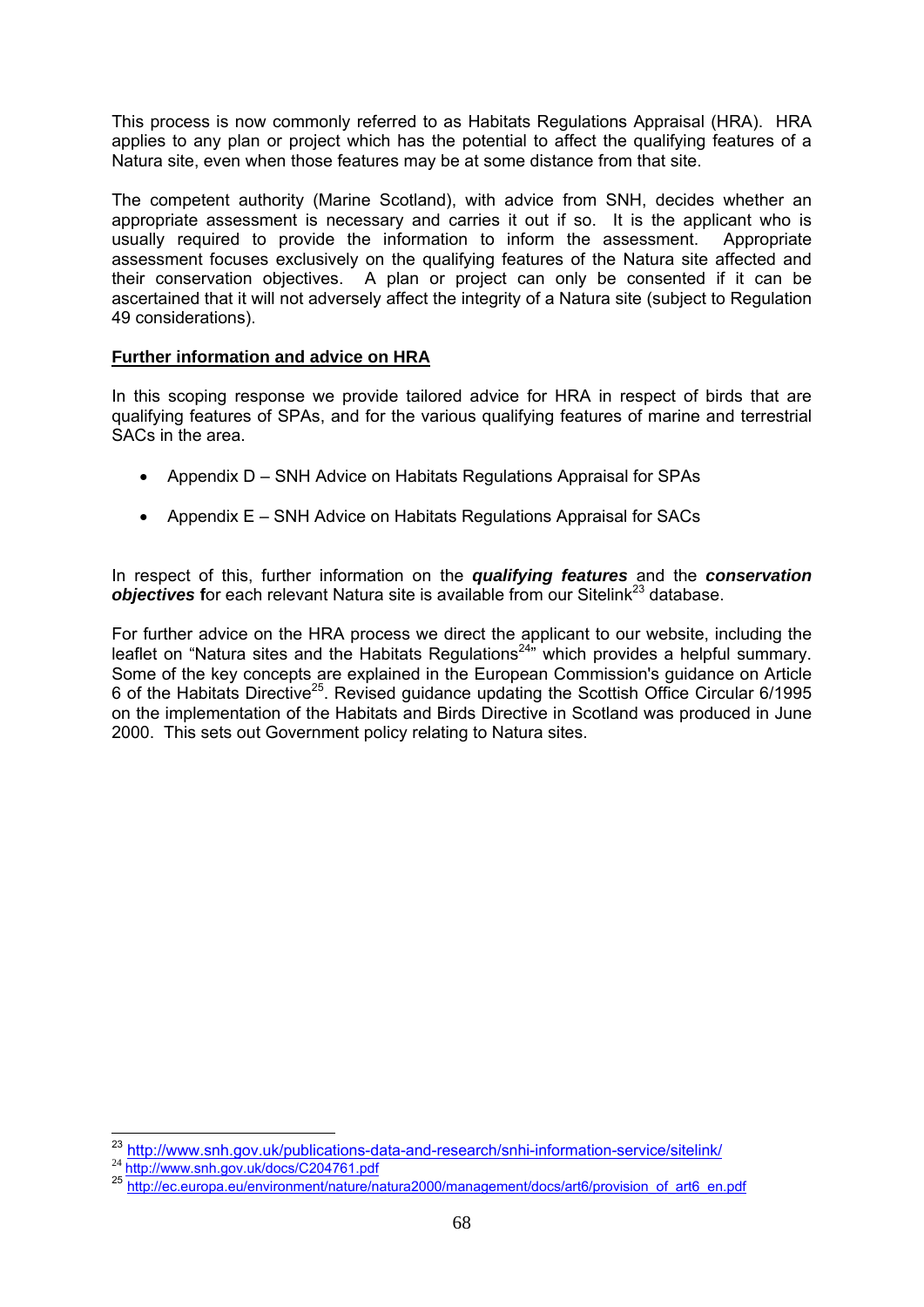# **APPENDIX C**

#### **EUROPEAN PROTECTED SPECIES**

Certain species are listed on Annex IV of the Habitats Directive as species of European Community interest and in need of strict protection. The protective measures required are outlined in Articles 12 to 16 of the Directive. The species listed on Annex IV whose natural range includes any area in the UK are called 'European protected species'. All cetaceans, and otters are EPS; however this legislation does not currently extend to pinnipeds, basking sharks, birds or benthic habitats or species.

**SNH** is the statutory nature conservation body who provides advice on EPS in respect of the Habitats Regulations in Scotland, including Scottish Territorial Waters<sup>26</sup>. A summary of the legal requirements for EPS is as follows:

#### **The Conservation (Natural Habitats, &c.) Regulations 1994 (as amended) Known as the 'Habitats Regulations'**

#### **Protection of certain wild animals**

39. (1) It is an offence –

(a) deliberately or recklessly to capture, injure or kill a wild animal of a European protected species;

(b) deliberately or recklessly –

- i. to harass a wild animal or group of wild animals of a European protected species;
- ii. to disturb such an animal while it is occupying a structure or place which it uses for shelter or protection:
- iii. to disturb such an animal while it is rearing or otherwise caring for its young;
- iv. to obstruct access to a breeding site or resting place of such an animal, or otherwise to deny the animal use of the breeding site or resting place;
- v. to disturb such an animal in a manner that is, or in circumstances which are, likely to significantly affect the local distribution or abundance of the species to which it belongs;
- vi. disturb such an animal in a manner that is, or in circumstances which are, likely to impair its ability to survive, breed or reproduce, or rear or otherwise care for its young; or
- vii. to disturb such an animal while it is migrating or hibernating;

(c) deliberately or recklessly to take or destroy the eggs of such an animal; or

(d) to damage or destroy a breeding site or resting place of such an animal.

(2) Subject to the provisions of this Part, it is an offence to deliberately or recklessly disturb any dolphin, porpoise or whale (cetacean).

Scottish Government has also provided guidance on the 2007 amendments addressing EPS

1

 $^{26}$  SNH advice on EPS under the Habitats Regulalions 1994 (as amended) at:

http://www.snh.gov.uk/protecting-scotlands-nature/protected-species/legal-framework/habitats-directive/euro/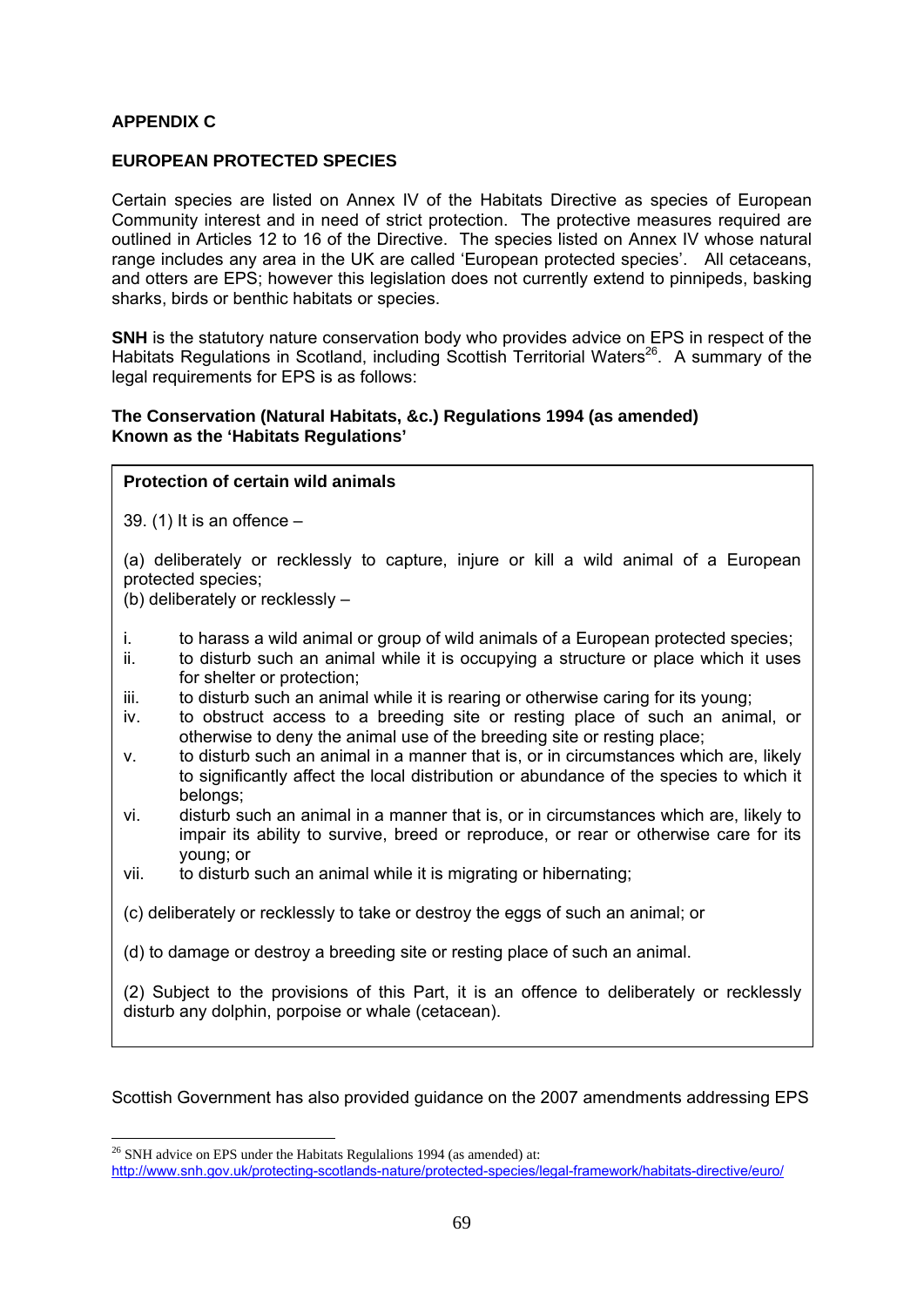– Explanatory guidance for species related activities<sup>27</sup>.

#### **EPS licences**

Licences may be given authorising activities that could affect EPS which would otherwise be illegal under the Habitats Regulations. For Scottish territorial waters these licences will be issued either by Marine Scotland<sup>28</sup> or by SNH<sup>29</sup> depending on the reason for the licence request. Please note that Marine Scotland are now responsible for issuing licences for cetaceans, and SNH will be responsible for issuing licences for otters. Licences are only issued under strict conditions as set out in regulations 44 and 45 of the Habitats Regulations.

As highlighted in Scottish Government Interim Guidance<sup>30</sup>, three tests must be satisfied before the licensing authority can issue a licence under Regulation 44(2) of the Conservation (Natural Habitats &c.) Regulations 1994 (as amended) to permit otherwise prohibited acts. An application for a licence will fail unless all of the three tests are satisfied. The three tests involve the following considerations:

Test 1 The licence application must demonstrably relate to one of the purposes specified in Regulation 44(2) (as amended). For development proposals, the relevant purpose is likely to be Regulation 44(2)(e) for which Marine Scotland / SNH are currently the licensing authorities. This regulation states that licences may be granted by Marine Scotland / SNH only for the purpose of "preserving public health or public safety or other imperative reasons of overriding public interest including those of a social or economic nature and beneficial consequences of primary importance for the environment."

Test 2 Regulation 44(3)(a) states that a licence may not be granted unless the licensing authority (Marine Scotland / SNH) is satisfied "that there is no satisfactory alternative".

Test 3 Regulation 44(3)(b) states that a licence cannot be issued unless the licensing authority (Marine Scotland / SNH) is satisfied that the action proposed "will not be detrimental to the maintenance of the population of the species concerned at a favourable conservation status in their natural range" (The licensing authority will, however, seek the expert advice of SNH on this matter).

Consideration of European Protected Species must be included as part of the application process, not as an issue to be dealt with at a later stage. Any consent given without due consideration to these species is likely to breach European Directives with the possibility of consequential delays or the project being halted by the EC.

# **WILDLIFE AND NATURAL ENVIRONMENT (SCOTLAND) ACT 2011**

# **Basking Sharks**

1

Although not a European Protected Species, Basking Sharks are afforded protection under the Wildlife and Countryside Act 1981 (as amended) and the Wildlife and Natural Environment (Scotland) Act 2011, with disturbance licensing requirements similar to those for EPS. Marine Scotland is the licensing authority.

<sup>&</sup>lt;sup>27</sup> Scottish Government Guidance available at:

http://www.scotland.gov.uk/Resource/Doc/1221/0050637.pdf

<sup>29</sup> http://www.scoulariu.gov.uk/ i opios/Litynomicine common change common<br>30 http://www.snh.gov.uk/protecting-scotlands-nature/species-licensing/mammal-licensing/marine/<br>30 http://www.scotland.gov.uk/library3/environment/e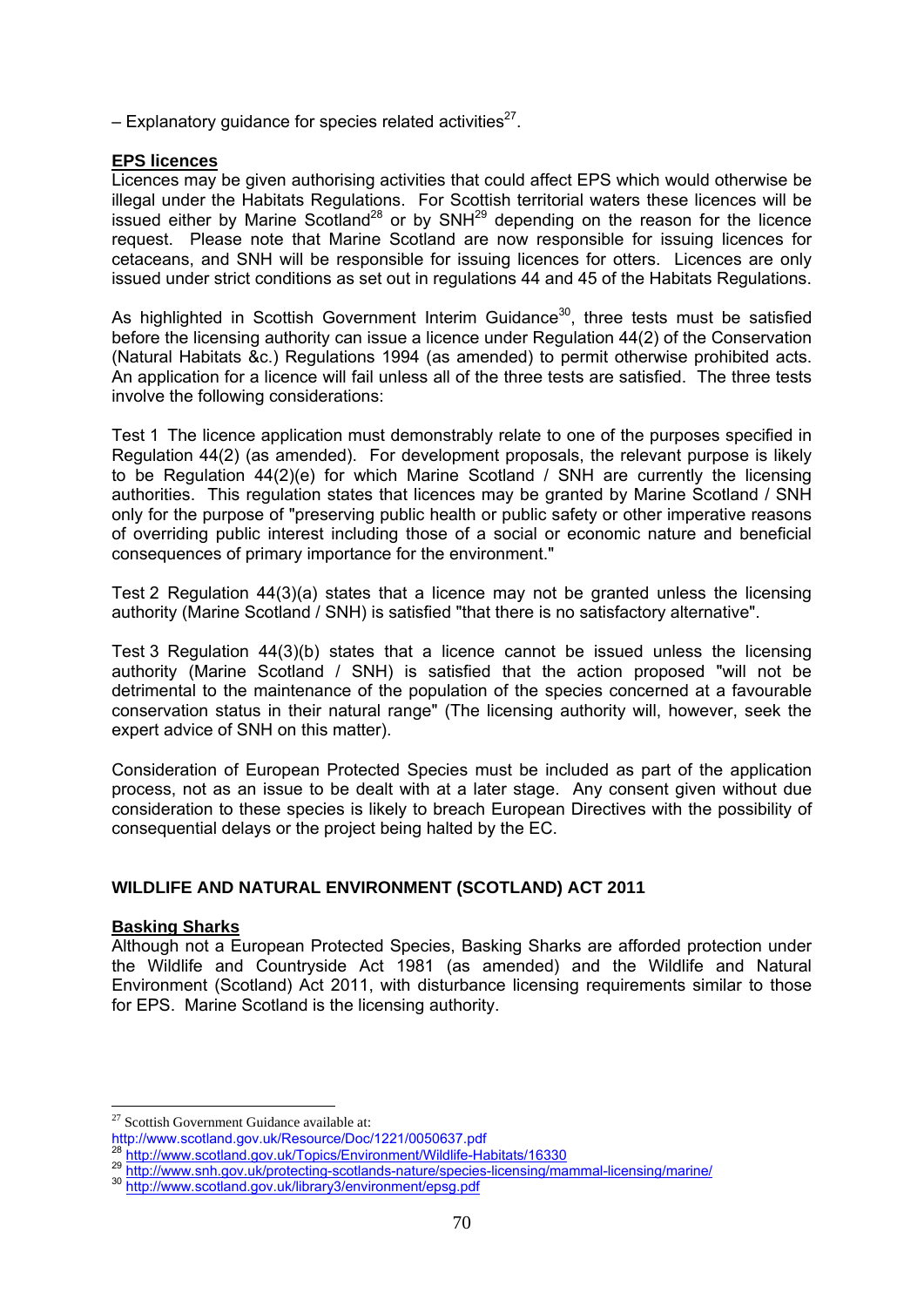### **APPENDIX D**

### **BRIMS TIDAL ARRAY: HABITATS REGULATIONS APPRAISAL SPECIAL PROTECTION AREAS**

Information on the legislative framework with regard to HRA can be found in Appendix B. We have reviewed the scoping report, and in particular Appendix B Habitats Regulations Appraisal Screening, and offer the following comments in relation to SPAs:

- 1. The HRA screening report provides an account of the approach taken for the initial screening of Natura sites for HRA for the proposed tidal array. We commend the approach taken and welcome continued dialogue as the HRA progresses and further information from site characterisation surveys becomes available.
- 2. The breeding seabird foraging ranges used are based on Birdlife data and Thaxter *et al.* (2012). Thaxter *et al.* (2012) is the preferred source for foraging ranges and gives the certainty that can be placed on the distances. However, we note that Thaxter *et al.* 2012 does not provide cumulative frequency distribution plots. Further information on breeding seabird foraging ranges, such as results from the FAME project, may become available which could be used for this approach.
- 3. The approach only includes breeding seabirds that are qualifying features of SPAs and Greenland barnacle geese which are a qualifying feature of Switha SPA. The HRA will also need to consider migratory or wintering species, breeding wildfowl and waders, and seabirds during the non-breeding season (see note below).
- 4. As stated in previous correspondence, SPA breeding seabird populations are protected at all times and not just the breeding season. Therefore, we strongly recommend consideration of SPA populations during the non-breeding season in the HRA. We understand however, that outside the breeding season most species tend to range more widely, complicating the identification of connectivity with sites and the HRA process. The Statutory Nature Conservation Bodies (SNCB's) have been consulting on this topic but we do not expect to be able to provide detailed guidance to the applicant in near future. Baseline surveys during the non-breeding season will provide further information to inform the HRA/EIA. The assessment of impact on SPA populations should then be assessed using knowledge of behaviour and wintering range for each species.
- 5. We consider the indices presented in Furness *et al.* (2012) as a useful source for considering potential routes of impacts and the sensitivity of different species to tidal developments. However, the authors clearly state the results should be treated with caution as the review is not site-specific and does not consider local issues related to seabirds near any particular development site. Therefore, we recommend flexibility when applying these indices to account for the local situation. For example, it is not possible to scope out lower vulnerability species which occur in higher numbers near a development site and have the potential to be affected by the development. We also strongly recommend that this is conducted on a case-by-case basis, taking account current status and trend of the species involved.
- 6. Note that in Furness *et al.* (2012) shag are given a high vulnerability score for tidal turbine impacts and not very low as shown in appendix B.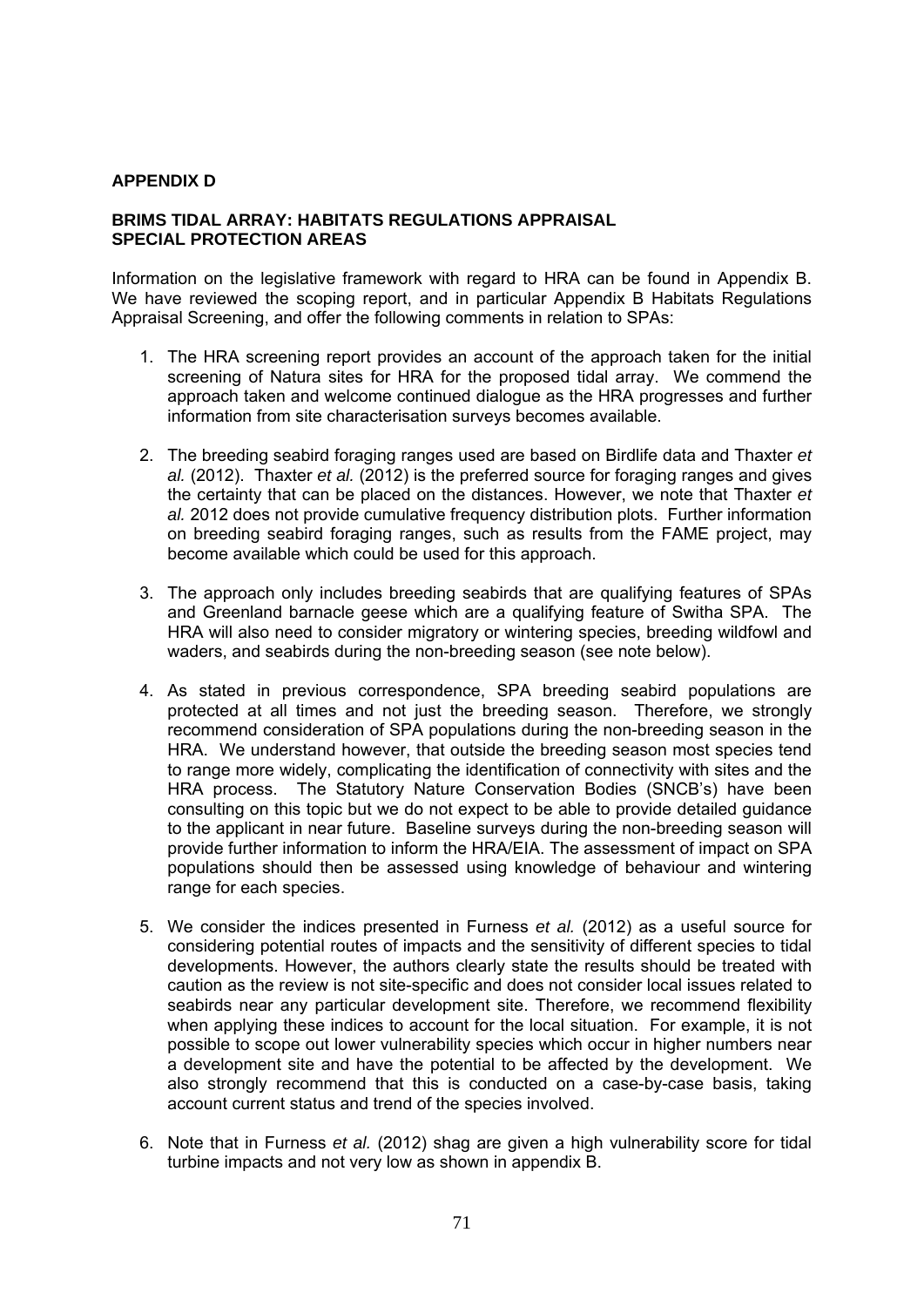- 7. Page 4 mentions 3 criteria used to established whether or not there is a potential for likely significant effect (LSE). We recommend the following criteria are added: whether the project lies within an identified migratory path or wintering area, and whether or not there is potential for any of the conservation objectives to be undermined.
- 8. Four abundance categories are used to give an indication of the use of the survey area by each seabird species. We require further clarification on how the average numbers of birds present have been calculated (i.e. average per survey, month, breeding season?). We advise caution when using such categories as they take no account of the current conservation status and trend of each species. They are also based on data from the first year of survey only. We note that different terms are used in section 2.1.3 (i.e. rare), table 4 (i.e. scarce), and table 5 (i.e. rare), which needs addressing to avoid confusion.
- 9. The key question in any appropriate assessment is whether it can be ascertained that this proposal, alone or in combination, will not adversely affect the integrity of any of the identified SPAs, where there is a likely significant effect. The conservation objectives that we advise require further consideration in particular are: significant disturbance to the qualifying species and the population of the species as a viable component of the site. However, given the AfL is partially within the Hoy SPA the conservation objectives relating to habitats which support the qualifying features, and distribution of the qualifying features within the site, will also need to be considered. For example, indirect impacts to seabirds caused by hydrodynamic changes affecting benthic habitats.
- 10. In addition to the next steps mentioned in section 4 of appendix b, we recommend that the potential impacts of the proposal are considered, how these will vary between construction, operation, maintenance and de-commissioning stages, and whether or not there is potential for any of the conservation objectives to be undermined. These should also include indirect impacts such as changes to habitat and food availability, or cumulative impacts. For the latter we recommend use of the Ornithological Cumulative Impact Assessment Framework<sup>31</sup> work for Pentland Firth and Orkney Waters, developed under contract to The Crown Estate.
- 11. We recommend that the most recent, reliable population figures should be used when assessing potential effects on SPAs. These estimates must be interpreted with reference to the original baseline (site citation – see SNH Sitelink<sup>32</sup>) population figures to establish whether there have been any significant changes in numbers supported by the site since classification. Recent population figures may be gathered from the SNH Site Condition Monitoring and the Seabird Monitoring programmes. Further information may also be found in the Marine Scotland report – *Population sizes of seabirds breeding at Scottish SPAs*<sup>33</sup>. Importantly, site populations also need to be considered in the context of the wider population trends and the current conservation status of the species. For example, at Hoy SPA there have been substantial declines in the fulmar, kittiwake, common guillemot and puffin colonies resulting in an 'unfavourable' condition status. The current status of the qualifying feature should be considered in the HRA.

 $31$ http://www.thecrownestate.co.uk/media/420424/PFOW-ornithological-cumulative-impactassessment-framework.pdf

<sup>32</sup> http://www.snh.gov.uk/publications-data-and-research/snhi-information-service/sitelink/<br>33 http://www.scotland.gov.uk/Topics/marine/<u>marineenergy/Research/seabirdsize</u>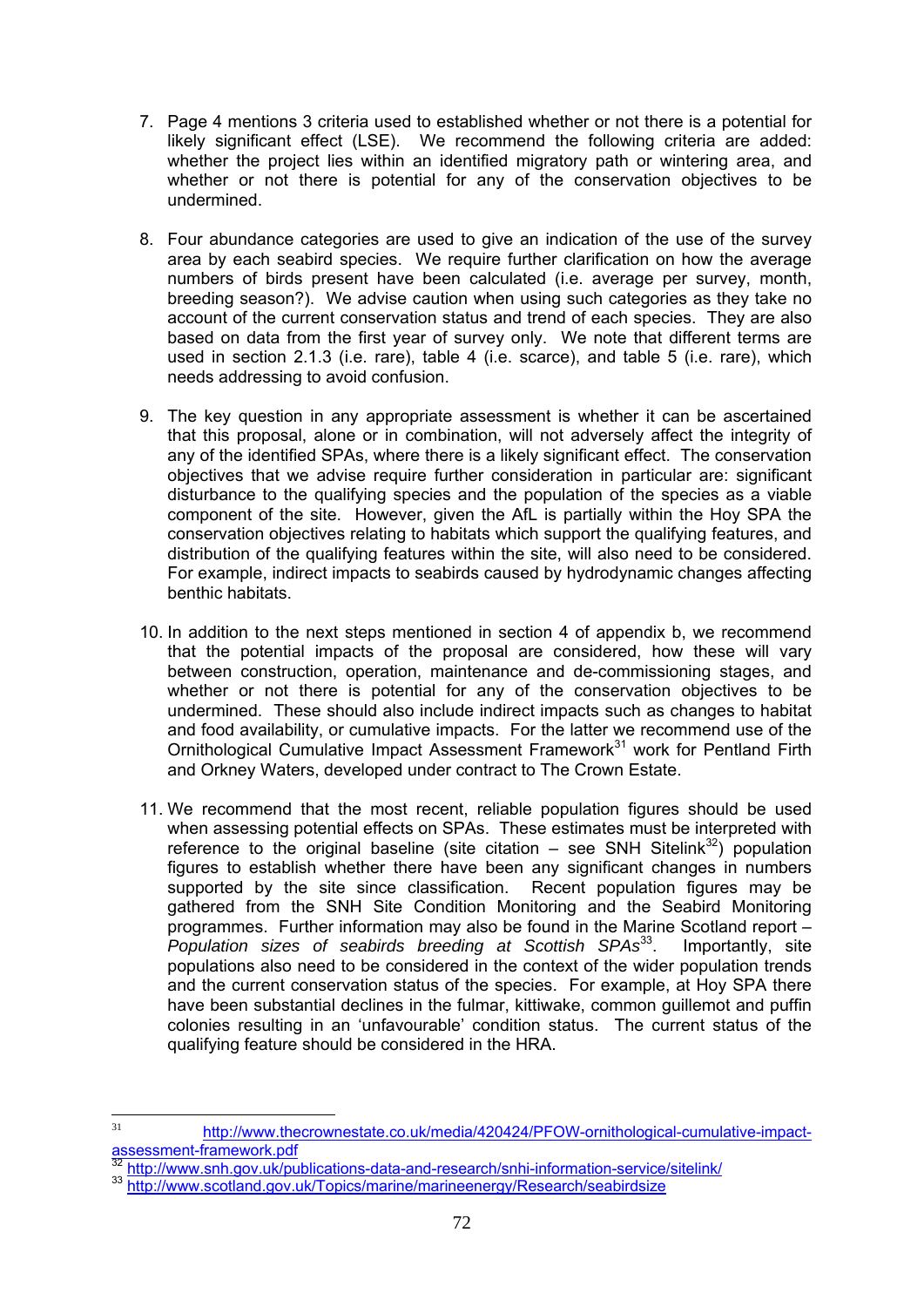- 12. We are currently in the process of finalising a guidance note on how to apportion impacts on breeding seabird colonies, including SPAs, and recommend that this guidance note is incorporated into HRA process. We will provide the applicant with a copy of this as soon as it is available and would be happy to give further advice as the HRA progresses. However, in the absence of this guidance we are content for the applicant to use a reasoned approach to apportioning, and recommend that colony size and distance from the proposed size are factored in to any calculation.
- 13. The applicant should be aware of the on-going work to identify new marine SPAs, which may need to be considered in the HRA. The JNCC marine team newsletter (August  $2013$ <sup>34</sup> provides a useful update on this work.

<sup>1</sup> <sup>34</sup> http://jncc.defra.gov.uk/pdf/SAS\_SPA\_News\_August\_2013.pdf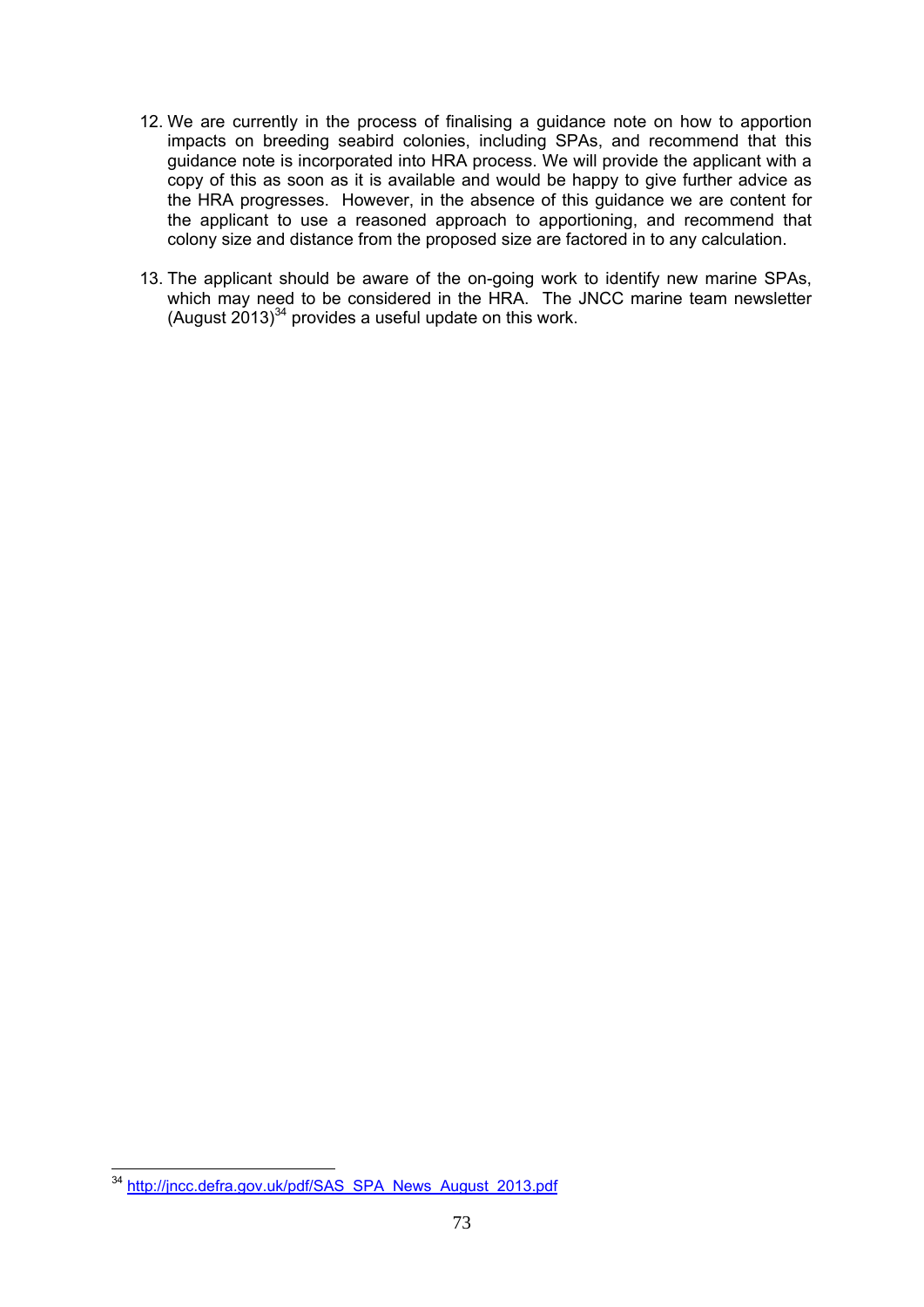#### **APPENDIX E**

#### **BRIMS TIDAL ARRAY: HABITATS REGULATIONS APPRAISAL SPECIAL AREAS OF CONSERVATION**

Information on the legislative framework with regard to HRA can be found in Appendix B. We have reviewed the scoping report, and in particular Appendix B Habitats Regulations Appraisal Screening, and offer the following comments in relation to SACs:

- 1. The HRA screening report provides an account of the approach taken for the initial screening of Natura sites for HRA for the proposed tidal array. Again, we commend the approach taken and welcome continued dialogue as the HRA progresses and further information from site characterisation surveys becomes available.
- 2. In additional to the SACs listed in Table 7 (appendix b of the scoping report), we recommend River Evelix SAC and Abhainn Clais an Eas and Allt a' Mhuilinn SAC, both designated for freshwater pearl mussel (FWPM), are included. Atlantic salmon (and other salmonids) are integral to the life cycle of FWPM, therefore any impacts to Atlantic salmon that prevent them from returning to their natal rivers may have a resulting effect on FWPM populations.
- 3. Although there is a lack of information regarding the migratory routes of sea lamprey, there are no historical records of this species in the vicinity of the proposed development site. We therefore consider at this stage to be no likely significant effect to the River Spey SAC for sea lamprey from the proposed Brims Tidal Array.
- 4. We do not expect the applicant to undertake any specific site characterisation work to inform the HRA for migratory fish and FWPM. This is an issue for MS, SNH and the applicant to discuss and agree on the most suitable approach.
- 5. In the scoping report, potential LSE has been concluded for bottlenose dolphins from the Moray Firth SAC. Although this species is wide ranging, there are limited observations of bottlenose dolphin in the Pentland Firth and Orkney Waters $35$ . Furthermore, results so far from the baseline surveys have not recorded this species. We therefore consider at this stage to be no likely significant effect to Moray Firth SAC from the proposed Brims Tidal Array and advise this site and the bottlenose dolphin qualifying feature are likely to be screened out of the HRA process. We remind the applicant that continued baseline characterisation surveys will help contribute further information as to whether this species needs to be considered in relation to the HRA and / or EPS licence requirements.
- 6. We note that recent telemetry data suggests movement of grey seals between the Pentland Firth and Orkney and North Rona SAC located approximately 130km to the west of the Pentland Firth. Telemetry data also suggests some evidence of movement of seals between Orkney and other SACs, such as the Isle of May SAC and Berwickshire and North Northumberland Coast SAC. SAC breeding grey seal populations are protected at all times and not just the breeding season. We understand however, that outside the breeding season grey seals tend to range more widely, complicating the identification of connectivity with sites and the HRA process. We are considering our advice internally over this topic and expect to be able to provide guidance to the applicant in due course. Baseline surveys during the nonbreeding season will provide further information to inform the HRA/EIA. We currently

<sup>1</sup> <sup>35</sup> www.snh.gov.uk/publications-data-and-research/publications/search-the-catalogue/publication-detail/?id=1727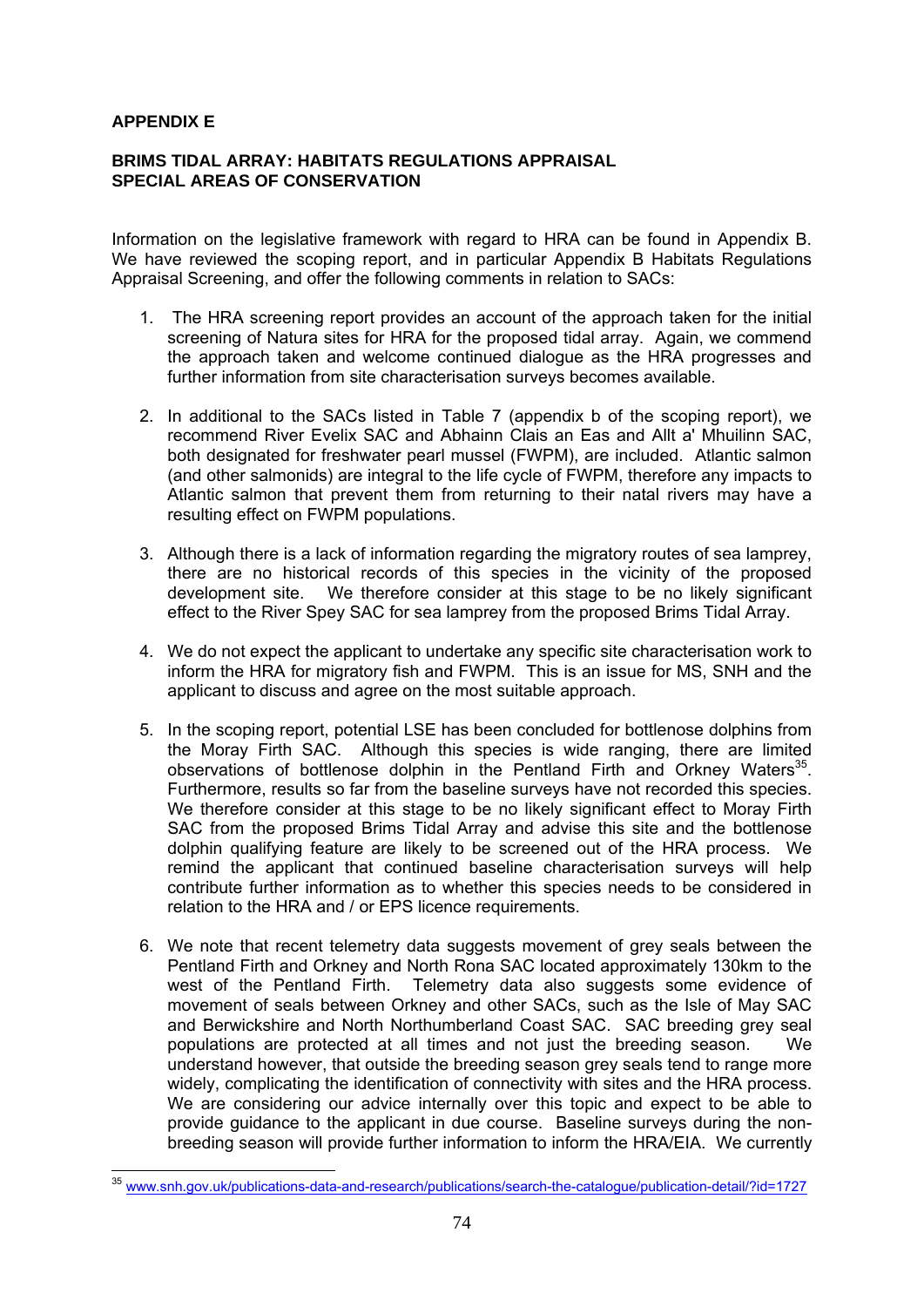advise, therefore, no LSE for the Isle of May SAC and Berwickshire and North Northumberland Coast SAC.

- 7. Table 7 should more clearly state for which qualifying features there is potential for LSE and for which features there is no LSE. Otters are currently listed as a qualifying feature for a number of SACs. However, considering none of these SACs are within close proximity to the proposed development site, no LSE can be concluded.
- 8. Once we have been provided with further information on the location of the on-shore works, we will be able to provide further information on whether the proposal will have a likely significant effect on the qualifying habitats of the Hoy SAC.
- 9. In addition to the steps mentioned in section 4 of appendix b, we recommend that the potential impacts of the proposal are considered, how these will vary between construction, operation, maintenance and de-commissioning stages, and whether or not there is potential for any of the conservation objectives to be undermined. These should also include indirect impacts such as changes to habitat and food availability, or cumulative impacts.
- 10. We provide further detailed HRA advice in relation to step 3 below.

#### **Advice for HRA in respect of SAC qualifying features**

Step 3 Can it be ascertained that the proposal will not adversely affect the integrity of the SAC, either alone or in combination with other plans or projects?

This stage of HRA is termed appropriate assessment, and it is undertaken by Marine Scotland (the competent authority) based on information supplied by the applicant, with advice provided by SNH.

Appropriate assessment considers the implications of the proposed development for the conservation objectives of the qualifying features for which a likely significant effect has been determined. These conservation objectives follow a standard format requiring protection of the qualifying features and protection of the habitat in the SAC which supports them.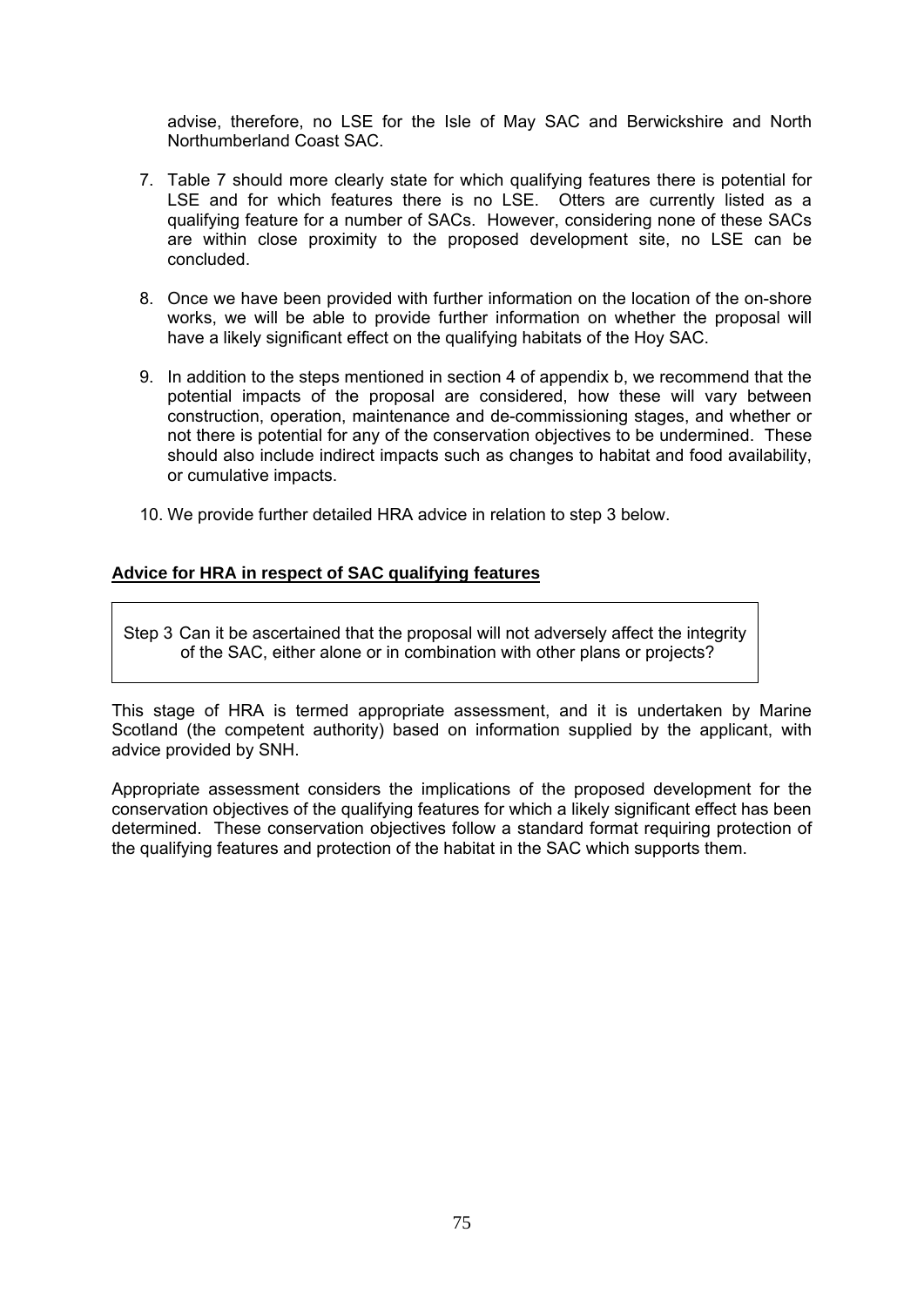# **SAC Conservation Objectives for seal SAC features**

The *conservation objectives* for seals and otters are: **(i)** to avoid deterioration of the habitats of this species or **(ii)** significant disturbance to the seals, thus ensuring that the integrity of each SAC is maintained and that it makes an appropriate contribution to achieving favourable conservation status for each of the qualifying features.

And to ensure for seals that the following are maintained in the long term:

**(iii)** Population of seals as a viable component of each site

**(iv)** Distribution of seals within each site

**(v)** Distribution and extent of habitats supporting seals

**(vi)** Structure, function and supporting processes of habitats supporting seals

**repeat of (ii)** No significant disturbance of seals.

# **SAC Conservation Objectives for Atlantic salmon SAC features**

The *conservation objectives* for Atlantic salmon and sea lamprey are: **(i) to avoid deterioration of the habitats of the qualifying species or (ii)** significant disturbance to them, thus ensuring that the integrity of the SAC is maintained and that they make an appropriate contribution to achieving favourable conservation status for the qualifying species.

And to ensure for the qualifying species that the following are maintained in the long term:

**(iii)** Population of the species, including range of genetic types for salmon, as a viable component of the SACs.

**(iv)** Distribution of the species within sites.

**(v)** Distribution and extent of habitats supporting each species.

**(vi)** Structure, function and supporting processes of habitats supporting each species.

#### **repeat of (ii) No significant disturbance of the species.**

#### **SAC Conservation Objectives for freshwater pearl mussel SAC features**

The SAC *conservation objectives* for Atlantic salmon and freshwater pearl mussel (where appropriate) are: **(i)** to avoid deterioration of the habitats of the qualifying species or **(ii)** significant disturbance to them, thus ensuring that the integrity of the SAC is maintained and that they make an appropriate contribution to achieving favourable conservation status for each species.

And to ensure for each species that the following are maintained in the long term:

**(iii)** Population of the species, including range of genetic types for salmon (where relevant), as a viable component of the SACs.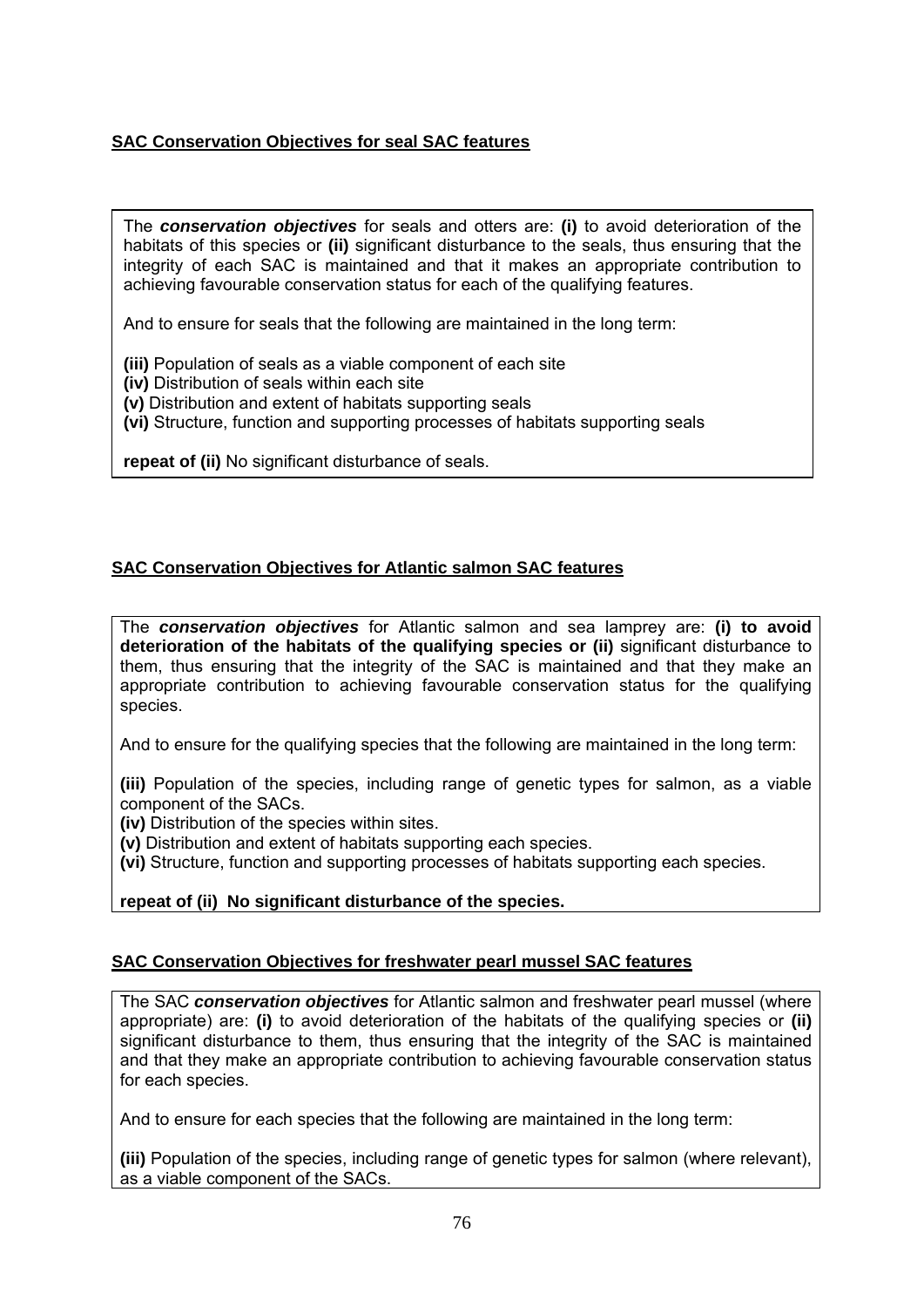**(iv)** Distribution of the species within sites.

**(v)** Distribution and extent of habitats supporting each species.

**(vi)** Structure, function and supporting processes of habitats supporting each species.

**repeat of (ii)** No significant disturbance of the species.

And in addition for freshwater pearl mussel in particular, to ensure that the following are maintained in the long term:

**(vii)** Distribution and viability of freshwater pearl mussel host species **(viii)** Structure, function and supporting processes of habitats supporting freshwater pearl mussel host species

#### **Issues to consider under Appropriate Assessment**

For seals, it is probably conservation objective (iii) that has most relevance – population of the species as a viable component of the SAC. The proposal is far enough away from the above listed SAC for there not to be direct impacts, or disturbance, to the seals whilst they are within the SAC. However, there may be occasions when they forage far enough from the SAC to come into contact with the proposed tidal energy site.

We advise that noise impact assessment is likely to be an important part of assessing any disturbance to seals whilst they are out with their SAC, including their potential displacement from feeding grounds and other supporting habitats. We highlight that collision risk will need to be considered, as will potential direct and in-direct impacts on the prey species.

While we consider that the installation phase may give rise to the greatest risk of disturbance, potential impacts during the operational phase of the proposal will also need to be considered, as well as any repowering and decommissioning work. Potential for corkscrew injuries from use of vessels with ducted propellers will also need to be considered.

For Atlantic salmon we advise that a noise/vibration/EMF impact assessment is likely to be an important part of assessing any disturbance whilst these species are outwith the SAC. Further information on the installation, operation, maintenance and decommissioning of the array is required to assess whether there will be any direct disturbance to Atlantic salmon. We highlight that collision risk will need to be considered.

For freshwater pearl mussel the key requirement will be to demonstrate that the distribution and viability of the freshwater pearl mussel host species are maintained in the long term conservation objective (vii).

The key question in any appropriate assessment for the Brims Tidal Array is whether it can be ascertained that this proposal, alone or in combination, will not adversely affect any Natura site(s), where it has been advised that there is a likely significant effect.

#### **Ongoing Liaison**

We will continue to review our advice on HRA as the proposal progresses, as survey work and analyses are undertaken, and when construction methods, location of infrastructure, and other aspects of the proposal tidal energy development have been finalised.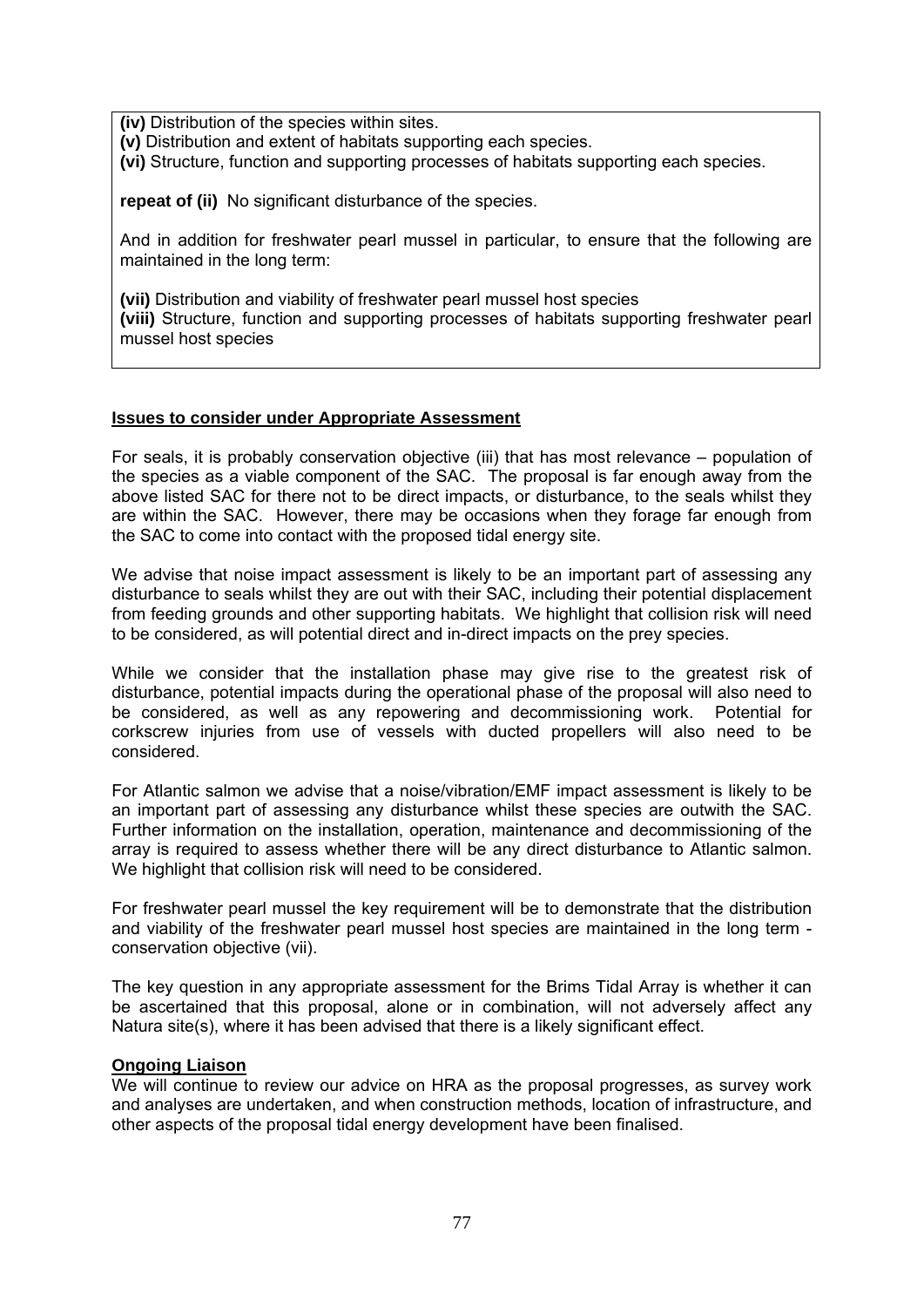# **Association of Salmon Fishery Boards**

Nil return

# **British Telecom (Radio Network Protection Team)**

Nil response (no comment) from BT Radio Network Protection.

# **Chamber of Shipping**

Nil return

### **Crown Estate**

No comments to make.

### **Health and Safety Executive**

HSE is the national independent watchdog for work-related health, safety and illness. They have a dedicated team that regulates occupational health and safety standards for the offshore renewable energies industry. You are advised to contact this team to discuss how you will manage health and safety during the planning, construction and operation of your offshore renewable project.

They are contactable at:

Health and Safety Executive Belford House 59 Belford Road **Edinburgh** EH4 3UE trevor.johnson@hse.gsi.gov.uk offshore.renewables@hse.gsi.gov.uk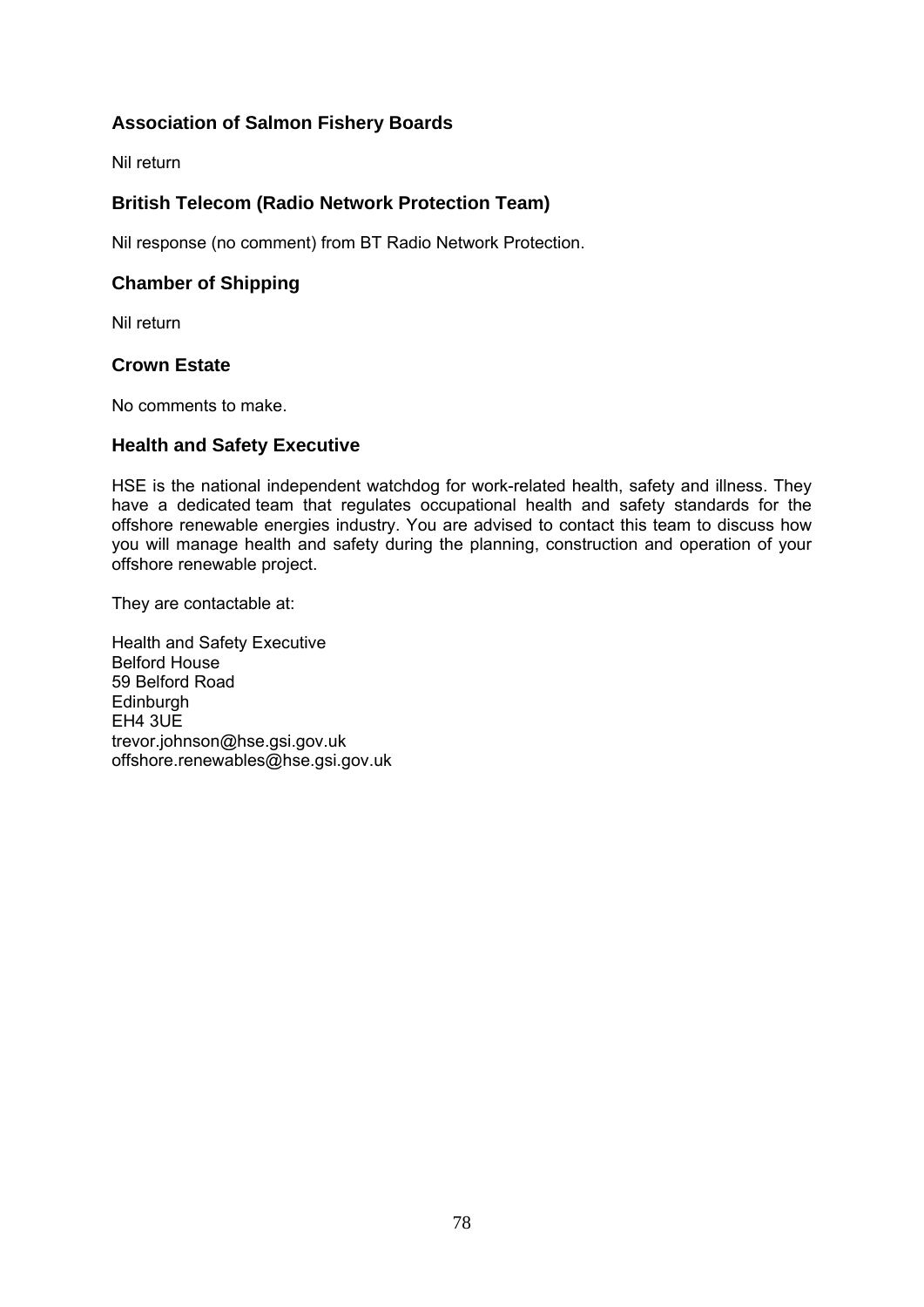# **Historic Scotland**

#### General comments

Historic Scotland understand that the proposed development will consist of offshore tidal generators and associated development including inter-array cables, export cable to shore, offshore substation and onshore cabling and that it is proposed to develop the project in two phases. It is noted that certain project components including any proposed onshore substation as identified in paragraph 3.2 of the scoping report do not fall within the scope of this assessment.

Historic Scotland welcome the inclusion of information in the scoping report on the location and extent of the areas of search proposed for offshore, landfall and onshore elements of the proposed development. Historic Scotland is content with the level of information supplied for preferred and alternative technologies. As the project will have an impact on both on and offshore heritage assets I have the following advice to offer.

#### Marine archaeology

Historic Scotland welcomes the inclusion of information on potential impacts on both known wreck sites and for unknown archaeological features including palaeo-landscapes in the scoping report. It is noted that the guidance referred to in our response to the consultation on the Cantick Head tidal array has been included within the list of example data sources in section 6.8. However, from the information provided it is not clear at what stage the developer will be seeking archaeological assessment of geotechnical and geophysical data. We advised that the developer should seek the advice of an appropriately experienced marine archaeologist prior to the finalisation of survey design. This advice remains relevant.

#### Onshore archaeology

It is noted that the information provided in the scoping report on potential impacts on heritage assets is within our remit. It is noted that there are a number of such assets within the areas of search as indicated in figure 6.10. In planning the location of the onshore components of the proposed development, potential impacts on both the site and setting of these features should be taken into account. The developer may find our Managing Change guidance on setting helpful in considering this issue. In planning any additional related development such as a potential new substation and overhead cables, the developer should take the advice provided in Orkney Islands Council's supplementary planning guidance for the Heart of Neolithic Orkney world heritage site.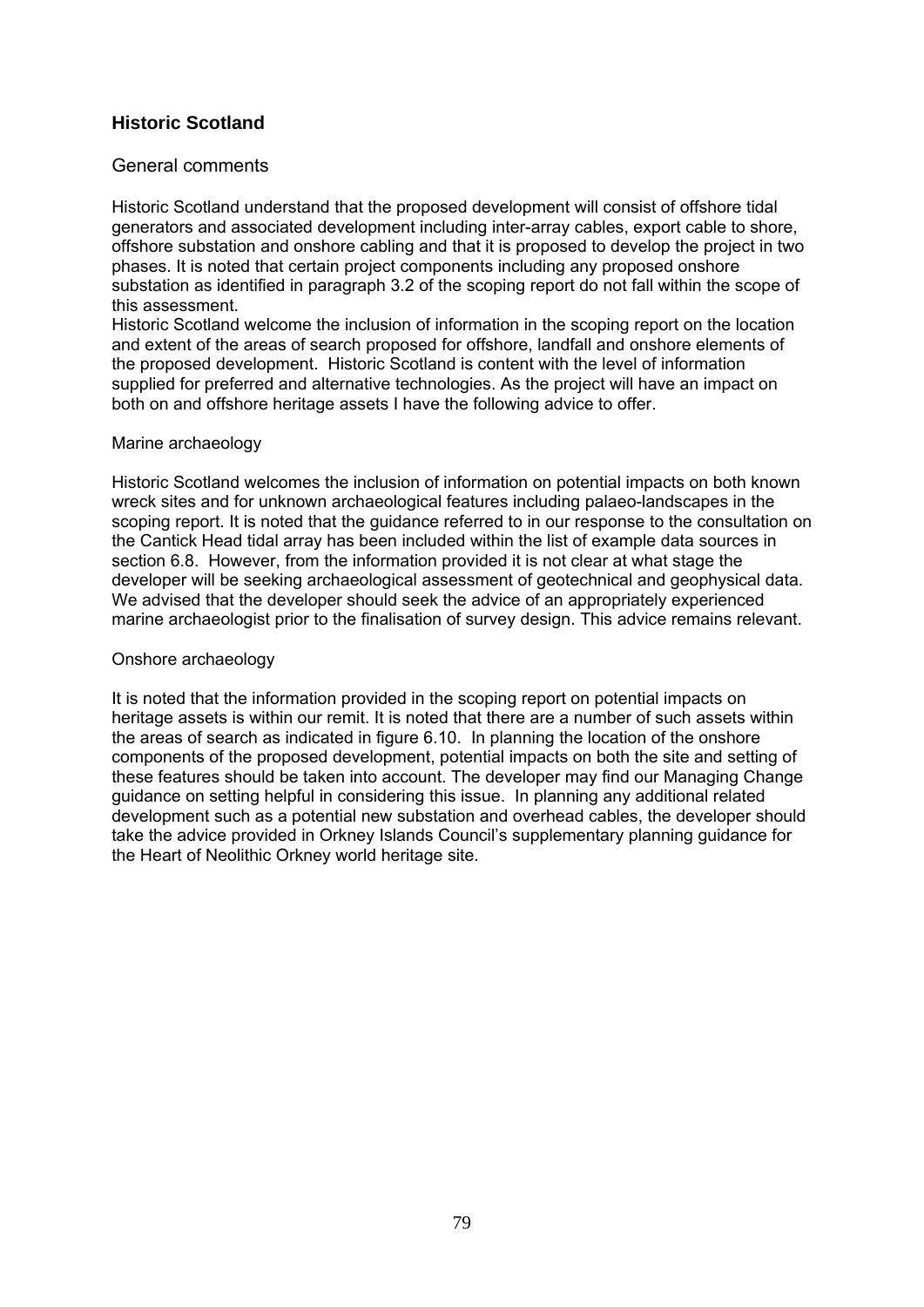# **Orkney Fishermen's Association**

6.6.2 Land use within south Hoy. Much of the land that may appear 'idle' may part part of common grazing land.

6.14.1

'The surrounding inshore waters are also fished by a number of local creel fishermen.' It is important to understand the inter-connected dynamics of catching processing and onward shipping of crab and lobster in Orkney and how a symbiotic relationship exists between disparate parts of the whole which sustain the collective Orkney fishing industry model.

7.3

It should be understood that regulatory change has affected the species that are fished and may change target species in the future.

Lobster is significant as a high value catch.

7.3.2 Table 7.14

It should be noted that electro magnetic fields EMF effect the migration of crustaceans preventing them crossing filds which may alter breeding and migration patterns.

11

11.1

Scoping –it is essential to identify the economic impact on fisheries through an understanding of the interconnected and symbiotic interdependence of the fragmented fishing fleet and its various buyers and processors.

Cumulative impacts on fisheries should encompass all impacts, relating to other renewable developments, aquaculture, other threats (invasive species) and the particular dynamic pattern of catching, processing and selling that is unique to Orkney.

12

12.1

Human Environment

The potential to leech personnel from other local industries thereby destabilising them.

Crustaceans should be included in EMF effects.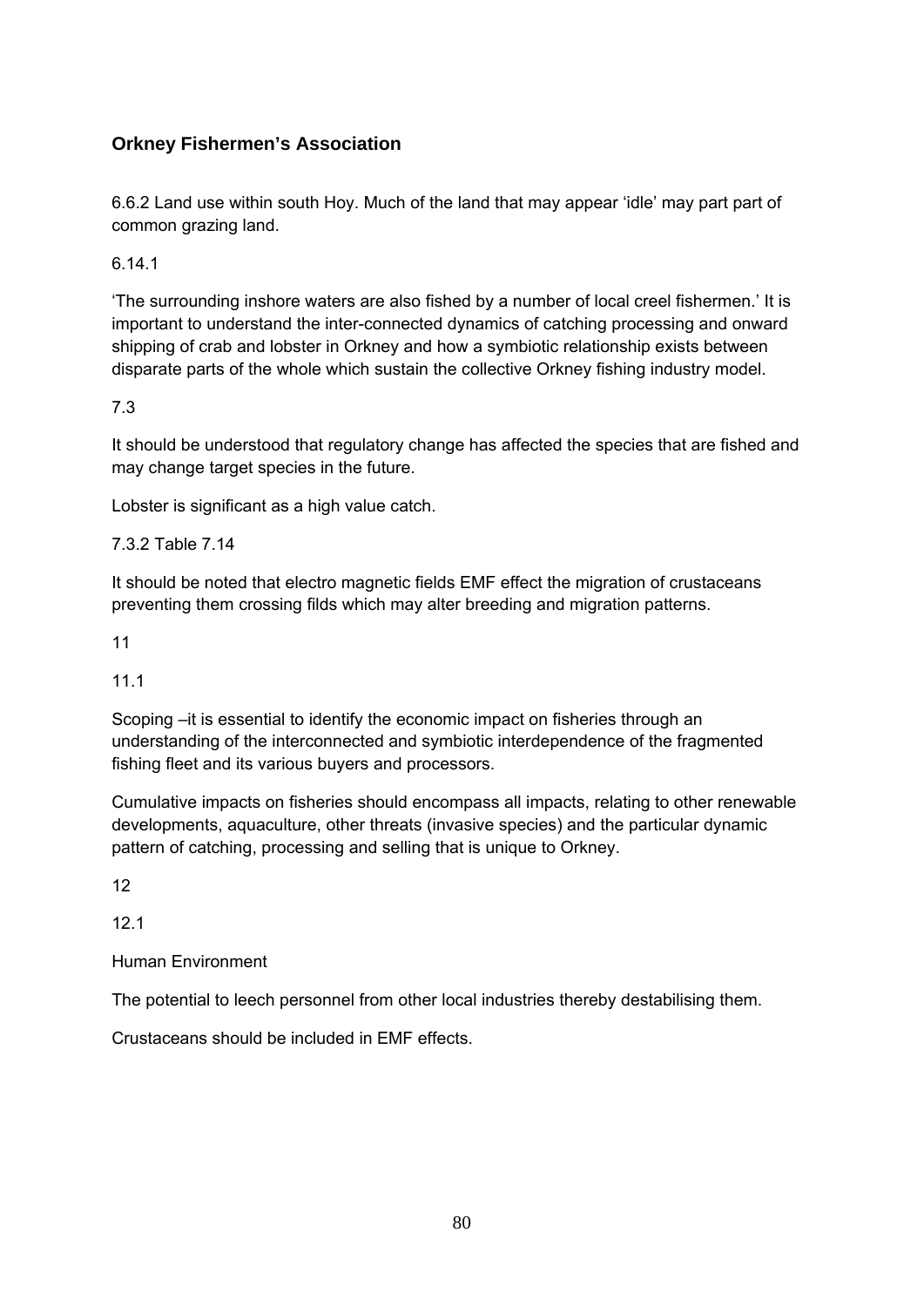# **Maritime Coastguard Agency**

1. The revision of the site name is noted and supported as the geographic area reference is retained.

2. The report uses OS maps, these should be replaced with UKHO charts, allowing the full maritime picture to be reviewed.

3. The shape of the AFL indicates a potential division of the site development, this if at all possible should be avoided, ensuring the generators are co-ordinated in a uniform array.

4. The first point in table 6.44 should replace the reference to exclusion zones with 'safety zones' the former can only be instigated by the Secretary Of States Representative (SOSREP), furthermore the requirement cannot be assumed, appropriate application for a safety zone is made through DECC.

5. Within the last point in this table, any changes to shipping routes would not be sanctioned until a detailed NRA and review has been undertaken.

6. Table 6.44 reference has been duplicated

7. Table 6.45 the reverence to a detailed NRA in accordance with MGN 371 and the Risk Assessment Methodology is supported, and will inform any decisions and mitigation measures for the proposed project.

8. Under keel Clearance (UKC) will be a key consideration for this project, and should be considered against the UKC guidance paper provided by MCA

As is always the case with these projects a full review is difficult to consider without clear reference to turbine type and layout, once this information is available a more detailed review will be undertaken.

# **Moray Firth Sea Trout Project**

Nil return

# **NERL Safeguarding (NATS)**

*Not contacted*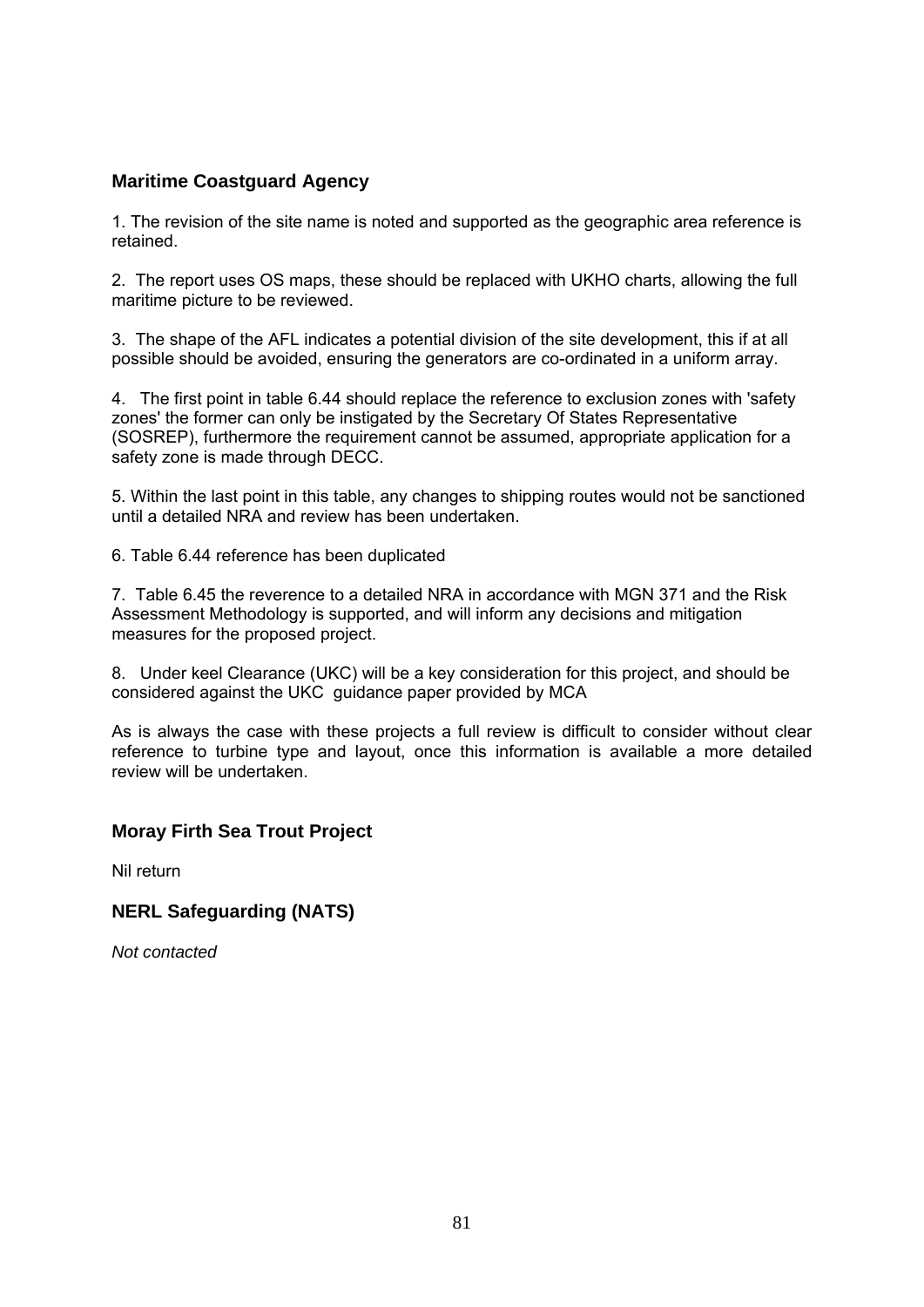# **Northern Lighthouse Board**

As identified in the scoping report we require a formal Navigational Risk Assessment be made in accordance with MGN 371, verifying, updating and expanding on the information given in Appendix C: Preliminary Hazard Analysis for Brims Tidal array of the Scoping Opinion documents, it should also be used to formalise any risk and mitigation measures.

Such an assessment must take into account the available depth of water over the proposed installed turbines and the effect of heavy seas and vessel movement in relation to under keel clearance of marine traffic. The cumulative effect of developments must be considered and information shared with other developers.

Any marking and lighting recommendations required will be made within a formal response through the Marine (Scotland) Act 2010, Part 4 Marine Licensing consultation process. Any navigational marking and lighting of the site or its associated marine infrastructure will require the Statutory Sanction of the Northern Lighthouse Board prior to deployment.

# **Royal Society for the Protection of Birds**

We provided a response at the pre-scoping stage in May 2012 and the issues raised therein remain relevant. In addition, to these original points and following review of the Brims Tidal scoping report we take this opportunity to raise the following points:

- Overall, we welcome and support the approach to environmental assessment as it is laid out in the scoping report. We also concur with the topics identified for consideration in the EIA and HRA. As acknowledged within the report, the tidal energy industry is in its infancy and in some cases there is little available empirical data to support the environmental assessment process. However, progress is being made and a number of projects and research packages are ongoing. At this stage we recommend that regular reviews on monitoring and relevant research outcomes are undertaken to ensure the most up to date information, evidence and guidance is utilised to support the application and the supporting assessment.
- We recommend a record of the tidal states at time of survey is included in any reporting. This will enable an appraisal of the potential temporal variations and representative of the survey effort to these different states.
- Table 7.4 does not refer to the potential indirect impacts to prey species of birds and effects this may have. We would recommend inclusion of this potential indirect impact in the assessment.
- From reading Table 7.6 it is not clear whether collision risk modelling will be utilised in the assessment. We are aware that SNH are developing guidance for assessing tidal collision risk and would recommend requesting an update on this matter from them. We would expect the application to include collision risk modelling for the assessment of impacts to diving birds.
- there is currently a lack of up to date bird information on the current status of Sites of Special Scientific Interest and Special Protection Areas, particularly in terms of colony population and productivity estimates, recent trends and conservation status. We recommend detailed liaison with Scottish Natural Heritage/ JNCC in order to establish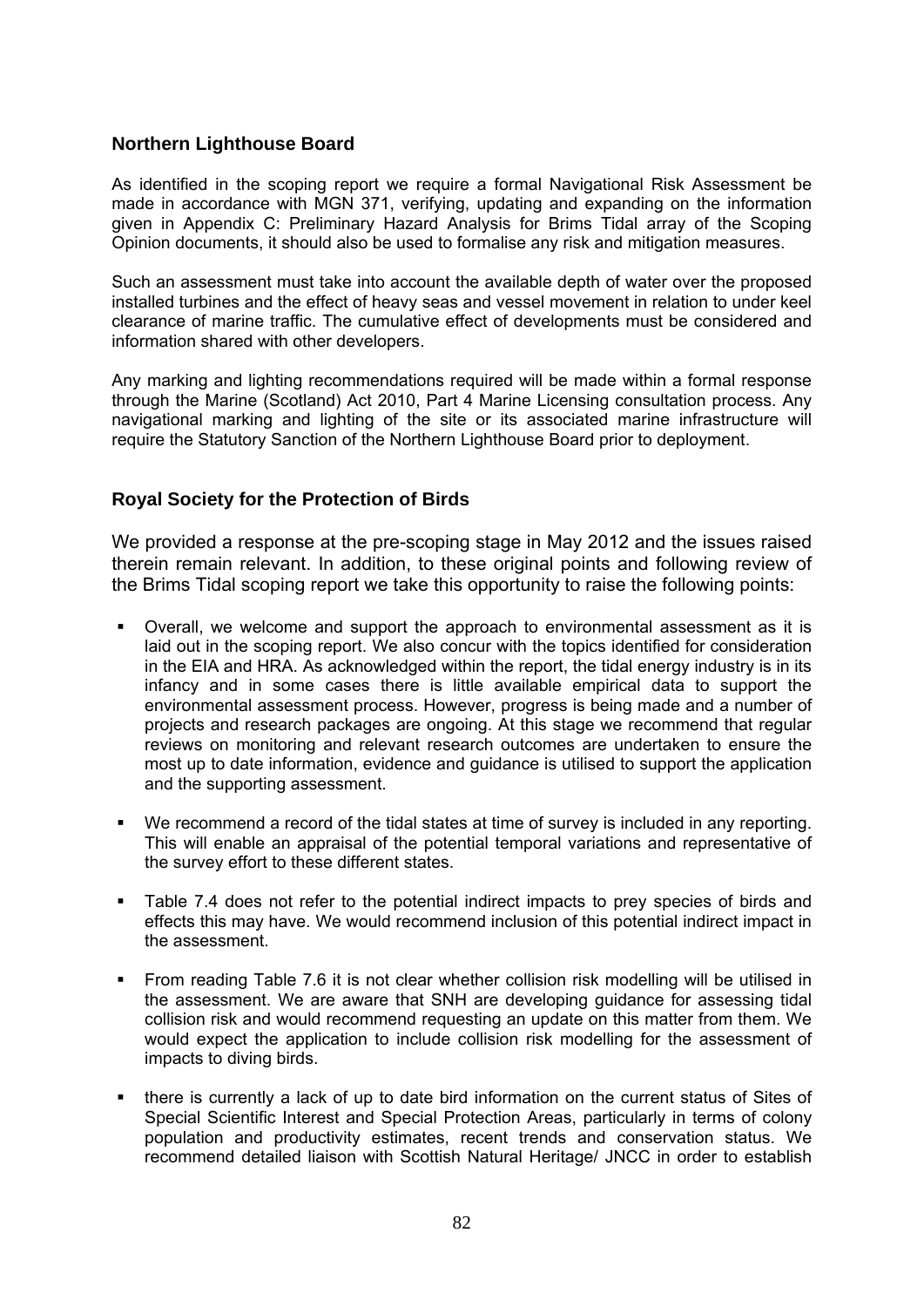an agreed approach to considering these important contextual issues within the assessment.

 we encourage consideration of the recent review prepared by RSPB on birds and tidal stream energy projects when undertaking/ designing the survey work and assessments:

**'Birds and wave & tidal stream energy: an ecological review'** Research Report No. 42 (McCluskie, A.E., Langston R.H.W. & Wilkinson N.I. (2012) Published in: RSPB research report no. 42). (http://www.rspb.org.uk/Images/mccluskie\_langston\_wilkinson\_2012\_tcm9-307966.pdf)

# **Royal Yachting Association**

RYA Scotland has contributed comments to the previous Cantick Head proposals, the Pentland Firth and Orkney Waters Shipping Study and to the recent consultation on the shipping study demonstrated the seasonality of use of waters in the area. A more informative approach might be to establish the circumstances (intended destination, weather, tide etc.) in which a recreational vessel would pass through the area.

We welcome the commitment for site design and offshore route selection to consider offshore recreation use patterns (Table 6.3.5). The cable route and its landfall are unlikely to have an adverse impact on recreational sailing.

In Table 6.44, recreational boating should also include operators of dive and sea angling vessels and Pentland Firth Yacht Club based in Scrabster. Note that if all the devices were to have an adequate clearance above them the NRA would be very short. If there are any surface piercing elements then a full NRA will be required. It is a policy of the RY A to object to any exclusion zone where a clear case for it has not been made, bearing in mind that there are many cases where it is difficult for a vessel to establish whether or not it is in an exclusion zone (and marker buoys can themselves be hazards in adverse conditions) and that *force majeure* caused by bad weather can reduce a skipper's course options.

#### PFOW Pilot Marine Spatial Plan.

As mentioned in section 6.11.2, the UK Coastal Atlas of Recreational Boating, published by the RYA shows a light use cruising route crossing the south east corner of the site between Scrabster and Cantick Head. An anchorage in Aith Hope is described in the Clyde Cruising Club *Sailing Directions and Anchorages N* & *NE Scotland and Orkney Islands.*

The more detailed and more recent PFOW shipping study showed that only a few recreational vessels pass through the proposed site although the data used in the construction of the charts were strongly based on AIS information, which most smaller recreational craft do not use. The recent port developments at Scrabster and increased recreational interest in the waters to the north west of Scotland may result in increased use of this route in the future, particularly in conditions of deteriorating weather. Thus recreational impacts should not be scoped out of the study.

Enough information has been supplied about the technologies to provide a scoping opinion. Any device with a minimum clearance of 8 m below LA T poses little risk to recreational craft. However, any technology with surface piercing elements does pose a risk, particularly in areas of strong tidal flows where a vessel's speed through the water is not much more than the tidal rate. Discussions with local sailors and sea users (6.11.4) will be useful provided that the term local includes sailors based in Scrabster.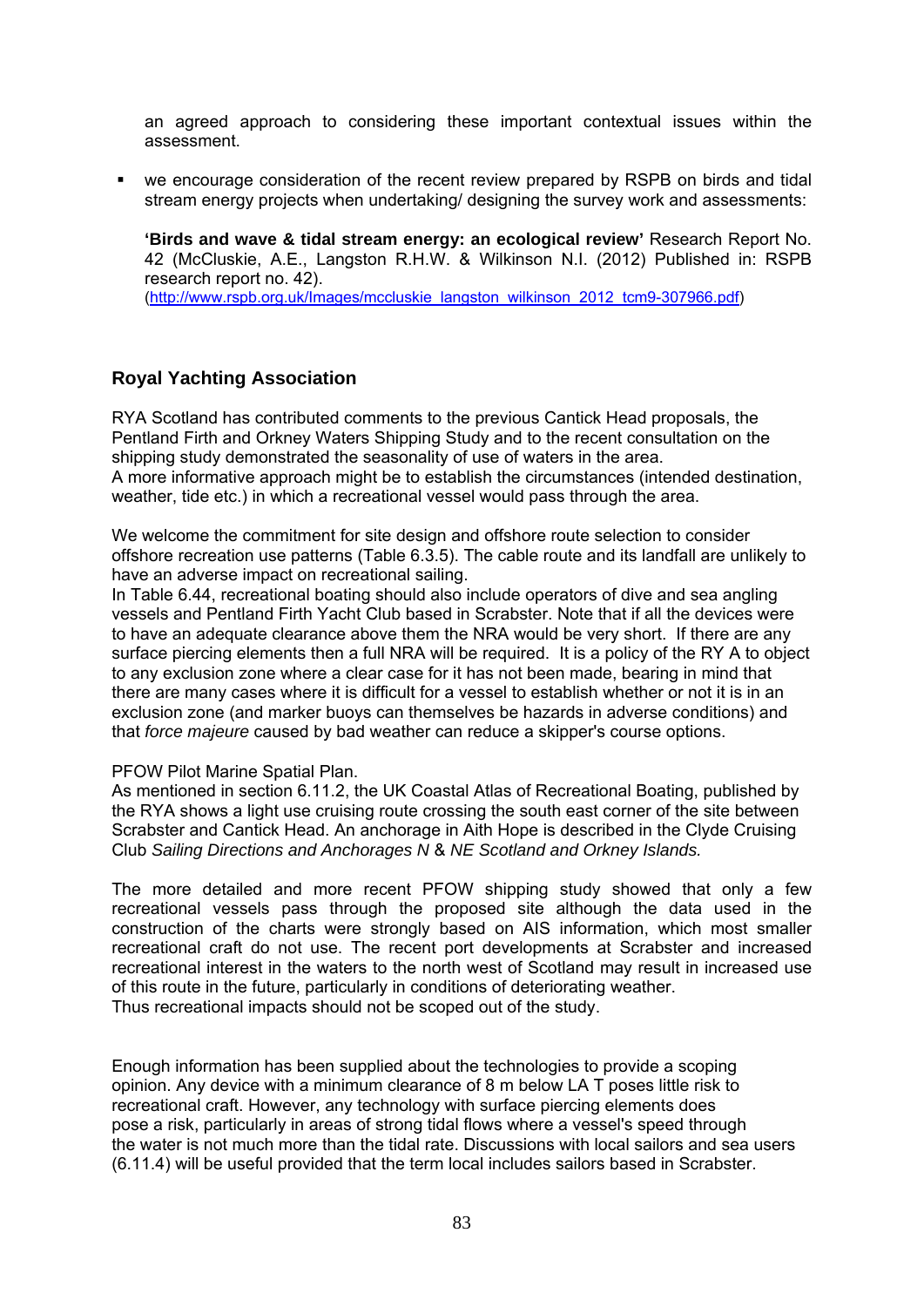Due to the low levels of activity found in the PFOW shipping study and the difficulty of spotting recreational craft on radar, it is by no means certain that a four week study would be informative, particularly since the shipping study demonstrated the seasonality of use of waters in the area. A more **i**nformative approach might be to establish the circumstances (intended destination, weather, tide etc.) in which a recreational vessel would pass through the area.

We welcome the commitment for site design and offshore route selection to consider offshore recreation use patterns (Table 6.3.5). The cable route and its landfall are unlikely to have an adverse impact on recreational sailing. In Table 6.44, recreational boating should also include operators of dive and sea angling vessels and Pentland Firth Yacht Club based in Scrabster. Note that if all the devices were to have an adequate clearance above them the NRA would be very short. If there are any surface piercing elements then a full NRA will be required. It is a policy of the RY A to object to any exclusion zone where a clear case for it has not been made, bearing in mind that there are many cases where it is difficult for a vessel to establish whether or not it is in an exclusion zone (and marker buoys can themselves be hazards in adverse conditions) and that *force majeure* caused by bad weather can reduce a skipper's course options.

# **Transport Scotland**

We have been passed a copy of the Environmental Scoping Report prepared by Royal Haskoning DHV and Aquatera in support of the above development. Having reviewed the information provided, particularly section 6.13, we would make the following comments on behalf of Transport Scotland.

# 8.1.1 Site Access

We understand from the Scoping Report that the proposed development is an offshore tidal array providing up to 200MW of power, off the south of Hoy, Orkney. There are no trunk roads on Orkney, so the nearest trunk road to the site is the A9(T) on the Scottish mainland. It is noted from section 4.5.6 of the Scoping Report that the location of the landfall and onshore substation is not yet decided and therefore detailed access arrangements are yet to be decided. We would note that the locations and associated access arrangements are likely to be a matter for the local roads authority rather than Transport Scotland. The Scoping Report identifies that some movement of abnormal loads may be required, and that a separate assessment will be undertaken of the suitability of the relevant roads. Several local ports are listed as potentially providing strategic access, including Scrabster on the north coast of Scotland which is close to the A9 trunk road.

#### 8.1.2 Assessment of Impacts

We would accept that the traffic and associated environmental impacts of the development on receptors adjacent to the trunk road network will be negligible and would confirm that Transport Scotland do not require any further assessment in this regard.

If abnormal loads are to be transported on the Scottish mainland then the ES should identify the expected port of delivery for large components such as cable drums and transformers, and provide an assessment of the route to the site in terms of its suitability for the transportation of abnormal loads.

The details required would include a report which considers the movement of abnormal loads including swept path analysis, measures required including the temporary removal of street furniture, any proposed junction widening, traffic management etc to ensure that the movement of these loads will not have any detrimental effect on structures within the route path.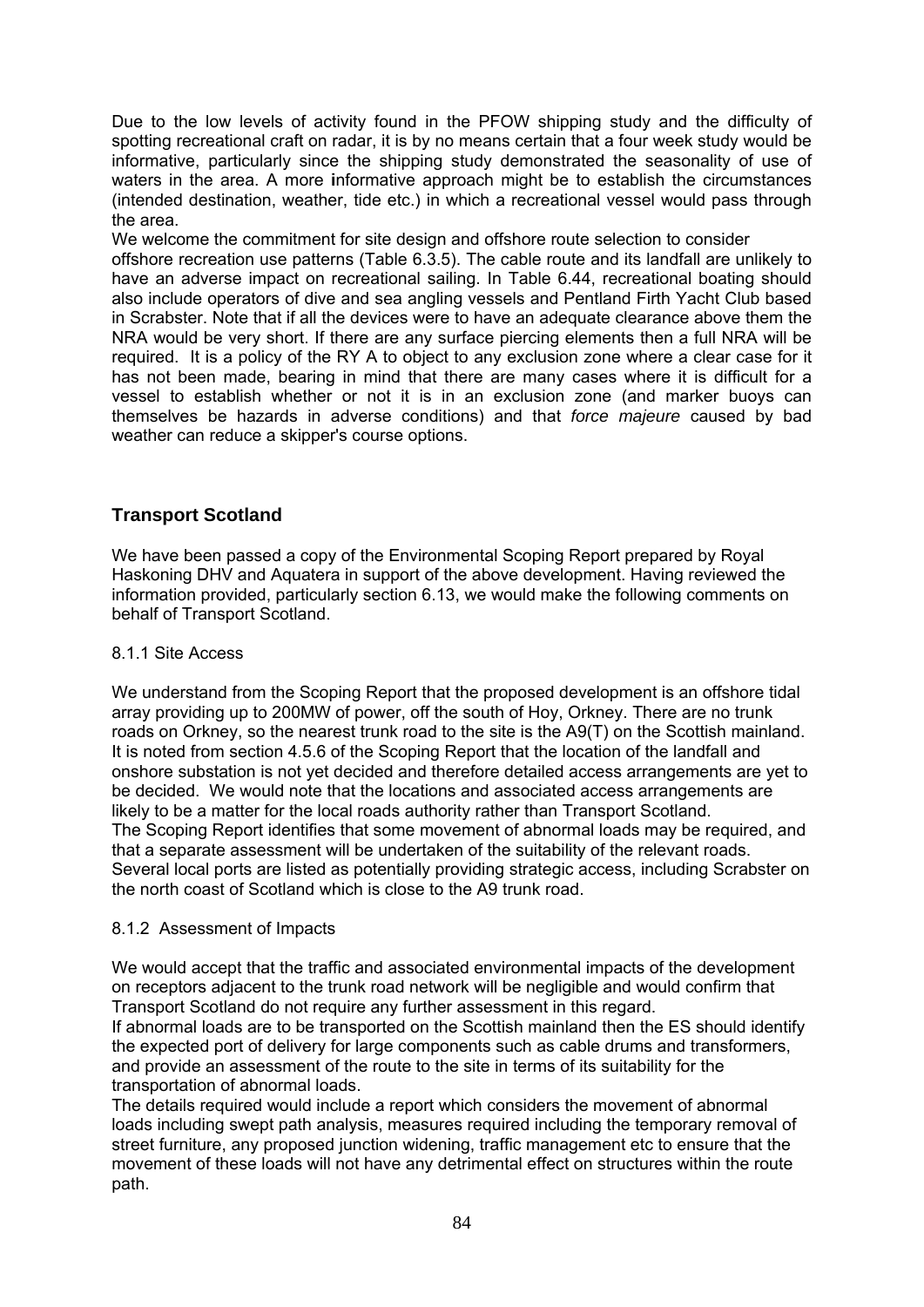# **Whale and Dolphin Conservation Society**

WDC are endeavouring to assist with the environmentally sustainable development of marine renewable energy in Scotland. Whilst welcoming the Scottish Governments' commitment to renewable energy generation, particularly noting the potential consequences of climate change for cetaceans, we have serious concerns about current levels of uncertainty and the possible negative impacts these developments, both individually and cumulatively, may have on cetaceans (whales, dolphins and porpoises) and seals in Scottish waters.

We note that the OpenHydro Open-Centre Turbine (OCT) is the preferred technology for this development and requires no pile driving during construction. We understand that the final decision on the support structures will be made post-consent due to the advances in technology and the experiences of other tidal sites, however the alternative technologies potentially require pile driving. There is considerable scientific uncertainty surrounding the impacts of pile driving during construction on all species, and in this region. As a result, our preference is that pile driving is not used at all during construction. An effective underwater noise mitigation plan needs to be developed within the Environmental Mitigation Monitoring Plan (EMMP) for all the potential support structures.

We welcome the development of the EMMP in consultation with Scottish Natural Heritage (SNH) and the Joint Nature Conservation Committee (JNCC). The EMMP should be appropriate to the level of works. WDC requests involvement in the development of the EMMP.

WDC has serious concerns about the use of ducted propellers. Ducted propellers should not be permitted unless they are guarded or potential impacts can be effectively mitigated in some other way, especially for harbour seals. If ducted propellers are to be used, a proposed Seal Corkscrew Injury Monitoring Scheme (SCIMS) should be developed and such include informing ship crew about the possibility of interactions and a requirement to minimise use, as well as Marine Mammal Observer searches for seal carcasses to determine if injuries to seals are occurring. Beach searches should be conducted regularly enough to allow the carcasses to be 'fresh' enough for a cause of death, where possible, to be determined. There is growing evidence to suggest that harbour porpoises also suffer from 'corkscrew injuries' (Deaville et al., 2013), therefore within the SCIMS any stranded marine mammals should be reported to the Scottish Marine Animal Stranding Scheme (SMASS).

We agree with how the developers will obtain information and account for other developments in the cumulative impacts.

We understand the data sources in Table 7.10 are examples, and would welcome the addition of primary literature e.g. peer-reviewed journal articles.

#### **Habitats Regulations Appraisal (HRA) Screening**

Dornoch Firth and Morrich More Special Area of Conservation (SAC) for harbour seals should be changed to 'Potential LSE' due to the severe declining population of this species and also to account for cumulative effects.

Whilst not a requirement for the HRA, the potential impact on other cetacean species e.g. minke whale, harbour porpoise and white-beaked dolphin, which are listed as Priority Marine Features and minke whale and white-beaked dolphin are drivers in the Scottish Marine Protected Areas project, should also be given adequate consideration.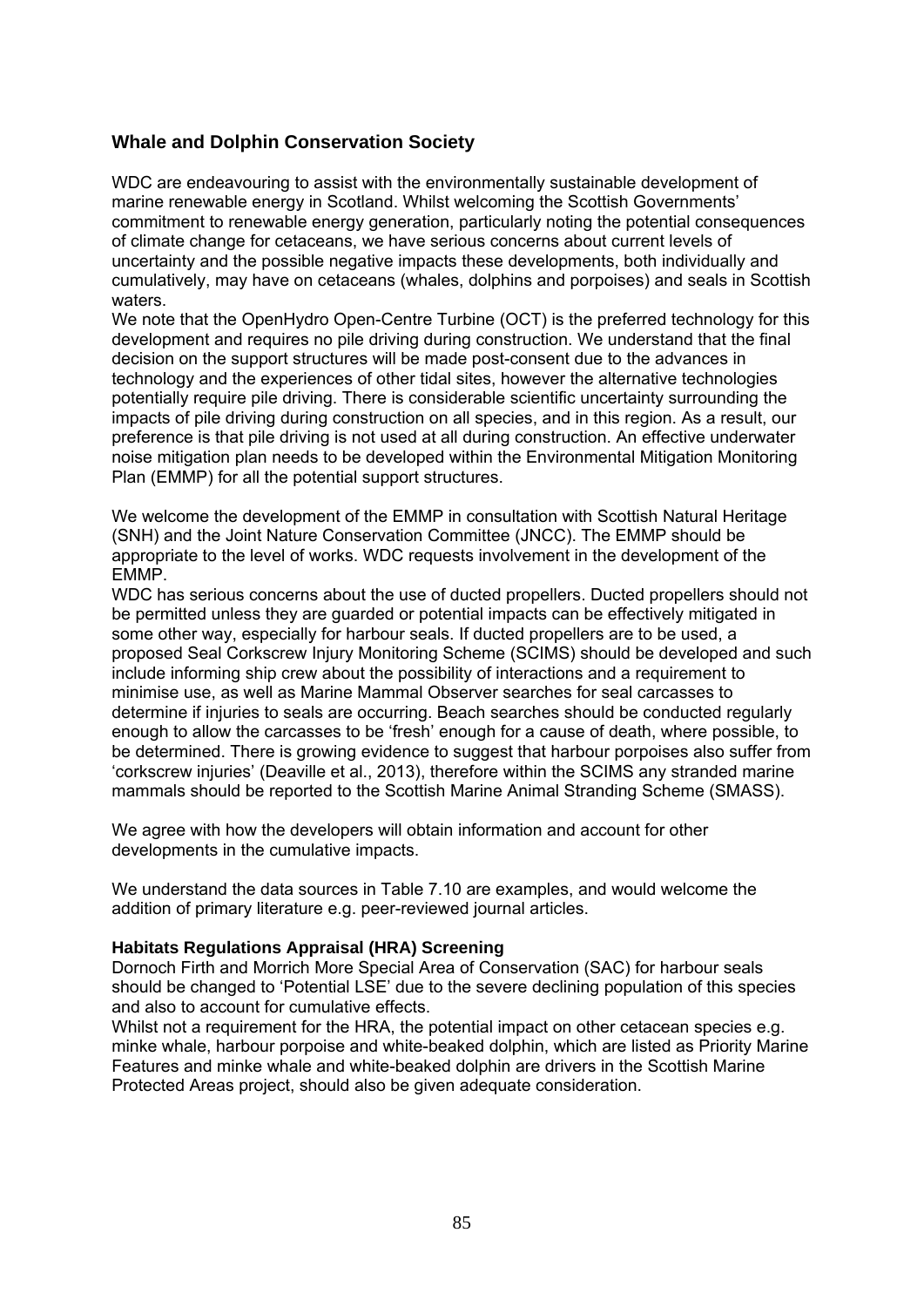# **Inshore Fisheries Group**

Nil return

# **Marine Safety Forum**

Nill return

# **Ports and Harbours**

Nil return

# **Scottish Canoe Association**

Nil return

# **Scottish Fishermans Federation**

Nil return

# **Scottish Fishermans Organisation**

Nil return

# **Scottish Government Planning**

Nil return

# **Scottish Wildlife Trust**

Nil return

# **Surfers Against Sewage**

Nil return

# **Ministry of Defence**

Nil return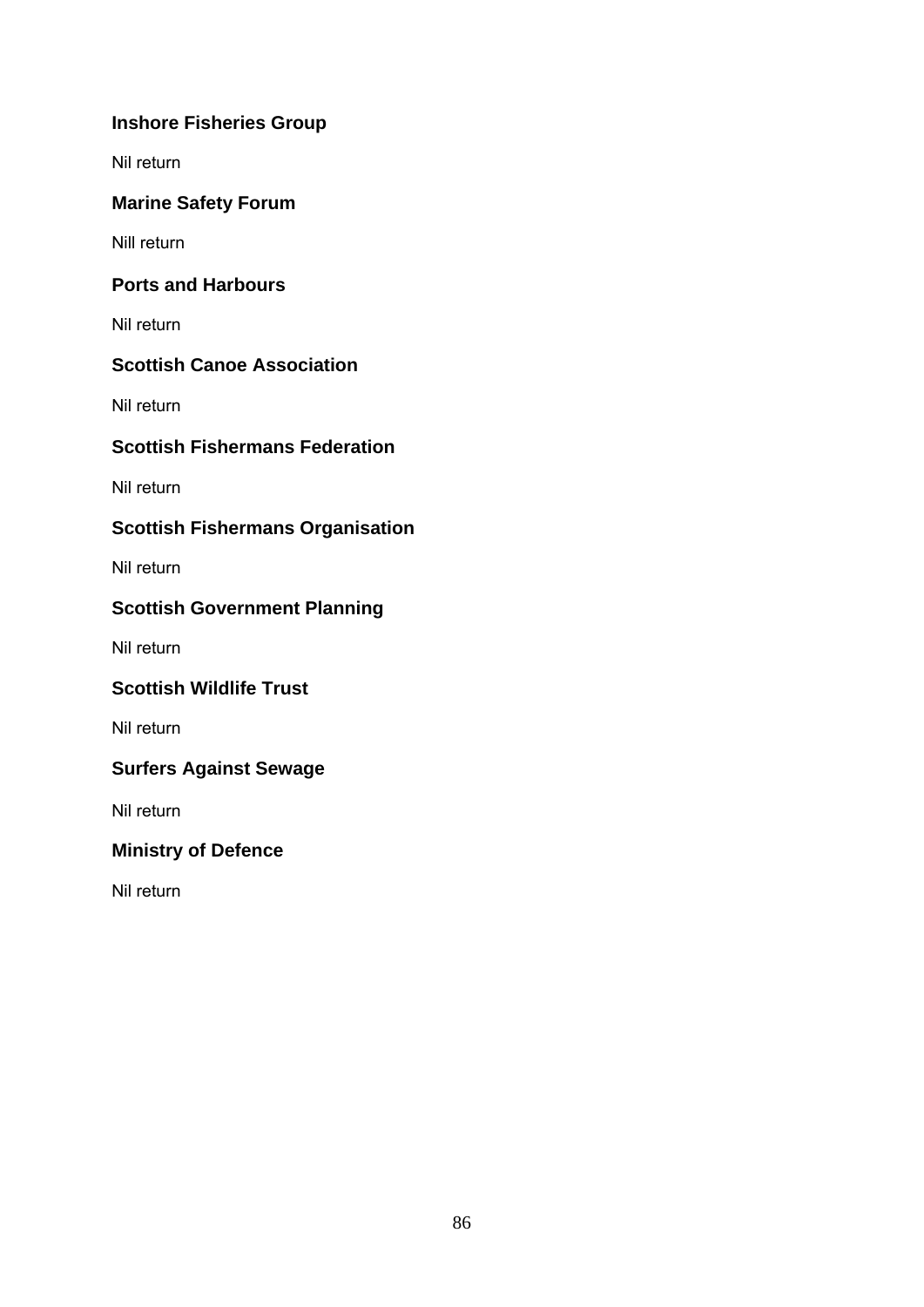#### **Annex 2 – RYA Position Statement**



# **THE RYA'S POSITION ON OFFSHORE ENERGY DEVELOPMENTS**

# **DECEMBER 2009**

The RYA has taken an active role in policy making that affects boat users and has been the voice of recreational boating for over a century. We represent our 100, 000 personal members and over 1500 affiliated clubs representing approximately 400, 000 boating enthusiasts and administer training standards at over 2000 recognised teaching establishments. Research conducted by the RYA, BMF, MCA, RNLI and Sunsail in 2006 showed there were approximately 3.5 million participants in boating-related watersports in the UK. The BMF estimates the total turnover of the UK leisure and small commercial marine industry in 2005/6 was £2.8 billion. Of this, the 'value added contribution' which is the principal measure of national economic benefit was £1.04 billion (37.6% turnover). The industry employs 35,000 people across 4300 different businesses.

RYA represents users of inland and coastal:

- Cruising and racing sailing and motor boats
- Sailing dinghies and day boats
- Windsurfers
- Personal watercraft

The RYA supports the UK Government's and evolved administrations' efforts to promote renewable energy<sup>36</sup>. We note that it is Government policy that wind farms should not be consented where they would pose unacceptable risks to navigational safety after mitigation measures have been adopted $37$ . Our primary purpose in engaging in the consultation regarding the development of offshore energy developments is to secure navigational safety and to ensure that recreational boating interests are not adversely affected. The RYA has made objections to some of the proposed developments on grounds explained in this document. As more issues have come to light, we have reviewed our position on offshore energy development. We recognise that some marine renewable schemes may provide opportunities to benefit recreational sailors, e.g. active breakwater types of power generation can provide areas of sheltered water.

**This position paper sets out our concerns from a general perspective and should enable developers to more accurately take account of recreational boating concerns in their environmental impact assessments**.

<sup>&</sup>lt;sup>36</sup> The UK Renewable Energy Strategy 2009. HM Government

<sup>&</sup>lt;sup>37</sup> Draft National Policy Statement for Renewable Energy Infrastructure (EN-3) DECC. November 2009. Note that this NPS will be a relevant planning consideration even though marine planning is a devolved issue in Scotland and Northern Ireland and in some cases Wales.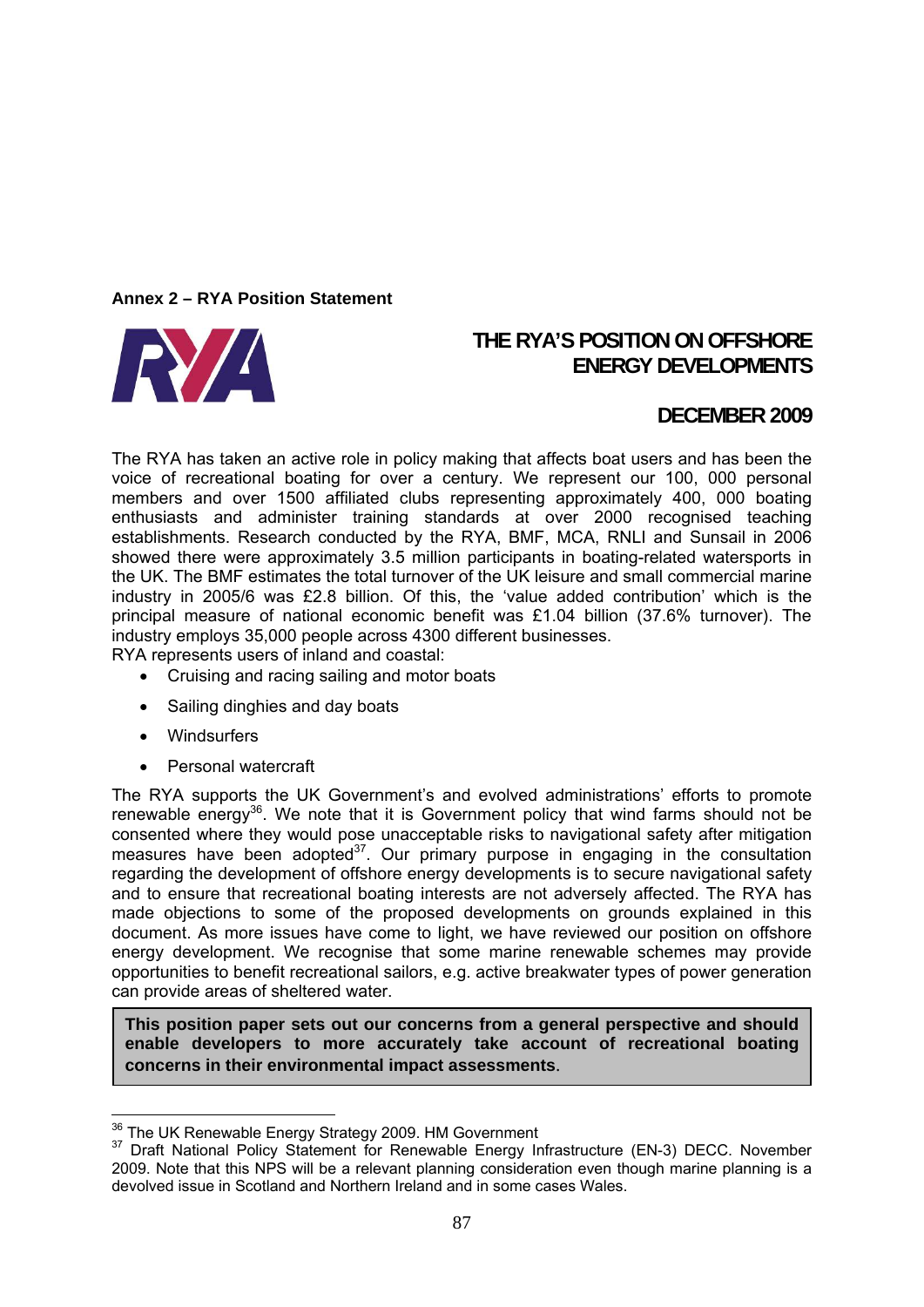In summary the concerns of recreational boating and offshore energy developments relate to:

- 1. Navigational safety
	- a. Collision risk
	- b. Risk management and emergency response
	- c. Marking and lighting
	- d. Effect on small craft navigational and communication equipment
	- e. Weather
- 2. Location
	- a. Loss of cruising routes
	- b. Squeeze into commercial routes
	- c. Effect on sailing and racing areas
	- d. Cumulative effects
	- e. Visual intrusion and noise
- 3. End of life
	- a. Dereliction
	- b. Decommissioning
- 4. Consultation

The MCA has developed guidance for assessing the navigational impact of offshore renewable energy installations, this should be utilised in addition to the information contained here $38$ .

#### **1. Navigational Safety**

Prior to leaving the shore, mariners make a passage plan and make assessments based on weather, tides and the environmental conditions. Offshore developments become an additional navigational hazard to the mariner. However, if sited sensitively, well designed and managed effectively these developments can satisfy the safety issues of concern to recreational boating.

Construction of the first offshore wind farm, North Hoyle, was completed in 2004. Since that time, Scroby Sands was completed in 2004, Kentish Flats in 2005, Barrow in 2006, Burbo Bank in 2007, Lynn in 2008 and Inner Dowsing in 2008. A further seven are currently under construction and seven more are consented and awaiting a start date. There have been no reported incidents involving recreational craft and offshore wind farms in these five years of operation around the UK coast.

#### **Collision risk**

The RYA believes that poorly designed wind farm developments could pose a risk of rotor blade collision with recreational craft. Wave and tidal developments and the sub-surface structures and scour protection associated with wind turbines could similarly pose a threat of underwater collision. The danger that moving rotor blades or other parts of the mechanisms pose is the reason for concern. Navigating around static hazards is part of sailing and only in rare situations, such as in narrow channels with strong tidal flows, do static installations pose a threat.

**The RYA believes that the threat to recreational yachts can be minimised by specifying** 

**1. a minimum rotor height clearance above mean high water BTALings of 22 metres** 

**2.** a minimum underwater clearance of 3.5 m below mean low water BTALings | *Practice, Safety and Emergency Response Issues.",* MGN 372 *"Offshore Renewable Energy* 

*Installations (OREIs): Guidance to Mariners Operating in the Vicinity of UK OREIs".*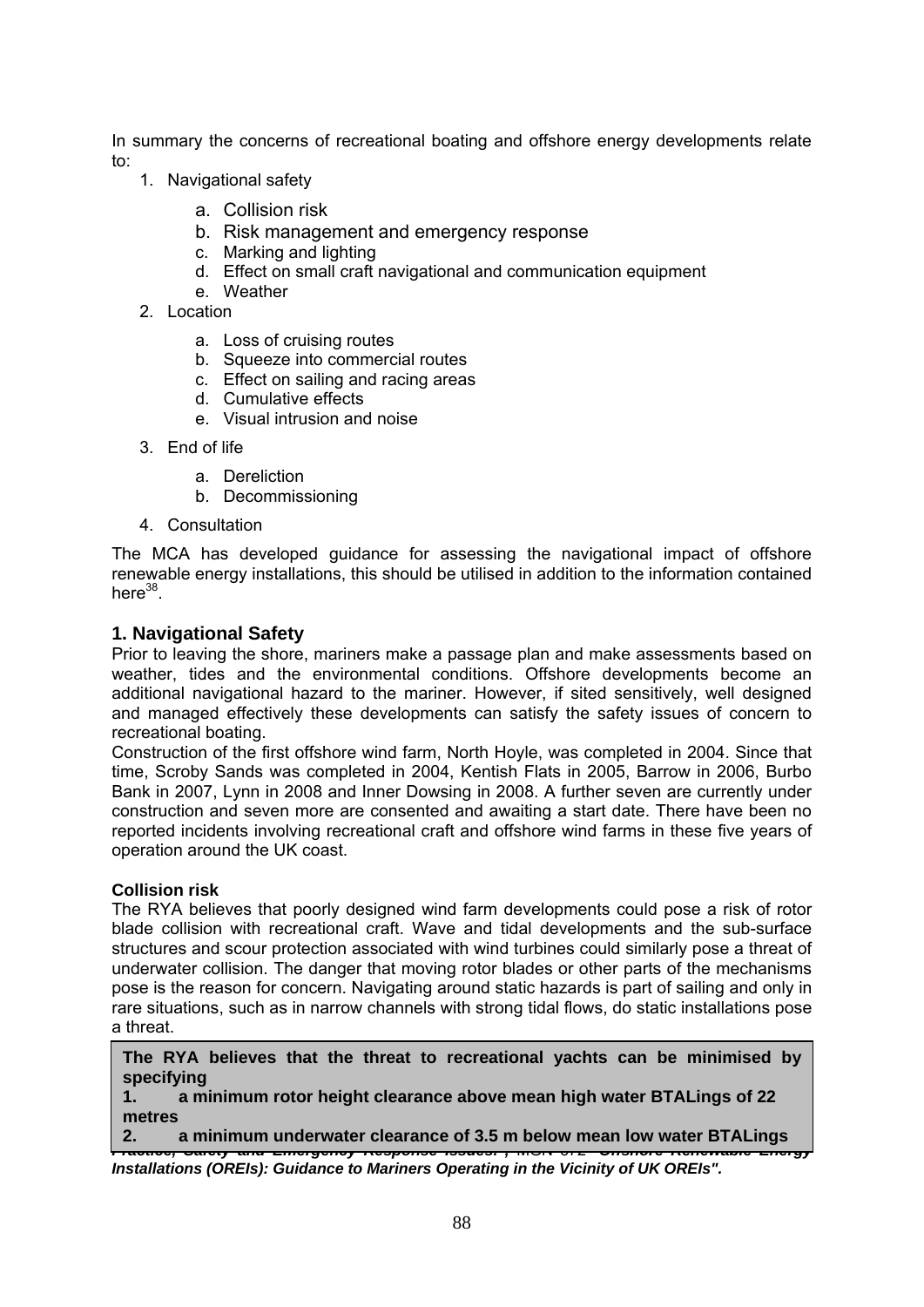The RYA has developed its position on clearance height and depth on the available data. Firstly an estimation of the air draught of the national fleet of yachts around the UK was established in the knowledge that these types of yachts may be found in all UK waters, these data are taken from the Royal Ocean Racing Club (RORC) Rating Office's database. For more detail see the final section on *Developing RYA policy on minimum clearance height and depth*.

#### **Risk management and emergency response**

Risk management provisions should be formulated from the results of a site specific risk assessment that accounts for recreational craft. Recreational craft can be generalised as 'small craft' which are defined by the MCA as those craft under 24m in length. This distinction is important when it comes to equipment and other requirements for small and large craft. Guidance was developed in 2005 to outline the requirements for assessing the navigation impacts of offshore wind farms $39$ .

For recreational craft, such an assessment should take into account the following parameters:

- The number, size and type of local vessels
- The number, size and type of national vessels
- Annual events that are not covered in a short term monitoring
- Wave height and sea state conditions
- Monitoring should be carried out during the high season
- A range of possible incidences

Any risk assessment should recognise that it is a theoretical process and that utilising historical data on the number of incidents reported to HM Coastguard from the area with no hazards in place may not adequately represent the situation with 30-300 installations in situ. It should also be recognised that not all incidents are reported to the Coastguard; generally only those that represent life threatening situations are reported. However, since commercial offshore wind farms have now been deployed in UK waters for five years, this experience should be fed into any risk assessment to provide an accurate and realistic predicted level of risk and enable a proportionate and practical set of measures to be put in place to address any unacceptable risk.

In order to effectively manage the risk of a vessel in distress drifting towards an installation, there needs to be an effective *Emergency Response System* in place. This will require the ability to shut down the moving parts, such as the turbines, when an emergency call is reported. In some cases, where traffic is high, a stand-by safety vessel may be required.

#### **Safety Zones**

The RYA's opinion remains that the creation of safety zones around wind turbines or other installations that exclude small craft on a wholesale basis are likely to be unnecessary, impracticable and diBTALoportionate. In our view, such a restriction on the small craft's right of navigation is not justifiable in terms of safety and there is little possibility of enforcing such zones. In some locations, it may actually increase risk of collision as small craft may be pushed into the lanes of larger vessels or may have to make extended voyages.

European standards are now being established where small craft, under 24m, are exempt from any operational safety zones. The German Government was the first to recognise the negative implications of imposing safety zones on small craft and has exempted small craft from such zones. In principle the RYA has no objection to the creation of *advisory or precautionary zones* but such zones must be designed and implemented on a case-by-case basis and with due respect to the right of navigation. The RYA believes that the purpose of

<sup>&</sup>lt;u>.</u>  $39$  Guidance on the Assessment of the Impact of Offshore Wind Farms: Methodology for Assessing the Marine Navigational Safety Risks of Offshore Wind Farms. 2005. DTI.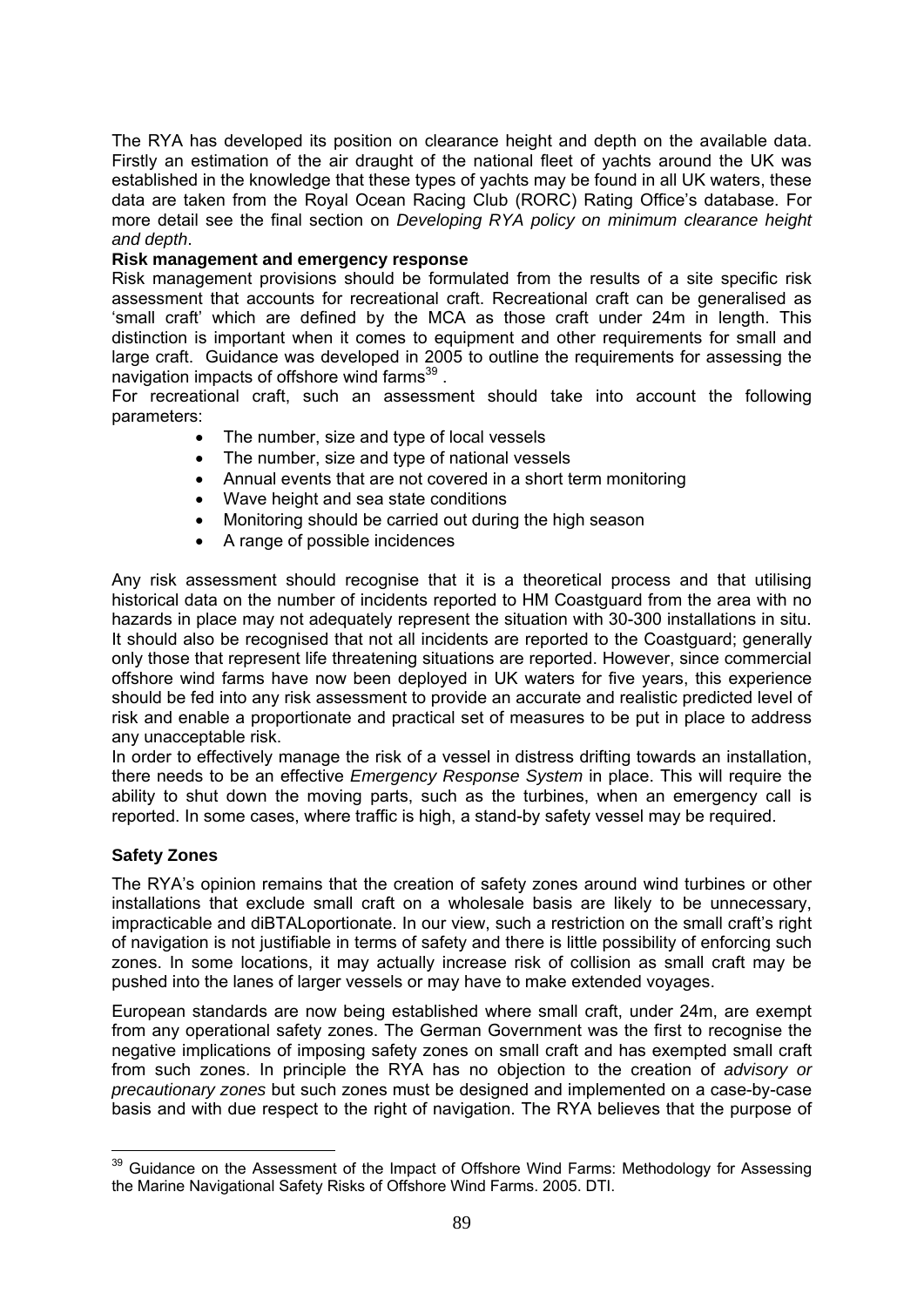any *advisory or precautionary zones* should be to warn vessels to navigate with particular caution but they should not permanently restrict navigation or exclude recreational vessels. Wave and tidal technology is varied and is now the unknown factor when considering navigational safety impact. Nevertheless when these do not have moving parts within keel depth, their status as a hazard is in principle no different from that of a reef or other natural obstruction.

The RYA does, however, foresee occasions when it may be prudent to impose short-term temporary restrictions, for example during engineering, maintenance or construction works. Such temporary restrictions should be promulgated through Notices to Mariners. Many vessels visit the UK from continental Europe and this should be taken account of in any communication.

#### **Cables and anchoring**

A further issue relating to risk management is that of cables and anchoring. In most cases, small craft will not anchor within an offshore energy 'farm'. However, in emergency situations this may be the only way of securing a drifting vessel to ensure no damage is done. To secure the safety of navigation, cables should be buried to a sufficient depth to avoid being uncovered. This should take into account shifting sediments on the seabed.

### **Marking and lighting**

As offshore renewable energy installations become more common in UK waters, the requirements for marking and lighting the sites should be consistent. This has been achieved for offshore wind and should be replicated for wave and tidal devices. Much work has been done in this field and guidance supported by RYA is available from Trinity House or the Northern Lighthouse Board as appropriate. For wind farms, as a minimum each turbine should be clearly marked in high visibility yellow paint to a height of 12 m, low level lighting should allow the turbine number to be read from a 'safe' distance, corners of the wind farms should be marked and any other points or routes through the wind farm marked accordingly. Wave and tidal developments vary dramatically in their design and the marking and lighting of these installations will need to be developed carefully. Wave power units that lie low in the water and that may move within an area of water, such as Pelamis, will be particularly hazardous to small boats and effective marking and lighting will be essential.

**The RYA supports the guidance issued by the relevant light house boards on these issues and works with them to identify site specific issues that may occur**.

# **Effect on small craft navigational and communication equipment**

All craft larger than a dinghy will have some form of navigational equipment on board. The most common will be a magnetic compass. Large quantities of steel, cabling and the transmission of electrical power may produce interference with the magnetic compass. Studies have shown that the effect on systems such as GPS, VHF and mobile phones from wind farms is negligible. However, there is a demonstrated effect on radar systems which reduces the visibility of small craft to search and rescue vessels as well as to each other and larger commercial vessels. This causes concern when large wind farm developments are sited close to commercial shipping lanes and obstruct small craft routes avoiding these commercial routes or at the confluence of routes.

Problems may be found with small craft navigational equipment, which is not as powerful as commercial varieties, when we start consider installations further offshore. Antennae are likely to be lower and less powerful than many larger commercial vessels.

#### **Any proposed development should account for the effect on small craft navigation and communication equipment in detail**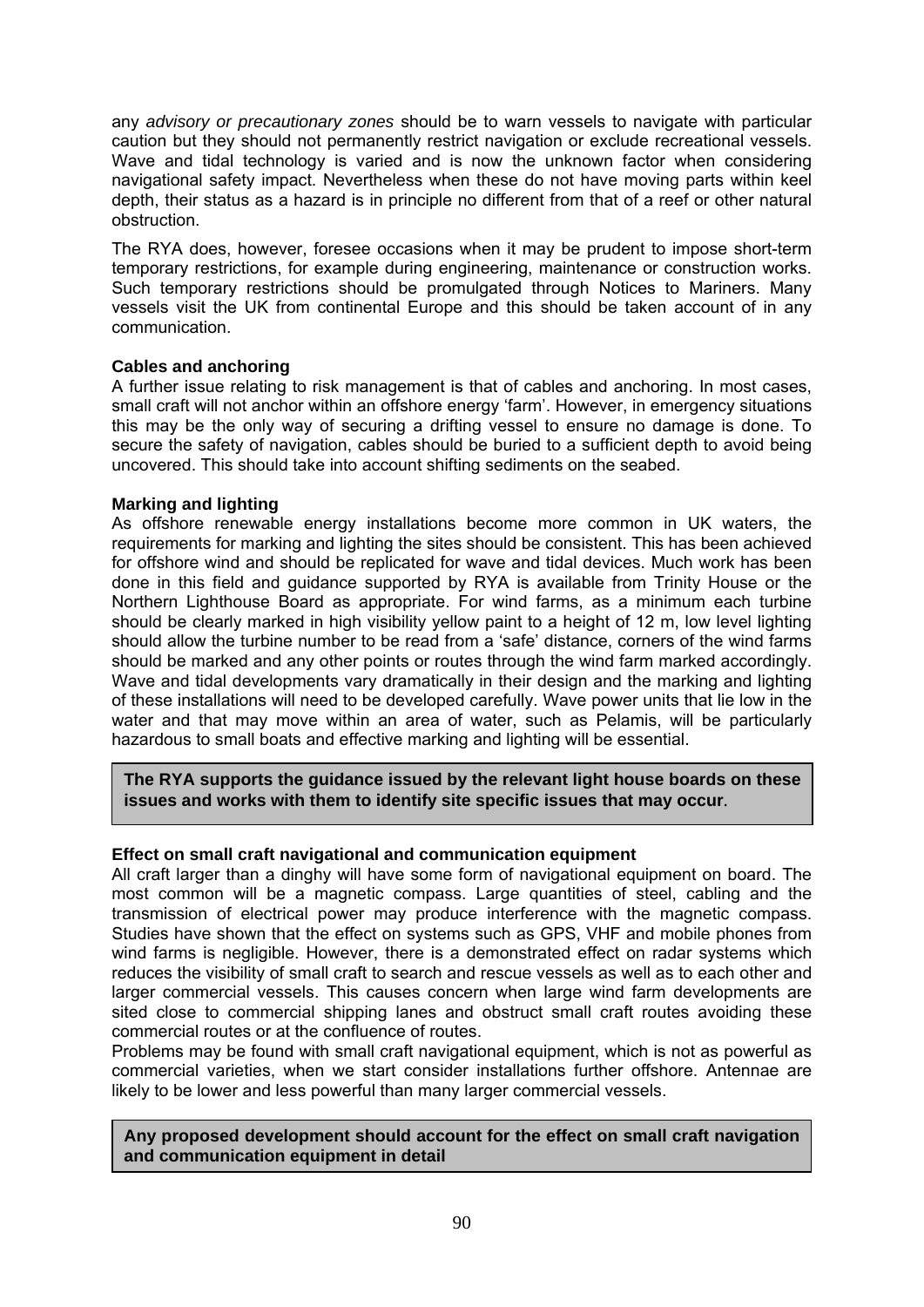### **Weather**

Local weather conditions should also be examined in the risk assessment and measures taken to reduce the effects of poor weather conditions, low visibility and fog should be included in the risk management plan. Installations may need to have fog horns attached for low visibility conditions.

### **2. Location**

The location of offshore energy installations is going to be crucial to navigational safety as well as potential loss of amenity for recreational craft. It should also be noted that commercial routes and shipping lanes do not represent those routes taken by small recreational craft. Whilst these routes will vary, the RYA, has collated these routes into the *UK Coastal Atlas of Recreational Boating* which is available from the RYA and which details cruising routes, sailing areas and racing areas as well as the location of marinas, RYA affiliated clubs and recognised training centres. This document should be consulted when considering the location of offshore energy developments and when writing an environmental statement.

**Recreational routes, general sailing and racing areas must be accounted for when examining the impacts of wind farm developments.** 

#### **Loss of cruising routes**

When examining the routes and location of turbines it is important to recognise that sailing boats behave differently to power driven craft in that their actual line of travel may zigzag across the ultimate direction of travel as they are dependant on the wind direction. The coastal atlas should be consulted as well as any other available information to inform the siting of the developments and individual installations and the potential provision of navigation routes through the larger sites.

Along many stretches of coast, recreational craft may need to seek shelter in poor weather. Sheltered harbours and anchorages and routes to these harbours of refuge should be protected. These are identified as essential routes in the Coastal Atlas.

The loss of routes will also lead to an increased distance of travel. This has environmental implications for powered craft and safety implications for all craft. Some routes, typically narrow channels or strong tidal flows, may already be hazardous at times to navigate through and adding hazards in these areas may seriously compromise navigational safety. There are also safety issues with the creation of turbulence and wind shadowing in confined areas where craft may be moving slowly and gusty turbulent conditions may create problems.

#### **Squeeze into commercial routes**

Recreational routes differ from commercial routes as recreational craft essentially aim to keep out of the major commercial navigation routes by travelling in the shallower adjacent waters or taking other routes entirely. As a result, examining commercial routes alone will not enable the safe positioning of OREIs, recreational boating must also be accounted for. This may require routes through large developments to be identified or inshore routes for smaller craft to be safeguarded. The cumulative impact of all marine developments is becoming increasingly important when assessing these issues of squeeze.

#### **Effect on sailing and racing areas**

Most of the general day sailing and racing areas are close to the shore and in the more sheltered waters. The Strategic Environmental Assessment for Round 3 offshore wind development<sup>40</sup> recognises the busy inshore areas and states that the majority of offshore wind development should be beyond 12nm. European standards are again being set by Netherlands and Germany who have excluded any development within 12nm from the shore in order to retain 'open space' for its amenity and recreational value. Recreational activity is

<sup>1</sup> <sup>40</sup> Offshore Energy Strategic Environmental Assessment: Post consultation report. June 2009. DECC.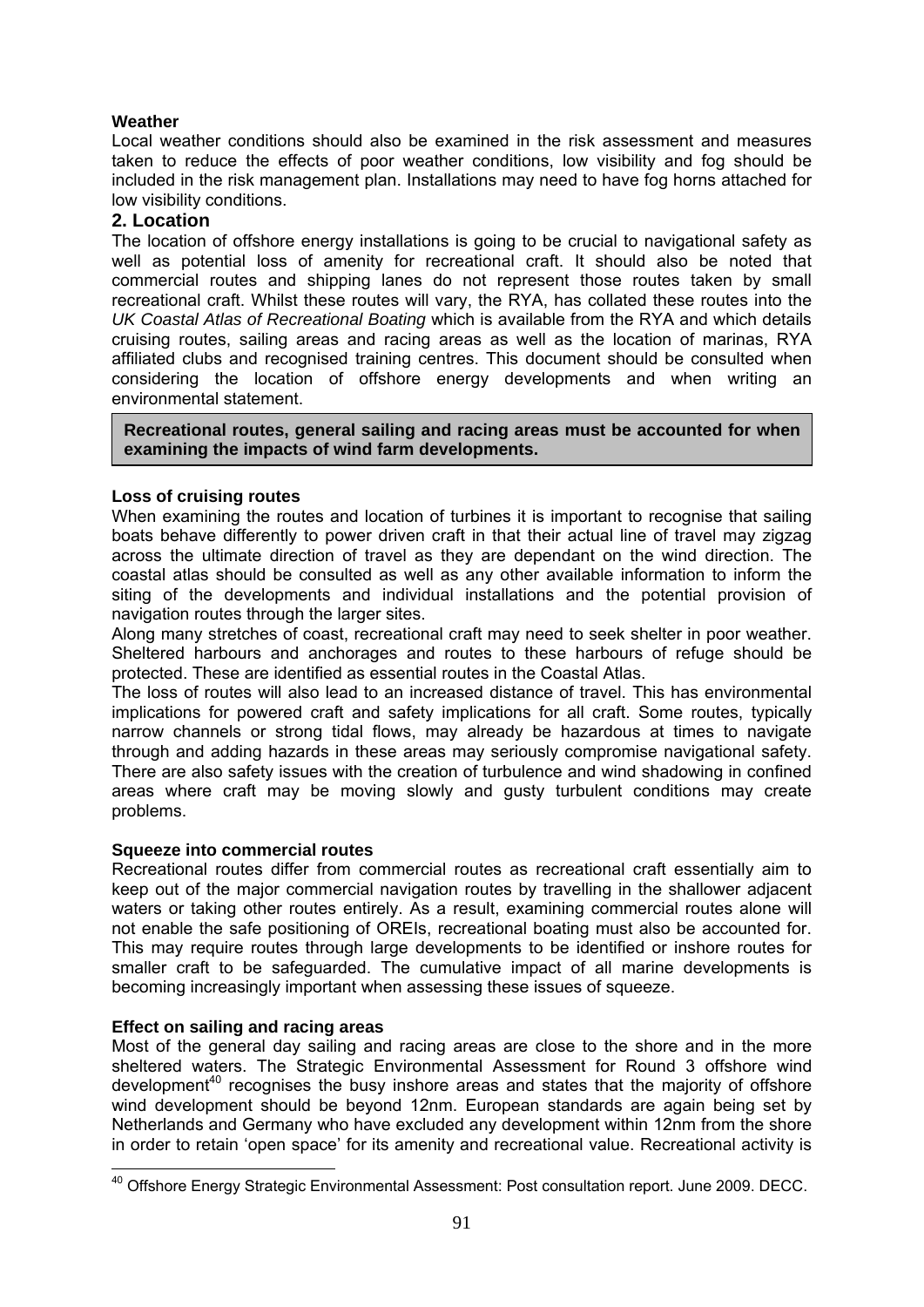important to the health and wellbeing of the community as well as economic support for the local coastal economies. Retaining the undisturbed remoteness of some waters will be important in terms of its wilderness and amenity value.

In certain confined areas and areas heavily used for sail racing, the effects of wind turbines in terms of turbulence and shadowing on craft should be taken into account.

**Any interference in wind speed and/ or turbulence created by a wind farm in a racing area would create a significant negative impact on the event site and diminish its value**.

#### **Cumulative effects**

Of increasing concern with the planned number of developments is the need to assess each development in its wider surroundings. The *cumulative effects* of offshore energy installations on navigation routes will be increasingly significant. Existing navigation routes affected by other proposed development sites will need to be accounted for, rather than only current routes.

#### **3. End of Life Dereliction**

Whilst we would hope that these installations remain economically viable for the lifetime of the structures, the RYA would support measures taken by Government to secure the financial implications of removing the structures, prior to consents been given. This will ensure that after the installation ceases electricity production for whatever reason, derelict structures that are not marked or lit and remain a hazard to navigation and anchoring are not found in UK waters.

#### **Decommissioning**

Equally, any decommissioning plan needs to ensure that the structures are completely removed. Any parts of the structure remaining after the commercial operation of the installation may pose a hazard to navigation and should be avoided. However, we recognise that secondary uses may be identified for these structures once energy generation ceases. If structures are to remain in the water, navigational safety must be taken into account and structures should be appropriately marked and lit.

#### **4. Consultation**

Consultation with the RYA should be through the Headquarters in Hamble and the Scottish, Welsh and Northern Irish offices who can coordinate wider consultation with their regional environmental coordinators, the clubs and individual membership and if needed, help to coordinate stakeholder meetings.

RYA Head Office Caroline Price Planning and Environmental Advisor RYA House, Ensign Way, Hamble, Southampton, SO31 4YA. Tel: 02380 604222 Email: Caroline.Price@rya.org.uk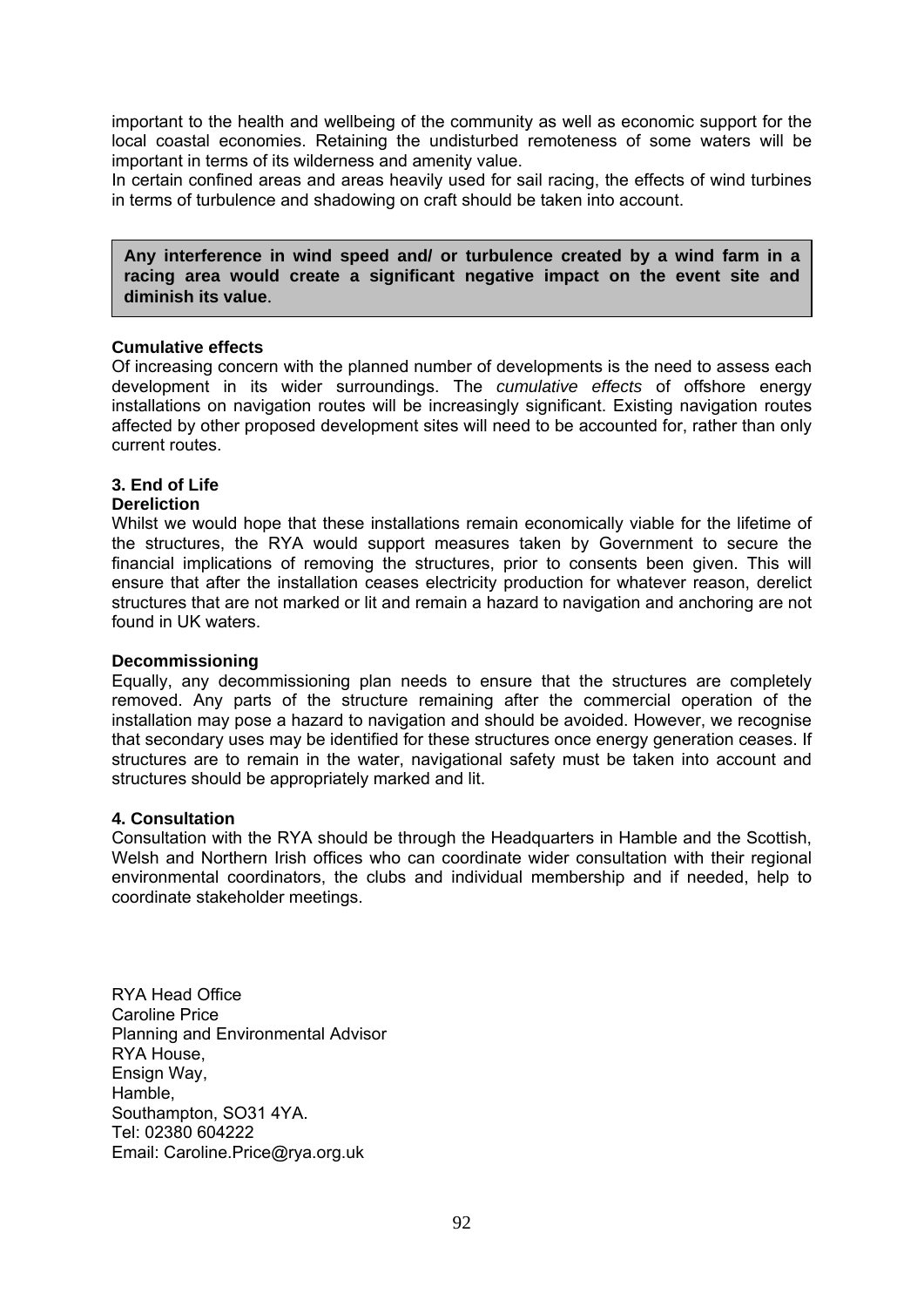RYA Northern Ireland Hon Secretary RYA Northern Ireland Council House of Sport Upper Malone Road Belfast, BT9 5LA

RYA Scotland Hon. Secretary RYA Scotland, Caledonia House South Gyle Edinburgh, EH12 9DQ

Welsh Yachting Association Hon. Secretary WYA Office 8 Llys Y Mor, Plas Menai Caernarfon, Gwynedd, LL55 1UE

Original document December 2005, revised December 2009

#### **Development of the RYA policy on minimum clearance height and depth**

The RYA has developed its position on clearance height and depth on the available data. Firstly an estimation of the air draught of the national fleet of yachts around the UK was established with the knowledge that these types of yachts may be found in all UK waters, this data is taken from the Royal Ocean Racing Club (RORC) Rating Office's database. Although there are other rating systems in use, the RORC system is widely accepted and applied worldwide. Rating is a technical handicapping process that enables adjustments to be made to yacht racing results so as to allow a wide range of different boats to be raced on equal terms. The boats contained in the database are mainly cruisers and yachts. Many yachts taking place in club races are registered with the RORC Rating Office. The RYA believes this data, containing 3179 records, is a good representation of the type of yacht to be found sailing around the shores of the UK. Although the total number of yachts around the UK has not been quantified, this database represents 6% of the total number of boats owned in the UK, estimated at 564,000 (BMF, 2003).

'Air draught' as presented here is the distance from the waterline to the top of the mast structure. This is based on the 'p' measurement, boom to top of mast, in the rating system (RORC, 2003). Two metres have been added for the distance from the boom to the water surface, which is a conservative estimate for the larger vessels. It should be noted that masthead equipment and instrumentation has not been included in the calculation of air draught, although it will also add a further half to one metre to the air draught of a yacht. Loss of this equipment may produce failure in communication from the yacht although not structural failure to the yacht.

Figure 1: Graph showing the air draught in metres of the boats within the IRC fleet (sample size=3179)



Looking at the above data in the form of percentage of the UK boating fleet, we can see the percentage of recreational yachts at risk from different rotor clearance heights. Figure 2, shows that a clearance height of 14 metres above sea level will put 57% of the national fleet at risk from rotor height collision. Reducing this to 18 metres above sea level, substantially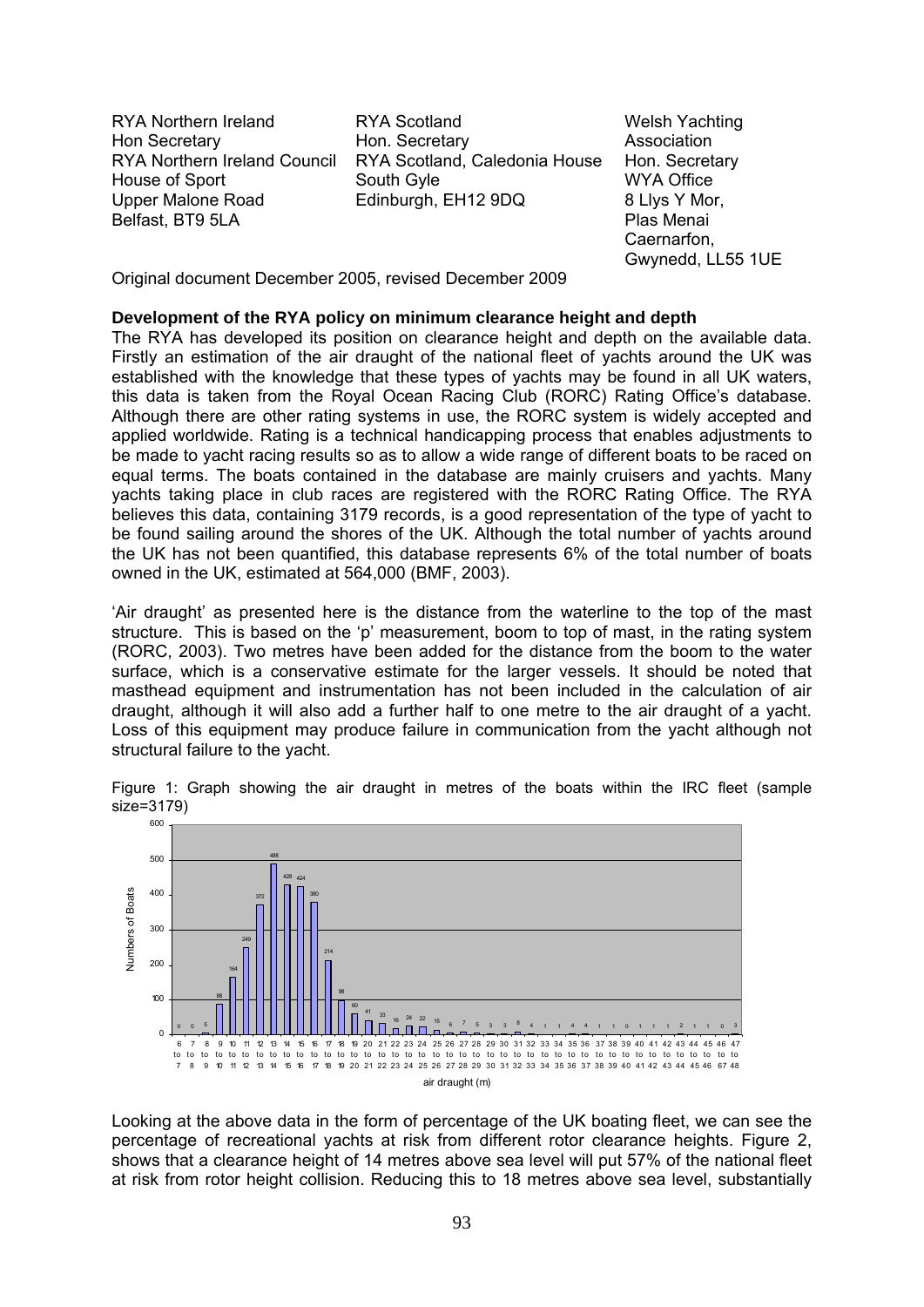reduces this percentage, however it still leaves 12% of the national fleet at risk from rotor height collision. This is still an unacceptable level of risk to the yachts found in UK waters. A clearance of 22 metres has been shown to be possible in engineering terms, which would put 4 % of the national fleet at risk, a more acceptable level of risk in the view of the RYA. As a matter of common observation, larger yachts over 18 metres in length (see Figure 3), representative of this 4% group are more likely to be run by highly experienced crews and skippers. The datum of mean high water Springs (MHWS) is taken as the clearance datum rather than mean sea level and then factoring in a site specific wave height parameter. However, wave height should be examined in the risk assessment at each site. It should be noted that 22 m above MHWS has already been specified as a minimum clearance height in several of the wind farms consented in the first round of consents and is therefore a feasible, cost-effective option for developers.

It should also be noted that while this is currently an acceptable level of clearance, yachts are increasing in size and future developments may require a greater clearance height.





Figure 3: Graph showing the relationship of Length Over All (LOA) in metres and air draught in metres of the IRC fleet.

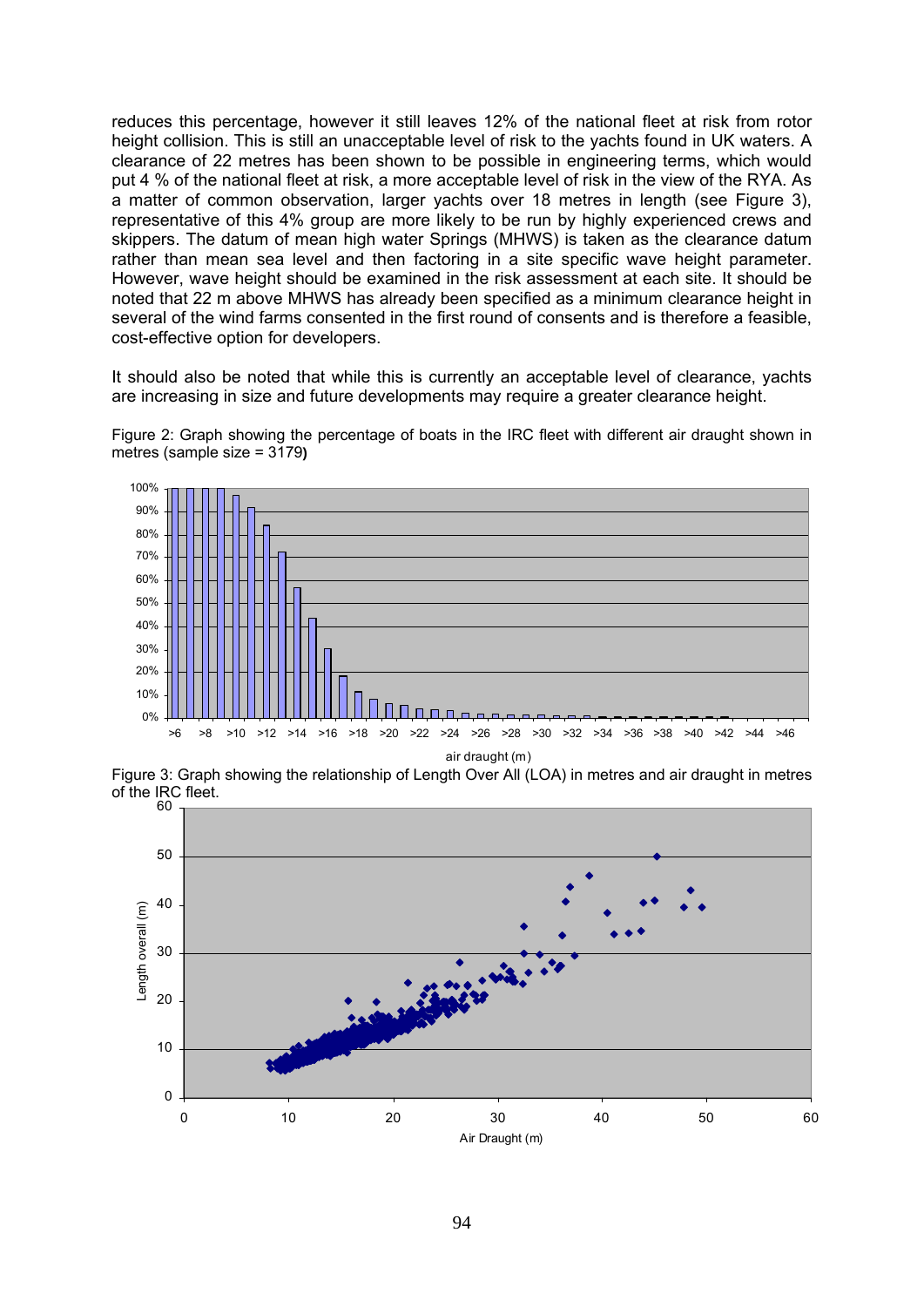Additional data is provided showing the relationship between air draught and the depth of water required for clearance below the vessel's keel (Figure 4). Figure 4 shows that a depth of 3.5 metres corresponds to an air clearance of 22m above MHWS which is relevant for subsurface wave and tidal developments.

Figure 4: Graph showing the relationship of water draft in metres and air draught in metres of the IRC fleet.



#### **References**

RORC (Royal Ocean Racing Club). 2003. IRC/IRM Yearbook. London BMF (British Marine Federation). 2003. *Marine Leisure Industry European Overview*. Egham, Surrey.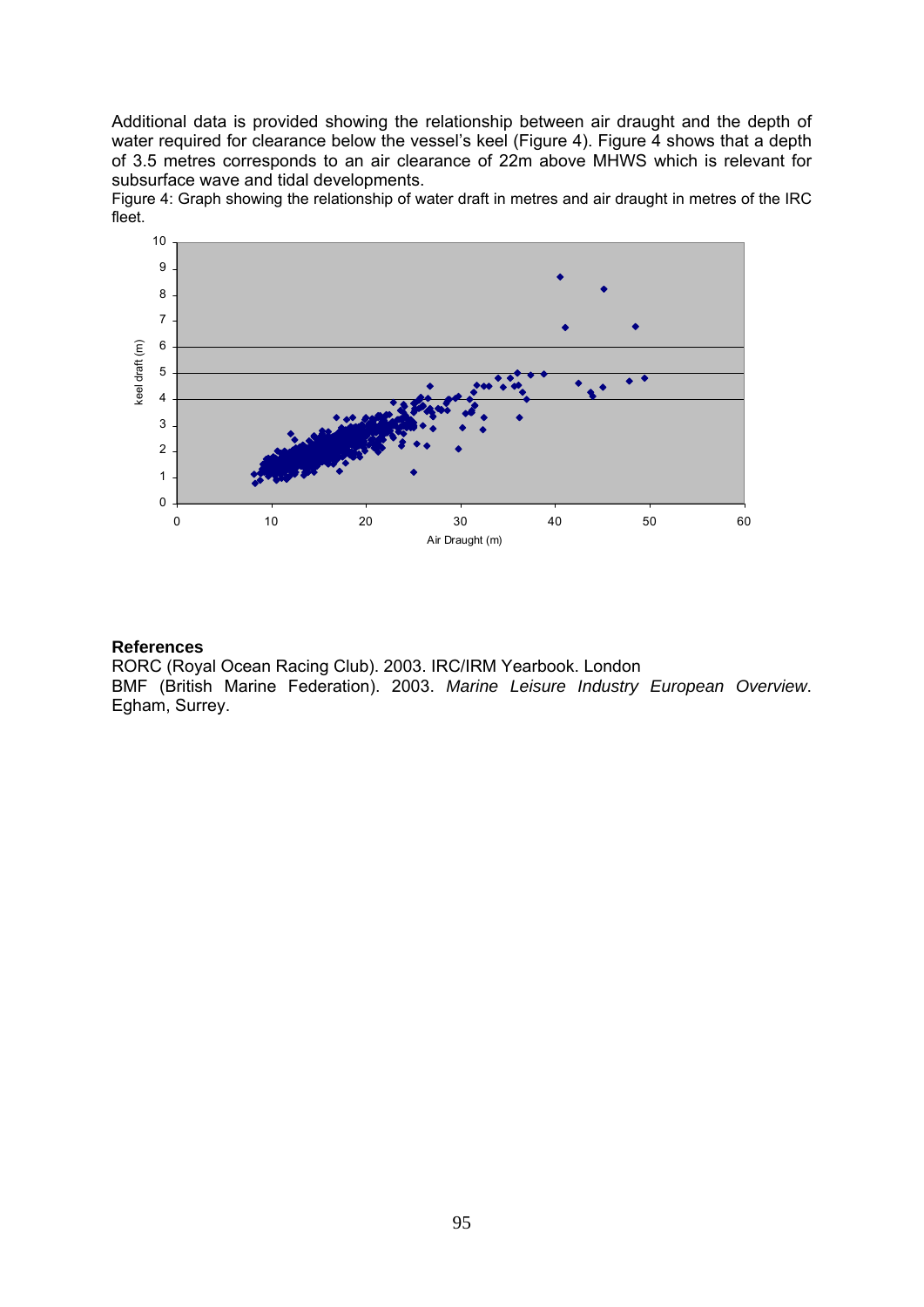#### **Annex 3 – SCA Renewable Energy Policy**

#### **Introduction**

In passing the Land Reform (Scotland) Act 2003 the Scottish Parliament has provided a statutory right of access to inland water and confirmed the customary freedoms of access that paddlers have always enjoyed in Scotland.

However, the quality of the resource that we take access to, Scotland's rivers, lochs and coastal areas, is coming under increasing threat from various types of development, most notably at the current time from renewable energy proposals. Whilst the Scottish Canoe Association (SCA) welcomes the passing of a statutory right of access, we are concerned that the canoeing resource in Scotland does not suffer from damage by inconsiderate or poorly planned renewable energy schemes.

With this in mind the SCA has developed a Renewable Energy Policy in order to express our concerns about the value of the places where canoeing takes place and to explain to developers, planners, government agencies, councillors and politicians the views that the SCA holds and the kind of sites that we would wish to see protected from development.

Throughout this document we will use the generic term canoeing to refer to the use of both canoes and kayaks.

#### **Policy Context**

The SCA believes that government should make the promotion of energy efficiency a much higher priority. There is a fundamental issue with causing damage to our natural heritage in order to generate energy that is then wasted on inefficient appliances, under insulated buildings and overly relaxed public attitudes to use of energy.

The SCA recognises the global problems associated with carbon emissions and climate change, and accepts there is a need to alter our sources of energy and societal attitudes towards use of energy.

The appendices to this policy statement describe the historical context to the SCA's involvement in the energy debate as well as the current relevance of national energy policy. The appendices then go on to review the trends in hydro and marine energy development.

The SCA's policy for dealing with Renewable Energy issues is set out below.

#### **SCA Policy**

- 1. The SCA wishes to be involved in the debate on the future of the nation's energy policy in order to play a proactive role in determining the impact on water that canoeists make recreational use of.
- 2. The SCA seeks to work with developers, agencies, consultants and planning authorities to help identify potential conflicts between canoeing and proposed renewable energy projects. The SCA believes that early consultation should lead to the avoidance of damaging conflicts between recreational interests and energy companies.
- 3. The SCA will form a view on each new renewable energy proposal taking into account a number of factors. These include: the likely impact on paddling interests; the importance of the water body involved in paddling terms; the protection of scenery and a judgment on any cumulative effect of a range of different renewable projects.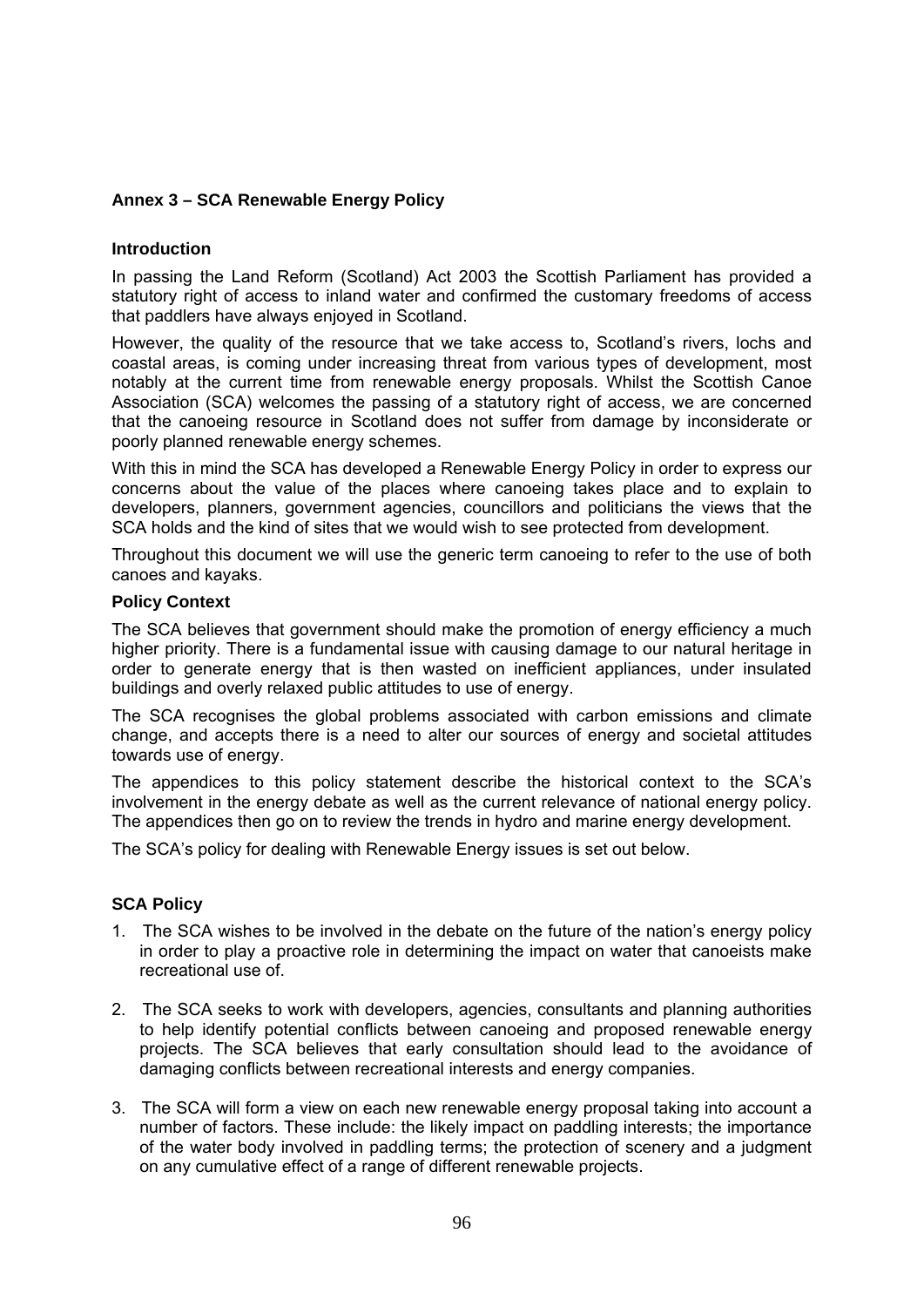- 4. We are concerned that good rivers are being threatened for a very small power output in return. Therefore, in assessing any proposed energy scheme the SCA will perform a power output to canoeing interest comparison. We believe this will enable us to consider and compare two important factors: what is being lost and what is being gained.
- 5. Where the canoeing value of a river is not so great that we would wish to see the proposed development stopped we will work with the developer to comment on the safety aspects of the inlet and outlet features, negotiate shut down days for the river to be paddled and in most cases request an online river level gauge.
- 6. The SCA will oppose renewable energy proposals when we consider the watercourse or coastal area that is under threat to be of national or international value to our sport.
- 7. The SCA is concerned that building barrages in estuaries could hinder navigation and introduce safety issues for paddlers. Any barrage should have continuously navigable channels near the coast to ensure safe passage for canoes, kayaks and other small craft. The possible ecological and silting problems caused by tidal barrages are also of concern.
- 8. The SCA seeks to protect our finest coastal scenery. Scotland's coastline is the most scenically attractive in Europe and should be offered special protection to recognise this. Major developments on our remoter and most scenically attractive stretches of coastline should be resisted and will be opposed by the SCA. The SCA would prefer to see offshore wind turbines located well out to sea; and tidal and wave power stations either out to sea or located entirely below the surface of the water.
- 9. The SCA is concerned about the safety implications of certain marine renewables and the consequences for sea navigation. For this reason we are opposed to developments on stretches of coast that would require small craft to go further out to sea to navigate around or stop paddlers from landing on the coast in an emergency.
- 10. The SCA is concerned about the access implications of marine renewables on the water close to the coast and in the coastal zone. We are opposed to developments on the sea and coastline that limit where small craft can navigate. Where it is necessary to have renewable energy installations or their shore facilities near the coast, existing launch sites should be preserved. Where it is necessary to use part of the coast for the installation, provision of car parking and access to the water for recreational users should be maintained or improved as part of the installation. The principle of multiple uses for coastal sites should apply.
- 11. Tidal energy represents the only form of renewable energy that could produce large amounts of new base load energy. For that reason we believe it is inevitable that tidal energy will eventually become widely utilised and will contribute to our nation's security of supply. We would like to see a locational strategy drawn up well in advance of Scotland's tidal energy being harnessed.
- 12. The SCA is concerned that starting up and shutting down turbines can cause rapid and artificial fluctuations in river levels. This could cause problems for canoeists, as well as anglers and other recreational visitors, especially in gorge sections of white water rivers. The artificial altering of water levels by hydro schemes switching on and off could lead to accidents or contribute to existing incidents turning into accidents. The SCA will assess the safety implications of any proposed scheme on paddlers. This will require information on the anticipated normal running regime for the turbine and the implications of an emergency shutdown. The anticipated number of controlled start ups and shut downs on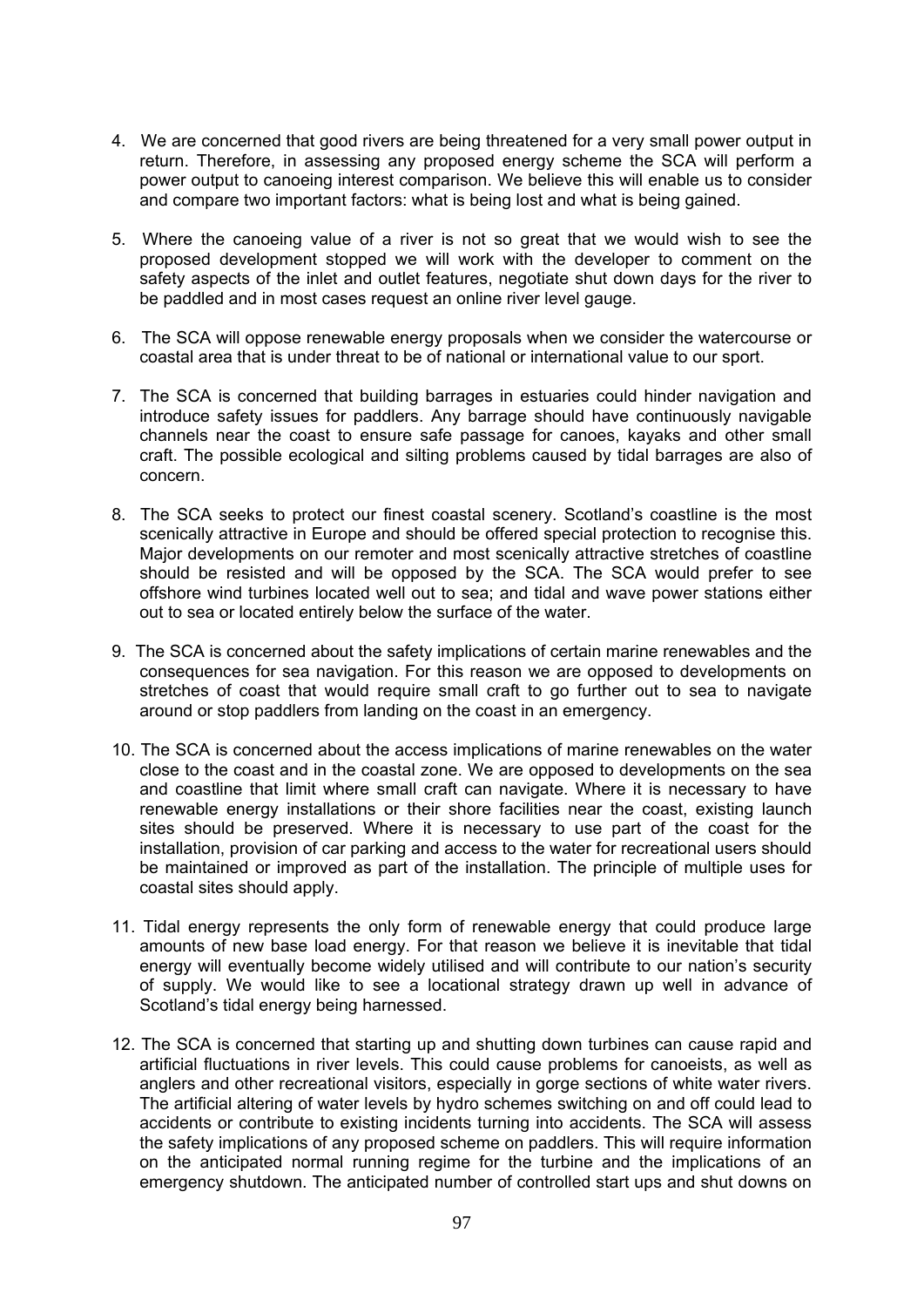a daily basis and the speed at which the water levels change will be required to carry out this assessment.

- 13. The SCA believes that water release information from existing hydro power stations should be more freely available to canoeists so that more recreational use can be made of the water.
- 14. The SCA seeks to work with developers and energy companies to secure good quality access facilities that will assist canoeing, such as passes navigable by canoe and footpaths round new obstructions on the river as well as car parks close to the access and egress points on controlled rivers.
- 15. The SCA believes the practice of cutting the capacity of existing hydro schemes in order to qualify for subsidies is indefensible and should be stopped.
- 16. The SCA believes in the principle of early consultation being used to identify problems with proposed plans at an early stage and as a way of avoiding protracted conflicts between developers and opponents of a proposed scheme as well as generally improving the public perception of renewable energy.
- 17. The SCA believes that government should provide a lead by developing a locational strategy for all forms of renewable energy.
- 18. The SCA would like to see renewable energy developed in such ways that the need for unsightly transmission systems is reduced and any environmental impact is minimised. As renewable energy projects eventually move offshore we would like to see more use of sub-sea cabling, albeit with due care taken to consider the natural heritage value of our underwater ecosystems.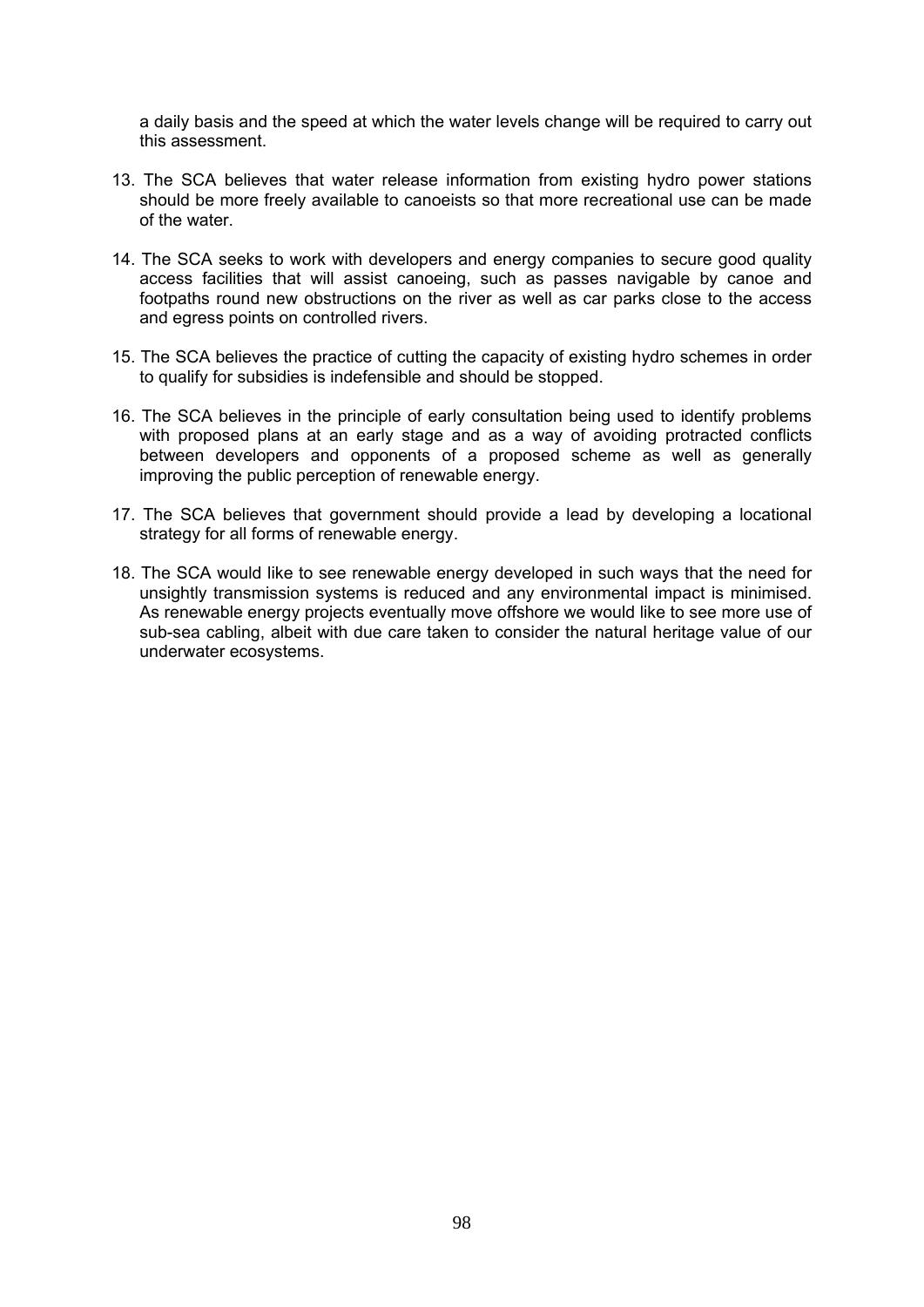#### **Appendix A**

#### **Historical Context**

A great deal of hydro development took place in the Scottish glens in the post-war years. These schemes had a major impact on our upland landscapes, but they did provide energy to remote parts of Scotland for the first time. These schemes are still operational and providing electricity to the national grid some 50 years after they were built. The dammed storage schemes that were built in those days still provide electricity as well as predictable water for canoeing via releases in the form of freshets, which are primarily aimed at helping fisheries management but are sometimes specifically for canoeing events.

With the exception of the massive Glendoe hydro scheme, the modern day renewable energy industry appears not to be looking to build anymore dammed storage schemes. Whilst storage schemes do provide opportunities for good canoeable water during releases, the landscape impacts caused by their highly visible draw-down scars can be significant, and are considered unacceptable to a wide range of recreationalists, and this is one reason why they are not currently being seen as a viable proposition in Scotland.

The building of nuclear power stations in Scotland during the 1950s and 1960s led to the need for pump storage hydro schemes and the Cruachan and Foyers power stations were constructed for this purpose. Should government commit to replacing our ageing nuclear power stations there could be a renewed interest in pump storage. Should this happen there could be implications for high mountain lochs and the burns and rivers that drain them. The decision about our future commitment to nuclear power will be based on the political direction Scotland chooses to follow, but it could also depend on future developments in the international quest for power from waste free nuclear fusion as opposed to nuclear fission with its associated problem of how to dispose of the waste nuclear material. A return to nuclear power in combination with pump storage hydro would be likely to impact on a small number of mountain burns and the main concern to canoeing would be whether these were canoeable.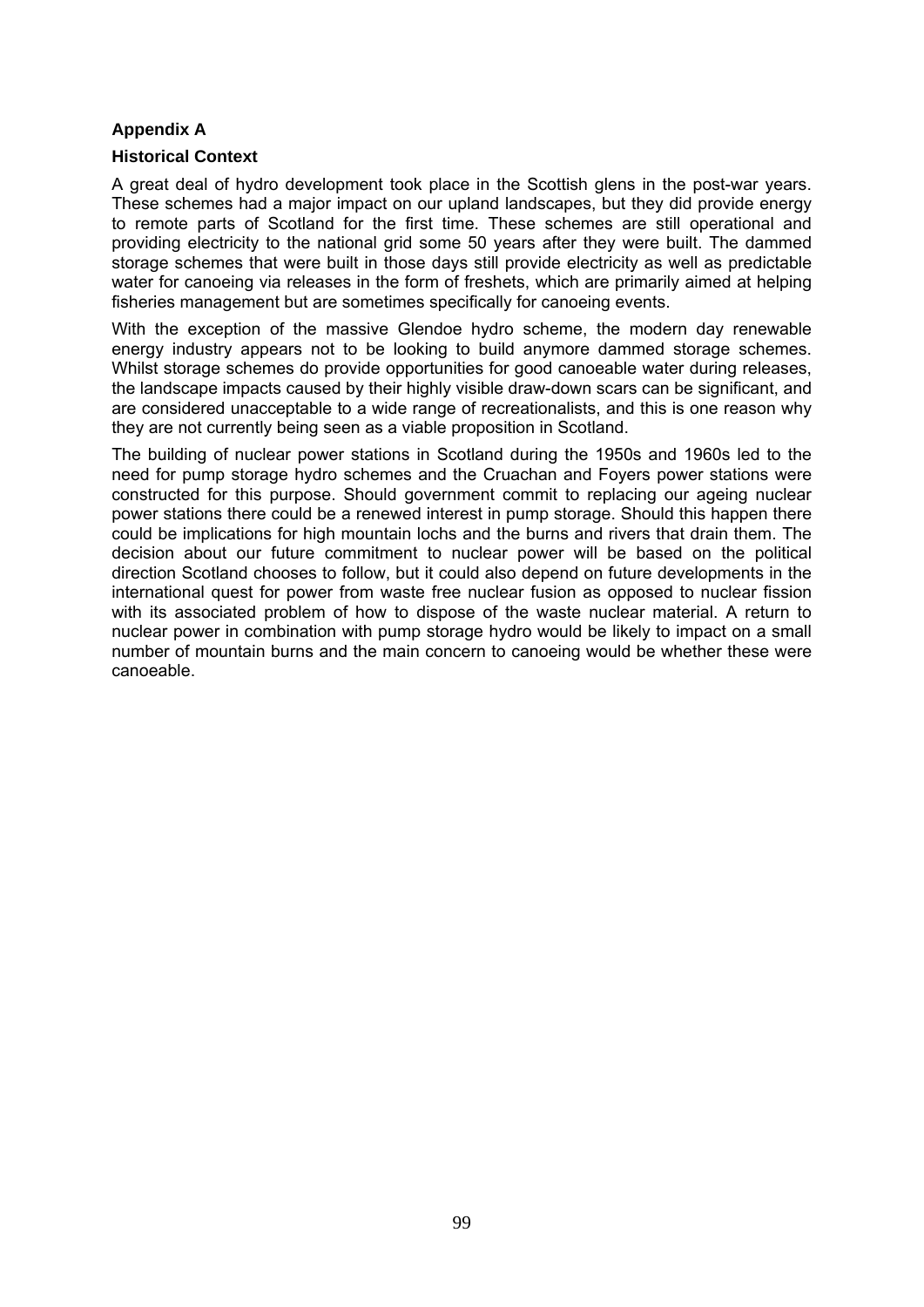#### **Appendix B**

#### **National Energy Policy**

The UK and Scotland are undergoing a change in energy policy, partly brought about by ageing power stations and partly because of our Kyoto and other commitments to reducing carbon emissions. As well as reviewing our energy mix in terms of power sources, we also have to review our network for electricity transmission. The Beauly to Denny powerline upgrade proposals are highlighting the problems of landscape impact, health concerns and affect on property prices associated with overland pylons. With renewable energy production set to move increasingly offshore the arguments for sub-sea transmission lines becomes a more viable option. Also, the greater the amount of power produced the more economically viable the higher investment in sub-sea cabling becomes. Onshore transmission lines have a scenic impact for a number of recreational activities, including canoe touring on open water, especially lochs. Sub-sea cabling, on the other hand, would usually be buried well out to sea and should not have any impact on kayakers who generally keep close in to shore. We would have concerns that the places where cabling leaves the land or comes back onto land should be well protected, but the high voltages concerned would require that in any case. Our other concern in this area is that access to the foreshore is not affected by the building of shore based structures for new developments.

The comment is often made that if energy efficiency were taken more seriously we would not have to destroy valuable parts of our countryside in order to power inefficient electrical appliances and allow householders to leave their appliances on standby overnight or workplaces their lights and computers on overnight. The threat to our countryside in general, and canoeing resource in particular, would be lowered if more effort were put into the promotion of energy efficiency.

We believe the public perception of renewable energy is being harmed by contentious planning applications that create critical opposition. Anti wind farm campaigns, protests against the proposed Beauly to Denny powerline and objections to hydro proposals are all on the increase and the combined effect is of a growing opposition to renewable energy. This may also be having a related impact of increasing support for nuclear power. Public opposition to renewable energy proposals may eventually influence government policy, and developers may begin to take this opposition more seriously. A way in which developers can react positively is to seek early consultation with interested communities and to work to avoid key recreational and landscape sites with the intention of trying to achieve greater public support for renewable energy.

The SCA is concerned that the drive to increase the proportion of our energy derived from renewable sources is leading to a loss of support for renewable energy. Much of this opposition to renewable energy is coming from previous supporters of such energy. The terms renewable energy and environment-friendly have become inter-changeable, but in many cases renewable energy proposals carry a massive cost to the environment and this leads to the levels of opposition that such proposals are encountering. We believe the quality of our environment and quality of our recreational enjoyment of our environment should be given higher priority.

The economic value of tourism, and of segments of tourism such as adventure sports tourism, should be given greater recognition for the revenue it creates for the national economy. The scenic quality of the countryside is the foundation for the majority of that tourism spending.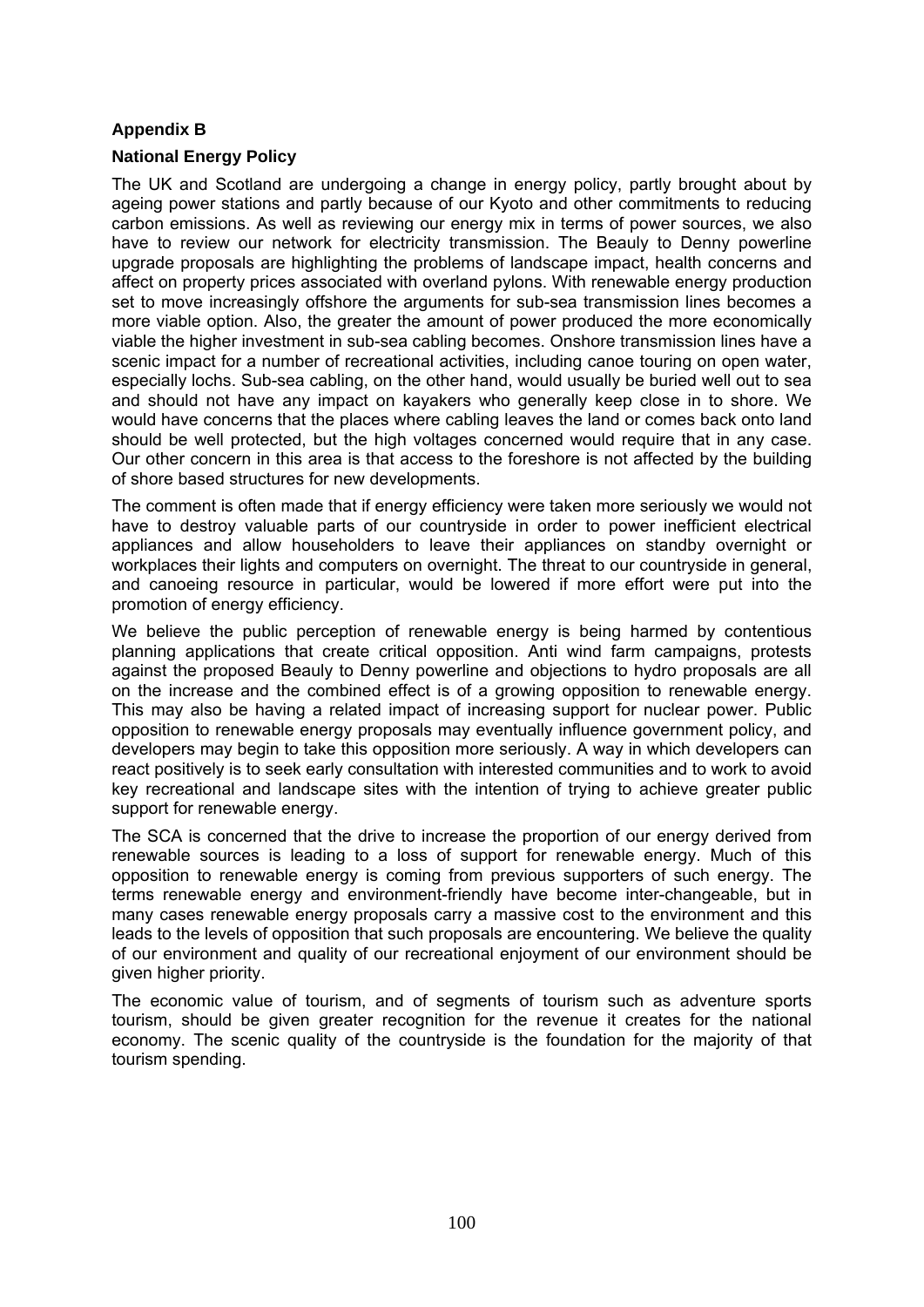#### **Appendix C**

#### **Hydro Power**

The current trend in hydro development is for run-of-river schemes. With no facility for storing water, only for running the water down a pipe parallel to the river, a run-of-river scheme means that the water in the river is either at its natural level if the hydro is not operating, or at a lower than natural level if the hydro is operating. In this respect a run-ofriver scheme can only be to the detriment of canoeing. Furthermore, run-of-river schemes can create dangers, especially on constricted gorge sections of rivers, when the hydro system is being switched on or off and the water level is being artificially altered. Recent trends in hydro power generation and canoe design have led to power companies and canoeists being interested in the same types of rivers.

Run-of-river hydro developers are looking for relatively small rivers with a steep gradient, usually with a waterfall to increase the overall gradient. The development of shorter playboats, made possible by the advances in roto-moulded plastic construction over the past 20 years, has opened up for canoeing the narrower and steeper creek-type rivers with steep drops. This interest in the same type of river by the two different groups is causing a significant problem, and with the lack of storage facility in a run-of-river scheme there is little space for compromise. Where the potential impact is too great we would wish to see the proposed scheme being dropped, but where the value of the river to canoeing is not that great we would wish to comment on the safety aspects of the intake and outlet features, as well as agreeing some kind of system of shut down days when the river can be paddled and requesting that an online river level gauge be made available.

The changing trends within canoeing, mainly brought about by the radical transformation in the size, strength and manoeuvrability of white water canoes, means that rivers that were considered impossible then are now increasing in popularity. This trend towards paddling narrow creek style rivers is certain to continue into the future and is likely to increase the potential for energy production and canoeing to come into conflict.

Canoeing guidebooks cannot keep up with this trend towards exploring steep narrow rivers, so energy companies referring to such guidebooks is not going to be sufficient to gather an accurate assessment of a river's interest for canoeing. Furthermore, whilst some rivers are going to be paddled by a few but never become popular, others are going to become increasingly popular and are likely to be amongst Scotland's most paddled rivers in a few years time. The SCA is going to be far more concerned about protecting the latter category of rivers than the former.

With the increase in leisure time and disposable income in modern society, canoeing has become increasingly popular and as some enthusiasts have moved on to creek rivers so the availability of conventional kayaks, sit-on-tops and open boats has also led to increased paddling on the less extreme rivers, some of which may be of interest to hydro developers.

The avoidance of conflict between canoeing and energy companies can be avoided through the use of early consultation. The SCA responds to a number of scoping study requests for initial reaction to hydro proposals on behalf of various developers. This provides the opportunity to flag up at a very early stage the SCA's interest in a particular river.

The SCA is willing to work with the Scottish Environment Protection Agency, Scottish Natural Heritage and hydro developers in order to devise ways of avoiding conflicts of interest on strategically important Scottish rivers. We would hope that this willingness to work proactively and discuss ways of helping the industry identify key paddling rivers would be recognised and respected by all the relevant companies in the hydro power sector and that we can find ways to achieve protection for our finest rivers and burns so that they can be kept in their current state. We would enter into any discussions on the basis that the SCA retains the right to oppose proposals on any river or burn, and that we would still have the right to take part in any consultation exercise.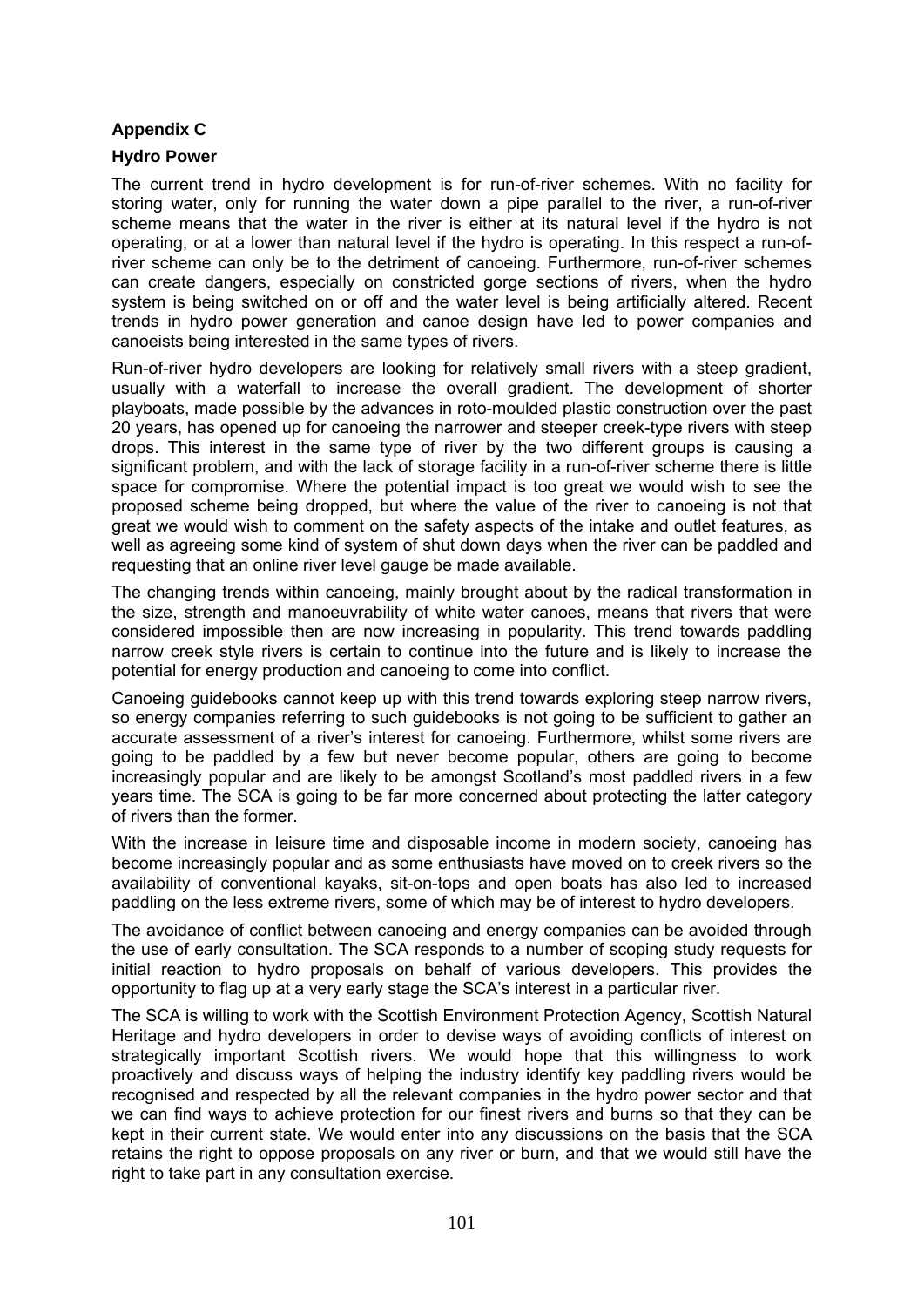The SCA would like to see more commitment to micro renewable energy schemes. Micro scale hydro power has the potential to harness power from burns that are too small for canoeing, but which could produce power for single houses or small communities without causing damage to scenically attractive and recreationally important watercourses.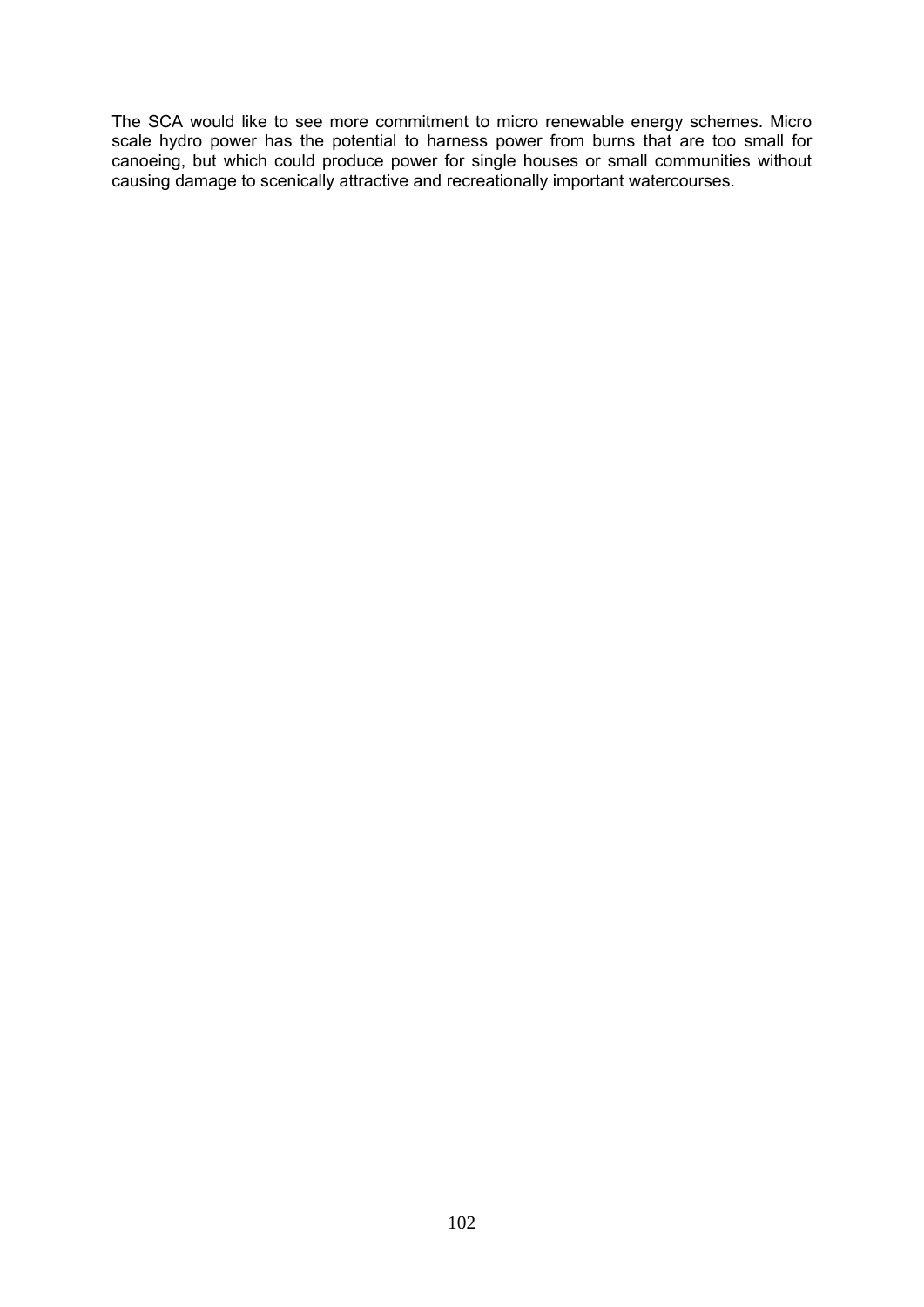#### **Appendix D**

### **Marine Energy**

The greatest source of renewable energy is undoubtedly from the marine environment. The potential for harnessing power from sources such as tides, waves and wind at sea are enormous and we believe the power generating industry will eventually make much greater use of these marine based energy sources. One of the huge advantages of harnessing tidal energy is that it is entirely predictable and when several geographically BTALead stations are used in combination it is capable of generating large amounts of base load power. This element of predictability gives tidal power an advantage over all other forms of renewable energy.

As marine renewable energy schemes become more commercially viable and the civil engineering capability develops further, it is likely the government subsidy system will adapt to encourage a wider range of technologies. As this happens it is inevitable that developers' interests will turn increasingly to our estuaries, coastlines and the open sea.

The greatest resource enjoyed by sea kayakers in Scotland is our stunning coastal scenery. Our concern with marine renewables is therefore the impact on the scenery, especially close to the coastline. Man made developments close to shore also represent a significant safety concern as they can force small craft such as kayaks and dinghies to go out to sea in order to travel around them, which in times of bad weather or poor visibility can make them serious hazards to navigation. For these reasons it is preferable from a kayaking point of view if marine energy developments are located further out to sea or contained below the surface of the water.

The potential amount of renewable energy available in our estuaries is massive. However, renewable energy in estuaries can be harnessed with or without the need for tidal barrages. Barrages mean that greater amounts of energy can be produced, but experience from overseas suggests that they lead to enormous ecological problems with the silting up of the estuary and a gradual reduction in the amount of power produced. We believe the tidal flow can be harnessed in estuaries without the need for barrages, and with a predictable flow of water we see this as a form of renewable energy worth harnessing as long as it is developed with recreation and nature conservation firmly in mind. Scotland's estuaries are valuable areas for recreation and canoeists make great use of these vast expanses of water. Whereas a barrage would affect the ecological balance of an entire estuary, a non-barrage power plant would have a more localised ecological impact and could be designed so that it would not have a significant impact on recreational water craft.

There are certain locations around the Scottish coast that hold the potential for truly massive amounts of tidal power to be generated. The Pentland Firth is perhaps the most obvious example of a natural power source that could one-day produce sufficient power to replace a major fossil fuel power station, but there are several other locations around the Scottish coast that could be of interest to energy companies searching for tidal energy projects. The civil engineering capability entailed in such a proposal could be a significant hurdle to such schemes, but as that barrier is overcome we are likely to see a move towards more tidal power generation facilities being proposed. From a kayaking point of view the massive tidal races around Scotland are all of great interest to our activity and we would have concerns with any plans to develop within them any structures that would break the surface of the water. We are particularly concerned in this respect for the protection of Corryvreckan, which is one of a handful of tidal whirlpools in the world. Due to our concerns regarding safety and seascape already discussed in this policy document the SCA would wish to be consulted on any such planning proposals.

Structures on the surface of the water such as the Polaris wave machine and structures that break the surface of the water such as turbines mounted on vertical posts could present small boat users such as kayakers with serious safety issues. The risk of collision combined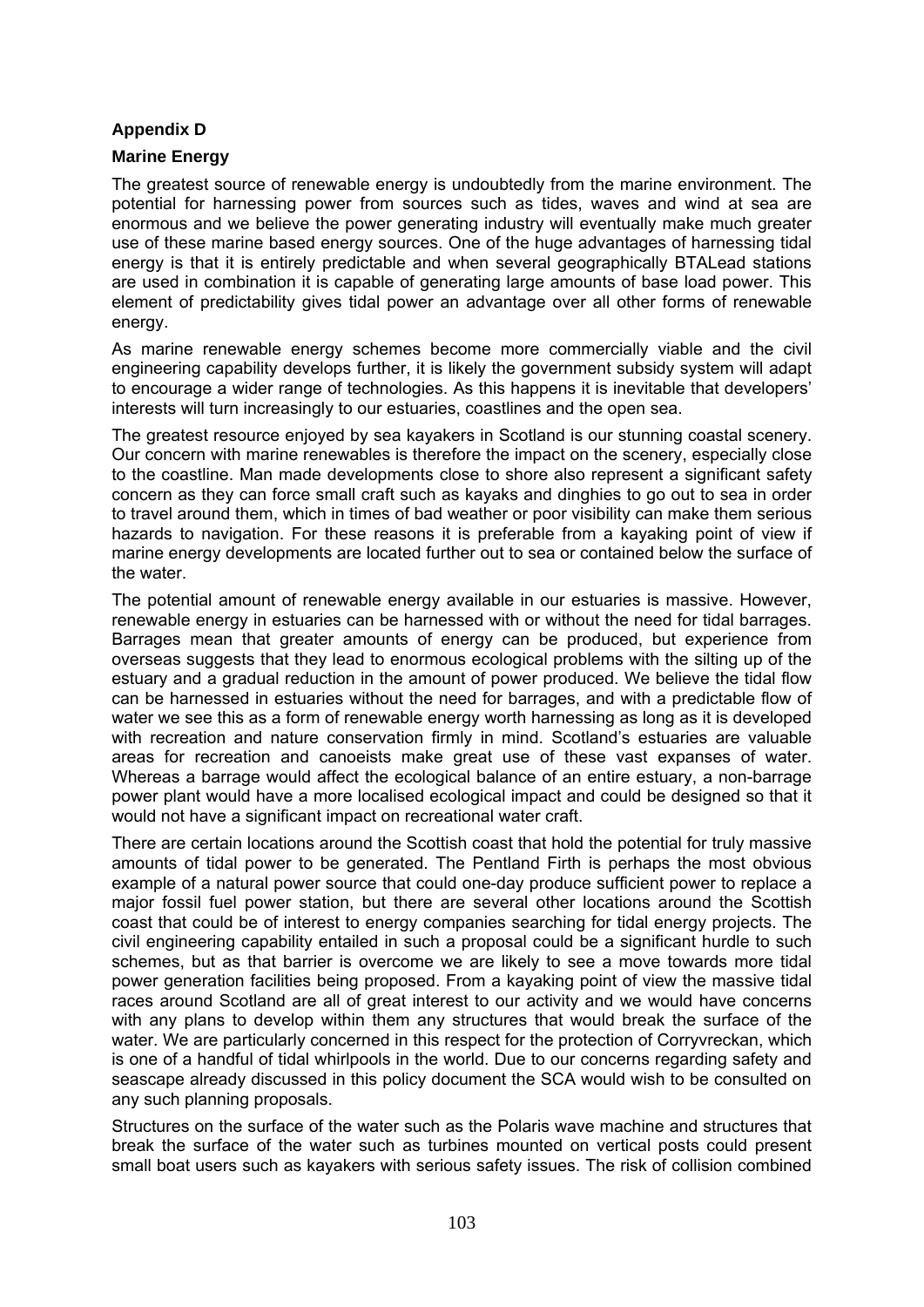with the navigational challenge of going around such structures could be quite significant, so we would always welcome the opportunity to comment on proposals for such developments.

Our final concern with marine renewable energy projects is the impact of any landfall facilities. Shore based infrastructure such as servicing facilities for sea based plant, wave machines and interface equipment between renewable energy generators and the grid have the potential to impact on the coastal landscape and restrict access to and along the foreshore. From a safety point of view, as well as aesthetic and access, we would wish to be consulted on proposals for such shore based facilities. The SCA's policy is that any shoreside infrastructure associated with renewable developments should be designed to minimise encroachment on the foreshore and that access to the foreshore from the land and water is preserved for kayakers and other recreational users. Any downside caused by the developer's shoreside infrastructure should be balanced by creating better pathways, car parking and access to the foreshore and water for recreational purposes.

17 December 2008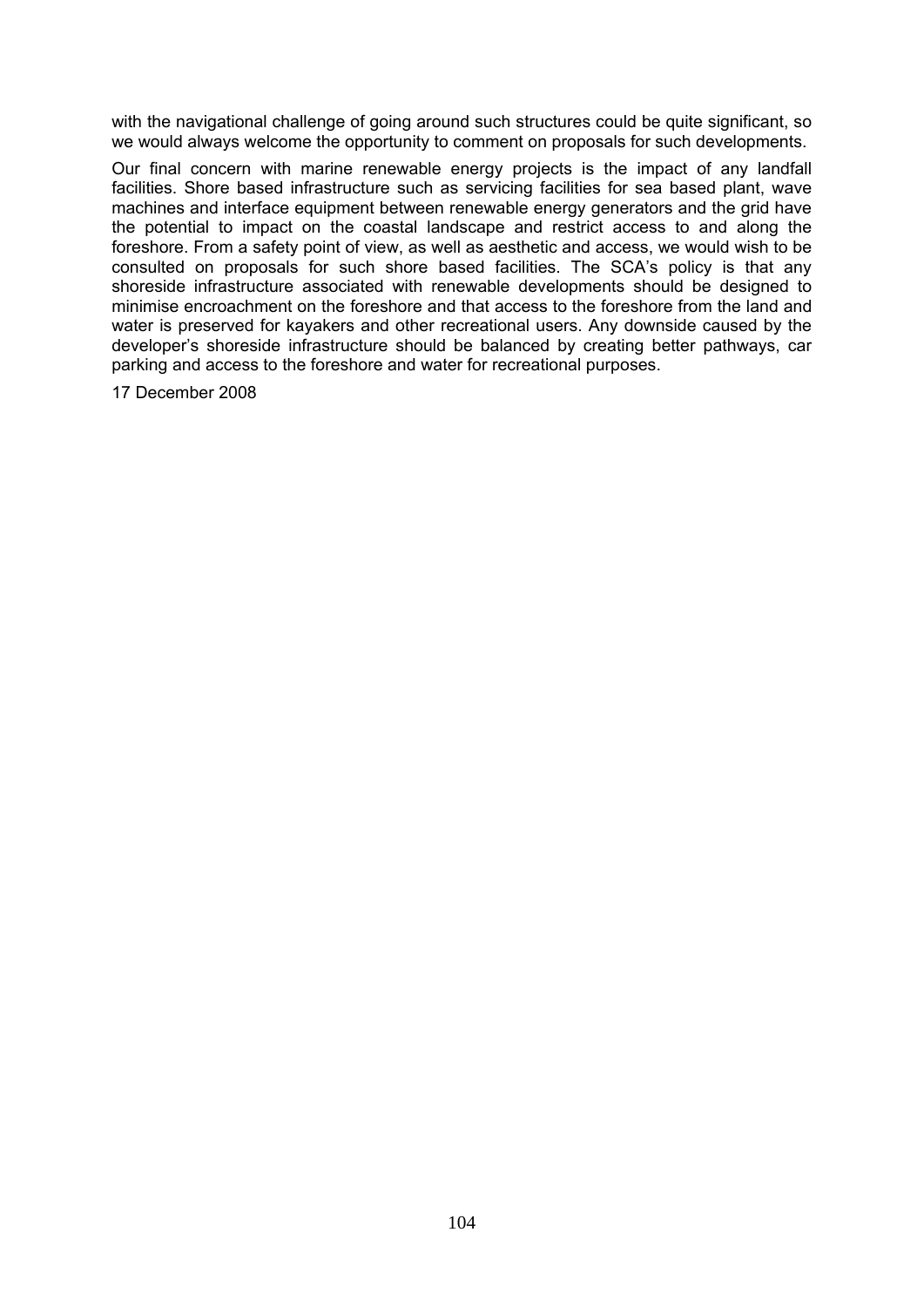# **Annex 4.**

Scoping Questions at a Glance

*Questions to be put forward to the reader*  Q1. Are the Project geographic and technical boundaries outlined both clear and sufficient for what will / will not be included in the EIA?

#### **MS LOT**

Yes from MS LOTS aspect.

#### **OIC**

The submission providing search areas rather than specific boundaries for the actual site boundaries makes it difficult to provide good clear advice specific to the actual site. It is considered that the whole development including all elements that are inextricably linked require to be included within the EIA.

#### **OIC Maritime services**

 Although mentioned in Appendix C the revised area of search is partially inside the boundaries of Orkney Harbour limits. As Orkney Harbours is a Statutory Harbour Authority (SHA) I would suggest that these boundaries should be clearly shown in this section in the various drawings, maps and charts. A SHA has very specific responsibilities with regard to works, navigation and operations within it's area. In addition there is an implied condition that a SHA also has a duty of care of a similar nature to vessels in the approaches to the Harbour Area. As this array falls within both of these requirements Orkney Harbours will need to be fully involved in all aspects of this project.

#### **SEPA**

Question 1 we note that the scoping report makes it clear that it only relates to the off-shore element of the development. As a result our scoping advice also relates only to the elements below Mean High Water BTALing Tide but we refer the applicant to our previous scoping response in relation to on-shore issues.

*Questions to be put forward to the Regulators* 

Q2. Are MS-LOT / OIC comfortable in the application of the Rochdale Envelope principle to the assessment of impacts of the proposed Project and would any further information be required?

#### **MS LOT**

Yes, but with the points above taken into account by BTAL.

#### **OIC**

A 'Rochdale design envelope' approach during the EIA to retain scope for adaptation within the project description is proposed by the developer. Although this approach is used to enable changes to the project to take place as technology develops, it is recommended that the use of this approach is limited for the on shore elements where the technology associated with the proposal is much better established.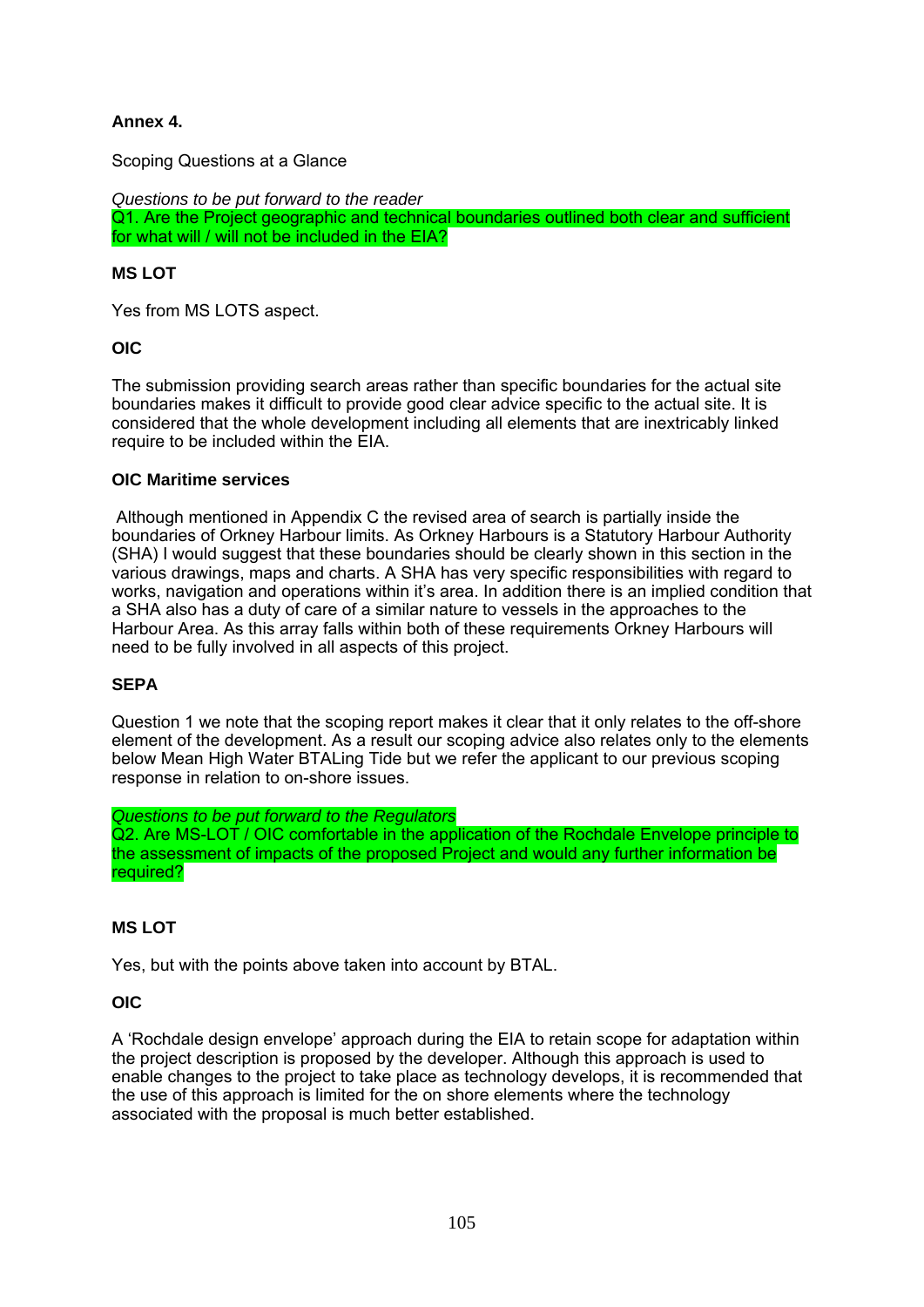#### **OIC Maritime services**

Our only concern with using this method of setting maximum and minimum limits for this Project is that it may restrict commercial aspects of Scapa Flow, ie: larger vessels, more vessels etc., that as this time may be difficult to quantify but will have to be very carefully considered during the next stages of this Project.

Q3. Does MS-LOT / OIC have any questions relating to the proposed consenting strategy?

**MS LOT** 

No.

#### **OIC Maritime services**

Although mentioned elsewhere in the Scoping Document this section appears to miss the point that an OIC Works License will be required for any works within the Harbour Area – this includes any structures, cables or similar up to the high water mark.

Q4. Please could MS-LOT / OIC confirm the party who will take the lead consenting role for the intertidal area?

#### **OIC**

Legislation does not allow a lead to be taken. The intertidal area is covered by both the Town and Country Planning (Scotland) Act 1997 as amended and The Marine (Scotland) Act 2010, therefore a planning consent and marine licence has to be obtained. Orkney Islands Council would work together with Marine Scotland to minimise the duplication of work as far as would be possible in terms of the legislation.

Q5. Please could OIC confirm Pre Application Consultation is not required for the onshore cable corridor?

#### **OIC**

Until full details of the development and the site area of the onshore works are provided it cannot be confirmed that a Pre Application Consultation (PAC) will not be required. It should be noted that within the draft NPF3 it was indicated that some on shore developments associated with off shore renewables may fall into the category of major/national development, depending of the final published NPF3 which is expected in BTALing 2014. This may have further implication on whether a PAC is required or not as all major/ national applications require to undertake a PAC. I would recommended that you follow this up at the time of the publication of NPF3.

*Questions to be put forward to the Regulators*  Q6 Please could all readers confirm if enough information has been provided to form a Scoping Opinion for a) the preferred technology and b)the alternative technologies?

#### **MS LOT**

MS LOT has the following comment to make with respect to part a:

There is not sufficient information on the surface piecing structure.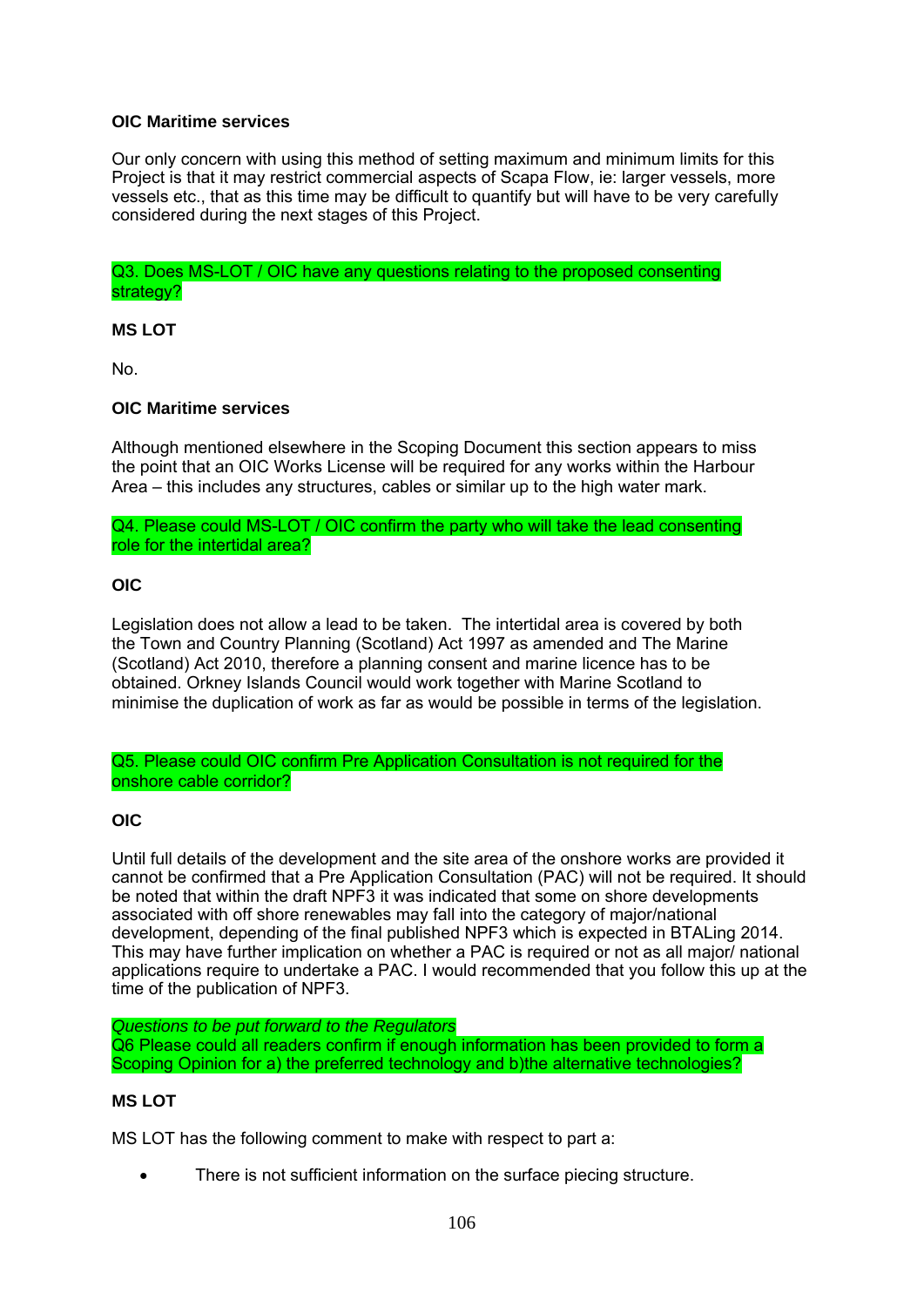MS LOT has no further comment to make, with respect B of the above.

#### **OIC**

There are limitations on the scope of the opinion given due to the uncertainty on certain elements of the proposal and the associated works.

#### **OIC Maritime services**

In general terms the answer is yes, but we would point out that a great deal of additional and detailed information will be required during the next stages of this project with regard to all aspects of the NRA, in particular a full and detail formal risk assessment on the entry into and egress from Scapa Flow of large laden and unladen vessels of different types ie: not just tankers, but container vessels, vessels under tow etc. The prospect of having surface piercing devices or hubs very close to the main entrance of an oil / gas and possibly container port will need to be fully assessed. This applies either a) or b) as stated in the question.

#### **SEPA**

In relation to Question 6 we can confirm that we are satisfied with the information provided on the preferred and alternative technologies.

Q7. Please could OIC confirm if Pre Application Consultation (PAC) will be required for the construction of the onshore cable corridor?

#### **OIC**

Duplication of question 5. Until full details of the development and the site area of the onshore works are provided it cannot be confirmed that a Pre Application Consultation (PAC) will not be required. It should be noted that within the draft NPF3 it was indicated that some on shore developments associated with off shore renewables may fall into the category of major/national development, depending of the final published NPF3 which is expected in BTALing 2014 this may have further implication on whether a PAC is required or not as all major/ national applications require to undertake a PAC. I would recommend that you follow this up at the time of the publication of NPF3.

*Questions to be put forward to the Regulators*  Q8. Have all the regulatory requirements for the project been identified

#### **MS LOT**

MS LOT is content with the contents of the Scoping Report on regulatory requirements.

#### **OIC Maritime services**

It would appear, as in the answer to Question 3, that the requirement of a Works License for any work within the Harbour Area has been omitted from section 5.9 Consents and Licensing of the document.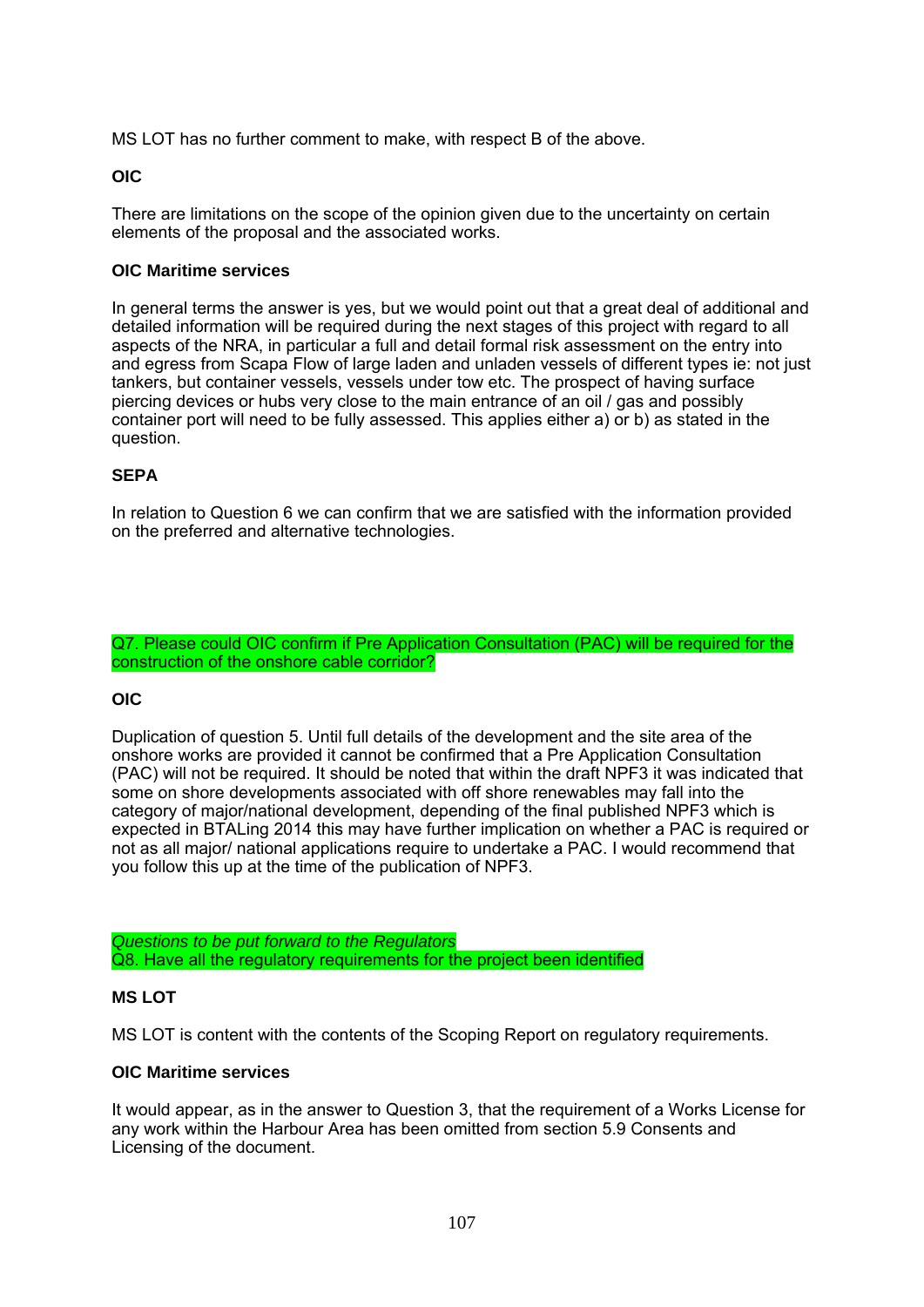# **SEPA**

In relation to Question 8 then details of SEPA's regulatory requirements and good practice advice for the applicant can be found on our website at: www.sepa.org.uk/planning.aspx. If you are unable to find the advice you need for a specific regulatory matter, please contact a member of the operations team in your local SEPA office at: Norlantic House, Scott's Road, **Hatston** Kirkwall KW15 1RE

Q9. Are the studies proposed for assessment of effects on the human environment appropriate and complete for a) the preferred technology and b) the alternative technologies?

#### **MS LOT**

MS LOT has the following comment to make with respect to A of the above:

BTAL should address the note by MSS Marine Analytical Unit.

MS LOT has no further comment to make, with respect to B of the above.

# **OIC**

There are limitations on the ability to provide a clear response to this question due to the uncertainty on elements of the proposal and the associated works, consequently this may affect the studies required.

#### **OIC Maritime services**

As per the answer to question 6, in general yes but we have concerns that any future commercial expansion of activities in Scapa Flow may be constrained by the siting of a tidal array just within and on the deep water approach to the port. It is mentioned in the Document but we would like to re-iterate that the provision and carrying out of a full NRA is essential – it should be noted that this may include studies and other details outside of those specified in the Document and MGN's 371 and 372.

Q10. Do you consider the studies proposed for assessment of effects on the ecological environment appropriate and complete for a) the preferred technology and b) the alternative technologies?

#### **OIC**

There are limitations on the ability to provide a clear response to this question due to the uncertainty on elements of the proposal and the associated works, consequently this may affect the studies required.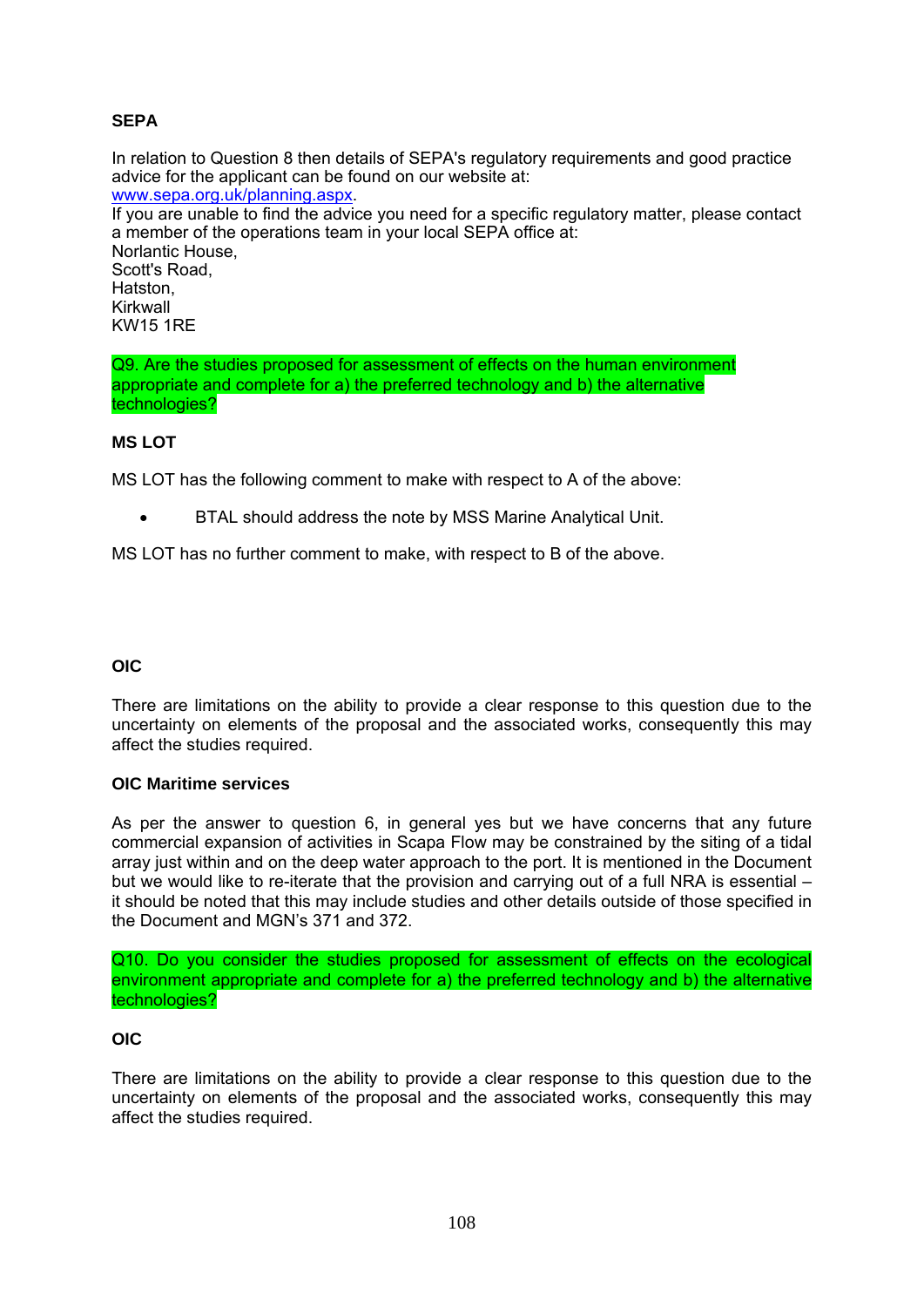# **OIC Maritime services**

No specific comment although we would point out that Orkney Harbours has a Marine Environment Unit which has been established for over thirty years. Although restricted to within Scapa Flow we may have information that is of use for any further work in this section. In addition we are just completing a baseline study with regards to a Monitoring and Reporting System for marine non-native species within Scapa Flow which may be of use.

Q11. Are the studies proposed for assessment of effects on the physical environment appropriate and complete for a) the preferred technology and b) the alternative technologies?

## **MSS**

The proposed methodology in section 8.1, with the suggested amendments above, is considered to be robust enough to cover most horizontal axis tidal turbines. It is noted however that sediment and water quality is proposed to be scoped out in section 8.3. Whilst section 8.3 is not reviewed in full here, this scoping out may not be appropriate for other technologies, such as ones requiring oil based lubrication.

## **OIC**

There are limitations on the ability to provide a clear response to this question due to the uncertainty on elements of the proposal and the associated works, consequently this may affect the studies required.

Q12. Are you aware of any proposed developments within the planning process or activities with which the proposed tidal Project might interact to result in cumulative effects?

## **OIC Maritime services**

With the statement that activities not subject to licensing / consent not being included in the CIA gives rise to the previously expressed concerns on any future commercial use of Scapa Flow. For example an increase in oil related traffic to Flotta Oil Terminal does not need a license but will / may alter the NRA, an increase in marine traffic will / may have the same effect – but from the statement above they will not be included in the CIA as they would not require a license or consent. We are not certain how this can be included in the CIA but would suggest that an increase in marine traffic (vessels) using Scapa Flow is included in the CIA.

In addition we know of a Company that has just re-opened the possibility of having a floating Container Hub based in Scapa Flow. This will require a license for construction (not necessarily for operation) and may be some way in the future before it materialises – but is an example of commercial use of Scapa Flow that may / may not be restricted by the position of the tidal array. This is further evidence of the need for a full, detailed and practical NRA to be carried out.

**Q13.** Have the most likely and significant effects been detailed through this analysis for a) the preferred technology and b) the alternative technologies? Are there any others that should be considered for inclusion in the full assessment process and if so why?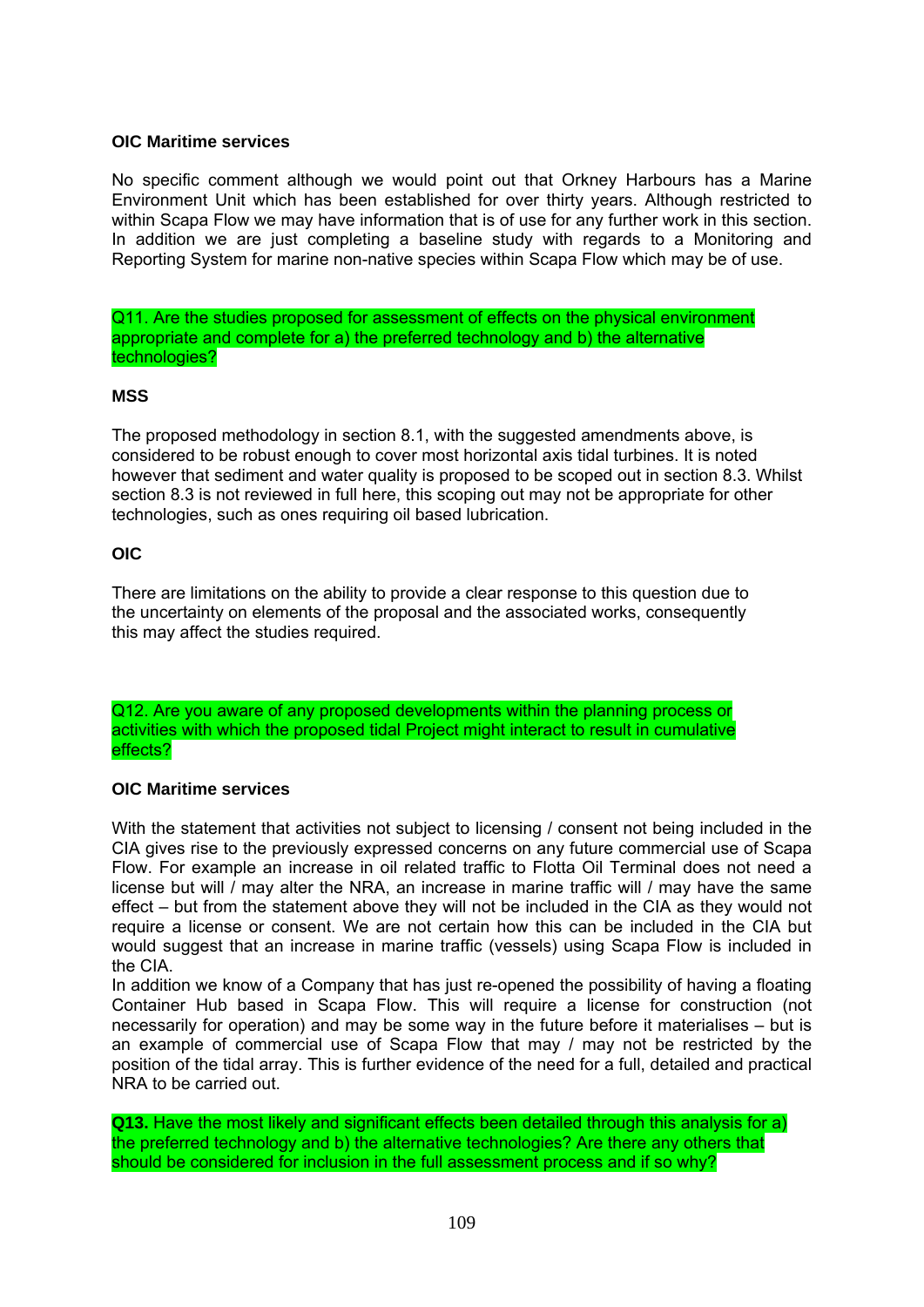#### **OIC Maritime services**

As per the answers to questions 6, 9 and 12 we consider that under the Ports and Harbours there should be an additional item regarding the possible commercial effects on Scapa Flow as a result of the tidal array. The reasons are given in the answers to the relevant questions, but we would be happy to provide further reasoning if required.